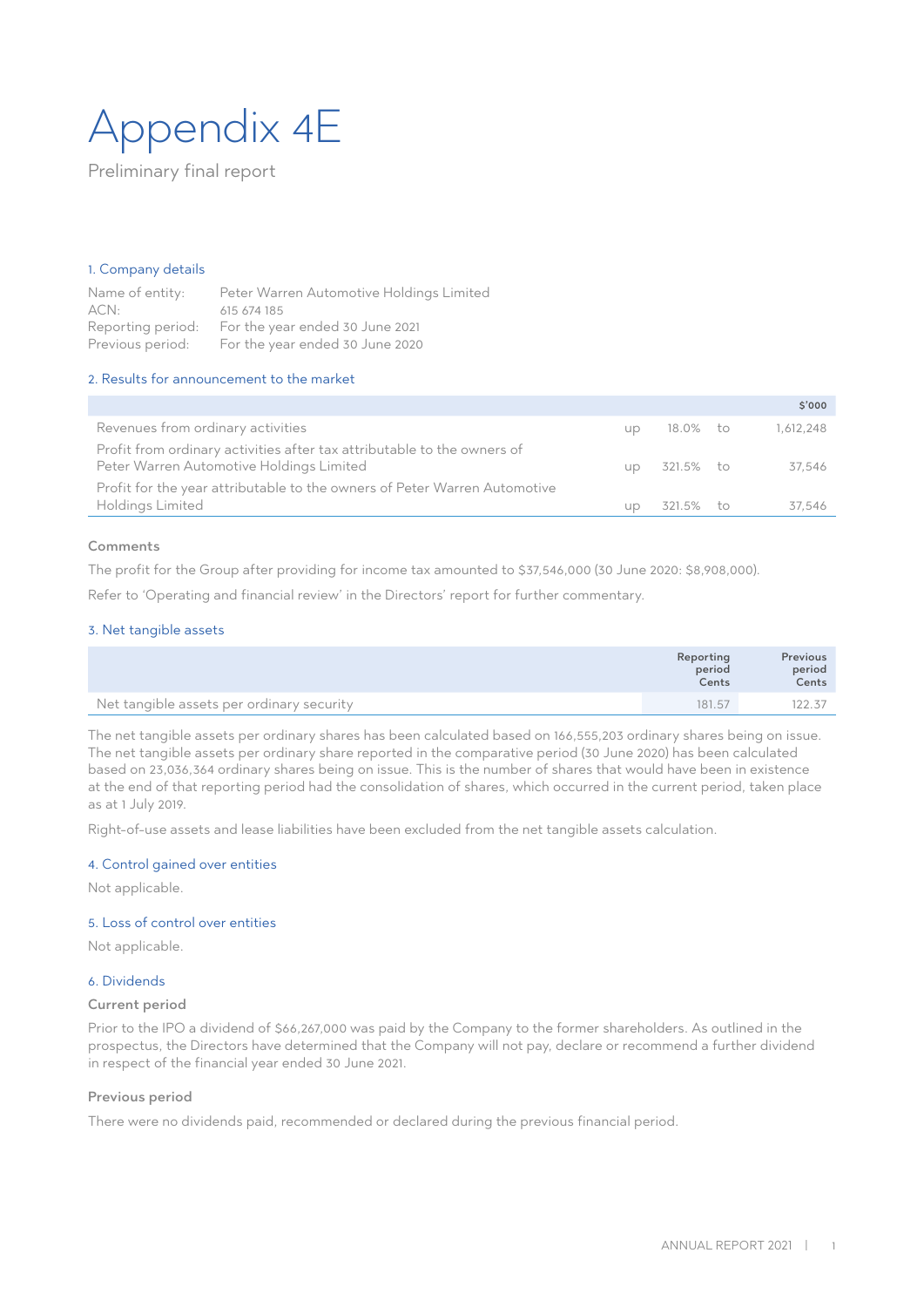# Appendix 4E Continued

Preliminary final report

#### 7. Dividend reinvestment plans

Not applicable.

#### 8. Details of associates and joint venture entities

Not applicable.

#### 9. Foreign entities

#### Details of origin of accounting standards used in compiling the report:

Not applicable.

#### 10. Audit qualification or review

Details of audit/review dispute or qualification (if any):

The financial statements have been audited and an unmodified opinion has been issued.

#### 11. Attachments

Details of attachments (if any): The Annual Report of Peter Warren Automotive Holdings Limited for the year ended 30 June 2021 is attached.

#### 12. Signed

Date: 27 August 2021

Je Rom

John Ingram Chair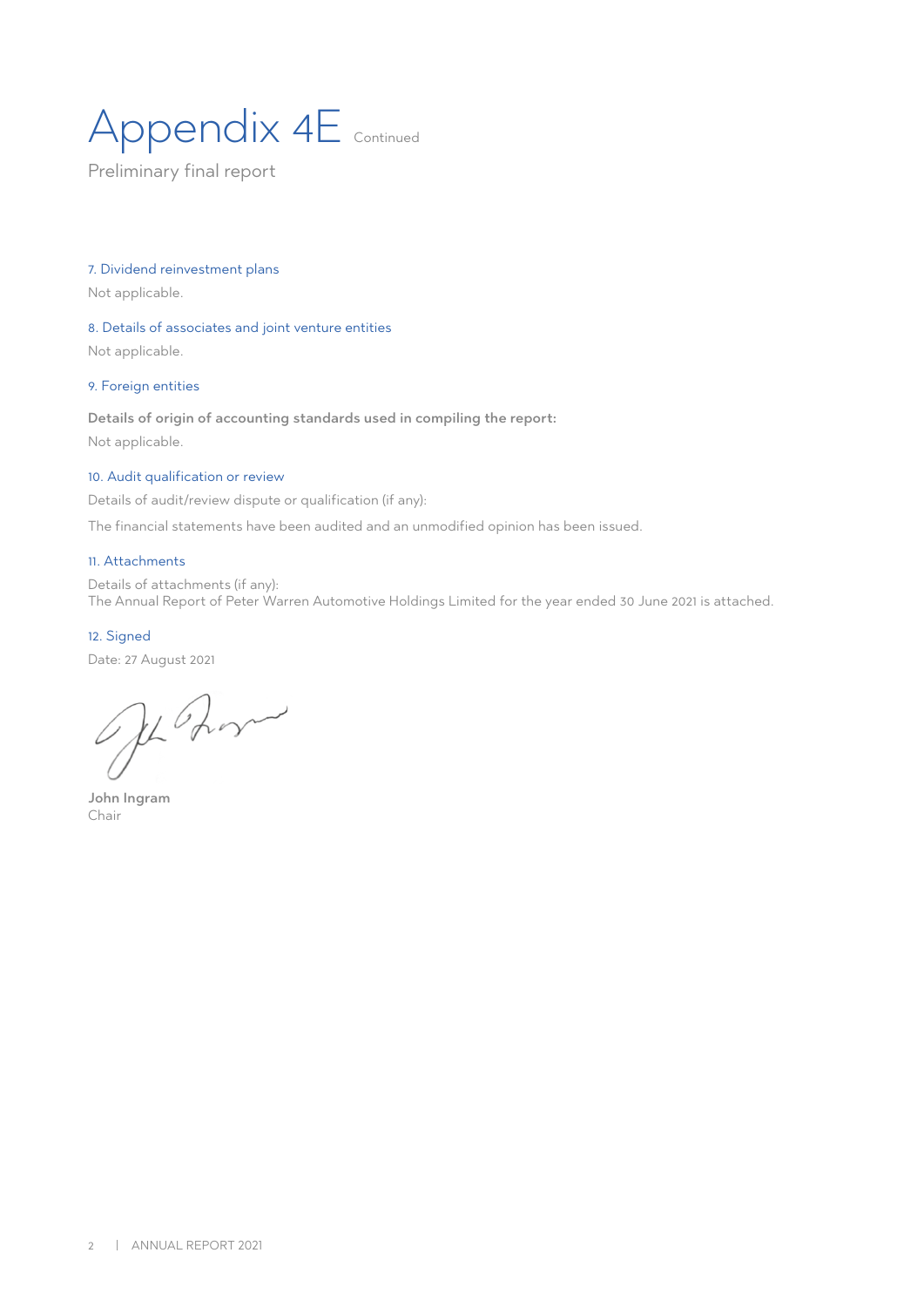

# Annual Report

30 JUNE 2021

ACN: 615 674 185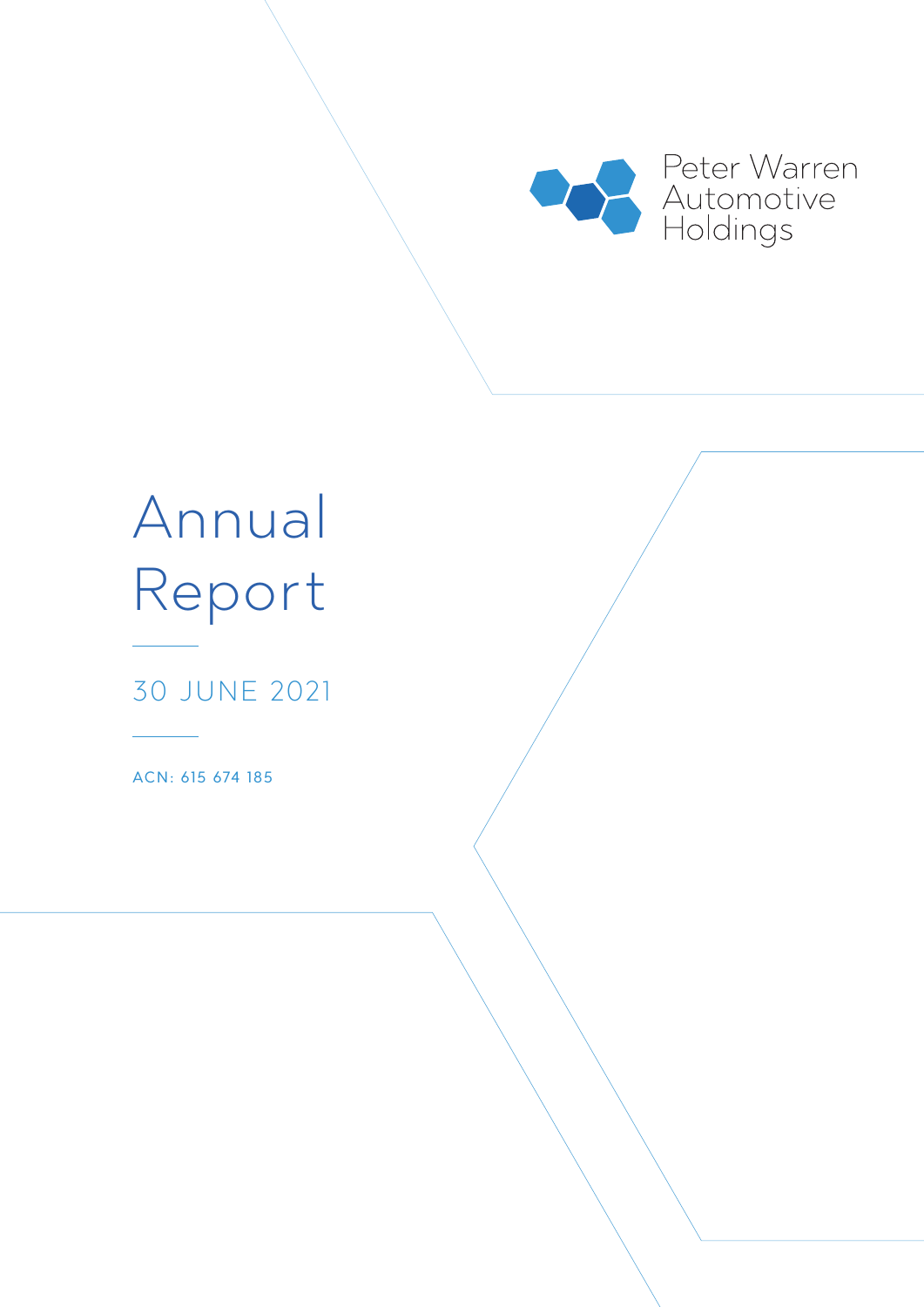### **Contents**

| Corporate directory                                                         | 5  |
|-----------------------------------------------------------------------------|----|
| Directors' report                                                           | 6  |
| Auditor's independence declaration                                          | 28 |
| Consolidated statement of profit and loss<br>and other comprehensive income | 29 |
| Consolidated statement of financial position                                | 30 |
| Consolidated statement of changes in equity                                 | 31 |
| Consolidated statement of cash flows                                        | 32 |
| Notes to the consolidated financial statements                              | 33 |
| Independent auditor's report                                                | 80 |
| Shareholder information                                                     | 84 |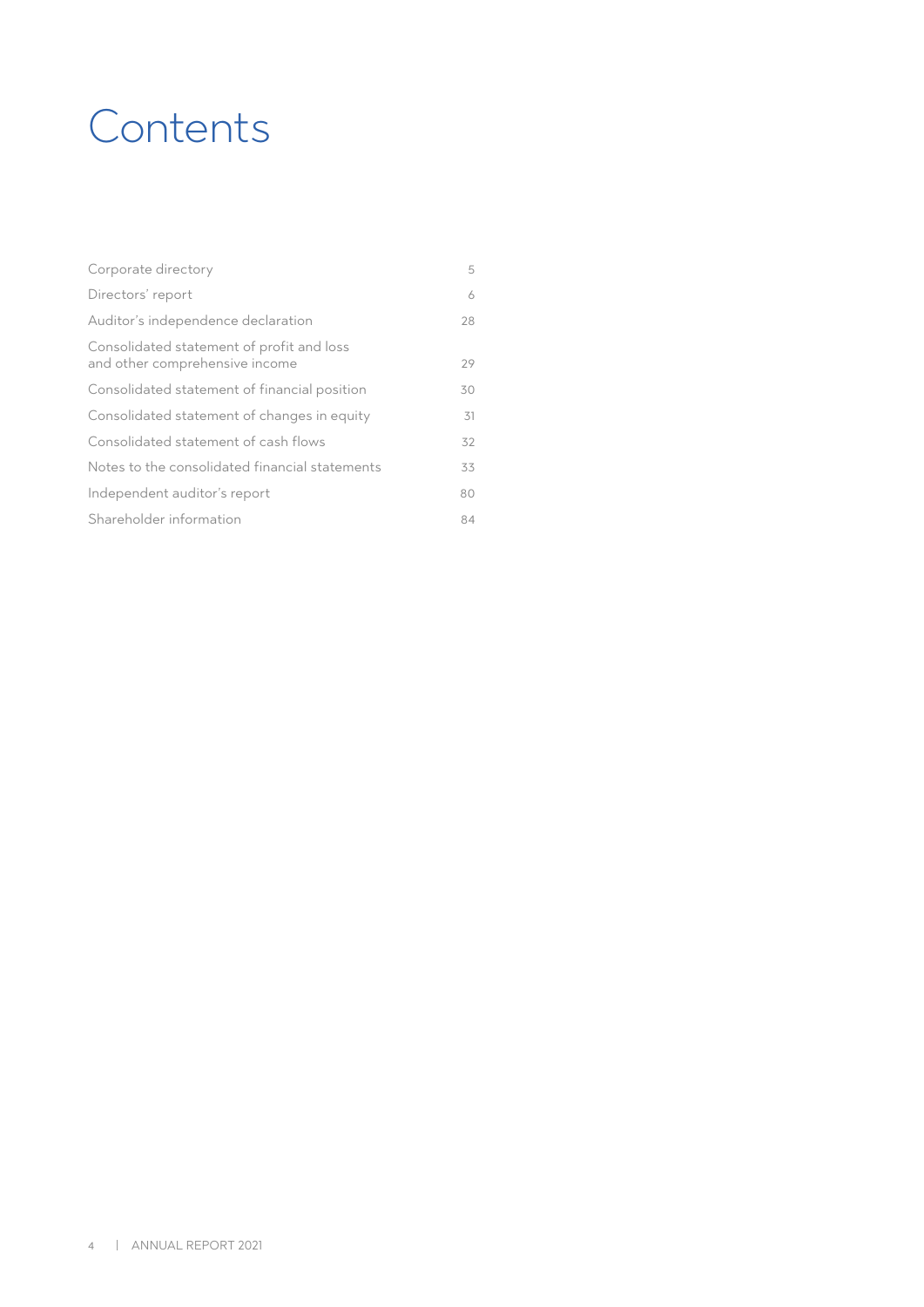# Corporate directory

30 June 2021

#### Directors

John Ingram – Chair Paul Warren Catherine West Niran Peiris

#### Company secretary

Bernard Friend

#### Notice of annual general meeting

The details of the annual general meeting of Peter Warren Automotive Holdings Limited are:

The annual general meeting will be held at 12:00pm on Tuesday, 26 October 2021.

#### Registered office

13 Hume Highway Warwick Farm NSW 2170

#### Principal place of business

13 Hume Highway Warwick Farm NSW 2170

#### Share register

Link Market Services Limited Level 12 680 George Street Sydney NSW 2000

#### Auditor

Deloitte Touche Tohmatsu Grosvenor Place 225 George Street Sydney NSW 2000

#### **Solicitors**

Hunt & Hunt Lawyers 1 Bligh Street Sydney NSW 2000

#### Bankers

Westpac Banking Corporation 275 Kent Street Sydney NSW 2000

#### Stock exchange listing

Peter Warren Automotive Holdings Limited shares are listed on the Australian Securities Exchange (ASX code: PWR)

#### Website

www.pwah.com.au

#### Business objectives

In accordance with Listing Rule 4.10.19 the Company confirms that the Group has been utilising the cash and assets in a form readily convertible to cash that it held at the time of its admission to the Official List of ASX since its admission to the end of the reporting period in a way that is consistent with its business objectives.

#### Corporate Governance Statement

The Directors and management are committed to high standards of corporate governance. Peter Warren's Corporate Governance Statement sets out our commitment to best practice corporate governance in compliance with the ASX Corporate Governance Principles and Recommendations (Fourth Edition) ("Recommendations"), to the extent appropriate for the size and nature of Peter Warren's operations.

The Corporate Governance Statement is current as at 27 August 2021 and has been approved by the Board of Directors. The Corporate Governance Statement can be found at https://www.pwah.com.au.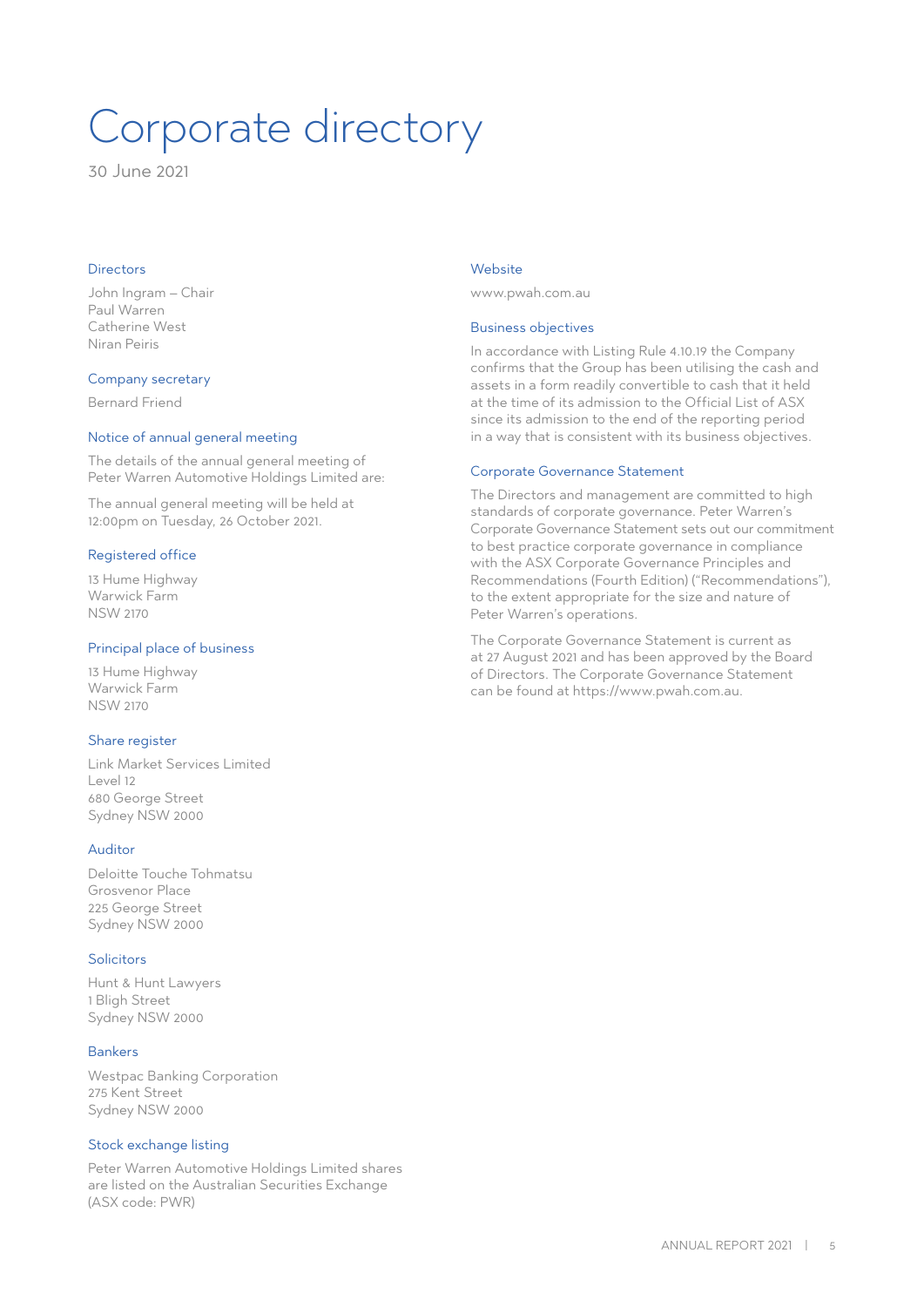### Directors' report

30 June 2021

The Directors present their report, together with the financial statements, on the consolidated entity (referred to hereafter as the 'Group') consisting of Peter Warren Automotive Holdings Limited (referred to hereafter as the 'Company' or 'parent entity') and the entities it controlled at the end of, or during, the year ended 30 June 2021.

#### Directors

The following persons were Directors of Peter Warren Automotive Holdings Limited during the whole of the financial year and up to the date of this report, unless otherwise stated:

John Ingram – Chairman (appointed on 6 April 2021) Paul Warren – Executive Director Catherine West – Non-Executive Director (appointed on 6 April 2021) Niran Peiris – Non-Executive Director (appointed on 6 April 2021) Bernard Friend – Executive Director (resigned on 6 April 2021) Jonathon Pearce – Non-Executive Director (resigned on 6 April 2021) Christopher Coates – Non-Executive Director (resigned on 24 November 2020)

#### Principal activities

The principal activities of the Group during the year were the sale of new and used motor vehicles, related spare parts inventory and trade related services. There have been no significant changes in the nature of the Group's principal activities during the year.

#### Dividends

Dividends paid during the financial year were as follows:

|                                                                     | <b>CONSOLIDATED</b> |                                 |
|---------------------------------------------------------------------|---------------------|---------------------------------|
|                                                                     | 2021<br>\$'000      | 2020<br>\$'000                  |
| Dividend paid on ordinary shares during the year ended 30 June 2021 | 27,213              |                                 |
| Dividend paid on B class shares during the year ended 30 June 2021  | 26,742              |                                 |
| Dividend paid on C class shares during the year ended 30 June 2021  | 11,045              |                                 |
| Dividend paid on D class shares during the year ended 30 June 2021  | 1.267               | $\hspace{0.1mm}-\hspace{0.1mm}$ |
|                                                                     | 66.267              |                                 |

As outlined in the prospectus, the Directors have determined that the Company will not pay a further dividend in respect of the financial year ended 30 June 2021.

#### Operating and financial review

The profit for the Group after providing for income tax amounted to \$37,546,000 (30 June 2020: \$8,908,000).

Peter Warren is an Automotive Dealership group with a rich heritage that has been operating in Australia for over 60 years. The Company operates 74 franchise operations and represents 28 OEMs across the Volume, Prestige and Luxury segments.

Peter Warren operates under 6 banners consisting of Peter Warren Automotive, Frizelle Sunshine Automotive, Sydney North Shore Automotive, Mercedes-Benz North Shore, Macarthur Automotive, and Euro Collision Centre.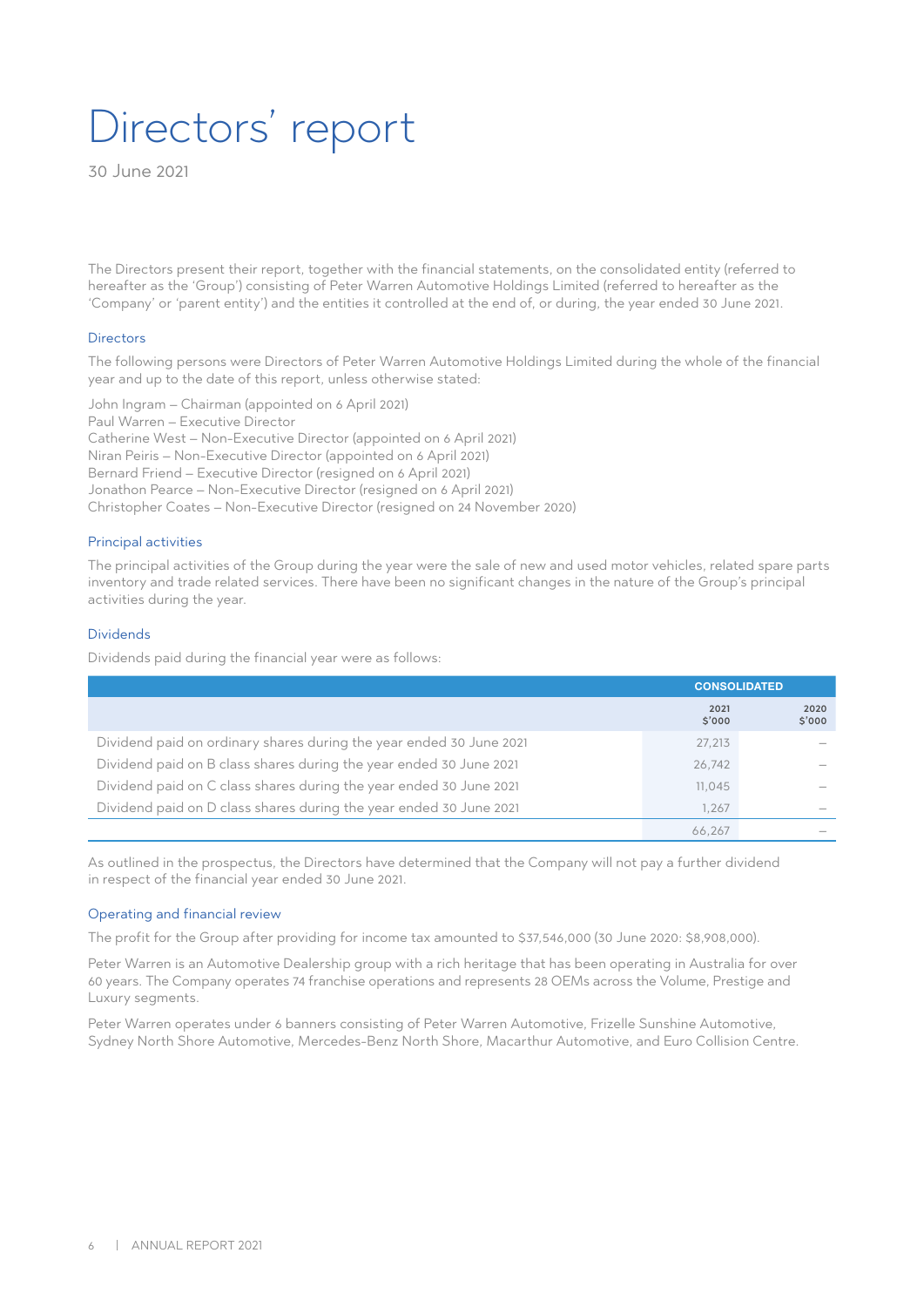#### Financial Result Summary

Financial results for the year ending 30 June 2021 are summarised as follows:

|                   |             | <b>STATUTORY</b>                      |          |             | <b>PROFORMA</b>                       |        |
|-------------------|-------------|---------------------------------------|----------|-------------|---------------------------------------|--------|
| Full year<br>(Sm) | FY21 Actual | <b>FY21</b><br>Prospectus<br>Forecast | Var<br>% | FY21 Actual | <b>FY21</b><br>Prospectus<br>Forecast | Var %  |
| Revenue           | 1.635.0     | 1,527.0                               | $+7%$    | 1.621.2     | 1,527.0                               | $+6%$  |
| <b>EBITDA</b>     | 102.1       | 70.4                                  | $+45%$   | 108.0       | 76.0                                  | $+42%$ |
| Profit before tax | 54.8        | 22.4                                  | $+144%$  | 75.7        | 45.0                                  | $+68%$ |
| <b>NPAT</b>       | 37.5        | 15.4                                  | $+143%$  | 52.2        | 31.4                                  | $+66%$ |

#### FY21 Results Review

Proforma revenue of \$1,621,210,000 was up 17.8% on FY20, exceeding our expectations. This was underpinned by heightened demand particularly in the latter part of the financial year. Total new vehicle unit growth from FY19 to FY21 has increased +0.6% (2-year CAGR) which is above the national market which declined 2.8% over the same period (2-year CAGR).<sup>1</sup>

All revenue departments, including New Vehicles, Used Vehicles, Aftermarket, Parts and Accessories, Finance and Insurance (F&I) and Service delivered growth in the year. This indicates performance beyond the buoyant market conditions, showcasing our "bundling" approach to every consumer transaction.

The strong revenue growth, combined with delivery of planned cost reductions, improved supplier terms and operating efficiencies have delivered significant operating leverage, with proforma EBITDA margin of 6.7% (FY20: 3.6%).

In addition to benefiting from strong volumes, an improved gross profit per unit was evident in the market. Proforma gross profit margins were 18.0%, some 200bps above FY20 and 110bps ahead of Prospectus forecast. Strong revenue growth in higher margin revenue categories such as service, aftermarket and F&I also contributed.

Our ongoing focus on operating efficiencies and cost reductions delivered a proforma operating cost margin of 11.4% which is an improvement of 110bps on the prior year and ahead of the Prospectus forecast by 60bps. Proforma operating costs were 1% above Prospectus forecast on revenue 6% higher than Prospectus forecast.

Operating costs have benefited from a managed cost reduction strategy, with costs savings (as a percentage of revenue) being delivered across employee benefits expense, advertising and inventory holding costs. Improvements in employee expenses were delivered in the main through a reduction in trading hours, without impacting revenues.

Interest expense, which includes floor plan interest relating to our inventory holdings, was well managed. The proforma result also includes \$2.2m of incremental depreciation relating to Warwick Farm and Southport properties which were acquired as part of the IPO.

#### COVID-19 impact

Throughout the pandemic, the safety of our customers and our team has been of utmost importance. We have managed our workforce during lockdown periods in line with the business activity and relevant government regulations. We also continue to invest in our people, with 365 new apprenticeship and traineeship opportunities created during the year.

Our experiences this year have highlighted the resilience of our operating model and that order volumes recover quickly once lockdowns ease.

The FY21 statutory result includes \$535,000 (net) in JobKeeper income which is excluded from the proforma result. The Company received JobKeeper funding from the Australian Government during the financial year ended 30 June 2021 totalling \$13,850,000. The Board of Directors agreed in February 2021 to repay to the Australian Government JobKeeper funds that the Company received during the financial year ended 30 June 2021, other than those passed through to employees as a top-up to earnings as prescribed by legislation which came to \$535,000. The work undertaken to adapt our operations and deliver efficiencies during the year enabled us to repay Jobkeeper.

1 VFacts Australia.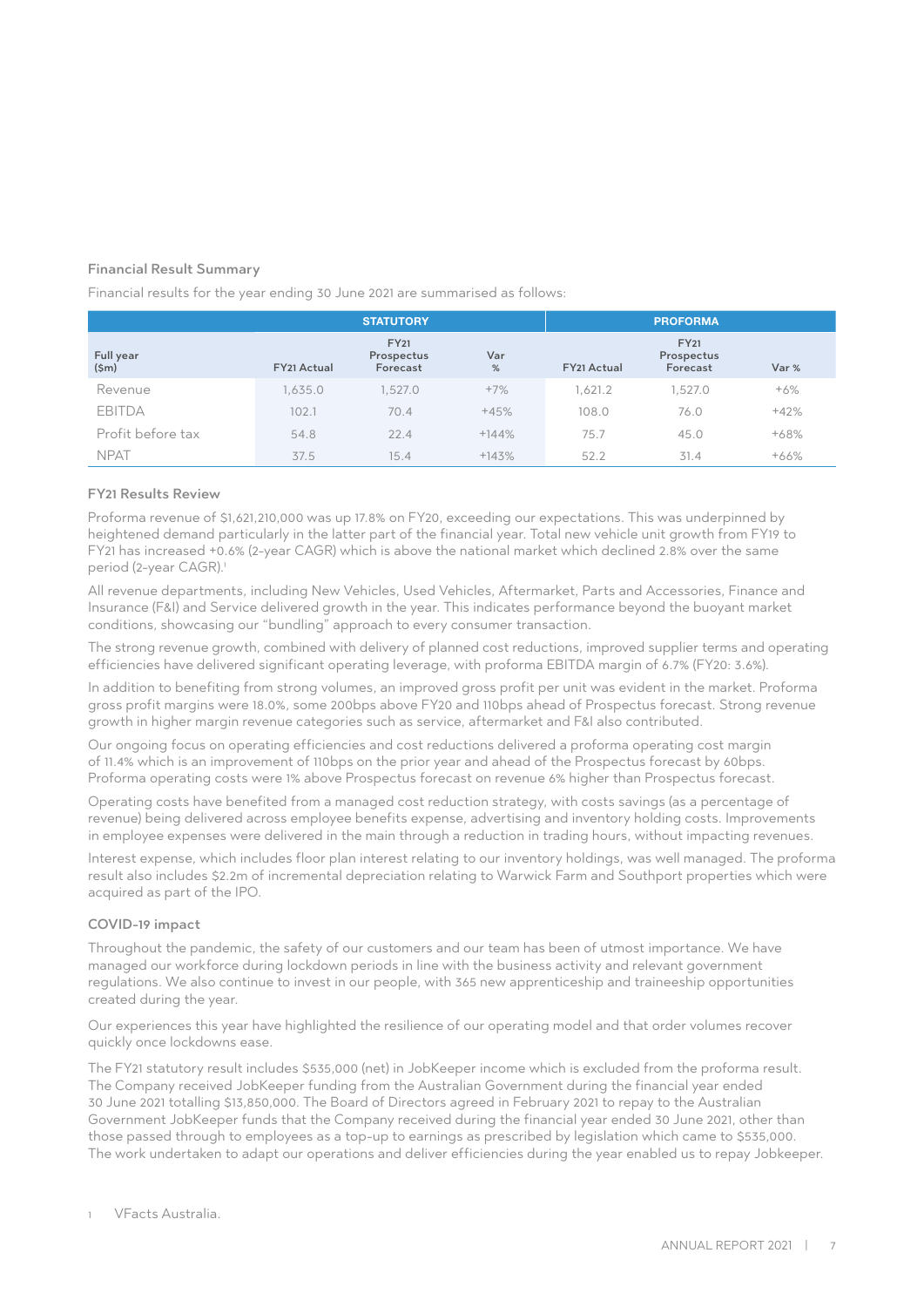# Directors' report continued

We continue to demonstrate our ability to adapt and respond to the current environment, fast-tracking the implementation of click & collect and contactless trading to ensure we safely manage the needs of our customers. We have made significant investments in our IT infrastructure, responding to shifting consumer trends, and enhanced our digital capabilities through new website rollouts and enhanced digital functionality.

#### Significant changes in the state of affairs

On 18 February 2021, the Company changed name from PWA Holdings One Pty Limited to Peter Warren Automotive Holdings Limited. On 23 March 2021 the Company also changed from a proprietary company to a public company.

On 26 April 2021, the Company completed an initial public offering ('IPO') of 166,555,203 ordinary shares at \$2.90 per share and was admitted to the Official List of ASX Limited with the ASX code PWR. The net proceeds of the IPO after payment of fees and expenses were \$245,770,000.

There were no other significant changes in the state of affairs of the Group during the financial year.

#### Matters subsequent to the end of the financial year

#### Impact of COVID-19

The consequences of the Coronavirus (COVID-19) pandemic continue to be felt around the world and subsequent to 30 June 2021, trading has been impacted by lockdowns in New South Wales and, to a lesser extent, Queensland.

However, the impact has been mitigated somewhat by a strong new vehicle order bank at 30 June 2021 which has supported the delivery of new vehicles in Q1FY22.

The extent and duration of these lockdowns is unknown however, it would appear that control measures and related government policies, including the roll out of the vaccine, will begin to mitigate the risks caused by COVID-19.

We have taken proactive steps to adapt to these challenges, including adapting the sales model to click and collect, further enhancing our digital capabilities and managing our variable costs in line with trading conditions. Management continues to monitor the situation.

No other matter or circumstance has arisen since 30 June 2021 that has significantly affected, or may significantly affect the Group's operations, the results of those operations, or the Group's state of affairs in future financial years.

#### Likely developments and expected results of operations

#### Impact of COVID-19

As at the date these financial statements are authorised for issue, the Directors of the Group have assessed that there is currently no material financial impact of the COVID-19 pandemic on the Group's financial position and results.

The extent of the future impact of the COVID-19 pandemic on the Group's operational and financial performance will depend on certain developments, including the duration and spread of the outbreak, the timing and impact of proposed vaccination programs, regulations imposed by governments with respect to the outbreaks response, and the impact on customers, employees and vendors all of which are uncertain and cannot be predicted at this time.

Given the inherent unpredictability associated with the COVID-19 pandemic outbreak and any further contingency measures that may be put in place by the relevant governments and corporate entities combined with customer behaviours, the actual financial impact of the COVID-19 pandemic outbreak, if any, on the Group could be significantly different from the current status assessment disclosed above depending on how the situation evolves.

Other than these developments, the Group expects to continue its principal activities for the foreseeable future.

#### Environmental regulation

The Group is subject to various environmental regulations at its dealerships and service centres. To the Directors' knowledge there were no material adverse environmental issues during the year.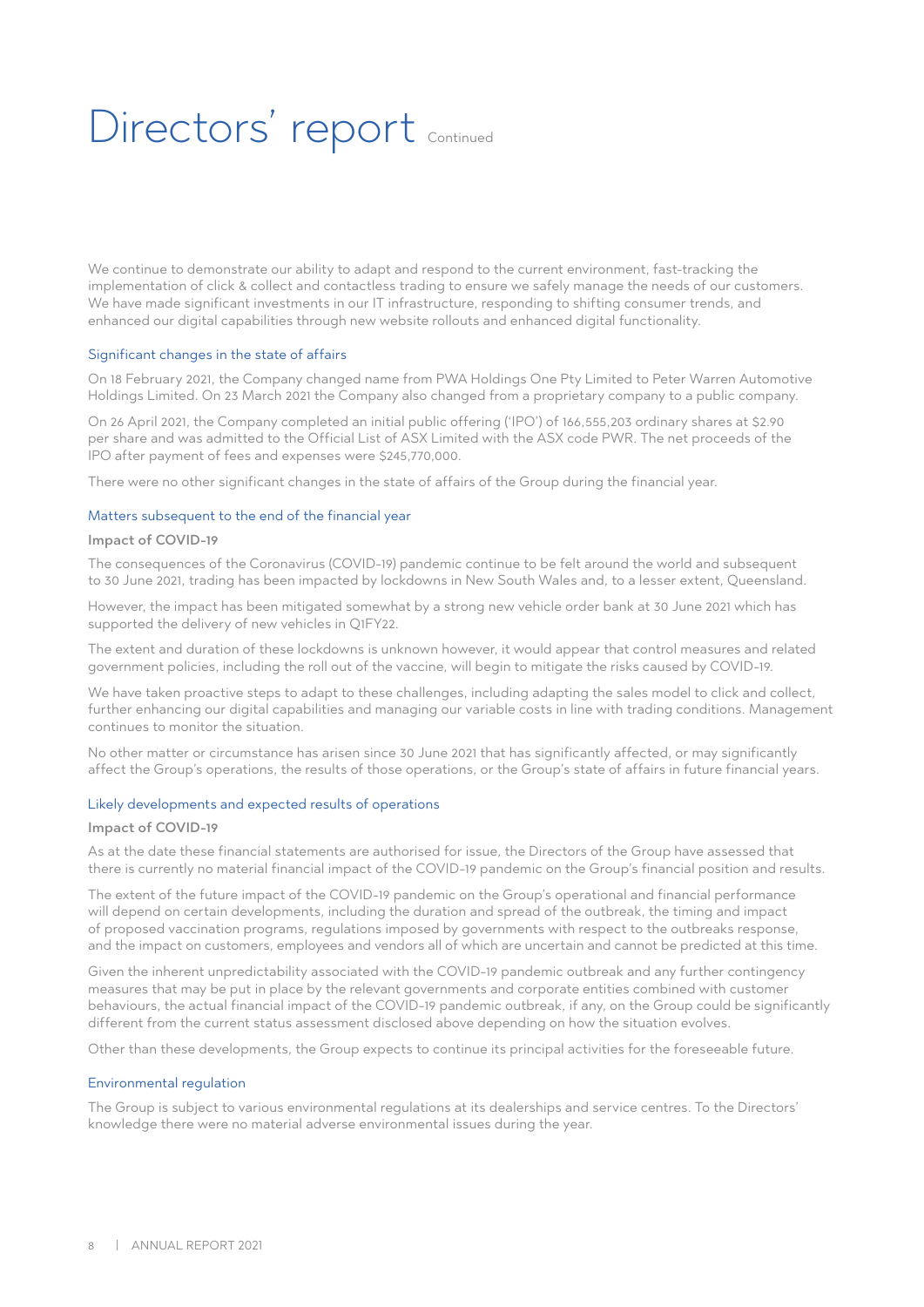#### Information on Directors

| Name:                                   | John Ingram                                                                                                                                                                                                                                                                                                                                                                                                                                                                                                                                                                                                                                                                                                                                                                                                                                                                                                                                                                                                                                                               |
|-----------------------------------------|---------------------------------------------------------------------------------------------------------------------------------------------------------------------------------------------------------------------------------------------------------------------------------------------------------------------------------------------------------------------------------------------------------------------------------------------------------------------------------------------------------------------------------------------------------------------------------------------------------------------------------------------------------------------------------------------------------------------------------------------------------------------------------------------------------------------------------------------------------------------------------------------------------------------------------------------------------------------------------------------------------------------------------------------------------------------------|
| Title:                                  | Independent Non-Executive Chair                                                                                                                                                                                                                                                                                                                                                                                                                                                                                                                                                                                                                                                                                                                                                                                                                                                                                                                                                                                                                                           |
| Qualifications:                         | AM. FCPA                                                                                                                                                                                                                                                                                                                                                                                                                                                                                                                                                                                                                                                                                                                                                                                                                                                                                                                                                                                                                                                                  |
| <b>Experience and expertise:</b>        | John was appointed to the Board as Non-Executive Chairman on 6 April 2021.<br>John is an experienced director and chairman, currently also serving as the<br>non-executive chairman of Nick Scali Limited and having previously been the<br>managing director of Crane Group Limited.                                                                                                                                                                                                                                                                                                                                                                                                                                                                                                                                                                                                                                                                                                                                                                                     |
| Other current<br>directorships:         | Non-Executive Chairman of Nick Scali Limited                                                                                                                                                                                                                                                                                                                                                                                                                                                                                                                                                                                                                                                                                                                                                                                                                                                                                                                                                                                                                              |
| Former directorships<br>(last 3 years): | Non-Executive Chairman of Shriro Holdings Limited retired on 27 February 2020.                                                                                                                                                                                                                                                                                                                                                                                                                                                                                                                                                                                                                                                                                                                                                                                                                                                                                                                                                                                            |
| Special responsibilities:               | Member of the Audit and Risk Committee<br>Member of the People and Remuneration Committee                                                                                                                                                                                                                                                                                                                                                                                                                                                                                                                                                                                                                                                                                                                                                                                                                                                                                                                                                                                 |
| Interests in shares:                    | 142,242 ordinary shares                                                                                                                                                                                                                                                                                                                                                                                                                                                                                                                                                                                                                                                                                                                                                                                                                                                                                                                                                                                                                                                   |
| Interests in rights:                    | None                                                                                                                                                                                                                                                                                                                                                                                                                                                                                                                                                                                                                                                                                                                                                                                                                                                                                                                                                                                                                                                                      |
|                                         |                                                                                                                                                                                                                                                                                                                                                                                                                                                                                                                                                                                                                                                                                                                                                                                                                                                                                                                                                                                                                                                                           |
| Name:                                   | Paul Warren                                                                                                                                                                                                                                                                                                                                                                                                                                                                                                                                                                                                                                                                                                                                                                                                                                                                                                                                                                                                                                                               |
| Title:                                  | Executive Director                                                                                                                                                                                                                                                                                                                                                                                                                                                                                                                                                                                                                                                                                                                                                                                                                                                                                                                                                                                                                                                        |
| Qualifications:                         | <b>Bachelor of Business</b>                                                                                                                                                                                                                                                                                                                                                                                                                                                                                                                                                                                                                                                                                                                                                                                                                                                                                                                                                                                                                                               |
| <b>Experience and expertise:</b>        | Paul, the eldest son of the Company's founder, Peter Warren, is an Executive Director<br>of the Company. Paul joined the Company in 1975 after completing a Bachelor of<br>Business and has over 46 years' experience working in the automotive industry.<br>In 1982, Paul took over the executive management of the business and has been<br>instrumental in the commercial expansion of the Group since that time, integrating<br>many acquisitions and developing strategies for the organic growth of the Group.<br>As part of the Listing, Paul transitioned his CEO duties to Mark Weaver but remains<br>as an Executive Director and continues to work with Mark on strategy and M&A whilst<br>maintaining the Company's relationships with Original Equipment Manufacturer<br>(OEMs), financiers and large fleet customers. Paul's experience extends across<br>all elements of the automotive industry including representation on various dealer<br>councils, including currently serving as a Board member of the Australian Automotive<br>Dealer Association. |
| Other current<br>directorships:         | None                                                                                                                                                                                                                                                                                                                                                                                                                                                                                                                                                                                                                                                                                                                                                                                                                                                                                                                                                                                                                                                                      |
| Former directorships<br>(last 3 years): | None                                                                                                                                                                                                                                                                                                                                                                                                                                                                                                                                                                                                                                                                                                                                                                                                                                                                                                                                                                                                                                                                      |
| Special responsibilities:               | Member of the Audit and Risk Committee<br>Member of the People and Remuneration Committee                                                                                                                                                                                                                                                                                                                                                                                                                                                                                                                                                                                                                                                                                                                                                                                                                                                                                                                                                                                 |
| Interests in shares:                    | 58,426,756 ordinary shares                                                                                                                                                                                                                                                                                                                                                                                                                                                                                                                                                                                                                                                                                                                                                                                                                                                                                                                                                                                                                                                |
| Interests in options:                   | None                                                                                                                                                                                                                                                                                                                                                                                                                                                                                                                                                                                                                                                                                                                                                                                                                                                                                                                                                                                                                                                                      |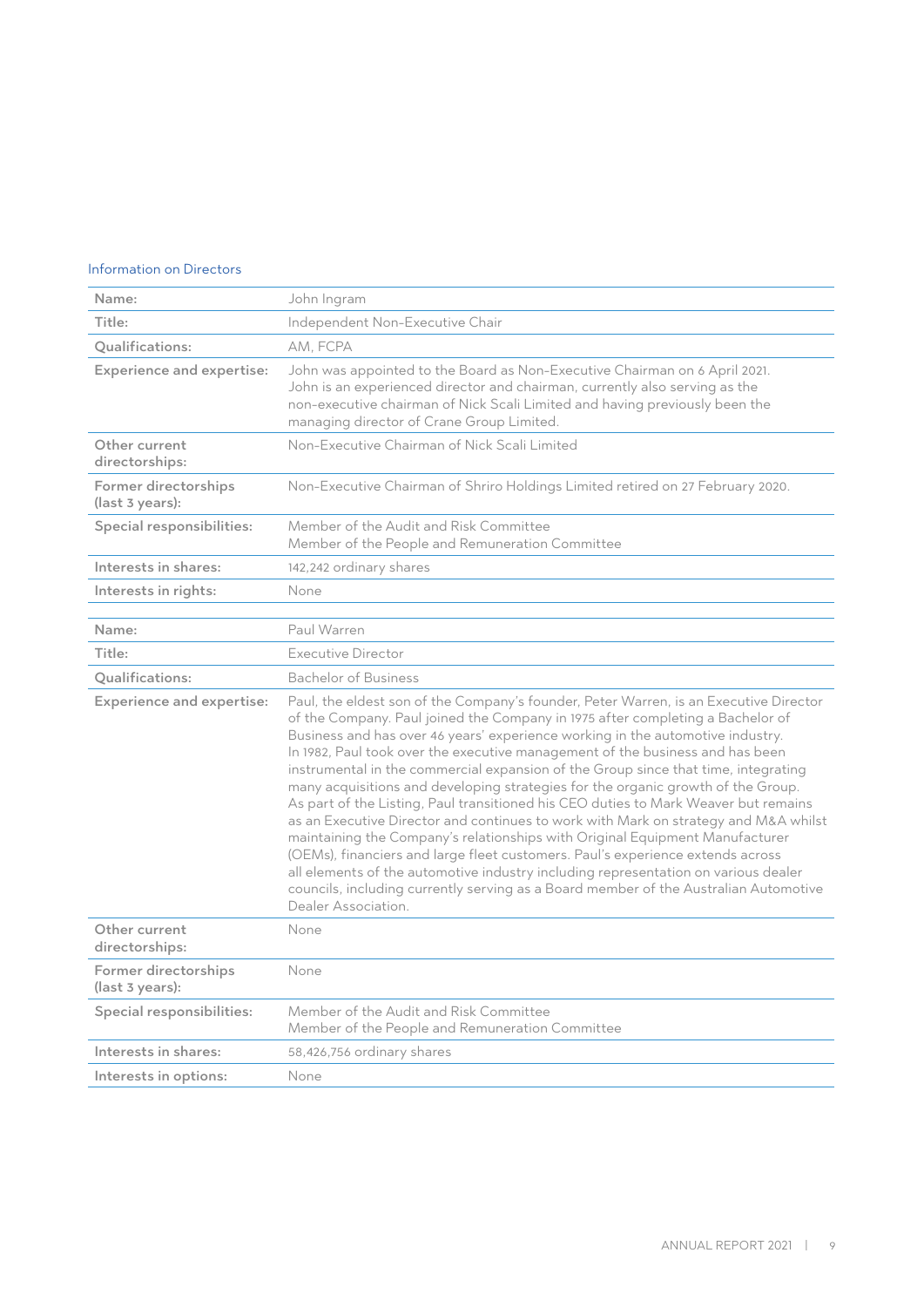# Directors' report Continued

| Name:                                   | Catherine West                                                                                                                                                                                                                                                                                                                                                                                                               |
|-----------------------------------------|------------------------------------------------------------------------------------------------------------------------------------------------------------------------------------------------------------------------------------------------------------------------------------------------------------------------------------------------------------------------------------------------------------------------------|
| Title:                                  | Independent Non-Executive Director                                                                                                                                                                                                                                                                                                                                                                                           |
| Qualifications:                         | Bachelor of Laws (Hons), Bachelor of Economics, Graduate Member of the<br>Australian Institute of Company Directors                                                                                                                                                                                                                                                                                                          |
| <b>Experience and expertise:</b>        | Catherine was appointed to the Board as Non-Executive Director on 6 April 2021.<br>Catherine has over 25 years' legal, business affairs and strategy experience in<br>the media, entertainment, telecommunications and medical sectors in Australia,<br>the UK and Europe.                                                                                                                                                   |
| Other current<br>directorships:         | She is currently a non-executive director of ASX-listed Nine Entertainment<br>Co Holdings Ltd, Endeavour Group Limited and Monash IVF Group. She is also a<br>non-executive director of the National Institute of Dramatic Art (NIDA) Foundation,<br>the National Institute of Dramatic Art (NIDA), the Vice-President of the Sydney Breast<br>Cancer Foundation at Chris O'Brien Lifehouse and a Governor of Wenona School. |
| Former directorships<br>(last 3 years): | None                                                                                                                                                                                                                                                                                                                                                                                                                         |
| Special responsibilities:               | Chair of the People and Remuneration Committee<br>Member of the Audit and Risk Committee                                                                                                                                                                                                                                                                                                                                     |
| Interests in shares:                    | 17,242 ordinary shares                                                                                                                                                                                                                                                                                                                                                                                                       |
| Interests in rights:                    | None                                                                                                                                                                                                                                                                                                                                                                                                                         |
|                                         |                                                                                                                                                                                                                                                                                                                                                                                                                              |
| Name:                                   | Niran Peiris                                                                                                                                                                                                                                                                                                                                                                                                                 |
| Title:                                  | Independent Non-Executive Director                                                                                                                                                                                                                                                                                                                                                                                           |
| Qualifications:                         | Bachelor of Economics, Bachelor of Laws                                                                                                                                                                                                                                                                                                                                                                                      |
| <b>Experience and expertise:</b>        | Niran has an extensive background in financial services and insurance having been<br>a Member of the Board of Management of Allianz SE, CEO of Allianz Australia and<br>also having held a number of other executive level roles (including CFO) at Allianz<br>and other Australian insurance companies. Prior to that he worked in accounting<br>services firms as a tax specialist.                                        |
| Other current<br>directorships:         | None                                                                                                                                                                                                                                                                                                                                                                                                                         |
| Former directorships<br>(last 3 years): | None                                                                                                                                                                                                                                                                                                                                                                                                                         |
| Special responsibilities:               | Chair of the Audit and Risk Committee<br>Member of the People and Remuneration Committee                                                                                                                                                                                                                                                                                                                                     |
| Interests in shares:                    | 51,725 ordinary shares                                                                                                                                                                                                                                                                                                                                                                                                       |
| Interests in rights:                    | None                                                                                                                                                                                                                                                                                                                                                                                                                         |

'Other current directorships' quoted above are current directorships for listed entities only and excludes directorships of all other types of entities, unless otherwise stated.

'Former directorships (last 3 years)' quoted above are directorships held in the last 3 years for listed entities only and excludes directorships of all other types of entities, unless otherwise stated.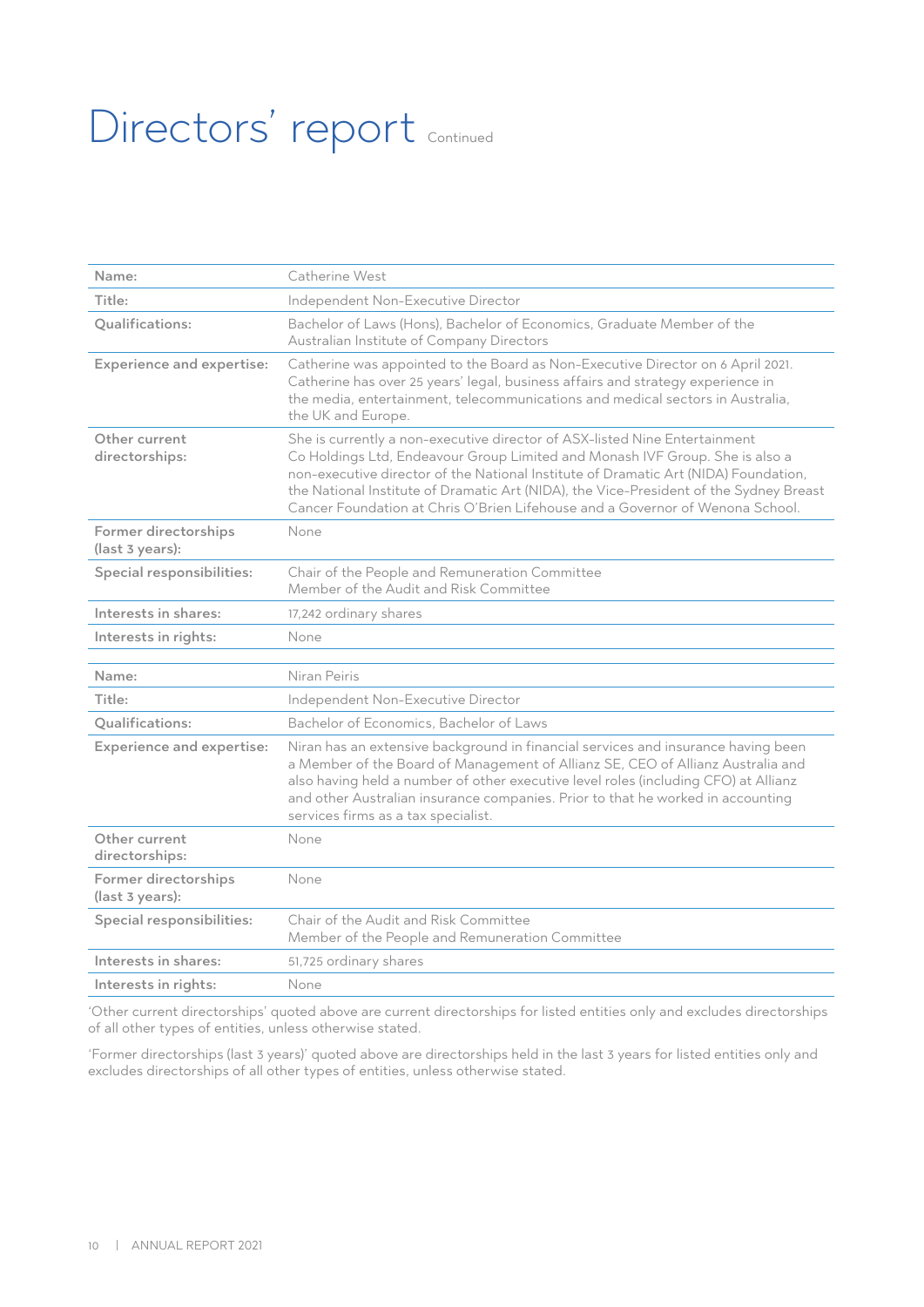#### Company secretary

Bernard Friend is the Company's Chief Financial Officer and Company Secretary, responsible for the Company's accounting, finance, risk and compliance functions. Bernard has been with the Company since 1982 and has over 38 years' experience working in the automotive industry. Before joining the Company's, Bernard was an accountant at Horwath Chartered Accountants and, prior to that, the Australian Tax Office.

#### Meetings of Directors

The number of meetings of the Company's Board of Directors ('the Board') and of each Board committee held during the year ended 30 June 2021, and the number of meetings attended by each Director were:

|                           | <b>FULL BOARD</b> |                | <b>PEOPLE AND</b><br><b>REMUNERATION COMMITTEE</b> |      | <b>AUDIT AND RISK</b><br><b>MANAGEMENT COMMITTEE</b> |      |
|---------------------------|-------------------|----------------|----------------------------------------------------|------|------------------------------------------------------|------|
|                           | Attended          | Held           | Attended                                           | Held | Attended                                             | Held |
| John Ingram               | 3                 | $\overline{4}$ |                                                    |      |                                                      |      |
| Paul Warren               | 12                | 12             |                                                    |      |                                                      |      |
| Catherine West            |                   | $\overline{4}$ |                                                    |      |                                                      |      |
| Niran Peiris              |                   | $\overline{4}$ |                                                    |      |                                                      |      |
| <b>Bernard Friend</b>     |                   | 9              |                                                    |      |                                                      |      |
| Jonathan Pearce           | n                 | 9              |                                                    |      |                                                      |      |
| <b>Christopher Coates</b> |                   |                |                                                    |      |                                                      |      |

Held: represents the number of meetings held during the time the Director held office or was a member of the relevant committee.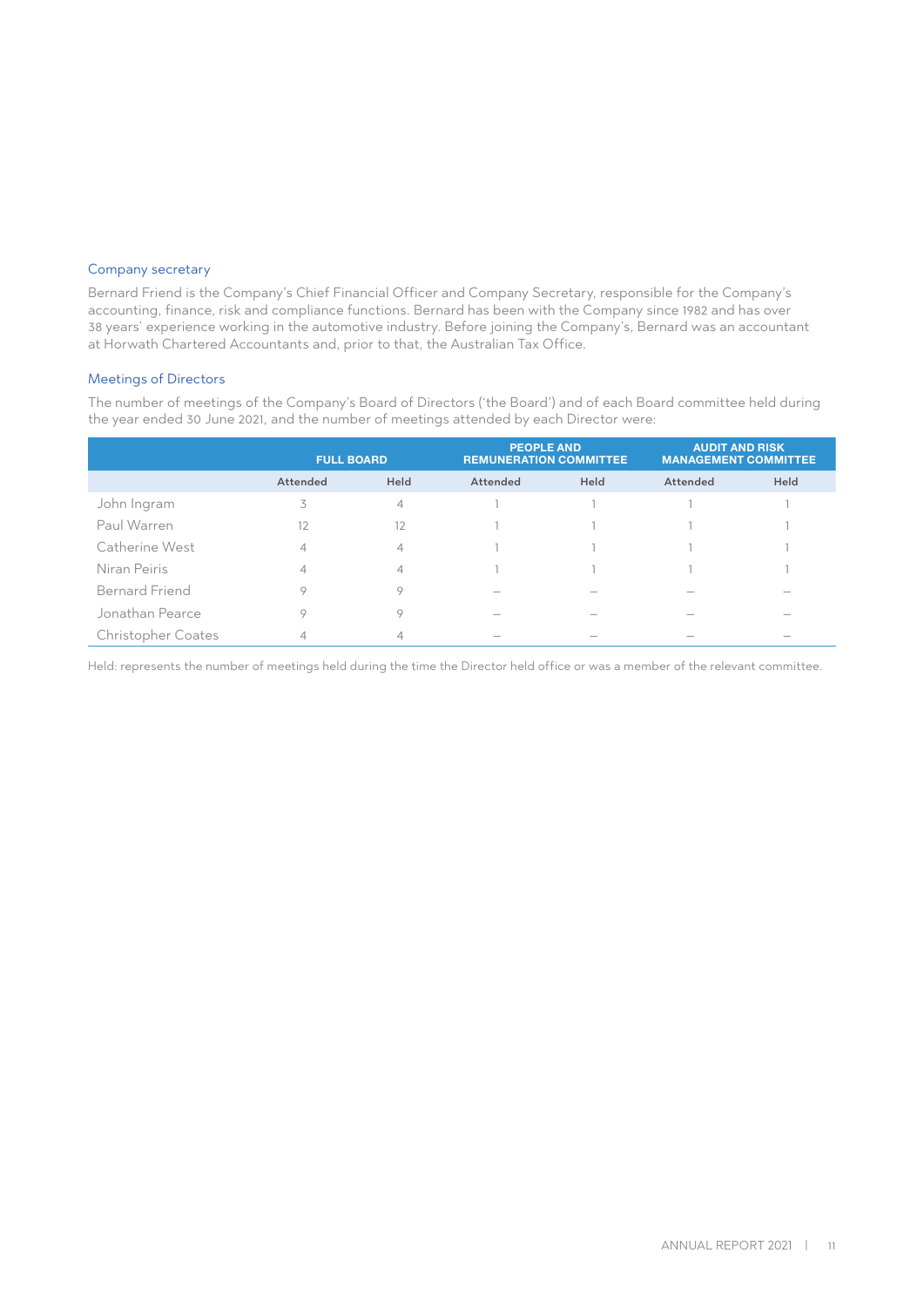# Directors' report continued

#### Remuneration report

#### 1 Letter from Committee Chair

Peter Warren Automotive Holdings Limited (Peter Warren) marked a significant milestone in financial year 2021 (FY21) with the listing on the Australian Securities Exchange (ASX) on 27 April 2021. On behalf of the Board, I am pleased to provide our shareholders with the Company's inaugural remuneration report. Key Management Personnel include the Chief Executive Officer, other Executive Key Management Personnel and Non-Executive Directors.

This report describes the Company's director and executive remuneration framework. The description is consistent with that of the prospectus. Remuneration outcomes are reported for the full financial year ending 30 June 2021, covering the period before and after the IPO on 27 April 2021.

#### Outcomes for FY21

FY21 was a year both challenging and rewarding. The COVID-19 pandemic presented operational issues as various localities on the east coast of Australia suffered from government mandated lockdowns, impacting sales and service at various times during the year. Supply chains were also disrupted, impacting new car availability and spare parts inventories. Nevertheless, demand was buoyant, enabled in part by government monetary support to a good proportion of the population, and consumer savings facilitated by both government support, and fewer opportunities to spend these savings.

Peter Warren sought government assistance (such as JobKeeper) during the financial year. The Board agreed to repay the JobKeeper funds received in FY21, other than those passed through to employees as a "top up" of their salary. Neither the receipt of JobKeeper nor repayment was included in financial performance for determining the STI outcomes for executive KMP.

The Board deliberated on STI key performance indicator (KPI) outcomes given the unusual environment and high demand. Though we benefited from an increase in consumer demand, the management team's initiative of expanding existing revenue streams, negotiating and rationalising our expense base across our business and of course delivering on a successful ASX listing, enabled us to achieve an excellent outcome for the FY21 year. Statutory Profit before tax for FY21 was \$54.797m compared to \$11.797m in FY20 and above the prospectus forecast of \$45.0m. Stemming from this management achieved maximum ratings on their STI scorecards. Nevertheless, the Board considered the appropriateness of awarding a maximum STI payout in light of the effects of the pandemic, management underlying performance and other factors, and on balance decided that the maximum payment was appropriate.

#### Looking towards the future

FY21 executive KMP remuneration policies and levels were set when Peter Warren was an unlisted company prior to the appointment of the current independent directors.

As part of the listing process the Board has put in place a remuneration framework for FY22 which the Board considers is appropriate for Peter Warren as a newly listed ASX company.

The FY22 remuneration framework is described in detail in the prospectus. Executive KMP remuneration will include an STI financial target based on budgeted group net profit after tax, with an eighty percent (80%) weighting. Twenty percent (20%) will be assessed against individual measures including financial and strategic measures determined by the board. Thirty percent (30%) of the STI payment will be in the form of restricted rights which are deferred for 12 months, with malus and clawback provisions. The framework also includes an LTI grant in FY22 based on an Earnings Per Share (EPS) measure which will have a 3 year performance period commencing on 1 June 2021 and ending on 30 June 2024.

The FY22 remuneration framework is designed to attract, retain and motivate Peter Warren's executives and to align executives' interests with the creation of long term shareholder value by creating a clear link between performance, the company's strategic objectives and remuneration outcomes.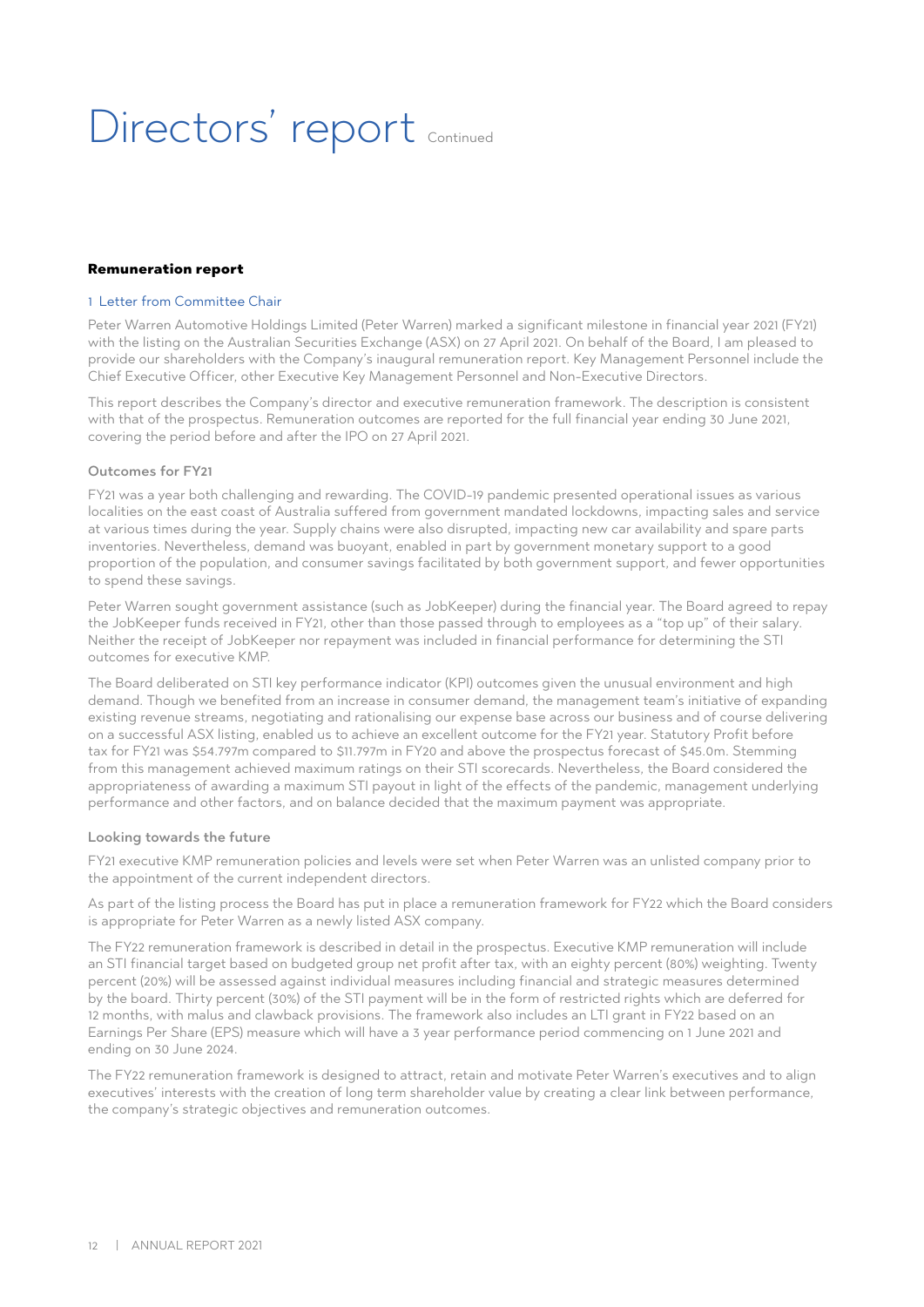I would personally like to thank Paul Warren, Mark Weaver, Bernard Friend and the whole Peter Warren team for successfully completing the IPO process and for working with dedication and commitment to the Peter Warren business to ensure the business has thrived through a very unusual year. Peter Warren is a values driven business and the team has lived the G.I.F.T. values this year – Growth, Integrity, Focus and Teamwork. The whole team has looked after its customers and each other, and successfully executed the company strategy to create real shareholder value.

I trust you find this report informative. I encourage you to vote in favour of the report and welcome any questions at the Annual General Meeting.

Catherine West Chair of the People and Remuneration Committee

#### 2 Remuneration report overview

The directors of Peter Warren Automotive Holdings Limited (the Company or Peter Warren) present the Remuneration Report (the Report) for the Company and its controlled entities for the year ended 30 June 2021. The Report forms part of the Directors' Report and has been prepared and audited in accordance with Section 300A of the Australian *Corporations Act 2001*.

#### 3 Remuneration governance

#### 3.1 People and Remuneration committee

The People and Remuneration Committee (the Committee) provides advice and recommendations to the Board regarding remuneration matters.

The Committee's responsibilities include, among other things:

- Review and annually recommend to the Board arrangements for executive KMP, including contract terms, annual remuneration, participation in short-term incentive and long-term incentive plans;
- Review and recommend incentive performance targets to executive KMP to encourage growth and success;
- Recommend to the Board whether offers are to be made under the employee equity incentive plans in respect of a financial year and terms of the offers;
- Review and make recommendations to the Board on remuneration by gender;
- Review and recommend to the Board the remuneration arrangements for the Chair and the non-executive directors of the Board, including fees, travel, other benefits and any non-executive director equity plan;
- Oversee the process for seeking shareholder approvals in relation to remuneration arrangements, including any grants of equity to the CEO and increases to the non-executive director fee cap;
- Approving the appointment of remuneration consultants for the purposes of *Corporations Act 2001*;
- Take appropriate action to oversee that the Committee, Board and management have available to them sufficient information and external advice to oversee informed decision-making regarding remuneration;
- Oversee management's preparation of the Remuneration Report and review and recommend to the Board the remuneration report prepared in accordance with the Corporations Act for inclusion in the annual Directors' Report;
- Review and facilitate shareholder and other stakeholder engagement in relation to remuneration policies and practices;
- Recommend equitable remuneration structures that are aligned with the long-term interests of the Company and its shareholders and that attract and retains skilled executives;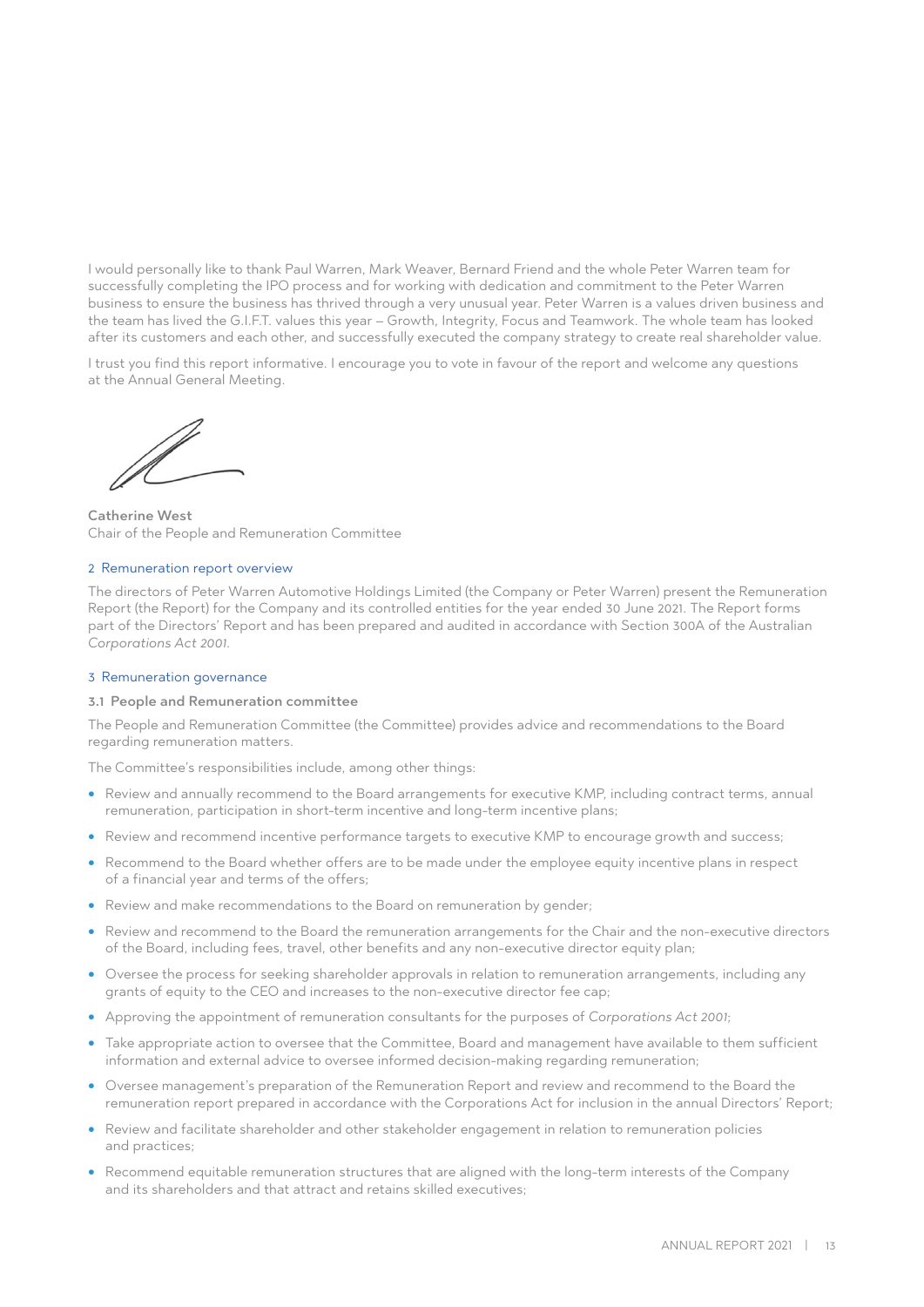# Directors' report continued

- To structure short and long-term incentives both challenging and linked to the creation of sustainable shareholder returns;
- Succession planning for Key Management Personnel;
- Assist the Board with a skill matrix to identify a mix of skills, expertise, experience and diversity that the Board currently has, and potential gaps in skills and experience of the Board; and
- People and Culture strategies and policies.

A copy of the charter of the Committee is available on Peter Warren's website in the Corporate Governance section https://www.pwah.com.au/site/investor-centre/corporate-governance.

Members of the Committee during 2021 were:

- Catherine West Independent Non-executive Director (Chair)
- Niran Peiris Independent non-executive Director
- John Ingram Independent Non-executive Director

At the Committee's invitation the CEO, and other relevant managers attend meetings in an advisory capacity and co-ordinate the work of external, independent advisors as requested. All executives are excluded from any discussions impacting their own remuneration.

Under its Charter, the Committee must meet at least three times a year. The Committee was formed in April 2021 and formally met once in FY21. The Committee also met informally on a number of occasions to progress issues on foot and to design the FY22 Remuneration Framework.

The Committee may seek the advice of the Company's auditors, solicitors or other independent advisers, consultants or specialists as to any matter relating to the powers, duties or responsibilities of the Committee.

Any engagement with third parties will be in a manner that seeks to ensure that engagement and advice received is independent.

None of the Committee's engagements were for work which constituted remuneration recommendations for the purposes of the Australian *Corporations Act 2001*.

#### 3.2 Securities trading policy

The Company has adopted a securities trading policy which will apply to the Company's Directors, senior management and any other person designated by the Board from time to time. This policy is designed to explain the types of conduct in relation to dealings in Shares that are prohibited under the Corporations Act and to establish procedures in relation to such persons' dealings in the Shares. Subject to certain exceptions, the securities trading policy defines certain "blackout periods" during which trading in Shares by the Company's Directors, officers, employees, and people close to them is prohibited.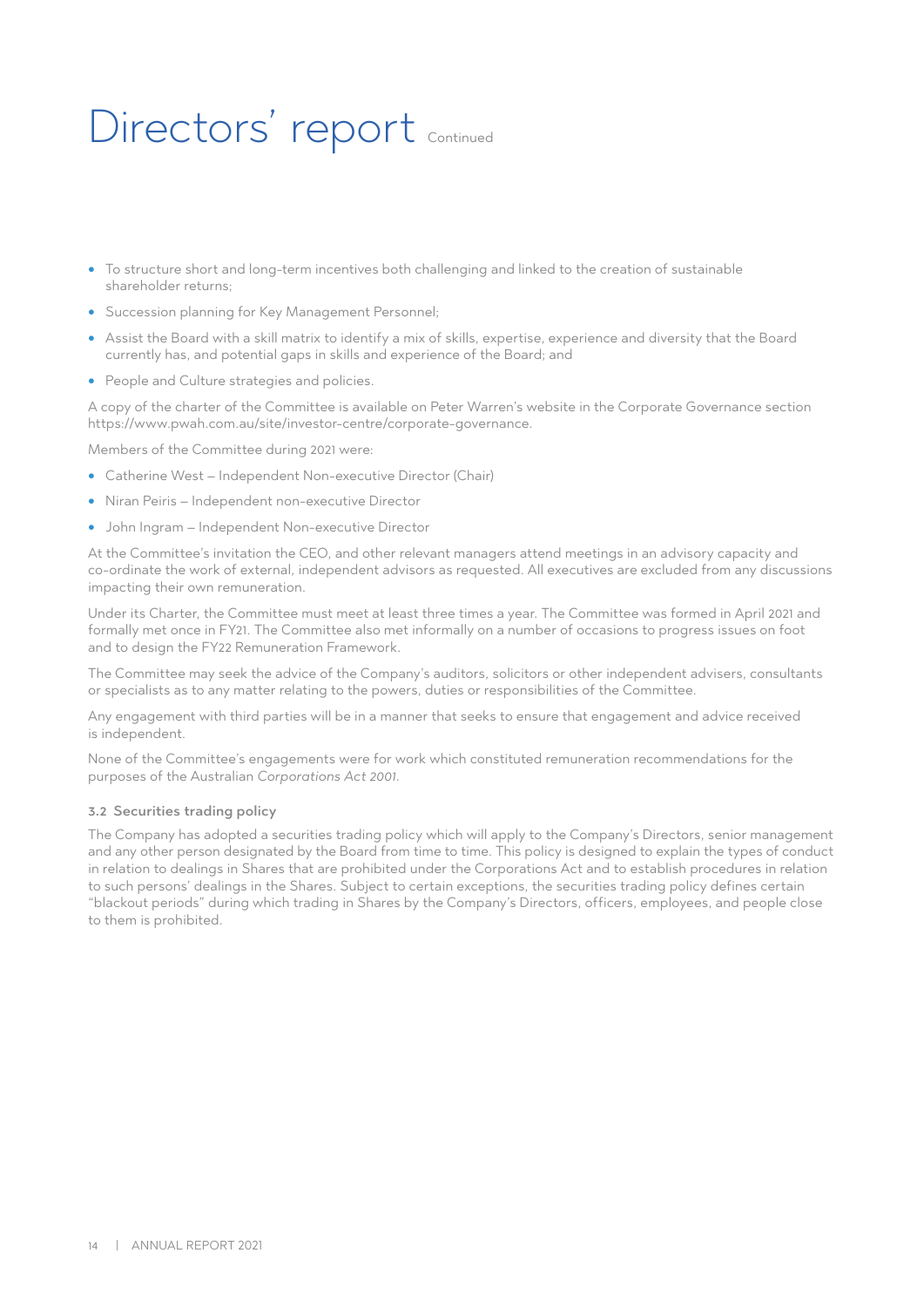#### 4 Key management personnel

Key management personnel (KMP) covered in this report are detailed below (See 9 for details of each director):

#### Table 1: Key Management Personnel

| <b>NAME</b>               | <b>POSITION HELD</b>                                                       | <b>APPOINTED</b>                  |
|---------------------------|----------------------------------------------------------------------------|-----------------------------------|
| Non-Executive Directors   |                                                                            |                                   |
| John Ingram               | Independent Non-Executive Chairman                                         | 6 April 2021                      |
| Catherine West            | Independent Non-Executive Director                                         | 6 April 2021                      |
| Niran Peiris              | Independent Non-Executive Director                                         | 6 April 2021                      |
| Jonathon Pearce           | Independent Non-Executive Director                                         | From 1 July 2020 to 6 April 2021  |
| <b>Christopher Coates</b> | From 1 July 2020 to 24 November 2020<br>Independent Non-Executive Director |                                   |
| <b>Executive Director</b> |                                                                            |                                   |
| Paul Warren               | Executive Director                                                         | From 1 April 2021 to 30 June 2021 |
|                           | Executive Director and Chief Executive Officer                             | From 1 July 2020 to 31 March 2021 |
| <b>Executives</b>         |                                                                            |                                   |
| Mark Weaver               | <b>Chief Executive Officer</b>                                             | From 1 April 2021 to 30 June 2021 |
|                           | <b>Chief Operating Officer</b>                                             | From 1 July 2020 to 31 March 2021 |
| <b>Bernard Friend</b>     | Chief Financial Officer                                                    | From 6 April 2021 to 30 June 2021 |
|                           | Executive Director and Chief Financial Officer                             | From 1 July 2020 to 6 April 2021  |

#### 5 Executive remuneration

#### 5.1 Remuneration strategy

The principles of the Peter Warren remuneration policy are to:

- Attract, retain and motivate talent;
- Reward executives and other employees fairly and responsibly, having regard to the performance of Peter Warren, the competitive environment and individual performance and conduct;
- Ensure alignment between shareholders' and executives' interests;
- Provide a clear link between performance and remuneration outcomes;
- Ensure remuneration outcomes are consistent with Peter Warren's long-term strategic objectives and the delivery of long-term shareholder wealth creation; and
- Compliance with all relevant legal and regulatory provisions.

Fixed remuneration reflects executives' skills and experience and aims to attract and retain qualified and experienced executives to ensure shareholder interests are managed in an efficient and effective manner.

The short-term incentive reflects achievement of challenging financial KPIs for the financial year. The incentive payments are fully self-funded from current year's profit.

#### 5.2 Remuneration Framework

Peter Warren's FY21 Executive KMP remuneration structure comprises the following elements:

- Fixed Annual Remuneration (FAR);
- Superannuation;
- Short-Term Incentive (STI); and
- IPO Grants performance rights granted following listing.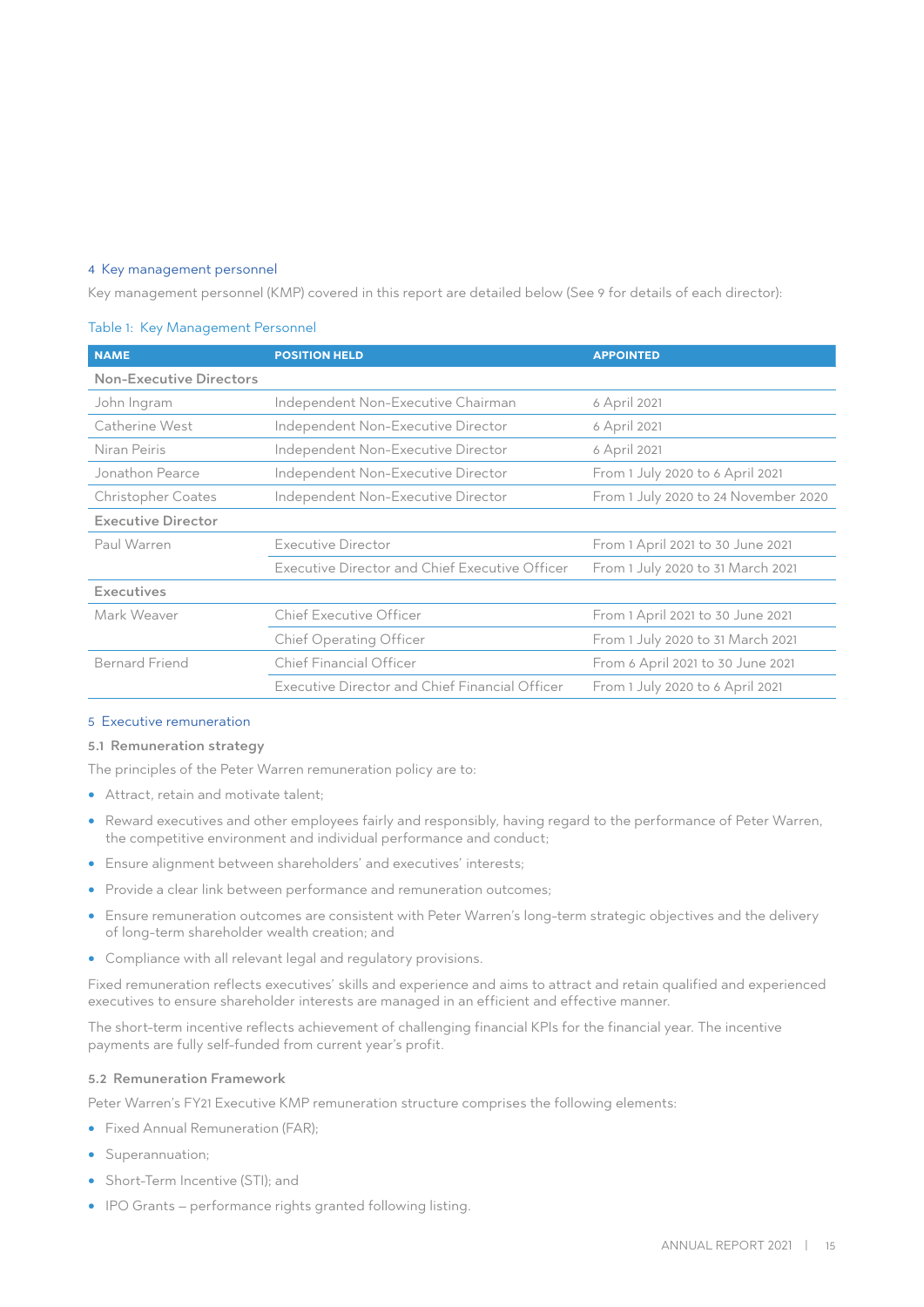# Directors' report Continued

The chart below displays the FY21 executive remuneration pay mix of fixed annual remuneration, maximum short-term incentive and the face value of IPO rights at grant.



#### 5.2.1 Fixed Annual Remuneration (FAR)

The following table presents the FAR of the Executive KMP for FY21.

#### Table 2: Executive KMP Fixed Annual Remuneration (FY21)

| NAME OF EXECUTIVE | <b>POSITION</b>      | <b>FIXED ANNUAL REMUNERATION</b>        |
|-------------------|----------------------|-----------------------------------------|
| Paul Warren       | Executive Director   | \$787,500 (exclusive of superannuation) |
| Mark Weaver       | CEO                  | \$525,000 (exclusive of superannuation) |
| Bernard Friend    | $($ $\vdash$ $($ $)$ | \$525,000 (exclusive of superannuation) |

Superannuation contributions are capped at the concessional contributions threshold per annum under taxation law which applies to the employee from time to time.

An annual FAR review budget, authorised by the Board each year, is used to adjust individual FARs to ensure that their fixed remuneration remains fair and competitive for their specific skills, competence, and value to the Company.

#### 5.2.2 Short-Term Incentive (STI)

Executive KMP have the opportunity to earn an annual STI which is based on a percentage of FAR. The FY21 STI reflects policies and levels that are consistent with the prospectus and when the Company was unlisted.

The table below presents the features and approach for the Peter Warren STI plan.

| <b>FEATURE</b>  | <b>APPROACH</b>                                      |                   |                                    |             |                       |
|-----------------|------------------------------------------------------|-------------------|------------------------------------|-------------|-----------------------|
| Purpose         | Align individual performance and company objectives. |                   |                                    |             |                       |
| Eligibility     | Executive KMP                                        |                   |                                    |             |                       |
| Form of payment | 100% Cash                                            |                   |                                    |             |                       |
| Opportunity     | Table 4: STI opportunity                             |                   |                                    |             |                       |
|                 | Name (Position)                                      | <b>Target STI</b> | <b>Target STI</b><br>as a % of FAR | Max STI     | Max STI<br>as a % FAR |
|                 | P Warren (ED)                                        | \$787,500         | 100%                               | \$1,771,875 | 225%                  |
|                 | M Weaver (CEO)                                       | \$262,500         | 50%                                | \$590.625   | 112.5%                |
|                 | B Friend (CFO)                                       | \$315,000         | 60%                                | \$708,750   | 135%                  |

#### Table 3: FY21 Peter Warren STI plan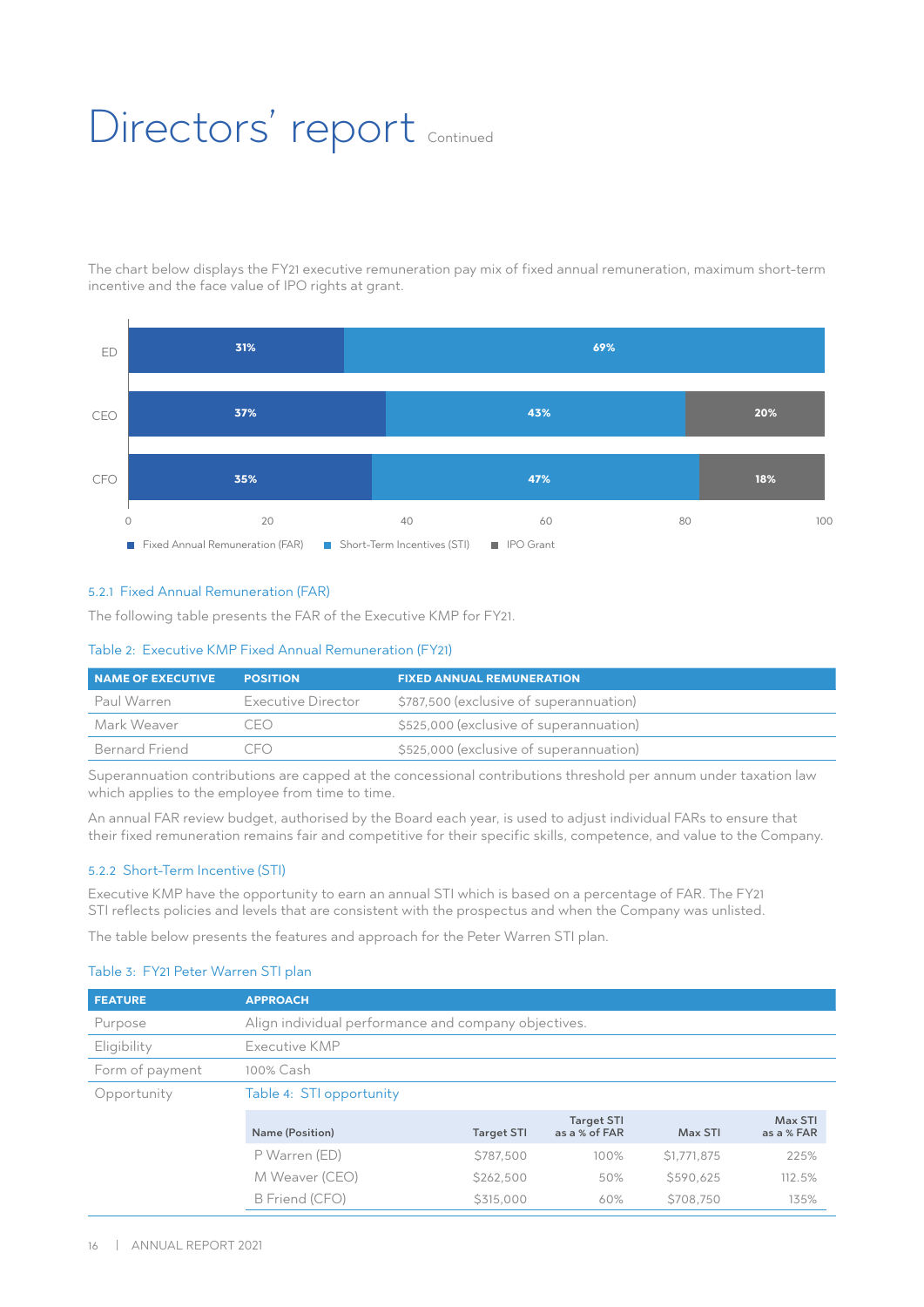| <b>FEATURE</b>              | <b>APPROACH</b>                                                                                                                                                                                                                                                                                                                                             |
|-----------------------------|-------------------------------------------------------------------------------------------------------------------------------------------------------------------------------------------------------------------------------------------------------------------------------------------------------------------------------------------------------------|
| Performance period          | 1 July 2020 to 30 June 2021.                                                                                                                                                                                                                                                                                                                                |
| Performance measure         | Company's Profit Before Tax (PBT) was chosen as it is aligned with the business strategy<br>and enables the self-funding of the incentive pool.                                                                                                                                                                                                             |
|                             | FY21 STI was assessed in relation to the Company's Profit Before Tax (PBT). A target<br>corporate budget for PBT is determined at the beginning of the year. Actual performance<br>is measured at and confirmed on receipt of audited results. The percentage of target<br>PBT achieved determines the percentage of target STI outcome for the executives. |
|                             | The target and maximum STI for each KMP is set out in the table above.                                                                                                                                                                                                                                                                                      |
| Payment timing              | The STI is paid in two installments, one at half year and the balance following the end<br>of the financial year, once audited annual accounts are publicly disclosed.                                                                                                                                                                                      |
| Board discretion            | Board has absolute discretion on STI performance assessment and payment.                                                                                                                                                                                                                                                                                    |
| Treatment on<br>termination | Cessation of employment during the measurement period will result in pro rata forfeiture<br>of STI awards.                                                                                                                                                                                                                                                  |

#### 5.2.3 IPO Grants

Performance rights were granted to the CEO and CFO upon listing of the Company. These rights are intended to align executives' interests with those of shareholders, as LTI grants will not be made until FY22, and will not vest until 30 June 2024. Eligible executive KMPs will be offered an LTI in FY22 as set out in the Prospectus.

#### Table 4: IPO Grants

| <b>FEATURE</b>                    | <b>APPROACH</b>                                                                                                                                                                                                                                                                                                       |  |  |  |  |  |
|-----------------------------------|-----------------------------------------------------------------------------------------------------------------------------------------------------------------------------------------------------------------------------------------------------------------------------------------------------------------------|--|--|--|--|--|
| Purpose                           | To incentivise executives and align their interests with those of shareholders.                                                                                                                                                                                                                                       |  |  |  |  |  |
| Participants                      | CEO and CFO                                                                                                                                                                                                                                                                                                           |  |  |  |  |  |
| Date of grant                     | 6 April 2021                                                                                                                                                                                                                                                                                                          |  |  |  |  |  |
| Instruments issued                | Performance rights (rights) which are rights to acquire shares in the Company<br>for nil consideration.                                                                                                                                                                                                               |  |  |  |  |  |
| Number of<br>instruments granted  | Mark Weaver (CEO): 99,137<br>Bernard Friend (CFO): 90.517                                                                                                                                                                                                                                                             |  |  |  |  |  |
| Performance<br>conditions         | Board's assessment of the delivery of financial forecasts in the Prospectus must be<br>at least "Meets Expectations" or better.                                                                                                                                                                                       |  |  |  |  |  |
| Performance and<br>vesting period | Prospectus forecast period i.e. 27 April 2021 to 31 December 2021.                                                                                                                                                                                                                                                    |  |  |  |  |  |
| Service condition                 | Executives must be an employee of a Group Company until 31 December 2021.                                                                                                                                                                                                                                             |  |  |  |  |  |
| Expiry date                       | 15 years from grant date.                                                                                                                                                                                                                                                                                             |  |  |  |  |  |
| Treatment of                      | Rights do not have voting rights or accrue dividend benefits.                                                                                                                                                                                                                                                         |  |  |  |  |  |
| dividends and<br>voting rights    | Rights are converted to shares upon exercise.                                                                                                                                                                                                                                                                         |  |  |  |  |  |
| Discretion and malus              | The Board has sole discretion to determine that some or all rights that are unvested or<br>subject to an exercise restriction held by a Participant lapse on a specified date if allowing<br>the rights to be exercised would, in the opinion of the Board, result in an inappropriate<br>benefit to the participant. |  |  |  |  |  |
| Treatment on<br>termination       | If employment with the Company is terminated before the end of the performance period<br>for any reason, all performance rights will be forfeited immediately unless otherwise<br>determined by the Board.                                                                                                            |  |  |  |  |  |
| Change of control                 | Vesting is subject to Board discretion.                                                                                                                                                                                                                                                                               |  |  |  |  |  |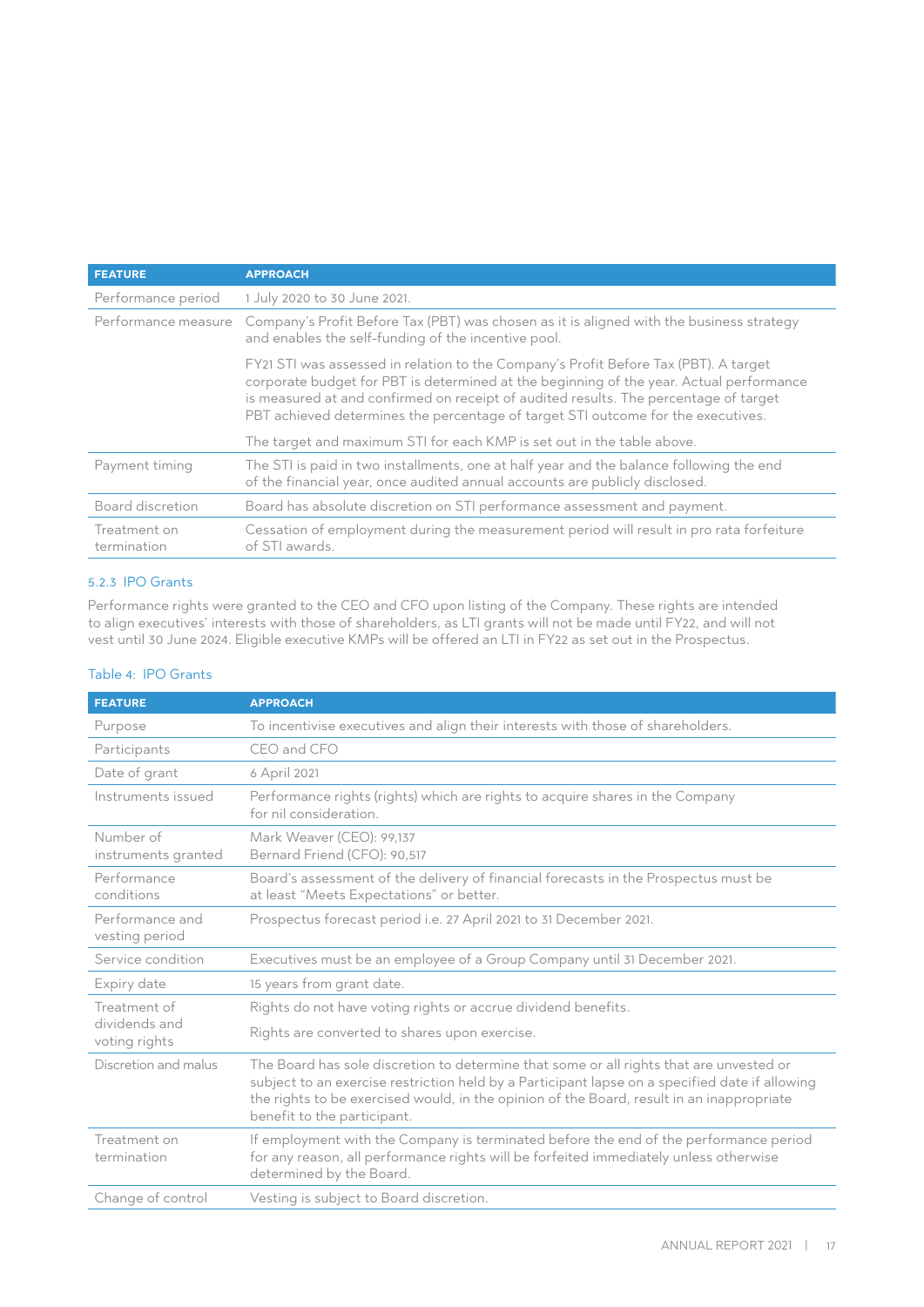### Directors' report continued

#### 5.3 Remuneration outcomes for FY21

#### 5.3.1 Company Performance

The table below provides an overview of how performance for FY21 has determined remuneration outcomes for executive KMP.

As Peter Warren listed on the ASX on 27 April 2021, it is not possible to address the statutory requirement for a discussion of the link between five-year performance and remuneration.

#### Table 5: Financial Performance

| Financial Summary for year Ended 30 June        | 2021<br>$\mathsf{S}'\mathsf{m}$ | 2020<br>$\sin$ | 2019<br>$\sin$ | 2018<br>$\mathsf{S}'\mathsf{m}$ | 2017<br>$\sin$ |
|-------------------------------------------------|---------------------------------|----------------|----------------|---------------------------------|----------------|
| Revenue                                         | 1,612.2                         | 1.366.4        | 1,405.3        | 1,435.6                         | 830.1          |
| Net profit/(loss) after tax                     | 37.5                            | 8.9            | (0.4)          | 13.0                            | 37.4           |
| Basic earnings per share<br>(cents per share)   | 50.15                           |                |                |                                 |                |
| Diluted earnings per share<br>(cents per share) | 50.12                           |                |                |                                 |                |
| Dividends paid (\$'m)                           | 66.267                          |                |                | 27.658                          |                |
| Share price at IPO                              | \$2.90                          |                |                |                                 |                |
| Closing share price                             | <b>\$3.72</b>                   |                |                |                                 |                |

#### 5.3.2 Short-Term Incentive (STI)

The Company outperformed its budget PBT target for FY21, exceeding maximum STI expectations for PBT. This was largely due to enhanced gross profit achievement and reduced expenses during the year. The pandemic facilitated discretionary spending for many in the community unable to spend on other discretionary items, such as international holidays, with Peter Warren a beneficiary of this spend.

Management's initiatives of driving gross profit performance across the revenue streams as well as strong expense management contributed to the outperformance. This achievement saw an STI payout of 225% (2.25 times) of target STI.

The Board devoted time in thinking through these STI outcomes. The management team performed well throughout the year, and PBT achieved the highest rating outcomes on their STI scorecards. However, the Board considered the appropriateness of awarding a maximum STI payout in light of the effects of the pandemic on the larger economy and workforce, as well as Peter Warren operations. Various lockdowns and restriction impacted sales, service, and supply, requiring management to be agile, innovative and responsive. Safety standards for our employees and communities we serve were well met. Peter Warren sought government assistance (such as Jobkeeper) during the financial year. The Board agreed to repay the JobKeeper funds received in FY21, other than those passed through to employees as a "top up" of their salary. Neither the receipt of JobKeeper nor repayment was included in determining the STI outcomes for executive KMP. While we noted the absence of an LTI plan for executives in this first year, this was to an extent balanced by the IPO grant. Prospectus and analysts' forecasts were well exceeded. On balance, the Board determined that no discretion was necessary in this instance, and that STI payments be in accord with PBT achievement.

The final STI outcomes can be seen in the tables below.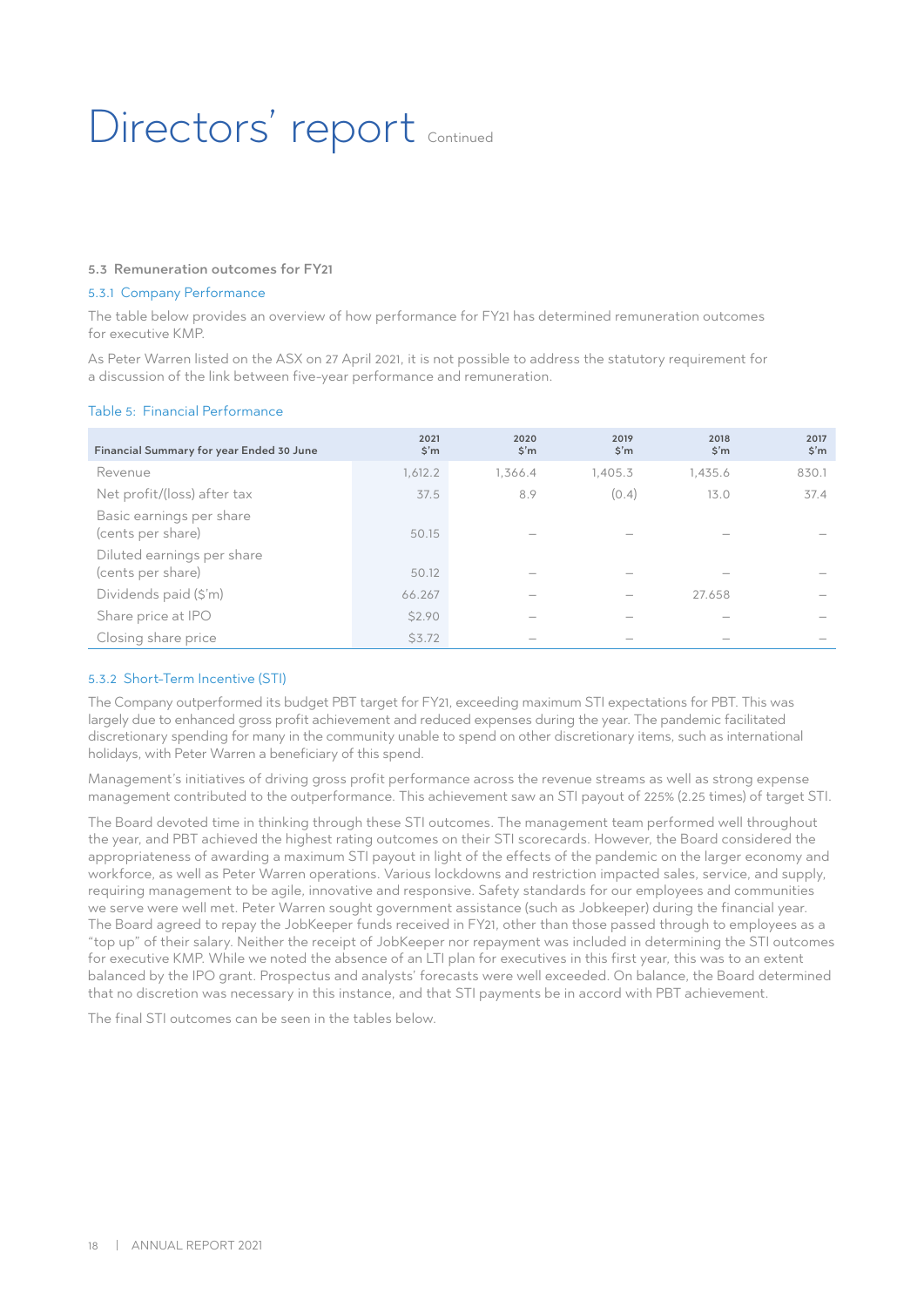#### Table 6: FY21 STI outcome

| Name<br>(Position) | <b>Actual STI</b><br>Cash | Actual STI as a<br>% of max | <b>Target STI</b> | Target STI as a<br>% of FAR | Max STI     | Max STI as a %<br>of FAR |
|--------------------|---------------------------|-----------------------------|-------------------|-----------------------------|-------------|--------------------------|
| P Warren           |                           |                             |                   |                             |             |                          |
| ED                 | \$1,771,875               | 100%                        | \$787,500         | 100%                        | \$1,771,875 | 225%                     |
| M Weaver           |                           |                             |                   |                             |             |                          |
| CEO                | \$590,625                 | 100%                        | \$262,500         | 50%                         | \$590.625   | 112.5%                   |
| <b>B</b> Friend    |                           |                             |                   |                             |             |                          |
| <b>CFO</b>         | \$708,750                 | 100%                        | \$315,000         | 60%                         | \$708,750   | 135%                     |

#### 5.3.3 Total remuneration

Table 7 below sets out the 'Realised Remuneration' of Executive KMP for 2021 in Australian dollars. It is included to complement the Statutory Remuneration disclosures to better illustrate the remuneration received by Executives in FY21 service and performance.

Table 7 details the Fixed Annual Remuneration and superannuation paid to the Executive. The Short-Term Incentive is the cash STI earned by the Executive in respect of the year.

The IPO Grant value is the value of the award that was granted in the year.

While this disclosure is non-statutory, it has been audited.

#### Table 7: FY21 Realised remuneration

| Name<br>(Position)            | Year | FAR <sup>2</sup> | Super-<br>annuation | Non-Monetary<br>Benefits <sup>3</sup> | <b>STI Payment</b> | <b>IPO</b> Grant<br>vested | <b>Total Remuner-</b><br>ation Realised |
|-------------------------------|------|------------------|---------------------|---------------------------------------|--------------------|----------------------------|-----------------------------------------|
| P Warren<br>ED                | 2021 | \$775,000        | \$25,000            | S47.347                               | \$1,771,875        | \$0                        | \$2,619,222                             |
| M Weaver<br>CEO               | 2021 | \$506,250        | \$25,000            | S47.347                               | \$590,625          | \$0                        | \$1,169,222                             |
| <b>B</b> Friend<br><b>CFO</b> | 2021 | \$518,750        | \$25,000            | \$47,347                              | \$708,750          | \$0                        | \$1,299,847                             |

2 Fixed Annual Remuneration comprises of salary, excluding superannuation.

3 The amounts disclosed as non-monetary benefits includes things such as motor vehicle, motor vehicle insurance, fringe benefit tax on motor vehicle and fuel allowance.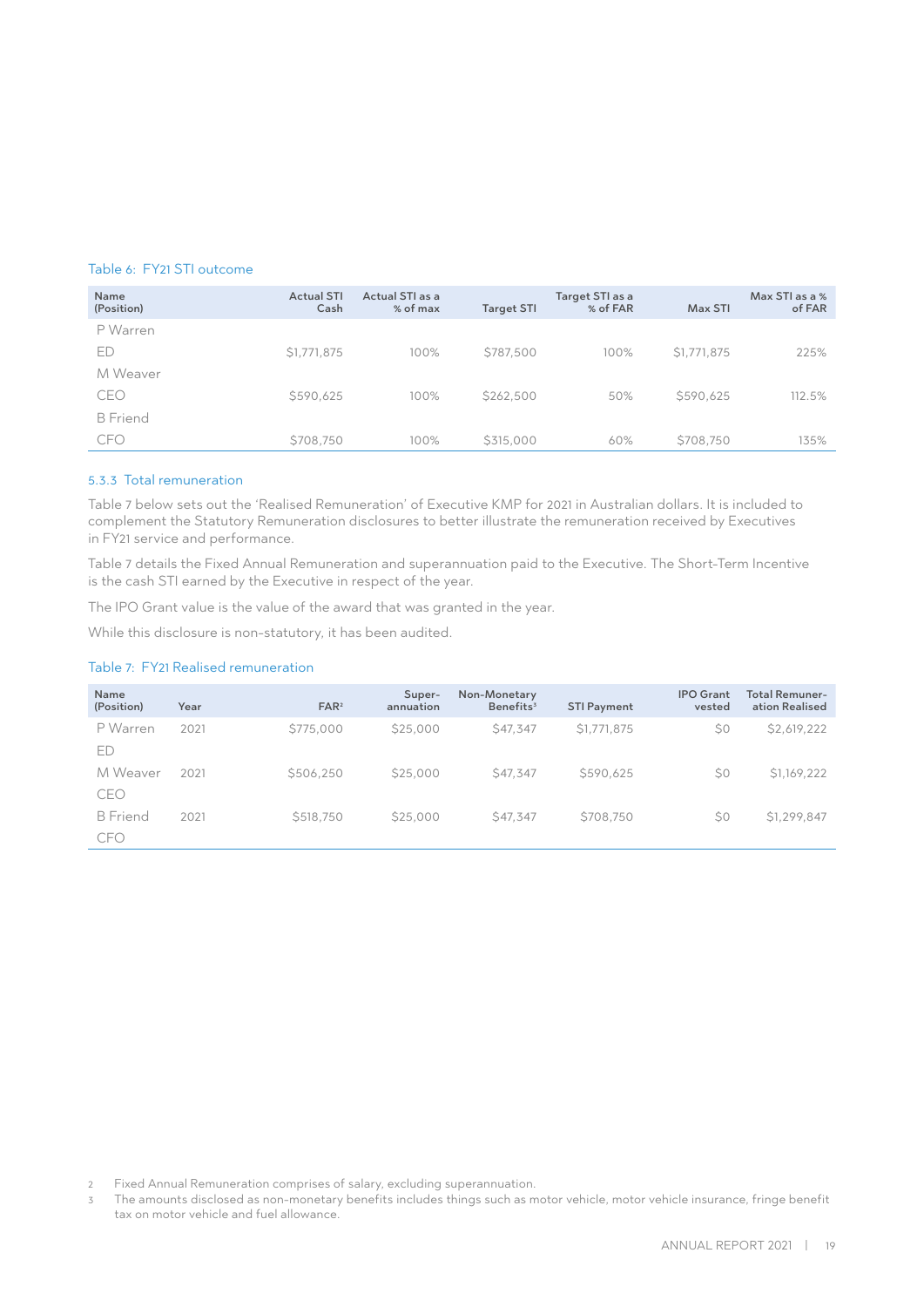### Directors' report Continued

Table 8 sets out the remuneration of Executive KMP for the 2021 Financial Year in Australian Dollars and has been prepared in accordance with the requirements of Section 300A of the Australian *Corporations Act 2001* and associated accounting standards.

#### Table 8: 2021 Statutory remuneration

|                                  |      |                         |                          |                                                |                                              |                          | <b>SHARE-BASED PAYMENT<sup>4</sup></b> |                     |                  |                                         |                                         |                                                           |
|----------------------------------|------|-------------------------|--------------------------|------------------------------------------------|----------------------------------------------|--------------------------|----------------------------------------|---------------------|------------------|-----------------------------------------|-----------------------------------------|-----------------------------------------------------------|
| <b>Name</b><br>(Position)        | Year | <b>Base</b><br>Salary   | Super-<br>annu-<br>ation | Non-<br>Mon-<br>etary<br>Benefits <sup>5</sup> | Short-<br>term<br>cash<br>bonus <sup>6</sup> | Long<br>Service<br>Leave | <b>Shares</b><br>& units               | Options<br>& rights | Cash-<br>settled | Sign-on<br>/Termi-<br>nation<br>payment | Total<br>Statutory<br>Remunera-<br>tion | $%$ of<br>perform-<br>ance-<br>based<br>remun-<br>eration |
| <b>Executive Director</b>        |      |                         |                          |                                                |                                              |                          |                                        |                     |                  |                                         |                                         |                                                           |
| P Warren                         |      | 2021 \$775,000 \$25,000 |                          |                                                | \$47,347 \$1,771,875                         | S <sub>15</sub> .461     |                                        | $-$ \$48,516        |                  |                                         | $-$ \$2,683,199                         | 67.84%                                                    |
| Executives                       |      |                         |                          |                                                |                                              |                          |                                        |                     |                  |                                         |                                         |                                                           |
| CEO                              |      |                         |                          |                                                |                                              |                          |                                        |                     |                  |                                         |                                         |                                                           |
| M Weaver 2021 \$506,250 \$25,000 |      |                         |                          |                                                | \$47.347 \$590.625                           | <b>\$17.151</b>          |                                        | $-$ \$669,082       |                  |                                         | $-$ \$1,855,455                         | 67.89%                                                    |
| <b>CFO</b>                       |      |                         |                          |                                                |                                              |                          |                                        |                     |                  |                                         |                                         |                                                           |
| <b>B</b> Friend                  |      | 2021 \$518.750          | \$25,000                 |                                                | \$47,347 \$708,750                           | S10.308                  |                                        | $-$ \$129.500       |                  |                                         | $-$ \$1,439,655                         | 58.23%                                                    |

#### Table 9: 2020 Statutory remuneration

|                                  |                |                       |                          |                                                |                                              |                          |                          | <b>SHARE-BASED PAYMENT</b> |                  |                                         |                                         |                                                           |
|----------------------------------|----------------|-----------------------|--------------------------|------------------------------------------------|----------------------------------------------|--------------------------|--------------------------|----------------------------|------------------|-----------------------------------------|-----------------------------------------|-----------------------------------------------------------|
| Name<br>(Position)               | Year           | <b>Base</b><br>Salary | Super-<br>annu-<br>ation | Non-<br>Mon-<br>etary<br>Benefits <sup>5</sup> | Short-<br>term<br>cash<br>bonus <sup>4</sup> | Long<br>Service<br>Leave | <b>Shares</b><br>& units | Options<br>& rights        | Cash-<br>settled | Sign-on<br>/Termi-<br>nation<br>payment | Total<br>Statutory<br>Remunera-<br>tion | $%$ of<br>perform-<br>ance-<br>based<br>remun-<br>eration |
| <b>Executive Director</b>        |                |                       |                          |                                                |                                              |                          |                          |                            |                  |                                         |                                         |                                                           |
| <b>CEO</b>                       |                |                       |                          |                                                |                                              |                          |                          |                            |                  |                                         |                                         |                                                           |
| P Warren                         | 2020 \$712,500 |                       | \$25,000                 | \$48,160                                       | $\qquad \qquad$                              | \$9,178                  |                          |                            |                  | $\overline{\phantom{0}}$                | \$794,838                               | 0%                                                        |
| <b>Executives</b>                |                |                       |                          |                                                |                                              |                          |                          |                            |                  |                                         |                                         |                                                           |
| COO                              |                |                       |                          |                                                |                                              |                          |                          |                            |                  |                                         |                                         |                                                           |
| M Weaver 2020 \$480,000 \$25,000 |                |                       |                          | \$48,160                                       | $\qquad \qquad -$                            | \$5,950                  |                          |                            |                  |                                         | \$559,110                               | 0%                                                        |
| <b>CFO</b>                       |                |                       |                          |                                                |                                              |                          |                          |                            |                  |                                         |                                         |                                                           |
| <b>B</b> Friend                  |                |                       | 2020 \$475,000 \$25,000  | S48.160                                        | $\overline{\phantom{m}}$                     | \$6,118                  |                          |                            |                  |                                         | \$554,278                               | $0\%$                                                     |

- 4 Represents the fair value of the equity grants during the period in accordance with AASB 2 *Share-Based Payment* and includes the IPO Grants, the value of the non-recourse employee share loan and part of the equity component of the FY22 STI plan which was outlined in the prospectus.
- 5 The amounts disclosed as non-monetary benefits includes things such as motor vehicle, motor vehicle insurance, fringe benefit tax on motor vehicle and fuel allowance.

6 Cash Bonus paid or payable in respect of current year represents cash payments in relation to the 2021 financial year.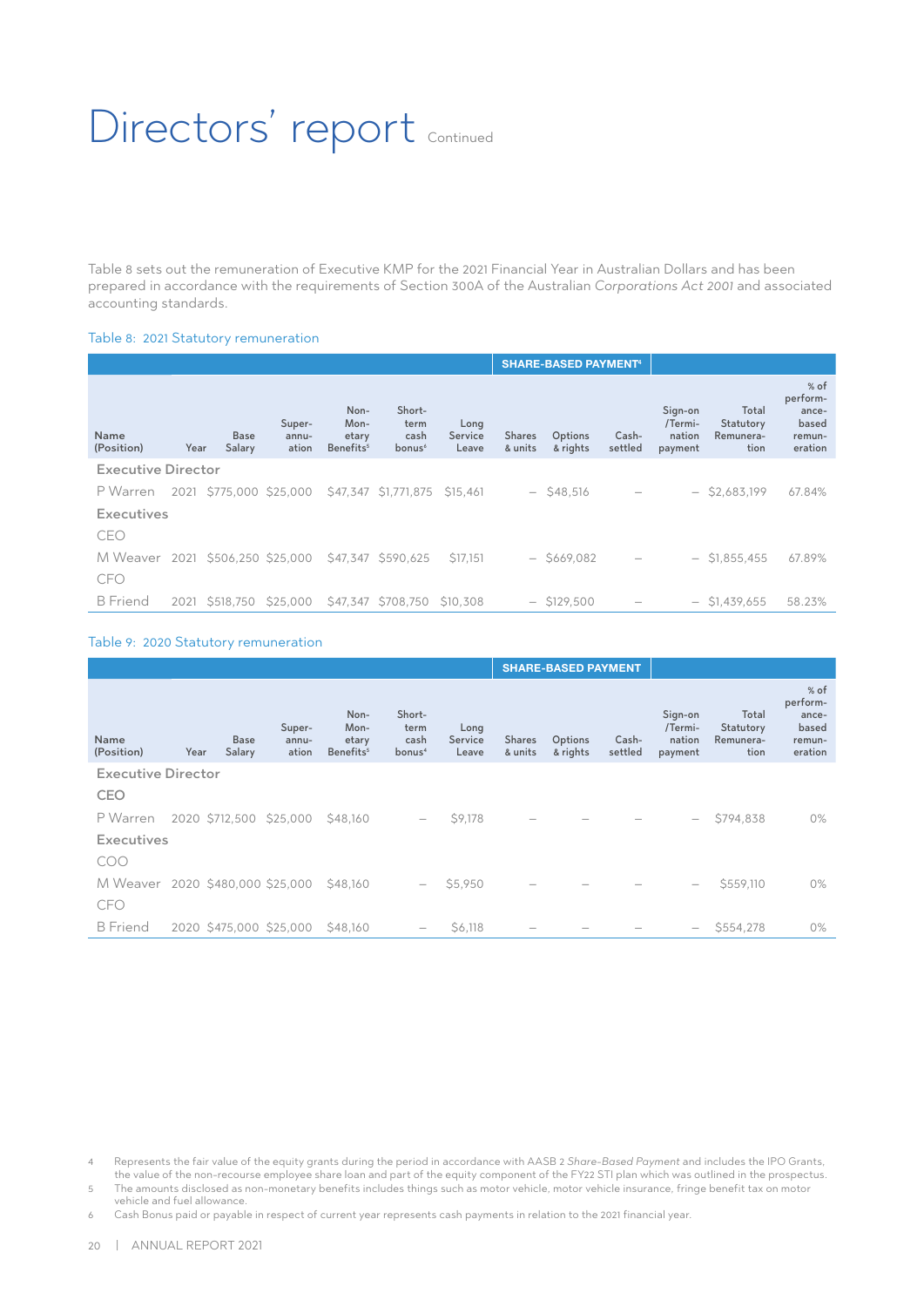#### 5.4 Executive KMP Share and other equity holdings

#### 5.4.1 Executive KMP shareholdings

The movements in Share and other Equity Holdings for KMP are disclosed in the table below.

#### Table 10: KMP shareholdings

| Executive       | Instrument      | Held at 1/7/20                  | Impact<br>of share<br>consolidation | Received<br>on exercise<br>of rights | Other <sup>7</sup> | Held at 30/6/21 |
|-----------------|-----------------|---------------------------------|-------------------------------------|--------------------------------------|--------------------|-----------------|
| P Warren        | Ordinary shares | 99.215.735                      | (79, 372, 588)                      | $\overline{\phantom{0}}$             | 38,583,609         | 58,426,756      |
| M Weaver        | Ordinary shares | $\hspace{0.1mm}-\hspace{0.1mm}$ | $\hspace{0.1mm}-\hspace{0.1mm}$     | $\qquad \qquad$                      | 375.248            | 375,248         |
| <b>B</b> Friend | Ordinary shares | 1.876.243                       | (1,500,995)                         | $\overline{\phantom{m}}$             | (307.748)          | 67.500          |

#### 5.4.2 Equity instruments details

Details of all equity that was granted in the year can be found in the following sections.

#### *5.4.2.1 Rights*

#### Table 11: Rights movement during the year

| <b>Executives</b>                   | Number<br>Granted | <b>Grant Date</b> | Exercise<br>Date | <b>Expiry Date</b> | Performance<br>Measure             | Fair value<br>at grant | % vested | %<br>forfeited    | Financial<br>year<br>to vest |
|-------------------------------------|-------------------|-------------------|------------------|--------------------|------------------------------------|------------------------|----------|-------------------|------------------------------|
| M Weaver<br><b>IPO</b> Grant        | 99.137            | 6/4/21            | February<br>2022 | 6/4/36             | Non-market<br>financial<br>measure | \$2.90                 |          |                   | 30/6/22                      |
| <b>B</b> Friend<br><b>IPO</b> Grant | 90.517            | 6/4/21            | February<br>2022 | 6/4/36             | Non-market<br>financial<br>measure | \$2.90                 |          | $\hspace{0.05cm}$ | 30/6/22                      |

#### *5.4.2.2 Loan Shares*

Mark Weaver holds shares that were issued pursuant to a limited recourse loan (Loan Shares). The Loan attaching to the Loan Shares is limited recourse and must be repaid out of any proceeds from the sale of the Loan Shares or distributions received in respect of the Loan Shares. Any dealings by Mark Weaver in shares will be deemed Loan Shares and any proceeds from such sale will be applied to repay the loan. The Loan Shares will be subject to Peter Warren's Securities Trading Policy and the escrow arrangements. The loan funded shares were granted for nil consideration.

These Loan Shares are treated in substance and accounted for as options. Mark Weaver was granted a loan of \$1,250,000. The exercise price of \$5 per share is equal to the non-recourse loan value of \$1,250,000. 100% of the grant vested in FY21. The accounting fair value of the loan funded shares is \$1.95. The loan funded shares were valued with an expected life between 5-7 years.

#### 5.4.3 Equity vesting

Loan funded shares were granted and exercised in the year. The following tables present all the equity that has vested or been granted that remain on foot.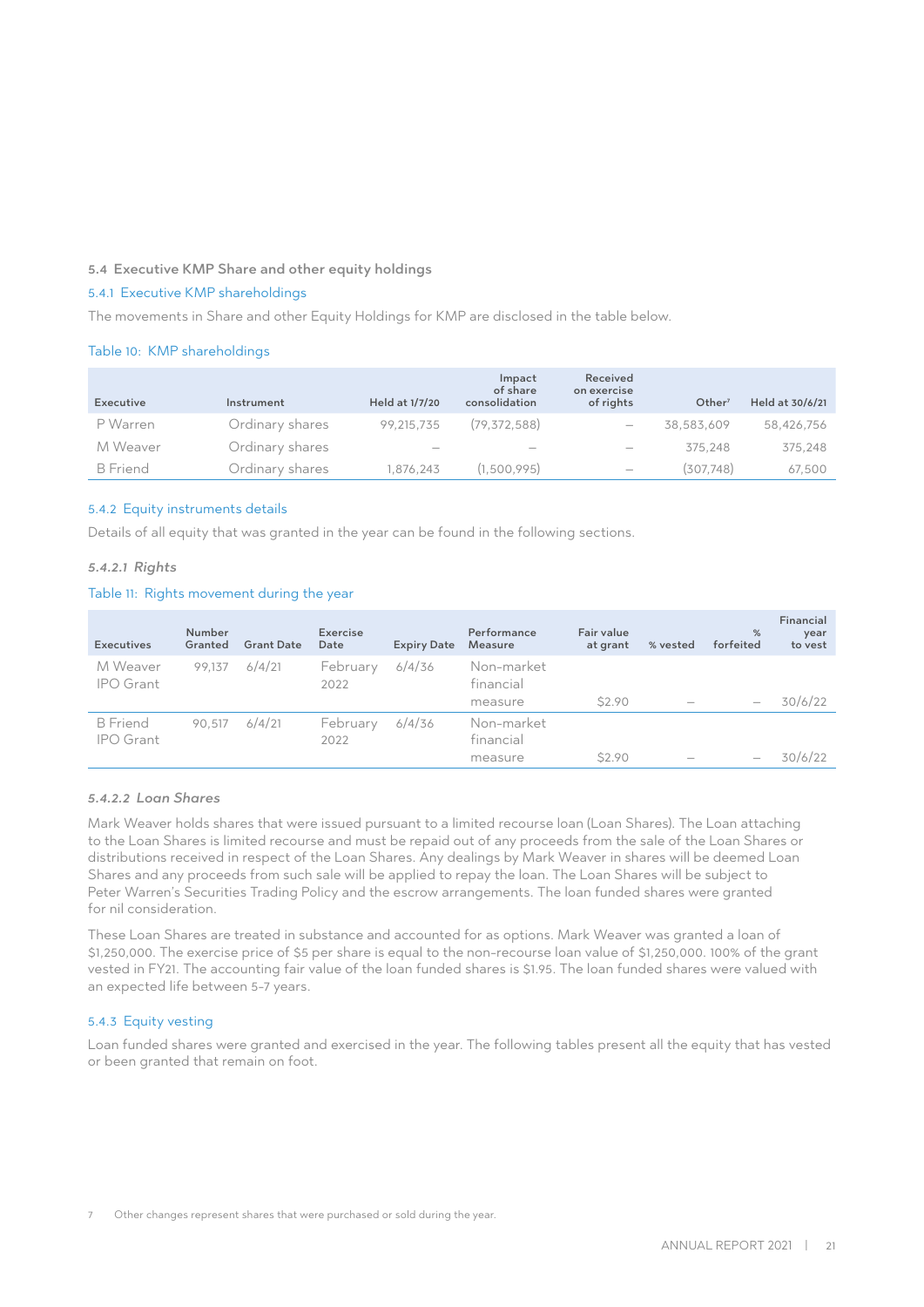### Directors' report Continued

#### Table 12: Options and rights over equity instruments

|                 | Instrument                                | Grant<br>Date     | Held at<br>1/7/20        | Granted<br>as<br>compen-<br>sation | Exer-<br>cised           | Lapsed/<br>Forfeited | Impact<br>of share<br>consoli-<br>dation                   | Held at<br>30/6/21 | Vested<br>during<br>the year | Vested<br>and exer-<br>cisable at<br>30/6/21 |
|-----------------|-------------------------------------------|-------------------|--------------------------|------------------------------------|--------------------------|----------------------|------------------------------------------------------------|--------------------|------------------------------|----------------------------------------------|
| P Warren        |                                           |                   |                          |                                    |                          |                      |                                                            |                    |                              |                                              |
| M Weaver        | Rights<br>Loan<br>Funded<br><b>Shares</b> | 6/4/21<br>5/11/20 | $\overline{\phantom{0}}$ | 99,137<br>250,000                  | $\overline{\phantom{a}}$ |                      | $\hspace{0.1mm}-\hspace{0.1mm}$<br>$-$ (1,000,000) 250,000 | 99,137             | 250,000                      | 250,000                                      |
| <b>B</b> Friend | Rights                                    | 6/4/21            |                          | 90,517                             |                          |                      | $\hspace{0.1mm}-\hspace{0.1mm}$                            | 90,517             |                              |                                              |

#### 5.5 Key terms of Executive KMP employment contracts

#### 5.5.1 Notice and termination payments

Table 13 sets out for the contractual provisions for current Executive KMP

#### Table 13: KMP contracts

| Name<br>(Position)                | <b>Contract Type</b> | Notice Period for<br>Company | <b>Notice Period</b><br>for Employee | <b>Termination</b><br>Payment | <b>Treatment</b><br>of STI on<br>termination | <b>Treatment</b><br>of LTI on<br>termination |
|-----------------------------------|----------------------|------------------------------|--------------------------------------|-------------------------------|----------------------------------------------|----------------------------------------------|
| P Warren<br>Executive<br>Director | Permanent            | 1 Year                       | 1 Year                               | Up to 1 Year                  | At Board's<br>discretion                     | At Board's<br>discretion                     |
| M Weaver<br>CEO                   | Permanent            | 1 Year                       | 1 Year                               | Up to 1 Year                  | At Board's<br>discretion                     | At Board's<br>discretion                     |
| <b>B</b> Friend<br><b>CFO</b>     | Permanent            | 1 Year                       | 1 Year                               | Up to 1 Year                  | At Board's<br>discretion                     | At Board's<br>discretion                     |

Termination payments are calculated based upon fixed annual remuneration at the date of termination. No payment is made for termination due to gross misconduct.

#### 6 Non-Executive director remuneration

#### 6.1 Remuneration Policy

Remuneration for Non-Executive Directors is determined by reference to relevant external market data and takes into consideration the level of fees paid to directors of other Australian corporations of similar size and complexity to Peter Warren. Remuneration for Non-Executive Directors is subject to the aggregate annual fee pool limit of A\$1 million in any financial year. This amount excludes, among other things, amounts payable to any executive Director under any executive services agreement with the Group or any special remuneration which the Board may grant to the Directors for special exertions or additional services performed by a Director for or at the request of the Company.

Fees for Non-Executive Directors are fixed and are not linked to the financial performance of the Company. Non‑Executive Directors are not entitled to retirement benefits other than statutory superannuation payments, which are included in annual fees.

Table 14 sets out the fee structure.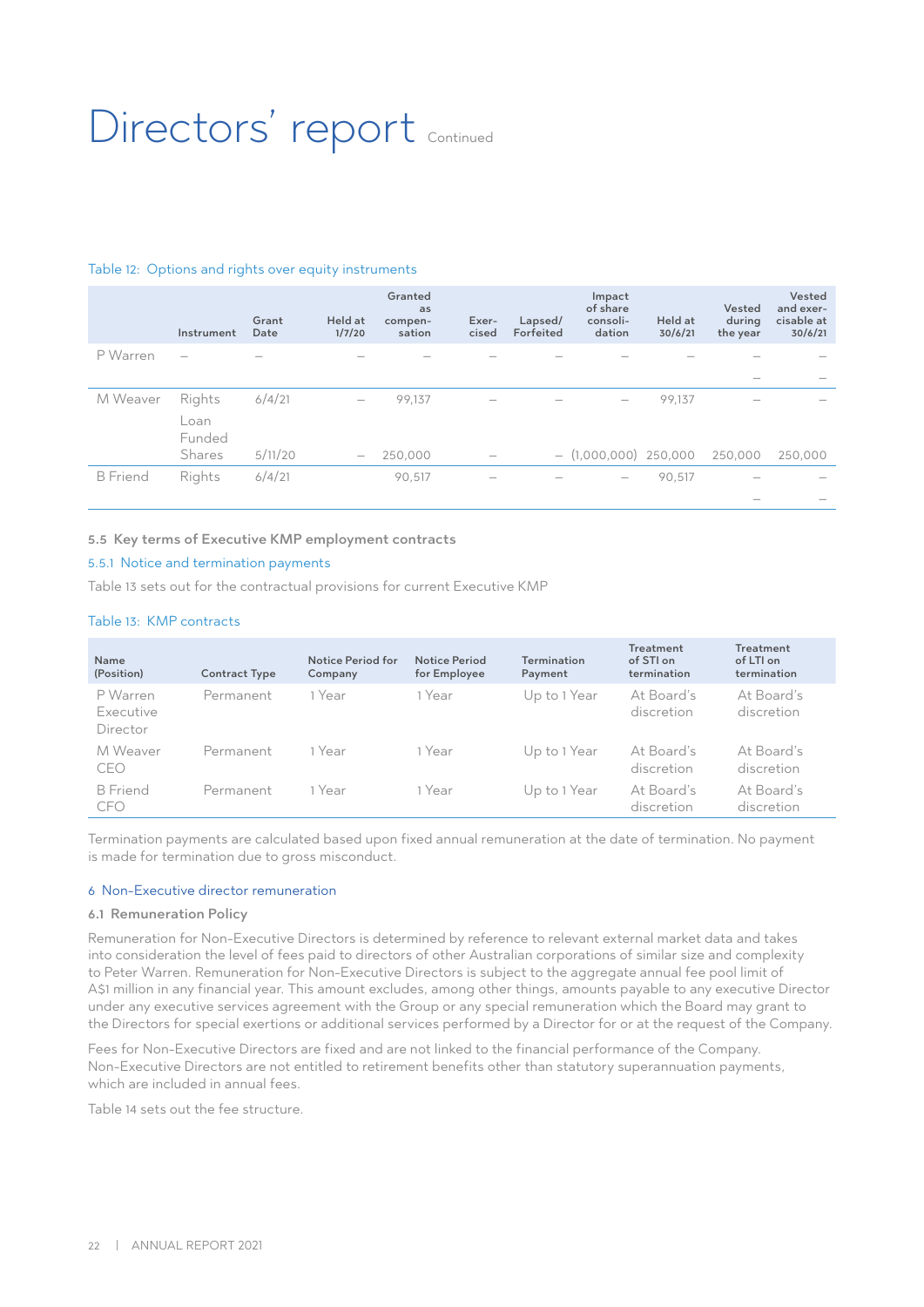#### Table 14: Board fees

| Position                                  | Fee (inclusive<br>of super-<br>annuation) |
|-------------------------------------------|-------------------------------------------|
| Chairman                                  | \$200,000                                 |
| Non-Executive Directors                   | \$100,000                                 |
| Audit and Risk Management Committee Chair | \$20,000                                  |
| People and Remuneration Committee Chair   | \$20,000                                  |

In addition to Board and Committee fees, non-executive directors are entitled to be reimbursed for all reasonable travel, accommodation and other expenses incurred in attending meetings of the Board, Committees or shareholders or while engaged on Peter Warren business.

There are no share or performance-based plans for Peter Warren Non-Executive Directors. However, each Non-Executive Director was remunerated for services in connection with the IPO through the issue of shares worth \$50,000, inclusive of superannuation. The table below illustrates the statutory remuneration for the NEDs.

#### Table 15: NED statutory remuneration

|                                  |      |                          |                                 |                                 | <b>SHARE-BASED</b><br><b>PAYMENT</b> |                                        |
|----------------------------------|------|--------------------------|---------------------------------|---------------------------------|--------------------------------------|----------------------------------------|
| Non-Executive<br><b>Director</b> | Year | Free                     | Super-<br>annuation             | Non-Monetary<br><b>Benefits</b> | <b>Shares &amp; Units</b>            | <b>Total Statutory</b><br>Remuneration |
| J Ingram                         | 2021 | \$33,333                 | $\hspace{0.05cm}$               |                                 | \$50,000                             | \$83,333                               |
| C West                           | 2021 | \$18,265                 | \$1,735                         |                                 | \$50,000                             | \$70,000                               |
| N Peiris                         | 2021 | \$18,265                 | \$1,735                         | $\hspace{0.1mm}-\hspace{0.1mm}$ | \$50,000                             | \$70,000                               |
| J Pearce                         | 2021 | $\overline{\phantom{a}}$ | $\hspace{0.1mm}-\hspace{0.1mm}$ |                                 | $\hspace{0.1mm}-\hspace{0.1mm}$      | $\hspace{0.1mm}-\hspace{0.1mm}$        |
| C Coates                         | 2021 |                          | $\overline{\phantom{a}}$        |                                 |                                      |                                        |

#### Table 16: NED shareholdings

| Non-Executive Director | Held at<br>1/7/20               | Granted as<br>compensation | Received<br>on exercise<br>of rights | Other <sup>8</sup>              | Held at<br>$30/6/21^{\circ}$ |
|------------------------|---------------------------------|----------------------------|--------------------------------------|---------------------------------|------------------------------|
| J Ingram               | $\hspace{0.1mm}-\hspace{0.1mm}$ | 17.242                     | $\overbrace{\phantom{12333}}$        | 125,000                         | 142,242                      |
| C West                 | $\hspace{0.1mm}-\hspace{0.1mm}$ | 17,242                     | $\hspace{0.05cm}$                    | $\hspace{0.1mm}-\hspace{0.1mm}$ | 17,242                       |
| N Peiris               | $\hspace{0.1mm}-\hspace{0.1mm}$ | 17.242                     | $\hspace{0.1mm}-\hspace{0.1mm}$      | 34,483                          | 51,725                       |
| J Pearce               | $\overline{\phantom{a}}$        | $\overline{\phantom{a}}$   | $\hspace{0.05cm}$                    | $\overline{\phantom{a}}$        | n/a                          |
| C Coates               |                                 | $\overline{\phantom{a}}$   | $\hspace{0.05cm}$                    |                                 | n/a                          |

#### 7 Related party information

#### 7.1 Transactions with other related parties

Transactions entered into during the year with Directors of Peter Warren are within normal employee, customer or supplier relationships on terms and conditions no more favourable than dealings in the same circumstances on an arm's length basis. These include the transactions set out below which were disclosed in the prospectus and which for the purposes of Chapter 2E of the *Corporations Act 2001*, the Directors, other than Paul Warren, consider to be on arm's length terms:

<sup>8</sup> Other changes represent shares that were purchased or sold during the year.

<sup>9</sup> J Pearce and C Coates retired before 30 June 2021 and therefore shareholding balance on 30 June 2021 is not included.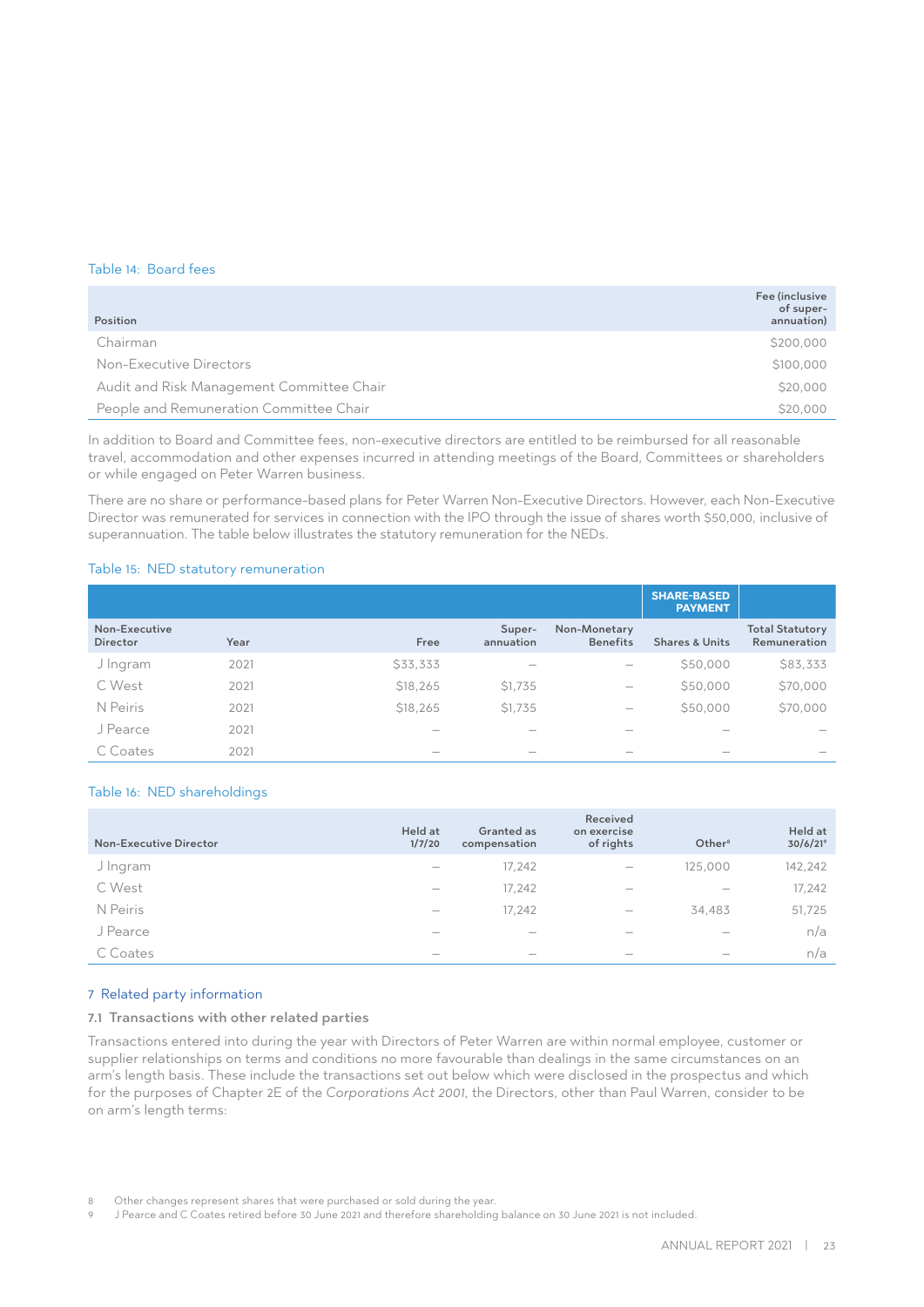## Directors' report continued

#### 7.1.1 Warwick Farm Acquisition

On 30 April 2021, the Company completed the purchase of Warwick Farm from the Warren Family for \$120 million (paid 80% in Shares at the Offer Price and 20% in cash using the proceeds of the Offer) (Warwick Farm Acquisition). An independent valuation was undertaken by Cushman & Wakefield (Valuations) Pty Ltd to support the purchase price.

#### 7.1.2 Related Party Transactions

During the financial year the Group entered into the following transactions related entities:

|                                                       | 2021<br>\$ | 2020<br>\$ |
|-------------------------------------------------------|------------|------------|
| Revenue received from Director related entities:      |            |            |
| Sale of goods                                         | 1,988,397  | 3,581,409  |
| Rental payments                                       | 1,067,654  | 1,085,135  |
| Shared service charges                                | 6,675,598  | 6,554,993  |
| Expenses paid/(payable) to Director related entities: |            |            |
| Lease payments                                        | 8,948,356  | 8,898,857  |
| Purchase of goods                                     | 2,783,128  | 2,718,972  |
| Interest payments                                     | 5,428,568  | 5,384,853  |

The Director related entities are entities owned by Paul Warren.

#### 7.1.3 Peter Warren Toyota

#### *7.1.3.1 Sublease*

The Company subleases part of Warwick Farm to WF Automotive Pty Limited (an entity controlled by the Warren Family) which carries on the Peter Warren Toyota business from these leased premises. As part of the Warwick Farm Acquisition, the Company has renewed this sublease for a term of 12 months commencing on the 1st May 2021 with rolling options to renew for a further 12 months at a time, unless either party gives 9 months prior notice of non-renewal. In accordance with an independent market rent review undertaken by Jones Lang LaSalle Advisory Services Pty Ltd, the initial rent payable is \$746,450 (excluding GST) per annum, increasing if renewed by the greater of 3% and CPI per annum thereafter.

#### *7.1.3.2 Toyota SSA*

The Company also provides shared services to WF Automotive Pty Limited – for the benefit of Peter Warren Toyota and (for a limited sub-set of services only) PWA Regional Automotive Pty Limited under a shared services agreement (Toyota SSA). The services provided under the Toyota SSA include management and administrative support services such as corporate governance, IT, payroll and vehicle-related management functions such as vehicle receiving, stock control, parts management and fleet sales. Peter Warren Automotive does provide some commitments regarding the quality of the services provided and an indemnity under the Toyota SSA, however such provisions cover subject matter that is typical to be addressed in this way for such an agreement. The Toyota SSA contains limitations and exclusions of liability for the benefit of Peter Warren Automotive that are typical for an agreement of this nature.

The Toyota SSA expires on 31 March 2024. In addition to other customary termination rights, the Toyota SSA may be terminated by either party for convenience on 6 months' notice, but not so as to terminate before 1 January 2022.

Fees under the shared services agreement are charged on a cost-plus margin basis. The Company also provides certain other services to Peter Warren Toyota, which were previously undocumented, however going forward these will be provided under the Toyota SSA.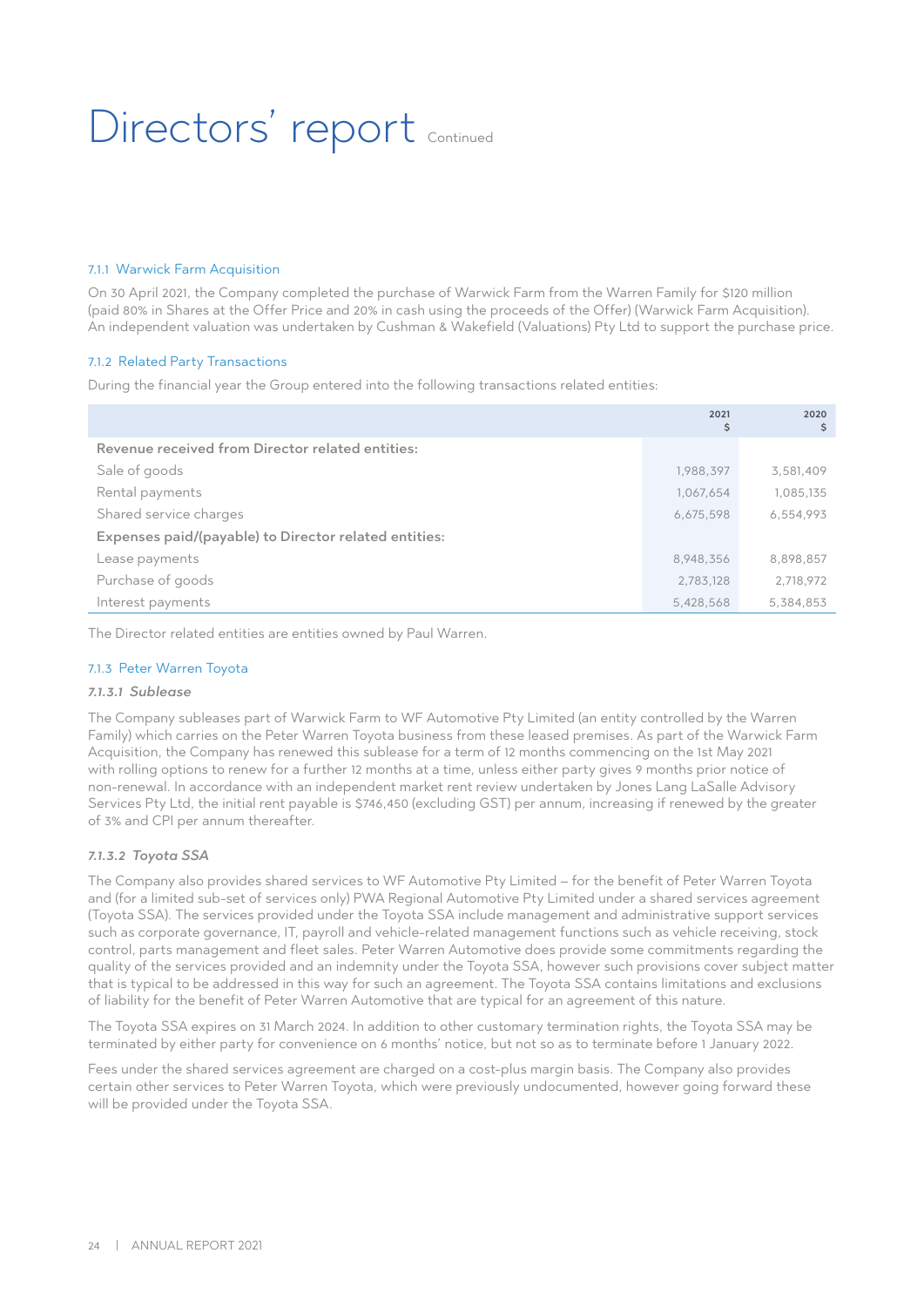#### 7.1.4 Warren Family Office

#### *7.1.4.1 Leaseback*

As part of the Warwick Farm Acquisition, the Company has granted a leaseback of certain office space located at Warwick Farm to the Warren Family Office.

The initial term of the lease commenced on 1 May 2021 and expires on 29 June 2026. The sublease has 2 options for a further term of 5 years each. In accordance with an independent market rent review undertaken by Jones Lang LaSalle Advisory Services Pty Ltd, the initial rent payable is \$70,975 (excluding GST) per annum, increasing by the greater of 3% and CPI per annum thereafter. The rent is reviewed to market at the commencement of the option terms.

#### *7.1.4.2 Warren Family Office SSA*

The Company provides some IT related services to WF Property Holdings Pty Limited (an entity controlled by the Warren Family) for the Warren Family Office under a shared services agreement.

The shared services agreement is on arms' length terms. the Company does provide some commitments regarding the quality of the services provided and an indemnity under the shared services agreement, however such provisions cover subject-matter that is typical to be addressed in this way for such an agreement. The shared services agreement contains limitations and exclusions of liability for the benefit of the Company that are typical for an agreement of this nature.

The shared services agreement is for a fixed term and expires on 29 June 2026. Fees under the shared services agreement are charged on a cost-plus margin basis. WF Property Holdings Pty Limited paid \$800 in FY21 for these services pursuant to that agreement.

#### 7.1.5 Related Party Balances

#### *Receivables/(payables) with related parties*

The following balances were outstanding at the end of the year:

|                                                   | 2021      | 2020      |
|---------------------------------------------------|-----------|-----------|
| Amounts receivable from Director related entities | 1.277.124 | 538.938   |
| Amounts payable to Director related entities      | (63.316)  | (510.000) |

#### *Loan notes payable to Director related entities*

The following loans were outstanding at the end of the year:

|                                                 | 2021 | 2020       |
|-------------------------------------------------|------|------------|
| Loan notes payable to Director related entities |      | 65.829.478 |

The Director related entities are entities owned by Paul Warren.

The loan notes payable were repaid during the financial year ended 30 June 2021 using funds raised from the IPO. Refer to Note 35 for further information on movements during the year.

End of the Remuneration report.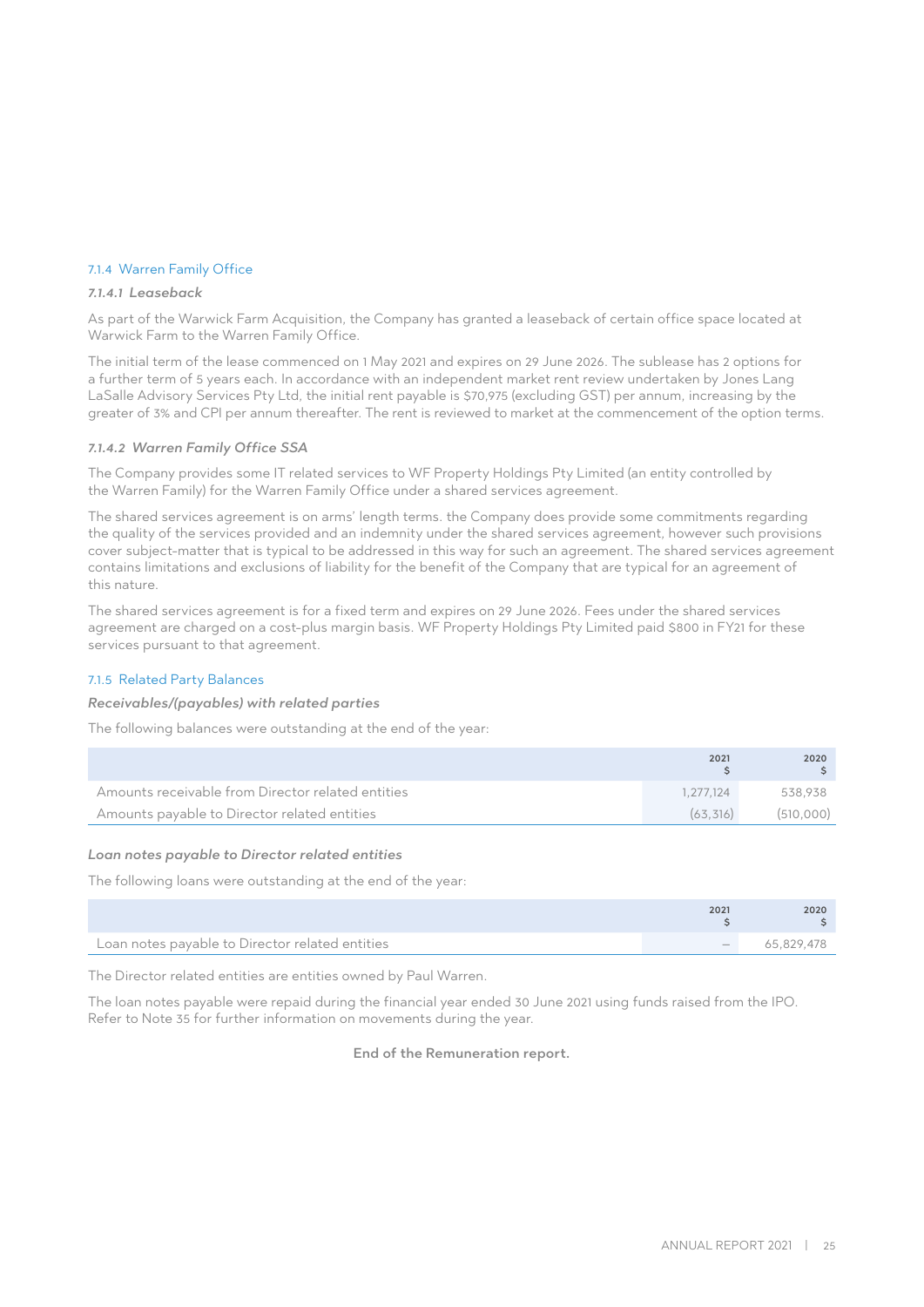# Directors' report continued

#### Shares under performance rights

Unissued ordinary shares of Peter Warren Automotive Holdings Limited under performance rights at the date of this report comprise 189,564 performance rights granted on 6 April 2021. The performance rights have a \$nil exercise price.

No person entitled to exercise the performance rights had or has any right by virtue of the performance right to participate in any share issue of the Company or of any other body corporate.

#### Shares issued on the exercise of performance rights

There were no ordinary shares of Peter Warren Automotive Holdings Limited issued on the exercise of performance rights during the year ended 30 June 2021 and up to the date of this report.

#### Indemnity and insurance of officers

The Company has indemnified the Directors and executives of the Company for costs incurred, in their capacity as a Director or executive, for which they may be held personally liable, except where there is a lack of good faith.

During the financial year, the Company paid a premium in respect of a contract to insure the Directors and executives of the Company against a liability to the extent permitted by the *Corporations Act 2001*. The contract of insurance prohibits disclosure of the nature of the liability and the amount of the premium.

#### Indemnity and insurance of auditor

The Company has not, during or since the end of the financial year, indemnified or agreed to indemnify the auditor of the Company or any related entity against a liability incurred by the auditor.

During the financial year, the Company has not paid a premium in respect of a contract to insure the auditor of the Company or any related entity.

#### Proceedings on behalf of the Company

No person has applied to the Court under section 237 of the *Corporations Act 2001* for leave to bring proceedings on behalf of the Company, or to intervene in any proceedings to which the Company is a party for the purpose of taking responsibility on behalf of the Company for all or part of those proceedings.

#### Non-audit services

Details of the amounts paid or payable to the auditor for non-audit services provided during the financial year by the auditor are outlined in note 28 to the financial statements.

The Directors are satisfied that the provision of non-audit services during the financial year, by the auditor (or by another person or firm on the auditor's behalf), is compatible with the general standard of independence for auditors imposed by the *Corporations Act 2001*.

The Directors are of the opinion that the services as disclosed in note 28 to the financial statements do not compromise the external auditor's independence requirements of the *Corporations Act 2001* for the following reasons:

- all non-audit services have been reviewed and approved to ensure that they do not impact the integrity and objectivity of the auditor; and
- none of the services undermine the general principles relating to auditor independence as set out in APES 110 *Code of Ethics for Professional Accountants* (including Independence Standards) issued by the Accounting Professional and Ethical Standards Board, including reviewing or auditing the auditor's own work, acting in a management or decision-making capacity for the Company, acting as advocate for the Company or jointly sharing economic risks and rewards.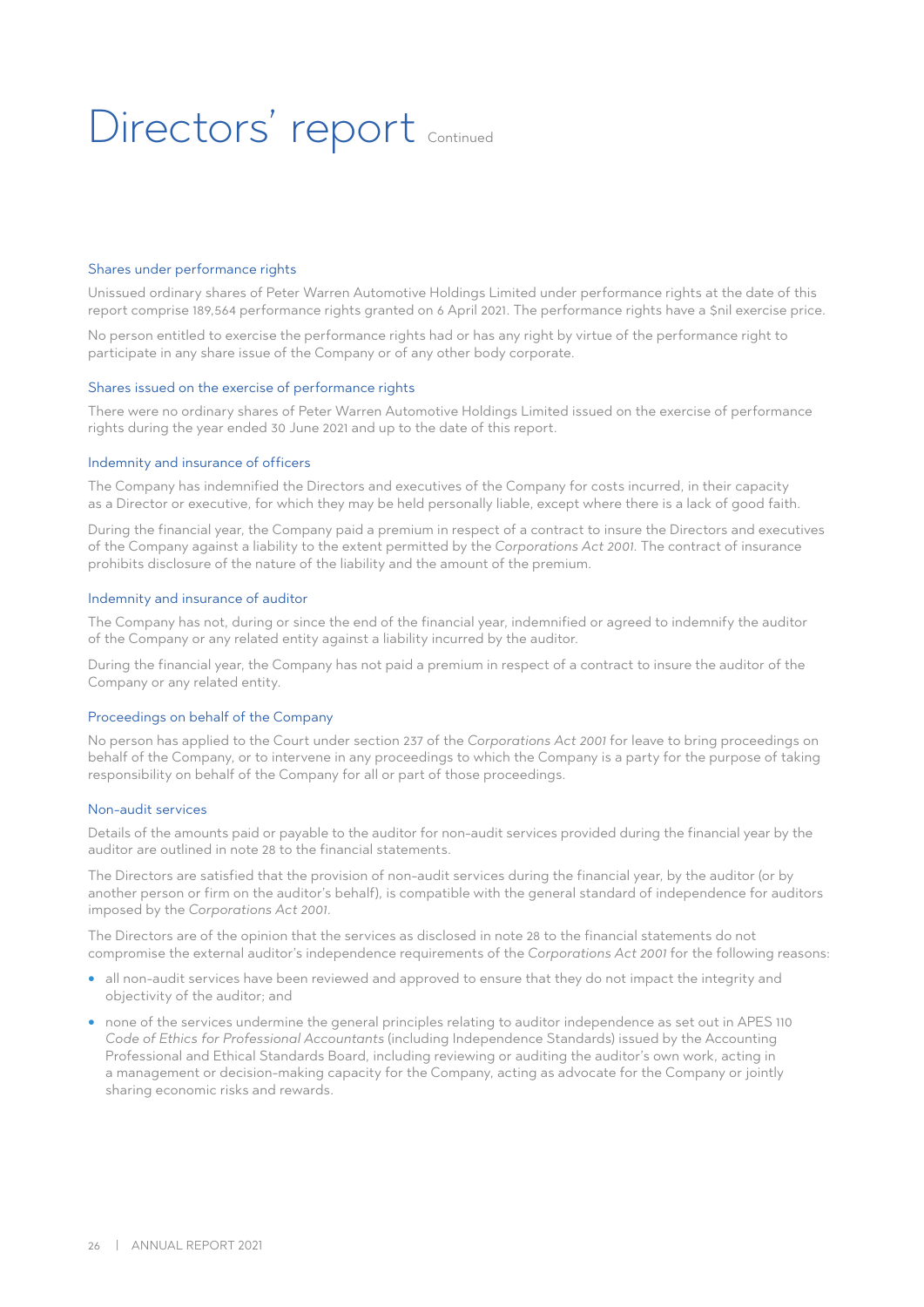#### Officers of the Company who are former partners of Deloitte Touche Tohmatsu

There are no other officers of the Company who are former partners of Deloitte Touche Tohmatsu.

#### Rounding of amounts

The Company is of a kind referred to in Corporations Instrument 2016/191, issued by the Australian Securities and Investments Commission, relating to 'rounding-off'. Amounts in this report have been rounded off in accordance with that Corporations Instrument to the nearest thousand dollars, or in certain cases, the nearest dollar.

#### Auditor's independence declaration

A copy of the auditor's independence declaration as required under section 307C of the *Corporations Act 2001* is set out immediately after this Directors' report.

#### Auditor

Deloitte Touche Tohmatsu continues in office in accordance with section 327 of the *Corporations Act 2001*.

This report is made in accordance with a resolution of Directors, pursuant to section 298(2)(a) of the *Corporations Act 2001*.

On behalf of the Directors

Je Zon

John Ingram Chair 27 August 2021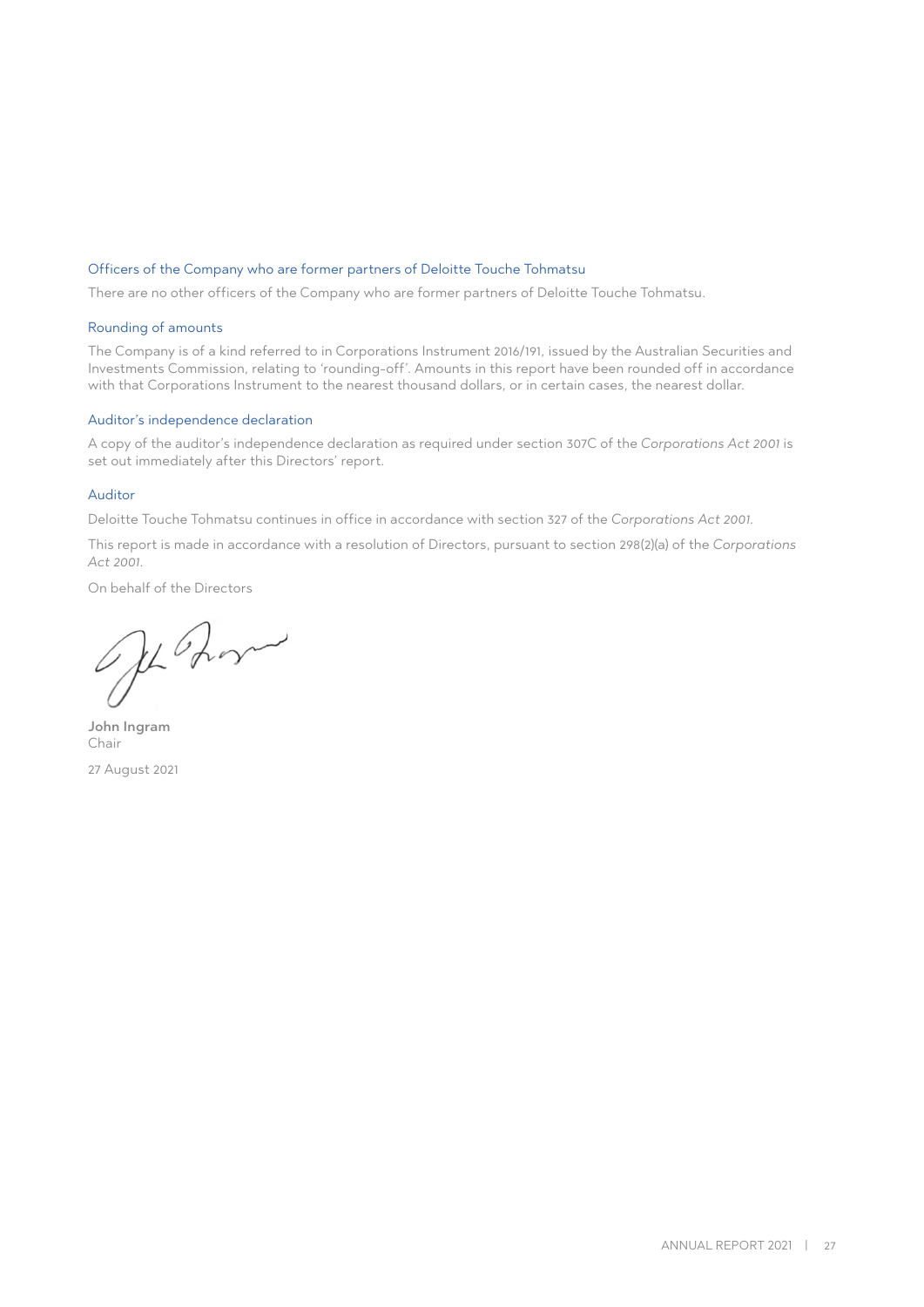# Auditor's independence declaration

| <b>Deloitte.</b>                                                                                                                                                                                                                            | Deloitte Touche Tohmatsu<br>ABN 74 490 121 060<br>Grosvenor Place<br>225 George Street<br>Sydney, NSW, 2000<br>Australia |
|---------------------------------------------------------------------------------------------------------------------------------------------------------------------------------------------------------------------------------------------|--------------------------------------------------------------------------------------------------------------------------|
|                                                                                                                                                                                                                                             | Phone: +61 2 9322 7000<br>www.deloitte.com.au                                                                            |
| 27 August 2021                                                                                                                                                                                                                              |                                                                                                                          |
| The Board of Directors<br>Peter Warren Automotive Holdings Limited<br>13 Hume Highway<br>Warwick Farm                                                                                                                                       |                                                                                                                          |
| <b>NSW 2170</b>                                                                                                                                                                                                                             |                                                                                                                          |
| Dear Directors                                                                                                                                                                                                                              |                                                                                                                          |
| Peter Warren Automotive Holdings Limited                                                                                                                                                                                                    |                                                                                                                          |
| In accordance with section 307C of the Corporations Act 2001, I am pleased to provide the following<br>declaration of independence to the directors of Peter Warren Automotive Holdings Limited.                                            |                                                                                                                          |
| As lead audit partner for the audit of the financial report of Peter Warren Automotive Holdings Limited for<br>the year ended 30 June 2021, I declare that to the best of my knowledge and belief, there have been no<br>contraventions of: |                                                                                                                          |
| (i) the auditor independence requirements of the Corporations Act 2001 in relation to the audit;<br>and                                                                                                                                     |                                                                                                                          |
| (ii) any applicable code of professional conduct in relation to the audit.                                                                                                                                                                  |                                                                                                                          |
|                                                                                                                                                                                                                                             |                                                                                                                          |
|                                                                                                                                                                                                                                             |                                                                                                                          |
| Yours sincerely                                                                                                                                                                                                                             |                                                                                                                          |
| Delocite Touche Tohnatou<br>DELOITTE TOUCHE TOHMATSU                                                                                                                                                                                        |                                                                                                                          |
|                                                                                                                                                                                                                                             |                                                                                                                          |
| Tara Hill<br>Partner                                                                                                                                                                                                                        |                                                                                                                          |
| <b>Chartered Accountants</b>                                                                                                                                                                                                                |                                                                                                                          |
|                                                                                                                                                                                                                                             |                                                                                                                          |
|                                                                                                                                                                                                                                             |                                                                                                                          |
|                                                                                                                                                                                                                                             |                                                                                                                          |
|                                                                                                                                                                                                                                             |                                                                                                                          |
|                                                                                                                                                                                                                                             |                                                                                                                          |
| Liability limited by a scheme approved under Professional Standards Legislation.                                                                                                                                                            |                                                                                                                          |
| Member of Deloitte Asia Pacific Limited and the Deloitte organisation.                                                                                                                                                                      |                                                                                                                          |
|                                                                                                                                                                                                                                             |                                                                                                                          |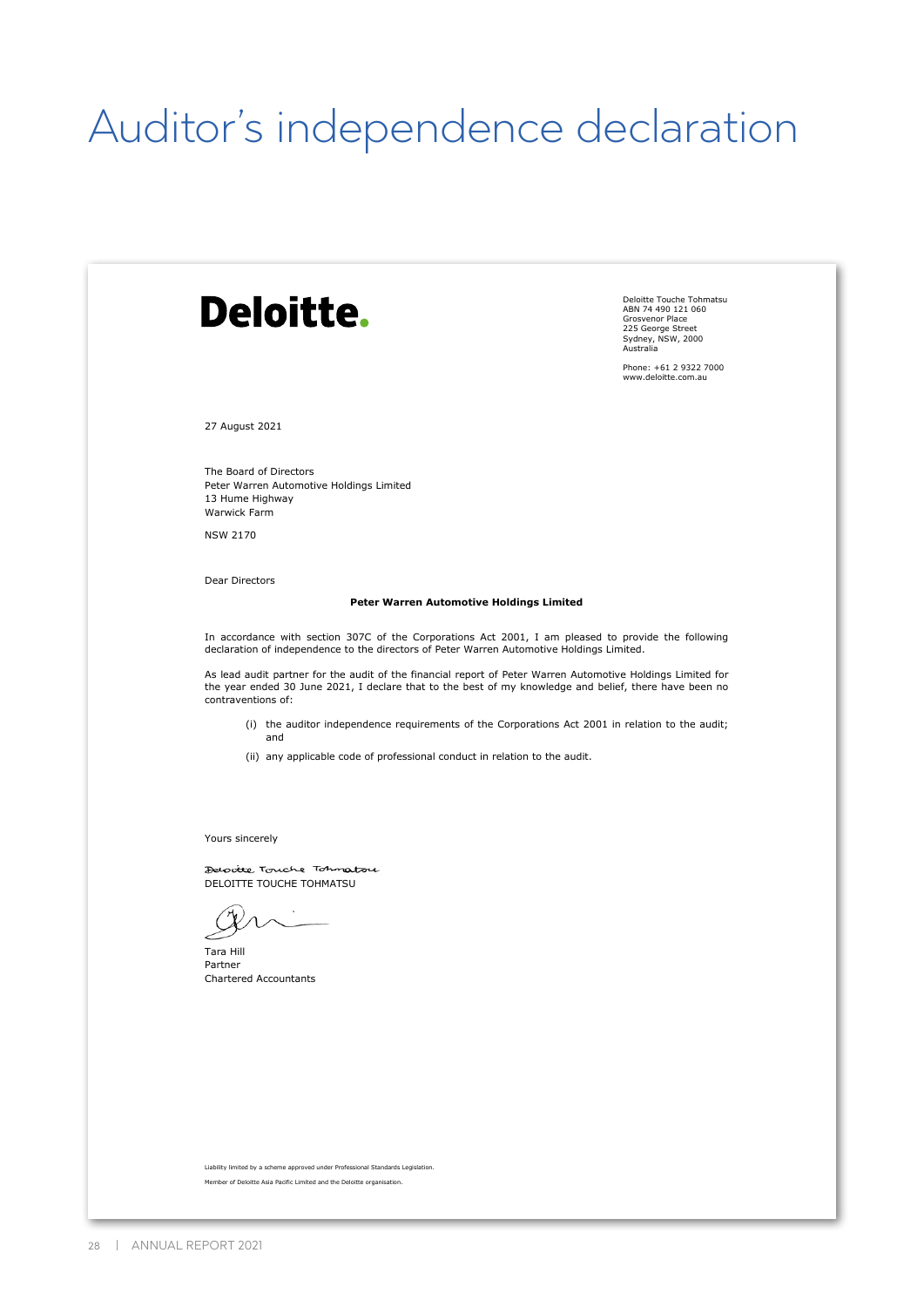### Consolidated statement of profit and loss and other comprehensive income

For the year ended 30 June 2021

|                                                                                                                        |      | <b>CONSOLIDATED</b> |                            |  |
|------------------------------------------------------------------------------------------------------------------------|------|---------------------|----------------------------|--|
|                                                                                                                        | Note | 2021<br>\$'000      | Restated<br>2020<br>\$'000 |  |
| Revenue                                                                                                                | 6    | 1,612,186           | 1,366,378                  |  |
| Other income                                                                                                           | 7    | 22.735              | 24,934                     |  |
| Interest revenue calculated using the effective interest method                                                        |      | 62                  | 34                         |  |
| <b>Expenses</b>                                                                                                        |      |                     |                            |  |
| Changes in inventories                                                                                                 |      | 8,385               | (72, 709)                  |  |
| Raw materials and consumables purchased                                                                                |      | (1, 337, 508)       | (1,083,047)                |  |
| Employee benefits expense                                                                                              |      | (136, 978)          | (121, 445)                 |  |
| Depreciation and amortisation expense                                                                                  | 8    | (24,006)            | (24,981)                   |  |
| Occupancy costs                                                                                                        | 8    | (730)               | (833)                      |  |
| Advertising expense                                                                                                    |      | (6,653)             | (9,569)                    |  |
| Insurance expense                                                                                                      |      | (6,150)             | (4, 127)                   |  |
| Motor vehicle expense                                                                                                  |      | (5,889)             | (6, 118)                   |  |
| IPO related expenses                                                                                                   |      | (4,740)             |                            |  |
| Repayment of government grants                                                                                         | 8    | (13, 315)           |                            |  |
| Other expenses                                                                                                         |      | (29, 314)           | (27,958)                   |  |
| Finance costs                                                                                                          | 8    | (23, 288)           | (28, 582)                  |  |
| Profit before income tax expense                                                                                       |      | 54,797              | 11,977                     |  |
| Income tax expense                                                                                                     | 9    | (17, 251)           | (3,069)                    |  |
| Profit after income tax expense for the year attributable to the<br>owners of Peter Warren Automotive Holdings Limited |      | 37.546              | 8.908                      |  |
| Other comprehensive income                                                                                             |      |                     |                            |  |
| Items that will not be reclassified subsequently to profit or loss                                                     |      |                     |                            |  |
| Gain on the revaluation of land and buildings, net of tax                                                              |      | 2,463               |                            |  |
| Other comprehensive income for the year, net of tax                                                                    |      | 2,463               |                            |  |
| Total comprehensive income for the year attributable to the owners<br>of Peter Warren Automotive Holdings Limited      |      | 40.009              | 8,908                      |  |
|                                                                                                                        |      | Cents               | Cents                      |  |
| Basic earnings per share                                                                                               | 36   | 50.15               | 16.19                      |  |
| Diluted earnings per share                                                                                             | 36   | 50.12               | 16.19                      |  |

Refer to note 4 for detailed information on Restatement of comparatives.

The above consolidated statement of profit or loss and other comprehensive income should be read in conjunction with the accompanying notes.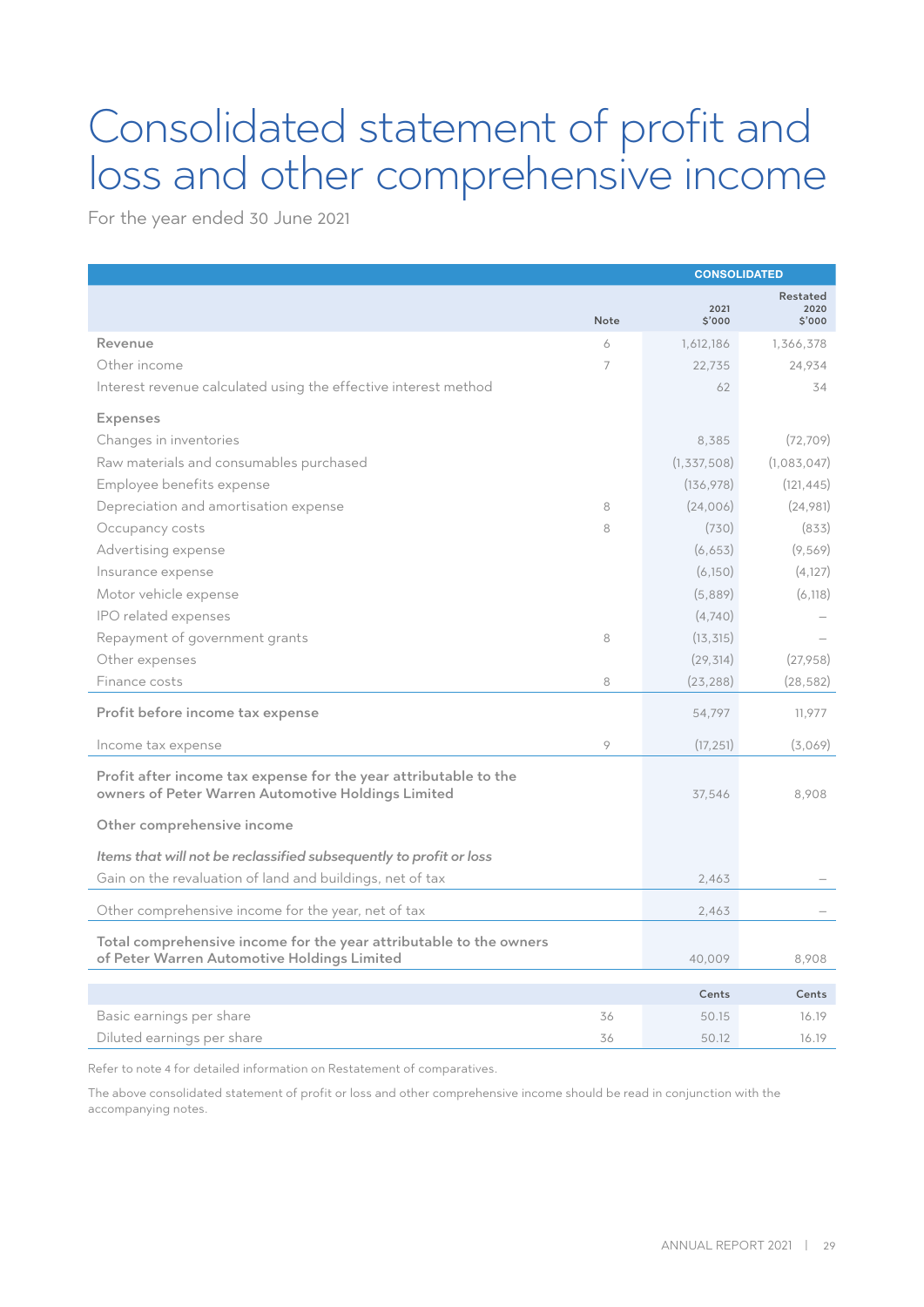### Consolidated statement of financial position

As at 30 June 2021

|                                       |      | <b>CONSOLIDATED</b> |                |  |
|---------------------------------------|------|---------------------|----------------|--|
|                                       | Note | 2021<br>\$'000      | 2020<br>\$'000 |  |
| Assets                                |      |                     |                |  |
| <b>Current assets</b>                 |      |                     |                |  |
| Cash and cash equivalents             |      | 42,923              | 74,686         |  |
| Trade and other receivables           | 10   | 56,828              | 55,793         |  |
| Inventories                           | 11   | 225,265             | 217,062        |  |
| Other assets                          | 12   | 6,726               | 9,252          |  |
| Total current assets                  |      | 331,742             | 356,793        |  |
| Non-current assets                    |      |                     |                |  |
| Other assets                          | 12   | 153                 | 354            |  |
| Property, plant and equipment         | 13   | 229,837             | 25,000         |  |
| Right-of-use assets                   | 14   | 118,120             | 204,196        |  |
| Intangibles                           | 15   | 145,621             | 140,121        |  |
| Deferred tax                          | 9    | 21,429              | 17,581         |  |
| Total non-current assets              |      | 515,160             | 387,252        |  |
| <b>Total assets</b>                   |      | 846,902             | 744,045        |  |
| Liabilities                           |      |                     |                |  |
| <b>Current liabilities</b>            |      |                     |                |  |
| Trade and other payables              | 16   | 63,362              | 55,882         |  |
| Contract liabilities                  | 17   | 1,212               | 507            |  |
| Borrowings                            | 19   | 181,859             | 204,770        |  |
| Lease liabilities                     | 18   | 11,549              | 14,482         |  |
| Income tax                            |      | 14,424              | 4,476          |  |
| Employee benefits                     | 20   | 16,981              | 14,020         |  |
| Total current liabilities             |      | 289,387             | 294,137        |  |
| Non-current liabilities               |      |                     |                |  |
| Contract liabilities                  | 17   | 1,929               | 2,054          |  |
| Borrowings                            | 19   |                     | 88,222         |  |
| Lease liabilities                     | 18   | 135,145             | 228,048        |  |
| Employee benefits                     | 20   | 1,462               | 1,278          |  |
| Provisions                            | 21   | 250                 | 330            |  |
| Total non-current liabilities         |      | 138,058             | 319,932        |  |
| <b>Total liabilities</b>              |      | 427,445             | 614,069        |  |
| Net assets                            |      | 419,457             | 129,976        |  |
| Equity                                |      |                     |                |  |
| Issued capital                        | 22   | 478,448             | 163,471        |  |
| Reserves                              | 23   | (48, 082)           | (51, 307)      |  |
| Retained profits/(accumulated losses) |      | (10,909)            | 17,812         |  |
| Total equity                          |      | 419,457             | 129,976        |  |

The above consolidated statement of financial position should be read in conjunction with the accompanying notes.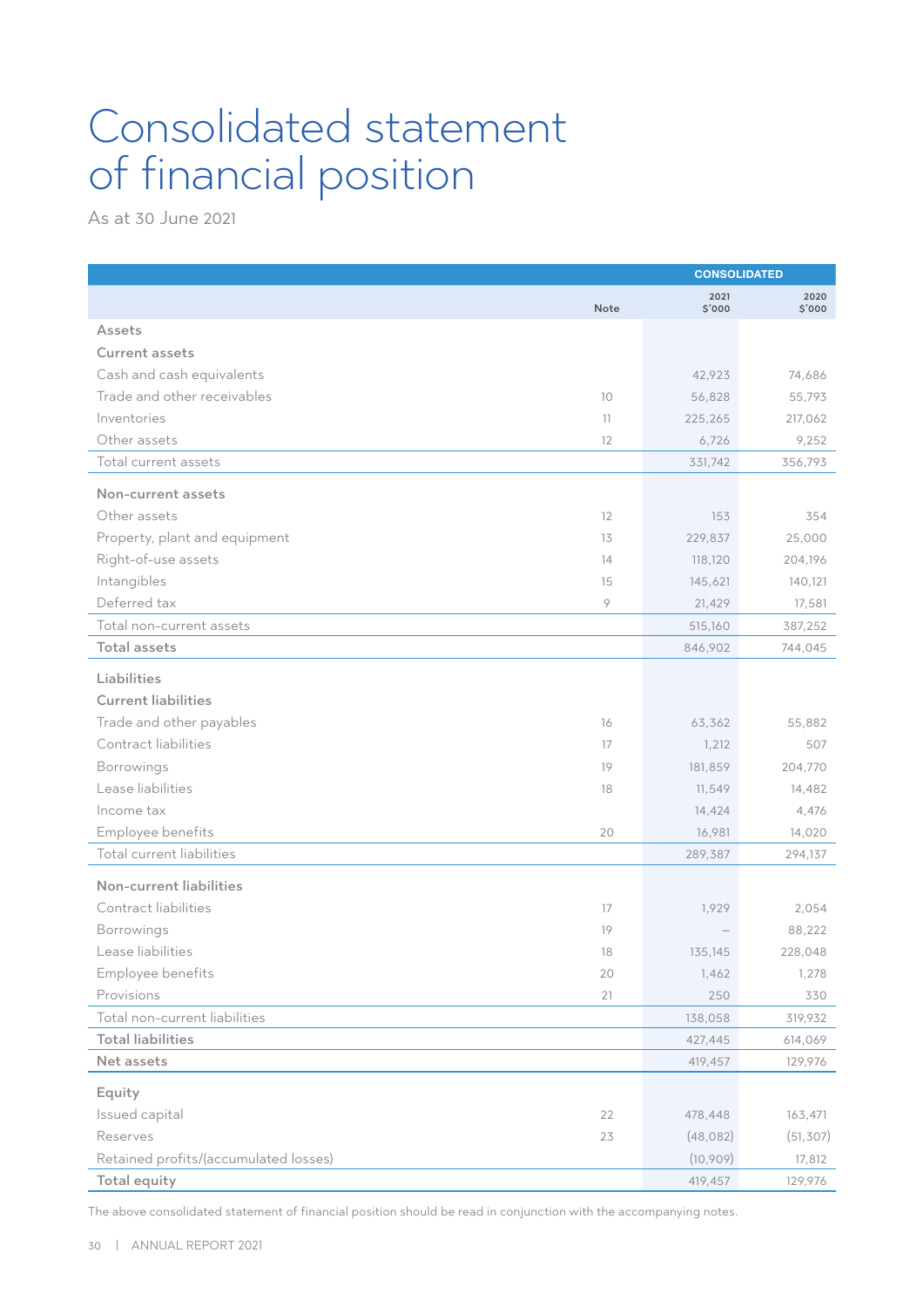### Consolidated statement of changes in equity

For the year ended 30 June 2021

| Consolidated                                        | Issued capital<br>5'000  | <b>Reserves</b><br>\$'000 | Retained<br>profits<br>\$'000 | Total equity<br>\$'000 |
|-----------------------------------------------------|--------------------------|---------------------------|-------------------------------|------------------------|
| Balance at 1 July 2019                              | 163,471                  | (51, 307)                 | 8.904                         | 121,068                |
| Profit after income tax expense for the year        | $\hspace{0.05cm}$        |                           | 8.908                         | 8,908                  |
| Other comprehensive income for the year, net of tax | $\overline{\phantom{a}}$ |                           |                               |                        |
| Total comprehensive income for the year             | $\hspace{0.05cm}$        |                           | 8.908                         | 8,908                  |
| Balance at 30 June 2020                             | 163.471                  | (51,307)                  | 17.812                        | 129.976                |

| Consolidated                                          | Issued capital<br>5'000 | <b>Reserves</b><br>\$'000 | Retained<br>profits<br>\$'000 | <b>Total equity</b><br>\$'000 |
|-------------------------------------------------------|-------------------------|---------------------------|-------------------------------|-------------------------------|
| Balance at 1 July 2020                                | 163,471                 | (51, 307)                 | 17,812                        | 129,976                       |
| Profit after income tax expense for the year          |                         |                           | 37,546                        | 37,546                        |
| Other comprehensive income for the year, net of tax   |                         | 2,463                     |                               | 2,463                         |
| Total comprehensive income for the year               |                         | 2,463                     | 37,546                        | 40,009                        |
| Transactions with owners in their capacity as owners: |                         |                           |                               |                               |
| Treasury capital (note 22)                            | (1, 250)                |                           |                               | (1, 250)                      |
| Contributions of equity, net of transaction costs     |                         |                           |                               |                               |
| (note 22)                                             | 316,227                 |                           |                               | 316,227                       |
| Share-based payments (note 23)                        |                         | 762                       |                               | 762                           |
| Dividends paid (note 24)                              |                         |                           | (66, 267)                     | (66, 267)                     |
| Balance at 30 June 2021                               | 478.448                 | (48.082)                  | (10,909)                      | 419,457                       |

The above consolidated statement of changes in equity should be read in conjunction with the accompanying notes.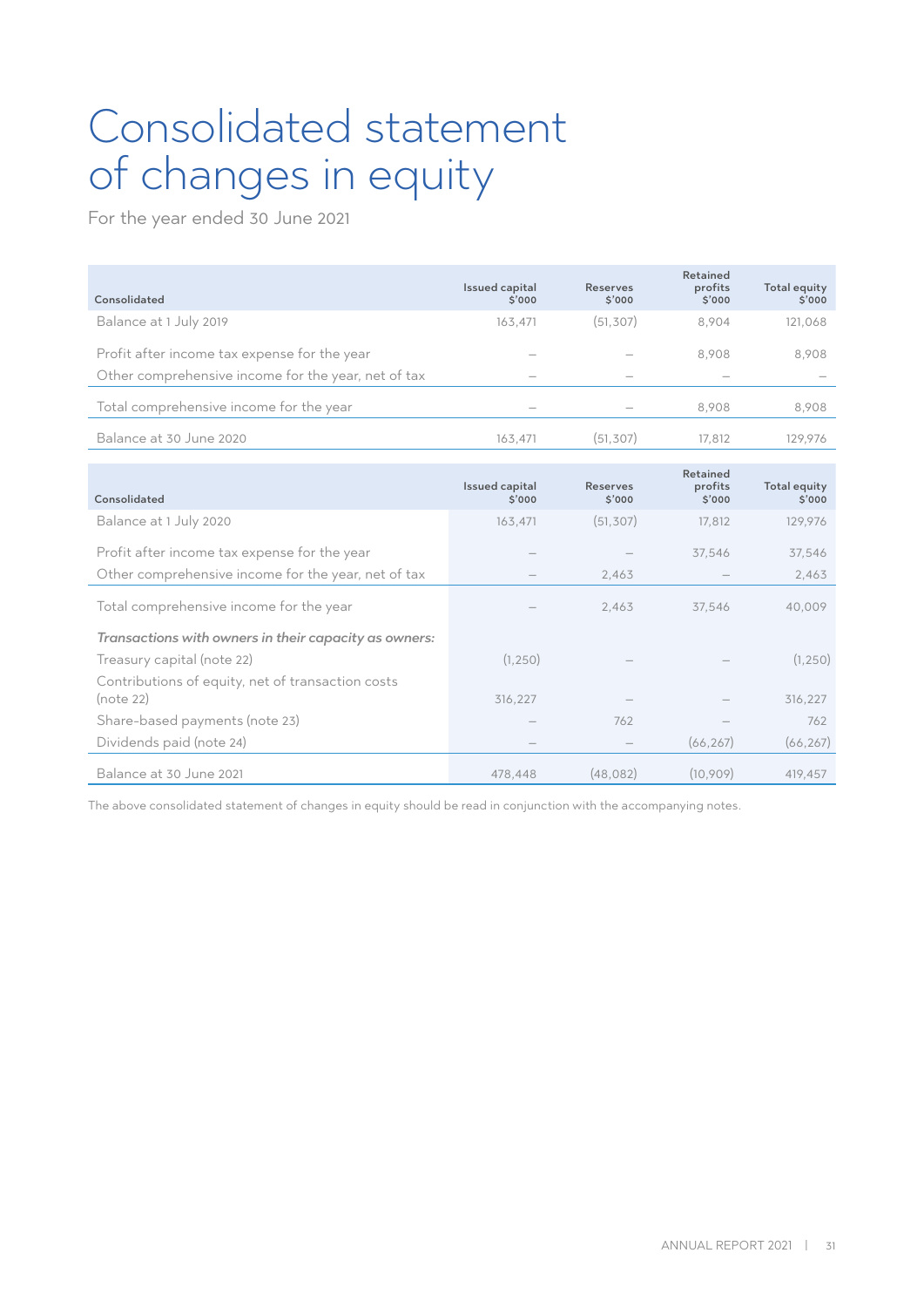### Consolidated statement of cash flows

For the year ended 30 June 2021

|                                                                  |      | <b>CONSOLIDATED</b> |                           |  |
|------------------------------------------------------------------|------|---------------------|---------------------------|--|
|                                                                  | Note | 2021<br>S'000       | Restated<br>2020<br>5'000 |  |
| Cash flows from operating activities                             |      |                     |                           |  |
| Receipts from customers (inclusive of GST)                       |      | 1,783,855           | 1,525,000                 |  |
| Receipts from government grants                                  |      | 15,060              | 14,151                    |  |
| Payments to suppliers (inclusive of GST)                         |      | (1,696,665)         | (1, 441, 535)             |  |
| Repayment of government grants                                   | 8    | (13, 315)           |                           |  |
|                                                                  |      | 88,935              | 97,616                    |  |
| Interest received                                                |      | 62                  | 34                        |  |
| Interest and other finance costs paid                            |      | (23, 288)           | (20, 344)                 |  |
| Income taxes paid                                                |      | (9,161)             | (2, 534)                  |  |
| Net cash from operating activities                               | 35   | 56,548              | 74,772                    |  |
|                                                                  |      |                     |                           |  |
| Cash flows from investing activities                             |      |                     |                           |  |
| Payment for purchase of business, net of cash acquired           | 32   | (5, 541)            |                           |  |
| Payments for property, plant and equipment                       | 13   | (125, 123)          | (4, 262)                  |  |
| Payments for security deposits                                   |      | (795)               | (247)                     |  |
| Loan payment to key management personnel                         | 30   | (1, 250)            |                           |  |
| Proceeds from disposal of investments                            |      | 201                 |                           |  |
| Proceeds from disposal of property, plant and equipment          |      | 94                  |                           |  |
| Net cash used in investing activities                            |      | (132, 414)          | (4,509)                   |  |
| Cash flows from financing activities                             |      |                     |                           |  |
| Proceeds from issue of shares                                    | 22   | 227,440             |                           |  |
| Share issue transaction costs and IPO expenses                   |      | (14,999)            |                           |  |
| Repayment of related party loans                                 | 35   | (88, 222)           | (8, 454)                  |  |
| Dividends paid                                                   | 24   | (66, 267)           |                           |  |
| Repayment of lease liabilities                                   | 35   | (13, 849)           | (13, 176)                 |  |
| Net cash from/(used in) financing activities                     |      | 44,103              | (21, 630)                 |  |
| Net (decrease)/increase in cash and cash equivalents             |      | (31,763)            | 48,633                    |  |
| Cash and cash equivalents at the beginning of the financial year |      | 74,686              | 26,053                    |  |
| Cash and cash equivalents at the end of the financial year       |      | 42,923              | 74,686                    |  |

The above consolidated statement of cash flows should be read in conjunction with the accompanying notes.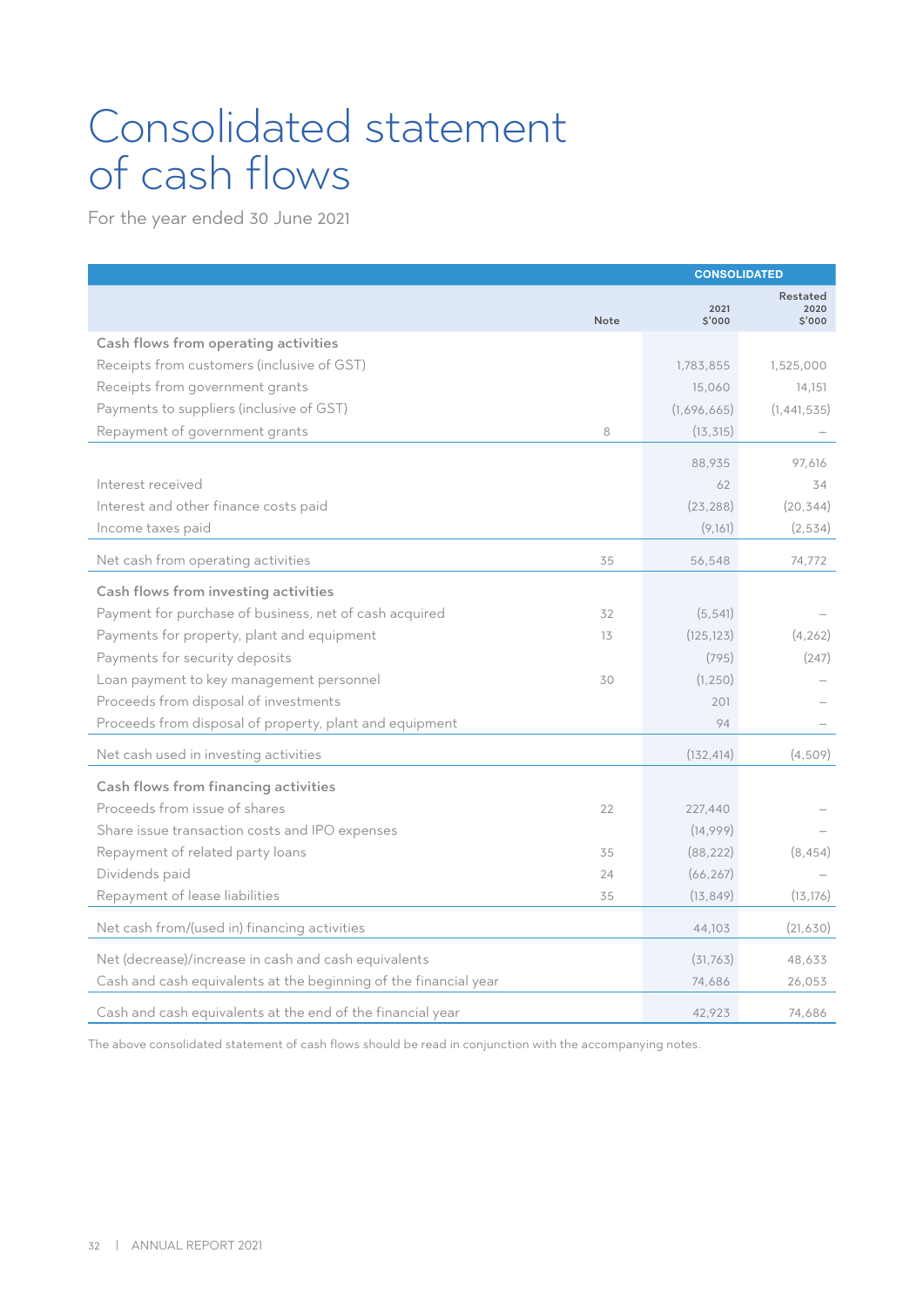### Notes to the consolidated financial statements

30 June 2021

#### Note 1. General information

The financial statements cover Peter Warren Automotive Holdings Limited as a Group consisting of Peter Warren Automotive Holdings Limited and the entities it controlled at the end of, or during, the year. The financial statements are presented in Australian dollars, which is Peter Warren Automotive Holdings Limited's functional and presentation currency.

Peter Warren Automotive Holdings Limited is a listed public company limited by shares, incorporated and domiciled in Australia. Its registered office and principal place of business is:

13 Hume Highway Warwick Farm NSW 2170

A description of the nature of the Group's operations and its principal activities are included in the Directors' report, which is not part of the financial statements.

The financial statements were authorised for issue, in accordance with a resolution of Directors, on 27 August 2021. The Directors have the power to amend and reissue the financial statements.

#### Note 2. Significant accounting policies

The principal accounting policies adopted in the preparation of the financial statements are set out below. These policies have been consistently applied to all the years presented, unless otherwise stated.

#### New or amended Accounting Standards and Interpretations adopted

The Group has adopted all of the new or amended Accounting Standards and Interpretations issued by the Australian Accounting Standards Board ('AASB') that are mandatory for the current reporting period. The adoption of these Accounting Standards and Interpretations did not have any significant impact on the financial performance or position of the Group.

Any new or amended Accounting Standards or Interpretations that are not yet mandatory have not been early adopted.

#### Going concern

The Directors have, at the time of approving the financial statements, a reasonable expectation that the Group have adequate resources to continue in operational existence for the foreseeable future. Thus they continue to adopt the going concern basis of accounting in preparing the financial statements.

#### Basis of preparation

These general purpose financial statements have been prepared in accordance with Australian Accounting Standards and Interpretations issued by the Australian Accounting Standards Board ('AASB') and the *Corporations Act 2001*, as appropriate for for-profit oriented entities. These financial statements also comply with International Financial Reporting Standards as issued by the International Accounting Standards Board ('IASB').

#### Historical cost convention

The financial statements have been prepared under the historical cost convention, except for land and buildings which are carried at fair value.

#### Critical accounting estimates

The preparation of the financial statements requires the use of certain critical accounting estimates. It also requires management to exercise its judgement in the process of applying the Group's accounting policies. The areas involving a higher degree of judgement or complexity, or areas where assumptions and estimates are significant to the financial statements, are disclosed in note 3.

#### Parent entity information

In accordance with the *Corporations Act 2001*, these financial statements present the results of the Group only. Supplementary information about the parent entity is disclosed in note 31.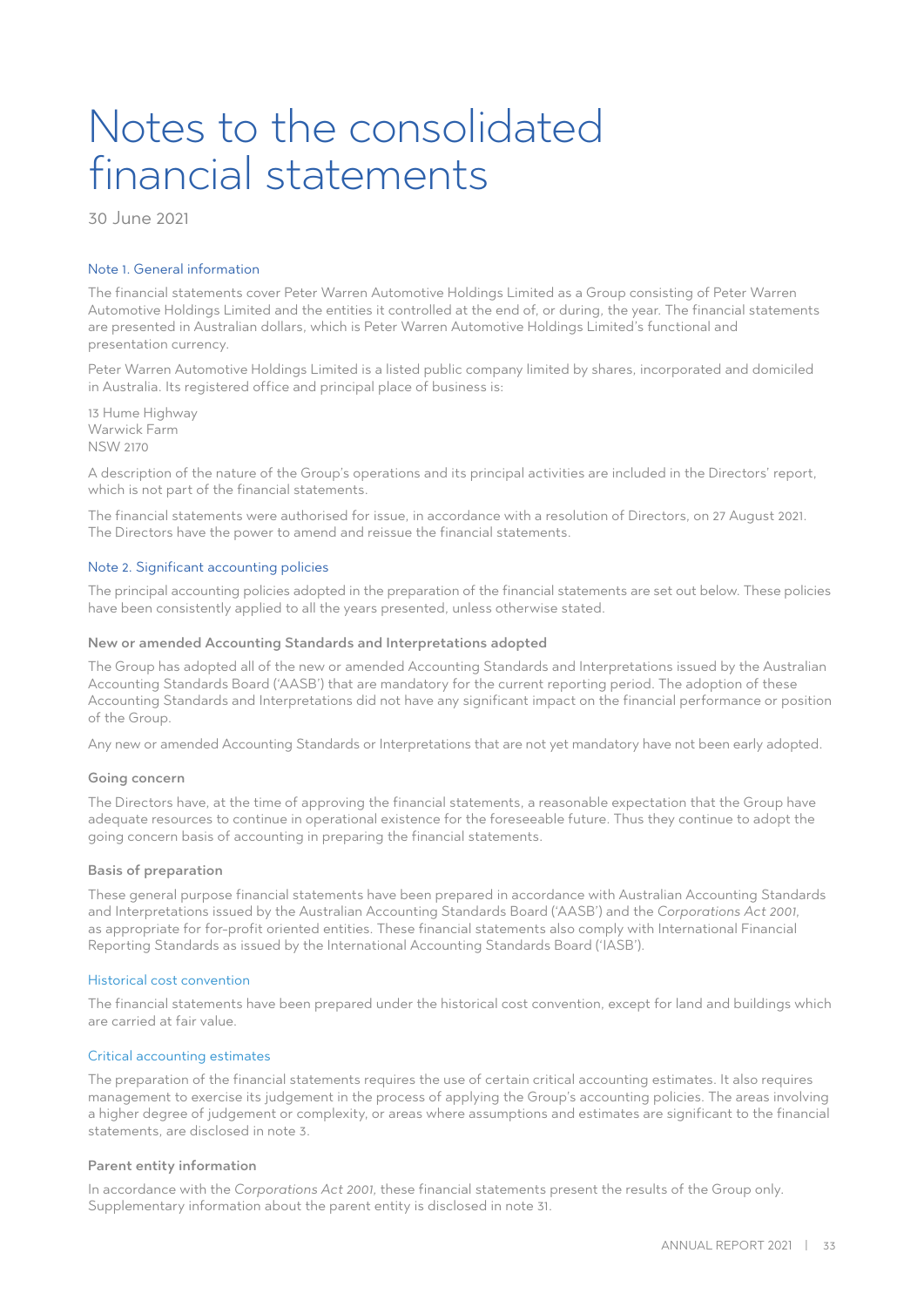### Notes to the consolidated financial statements continued

#### Note 2. Significant accounting policies *continued*

#### Principles of consolidation

The consolidated financial statements incorporate the assets and liabilities of all subsidiaries of Peter Warren Automotive Holdings Limited ('Company' or 'parent entity') as at 30 June 2021 and the results of all subsidiaries for the year then ended. Peter Warren Automotive Holdings Limited and its subsidiaries together are referred to in these financial statements as the 'Group'.

Subsidiaries are all those entities over which the Group has control. The Group controls an entity when the Group is exposed to, or has rights to, variable returns from its involvement with the entity and has the ability to affect those returns through its power to direct the activities of the entity. Subsidiaries are fully consolidated from the date on which control is transferred to the Group. They are de-consolidated from the date that control ceases.

Intercompany transactions, balances and unrealised gains on transactions between entities in the Group are eliminated. Unrealised losses are also eliminated unless the transaction provides evidence of the impairment of the asset transferred. Accounting policies of subsidiaries have been changed where necessary to ensure consistency with the policies adopted by the Group.

The acquisition of subsidiaries is accounted for using the acquisition method of accounting. A change in ownership interest, without the loss of control, is accounted for as an equity transaction, where the difference between the consideration transferred and the book value of the share of the non-controlling interest acquired is recognised directly in equity attributable to the parent.

Where the Group loses control over a subsidiary, it derecognises the assets including goodwill, liabilities and non-controlling interest in the subsidiary together with any cumulative translation differences recognised in equity. The Group recognises the fair value of the consideration received and the fair value of any investment retained together with any gain or loss in profit or loss.

#### Operating segments

The Group has two operating segments being car retailing and property. Operating segments are presented using the 'management approach', where the information presented is on the same basis as the internal reports provided to the Chief Operating Decision Makers ('CODM'). The CODM is responsible for the allocation of resources to operating segments and assessing their performance.

#### Revenue recognition

The Group recognises revenue as follows:

#### Revenue from contracts with customers

Revenue is measured at the fair value of consideration receivable, net of any discounts, rebates and incentives. It is recognised to the extent that the transfer of promised goods or services to a customer has been satisfied and the revenue can be reliably measured.

#### New, demonstrator and used vehicles

Revenue from the sale of motor vehicles is recognised when the obligation to transfer the goods to the customer has been satisfied, which is generally at the time of delivery of the vehicle.

#### Parts and services

Revenue from the sale of parts is recognised at the point in time when the buyer obtains control of the goods, which is generally at the time of delivery of the goods. Revenue from the rendering of services to the customer is considered to have been satisfied over the period of time when the service has been undertaken.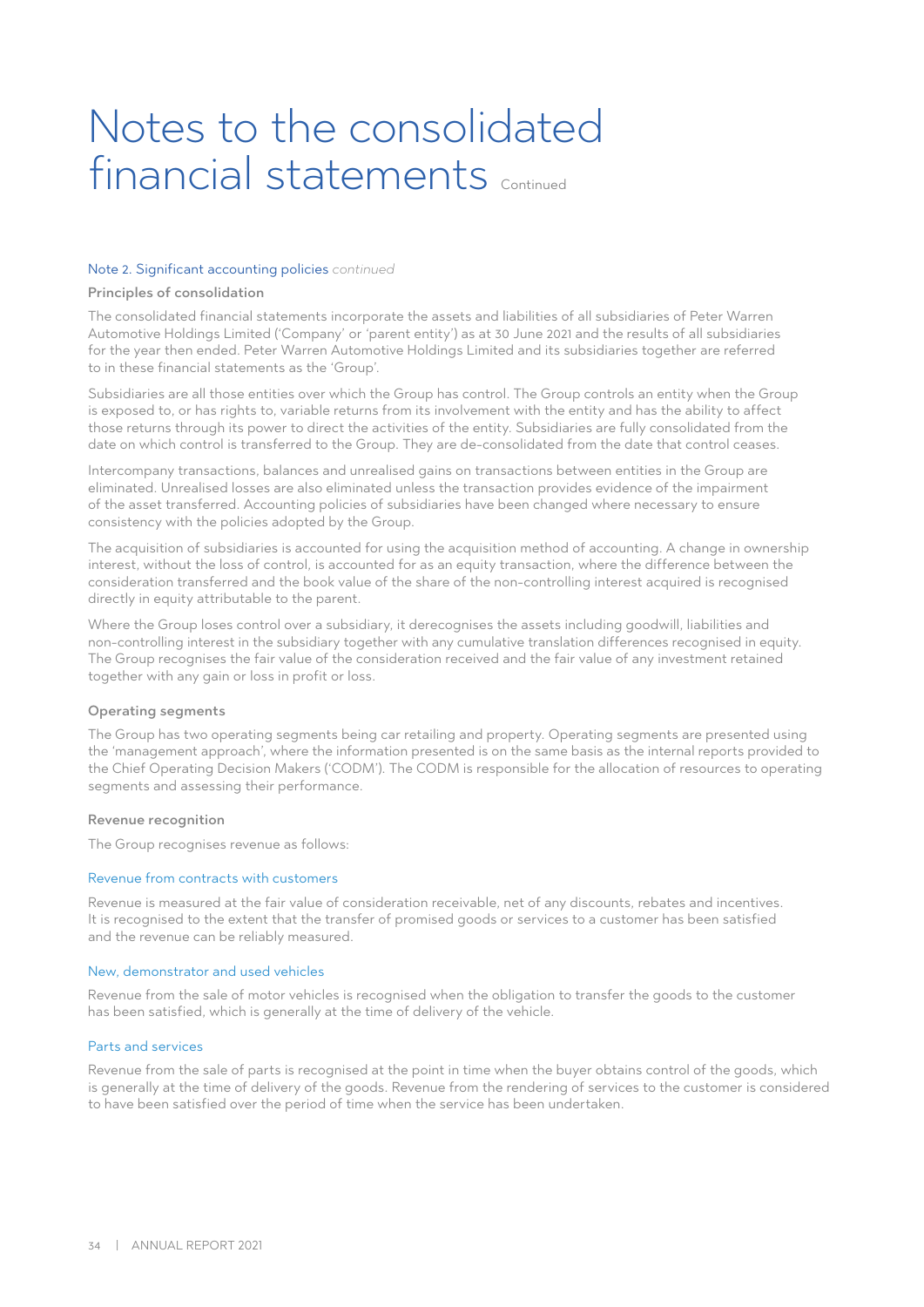#### Aftermarket accessories and other revenue

Aftermarket accessories relate to items fitted at the dealership and include products such as window tinting, mud flaps and paint protection. Aftermarket accessories and other revenue are recognised at the point in time when they are delivered to the customer.

#### Finance and insurance revenue

Where the Group acts as an agent on behalf of a principal in relation to finance, insurance and similar products, the associated commission income is recognised within revenue in the period in which the related finance or insurance product is sold and receipt of payment can be assured.

#### Interest

Interest revenue is recognised as interest accrues using the effective interest method. This is a method of calculating the amortised cost of a financial asset and allocating the interest income over the relevant period using the effective interest rate, which is the rate that exactly discounts estimated future cash receipts through the expected life of the financial asset to the net carrying amount of the financial asset.

#### Rent revenue

The Group enters into lease agreements as a lessor with respect to some of its properties. Leases for which the Group is a lessor are classified as finance or operating leases. Whenever the terms of the lease transfer substantially all the risks and rewards of ownership to the lessee, the contract is classified as a finance lease. All other leases are classified as operating leases.

All leases in which the Group is a lessor are classified as operating leases. Rent income from properties is recognised on a straight-line basis over the lease term. Lease incentives granted are recognised as part of the rental income. Variable rentals are recognised as income in the period when earned.

#### Other income

Other income is recognised upon completion of the services being provided.

#### Commercial income and rebates

Volume related and vehicle specific bonuses and rebates are credited to the carrying value of inventory to which they relate. Once the inventory is sold, the amount is then recognised in profit or loss as part of cost of sales. Bonuses and rebates are recognised when the right to receive the rebate is established or when it is assessed as probable that the required threshold linked to the rebate will be achieved.

#### Government grants

Grants from the government are recognised at their fair value when there is reasonable assurance that the grant will be received and the Group will comply with all attached conditions. Government grants relating to costs are deferred and recognised in profit or loss over the periods necessary to match them with the costs that they are intended to compensate.

#### JobKeeper support payments

JobKeeper represents JobKeeper support payments received from the Australian Government which are passed on to eligible employees during the Coronavirus ('COVID-19') pandemic. Amounts received are recognised as income on a systematic basis over the period necessary to match it with the employee benefit expense for which it is intended to compensate.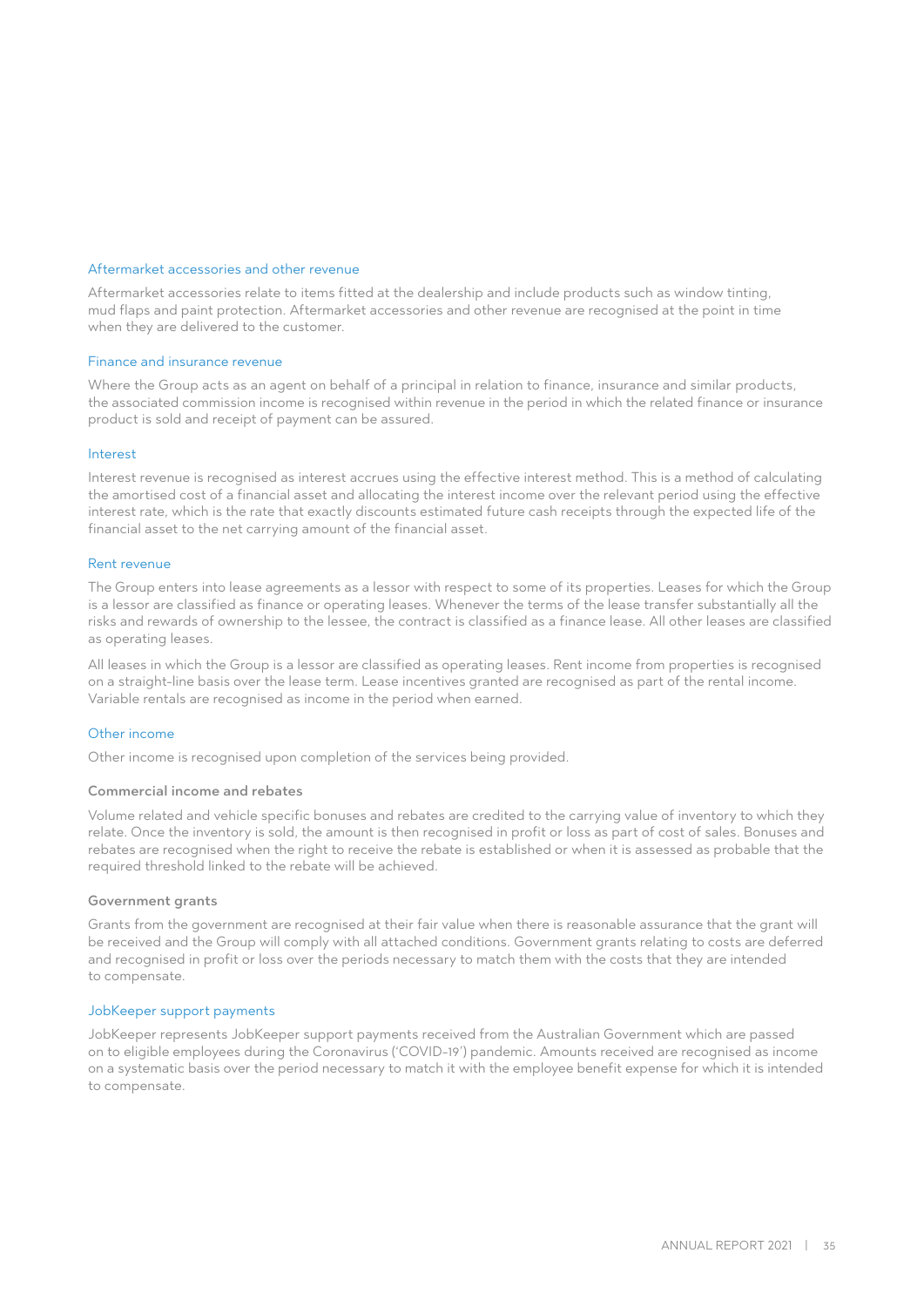### Notes to the consolidated financial statements continued

#### Note 2. Significant accounting policies *continued*

Government grants *continued*

#### Government wage subsidy received

Government wage subsidy received represents wage subsidy payments received from the Australian Government which are passed on to eligible employees to support employers and Group Training Organisations to take on new apprentices and trainees. Amounts received are recorded as other income over the periods in which the related employee benefits are recognised as an expense and in line with an assessment of the requirements of the programme.

#### Income tax

The income tax expense or benefit for the period is the tax payable on that period's taxable income based on the applicable income tax rate for each jurisdiction, adjusted by the changes in deferred tax assets and liabilities attributable to temporary differences, unused tax losses and the adjustment recognised for prior periods, where applicable.

Deferred tax assets and liabilities are recognised for temporary differences at the tax rates expected to be applied when the assets are recovered or liabilities are settled, based on those tax rates that are enacted or substantively enacted, except for:

- When the deferred income tax asset or liability arises from the initial recognition of goodwill or an asset or liability in a transaction that is not a business combination and that, at the time of the transaction, affects neither the accounting nor taxable profits; or
- When the taxable temporary difference is associated with interests in subsidiaries, associates or joint ventures, and the timing of the reversal can be controlled and it is probable that the temporary difference will not reverse in the foreseeable future.

Deferred tax assets are recognised for deductible temporary differences and unused tax losses only if it is probable that future taxable amounts will be available to utilise those temporary differences and losses.

The carrying amount of recognised and unrecognised deferred tax assets are reviewed at each reporting date. Deferred tax assets recognised are reduced to the extent that it is no longer probable that future taxable profits will be available for the carrying amount to be recovered. Previously unrecognised deferred tax assets are recognised to the extent that it is probable that there are future taxable profits available to recover the asset.

Deferred tax assets and liabilities are offset only where there is a legally enforceable right to offset current tax assets against current tax liabilities and deferred tax assets against deferred tax liabilities; and they relate to the same taxable authority on either the same taxable entity or different taxable entities which intend to settle simultaneously.

Current and deferred tax are recognised in profit or loss, except when they relate to items that are recognised in other comprehensive income or directly in equity, in which case, the current and deferred tax are also recognised in other comprehensive income or directly in equity respectively. Where current tax or deferred tax arises from the initial accounting for a business combination, the tax effect is included in the accounting for the business combination.

Peter Warren Automotive Holdings Limited (the 'head entity') and its wholly-owned Australian subsidiaries have formed an income tax consolidated group under the tax consolidation regime. The head entity and each subsidiary in the tax consolidated group continue to account for their own current and deferred tax amounts. The tax consolidated group has applied the 'separate taxpayer within group' approach in determining the appropriate amount of taxes to allocate to members of the tax consolidated group.

In addition to its own current and deferred tax amounts, the head entity also recognises the current tax liabilities (or assets) and the deferred tax assets arising from unused tax losses and unused tax credits assumed from each subsidiary in the tax consolidated group.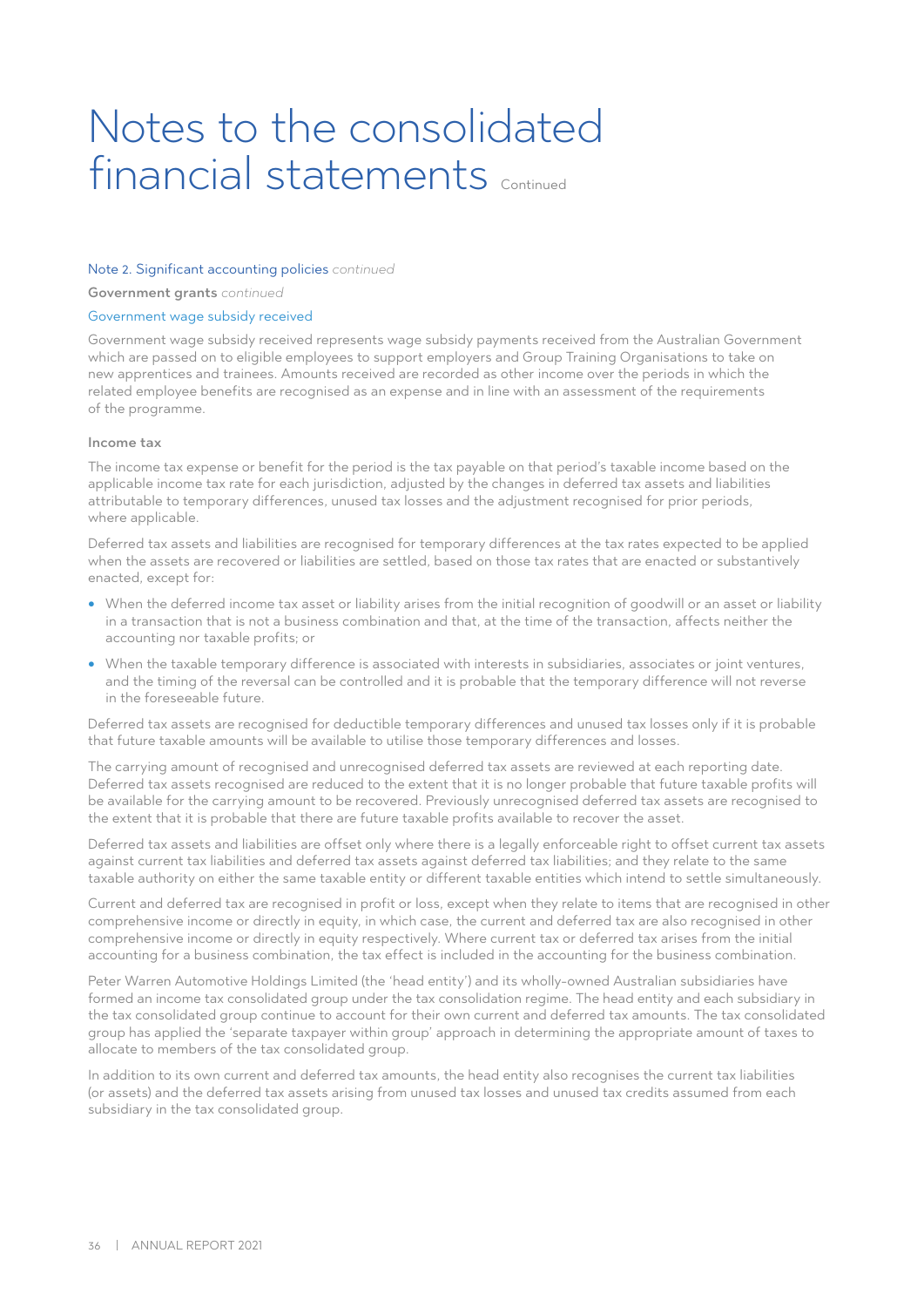## Current and non-current classification

Assets and liabilities are presented in the statement of financial position based on current and non-current classification.

An asset is classified as current when: it is either expected to be realised or intended to be sold or consumed in the Group's normal operating cycle; it is held primarily for the purpose of trading; it is expected to be realised within 12 months after the reporting period; or the asset is cash or cash equivalent unless restricted from being exchanged or used to settle a liability for at least 12 months after the reporting period. All other assets are classified as non-current.

A liability is classified as current when: it is either expected to be settled in the Group's normal operating cycle; it is held primarily for the purpose of trading; it is due to be settled within 12 months after the reporting period; or there is no unconditional right to defer the settlement of the liability for at least 12 months after the reporting period. All other liabilities are classified as non-current.

Deferred tax assets and liabilities are always classified as non-current.

#### Cash and cash equivalents

Cash and cash equivalents includes cash on hand, deposits held at call with financial institutions, other short-term, highly liquid investments with original maturities of three months or less that are readily convertible to known amounts of cash and which are subject to an insignificant risk of changes in value.

#### Trade and other receivables

Trade receivables are initially recognised at fair value and subsequently measured at amortised cost using the effective interest method, less any allowance for expected credit losses. Trade receivables are generally due for settlement within 30 days.

The Group has applied the simplified approach to measuring expected credit losses, which uses a lifetime expected loss allowance. To measure the expected credit losses, trade receivables have been grouped based on days overdue.

Other receivables are recognised at amortised cost which is inclusive of any allowance for expected credit losses.

#### Inventories

#### New and demonstrator vehicles

New and demonstrator vehicles are stated at the lower of cost and net realisable value. Costs are assigned on the basis of specific identification. Net realisable value represents the estimated selling price less all estimated costs necessary to make the sale.

### Used vehicles

Used vehicles are stated at the lower of cost and net realisable value on a unit-by-unit basis. Cost comprises of purchase and delivery costs, net of rebates and discounts received or receivable. Net realisable value is the estimated selling price in the ordinary course of business less the estimated costs necessary to make the sale. Net realisable value represents the estimated selling price less all estimated costs necessary to make the sale.

#### Spare parts and accessories

Spare parts and accessories are stated at the lower of cost and net realisable value. Costs are assigned to individual items based on weighted average cost. Cost comprises of purchase and delivery costs, net of rebates and discounts received or receivable.

#### Other inventory

Other inventory includes service work in progress and are stated at cost. Costs are assigned to individual customers on the basis of specific identification. Cost includes labour incurred to date and consumables utilised during the service.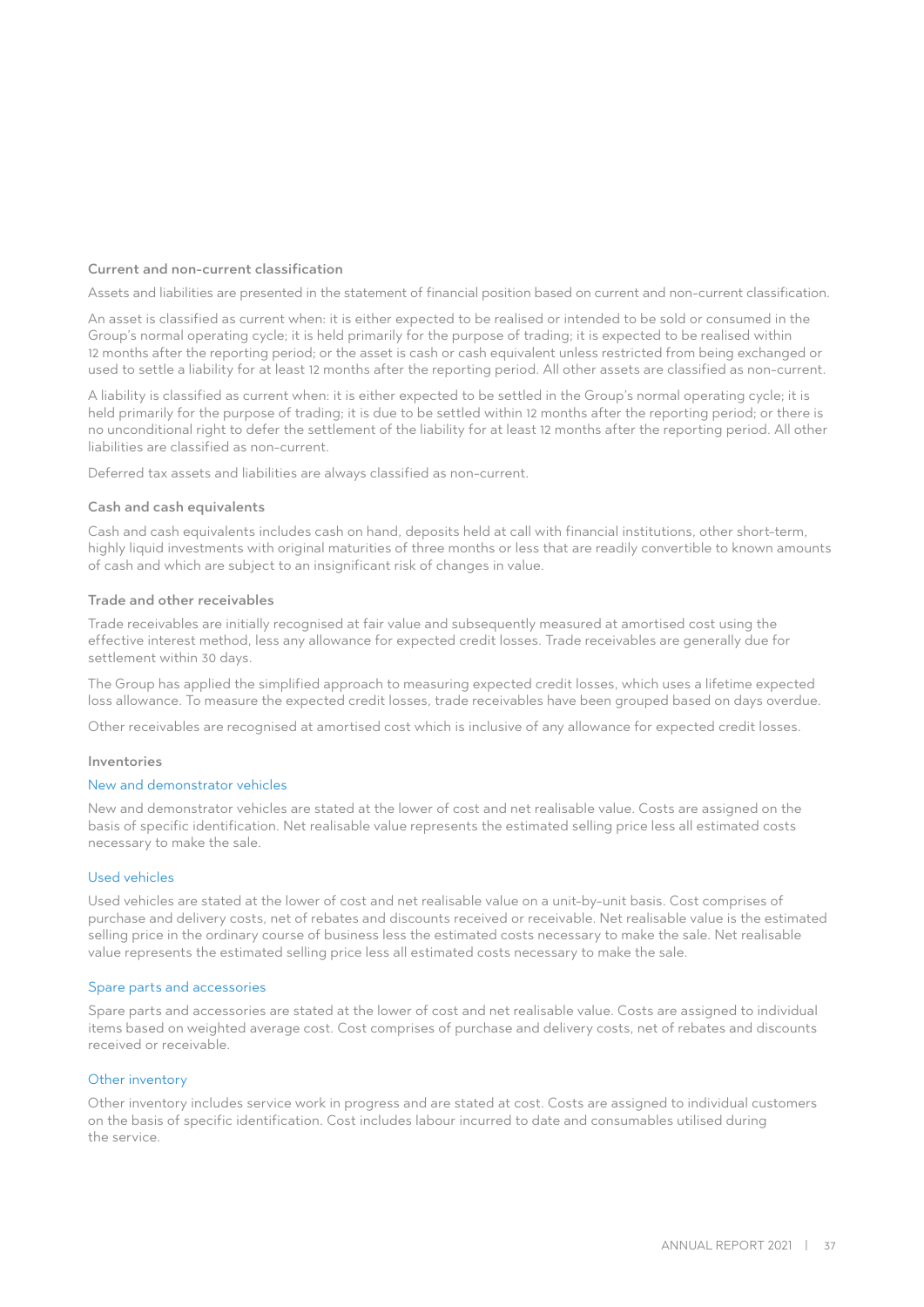#### Note 2. Significant accounting policies *continued*

#### Investments and other financial assets

Investments and other financial assets are initially measured at fair value. Transaction costs are included as part of the initial measurement, except for financial assets at fair value through profit or loss. Such assets are subsequently measured at either amortised cost or fair value depending on their classification. Classification is determined based on both the business model within which such assets are held and the contractual cash flow characteristics of the financial asset unless an accounting mismatch is being avoided.

Financial assets are derecognised when the rights to receive cash flows have expired or have been transferred and the Group has transferred substantially all the risks and rewards of ownership. When there is no reasonable expectation of recovering part or all of a financial asset, its carrying value is written off.

#### Financial assets at amortised cost

A financial asset is measured at amortised cost only if both of the following conditions are met: (i) it is held within a business model whose objective is to hold assets in order to collect contractual cash flows; and (ii) the contractual terms of the financial asset represent contractual cash flows that are solely payments of principal and interest.

### Impairment of financial assets

The Group recognises a loss allowance for expected credit losses on financial assets which are either measured at amortised cost or fair value through other comprehensive income. The measurement of the loss allowance depends upon the Group's assessment at the end of each reporting period as to whether the financial instrument's credit risk has increased significantly since initial recognition, based on reasonable and supportable information that is available, without undue cost or effort to obtain.

Where there has not been a significant increase in exposure to credit risk since initial recognition, a 12-month expected credit loss allowance is estimated. This represents a portion of the asset's lifetime expected credit losses that is attributable to a default event that is possible within the next 12 months. Where a financial asset has become credit impaired or where it is determined that credit risk has increased significantly, the loss allowance is based on the asset's lifetime expected credit losses. The amount of expected credit loss recognised is measured on the basis of the probability weighted present value of anticipated cash shortfalls over the life of the instrument discounted at the original effective interest rate.

#### Property, plant and equipment

Land and buildings are shown at fair value, based on an annual assessment by the Directors supported by periodic valuations by external independent valuers, less subsequent depreciation for buildings. Revaluations are made with sufficient regularity to ensure that the carrying amount does not differ materially from that which would be determined using fair value at the end of the reporting period. Any accumulated depreciation at the date of revaluation is eliminated against the gross carrying amount of the asset and the net amount is restated to the revalued amount of the asset. Increases in the carrying amounts arising on revaluation of land and buildings are credited in other comprehensive income through to the revaluation surplus reserve in equity. Any revaluation decrements are initially taken in other comprehensive income through to the revaluation surplus reserve to the extent of any previous revaluation surplus of the same asset. Thereafter the decrements are taken to profit or loss.

Plant and equipment is stated at historical cost less accumulated depreciation and impairment. Historical cost includes expenditure that is directly attributable to the acquisition of the items.

Depreciation is calculated on a straight-line basis to write off the net cost of each item of property, plant and equipment (excluding land) over their expected useful lives as follows:

| <b>Buildings</b>    | 40 years                                                                    |
|---------------------|-----------------------------------------------------------------------------|
| Plant and equipment | 3-15 years                                                                  |
| Motor Vehicle       | 4-8 years                                                                   |
|                     | Leasehold improvements Over the shorter of the useful life or term of lease |

The residual values, useful lives and depreciation methods are reviewed, and adjusted if appropriate, at each reporting date.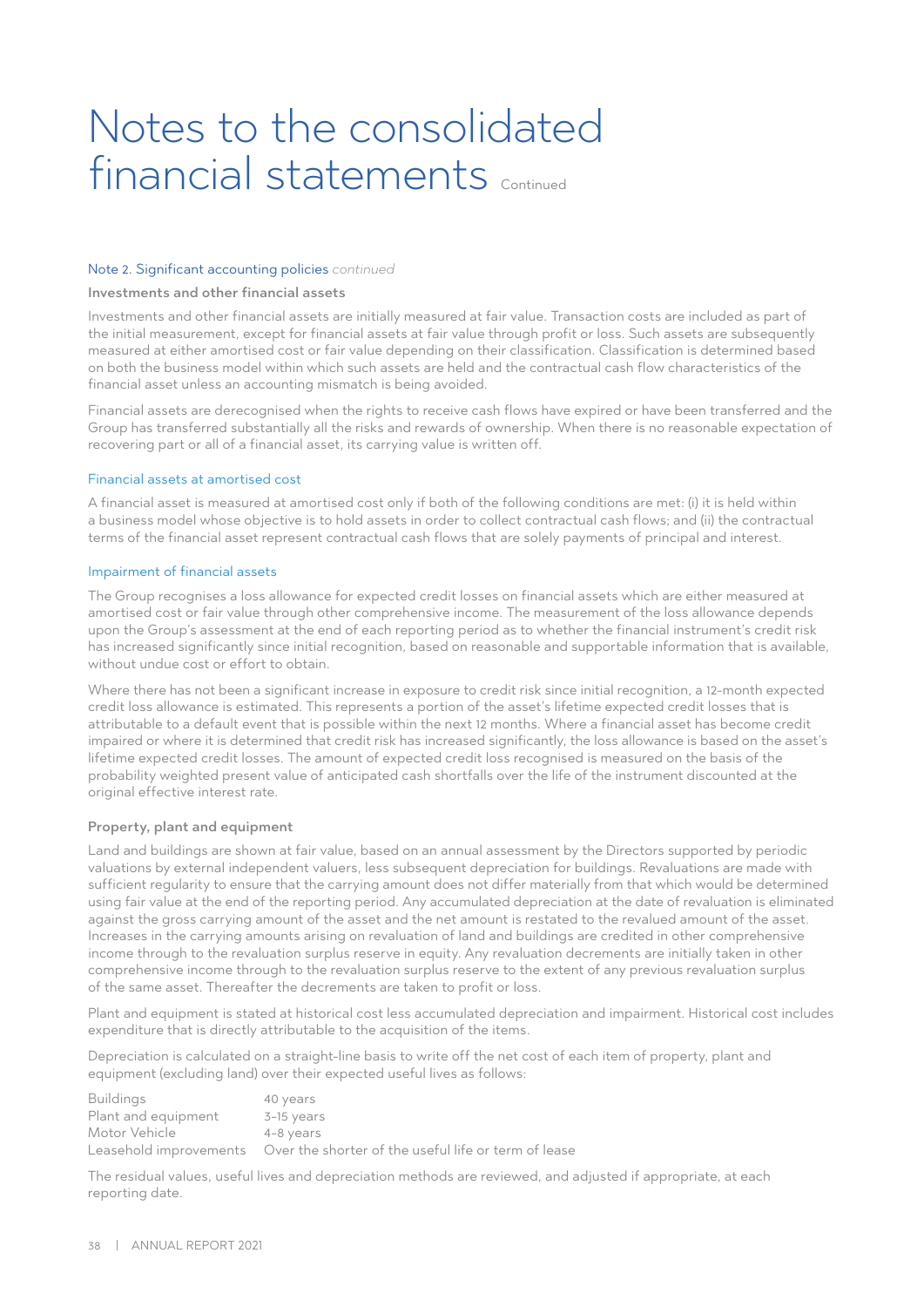Leasehold improvements are depreciated over the unexpired period of the lease or the estimated useful life of the assets, whichever is shorter.

An item of property, plant and equipment is derecognised upon disposal or when there is no future economic benefit to the Group. Gains and losses between the carrying amount and the disposal proceeds are taken to profit or loss. Any revaluation surplus reserve relating to the item disposed of is transferred directly to retained profits.

## Right-of-use assets

A right-of-use asset is recognised at the commencement date of a lease. The right-of-use asset is measured at cost, which comprises the initial amount of the lease liability, adjusted for, as applicable, any lease payments made at or before the commencement date net of any lease incentives received, any initial direct costs incurred, and, except where included in the cost of inventories, an estimate of costs expected to be incurred for dismantling and removing the underlying asset, and restoring the site or asset.

Right-of-use assets are depreciated on a straight-line basis over the unexpired period of the lease or the estimated useful life of the asset, whichever is the shorter. Where the Group expects to obtain ownership of the leased asset at the end of the lease term, the depreciation is over its estimated useful life. Right-of-use assets are subject to impairment or adjusted for any remeasurement of lease liabilities.

The Group has elected not to recognise a right-of-use asset and corresponding lease liability for short-term leases with terms of 12 months or less and leases of low-value assets. Lease payments on these assets are expensed to profit or loss as incurred.

When a right-of-use asset is acquired by the lessee before the end of the lease term, the carrying value of the right-of-use asset and the corresponding lease liability are derecognised. Any difference between the carrying value of the right-of-use asset and the lease liability is recognised in property, plant and equipment.

#### Intangible assets

Intangible assets acquired as part of a business combination, other than goodwill, are initially measured at their fair value at the date of the acquisition. Intangible assets acquired separately are initially recognised at cost. Indefinite life intangible assets are not amortised and are subsequently measured at cost less any impairment. Finite life intangible assets are subsequently measured at cost less amortisation and any impairment. The gains or losses recognised in profit or loss arising from the derecognition of intangible assets are measured as the difference between net disposal proceeds and the carrying amount of the intangible asset. The method and useful lives of finite life intangible assets are reviewed annually. Changes in the expected pattern of consumption or useful life are accounted for prospectively by changing the amortisation method or period.

## Goodwill

Goodwill arises on the acquisition of a business. Goodwill is not amortised. Instead, goodwill is tested annually for impairment, or more frequently if events or changes in circumstances indicate that it might be impaired, and is carried at cost less accumulated impairment losses. Impairment losses on goodwill are taken to profit or loss and are not subsequently reversed.

#### Business combinations

The acquisition method of accounting is used to account for business combinations regardless of whether equity instruments or other assets are acquired.

The consideration transferred is the sum of the acquisition date fair values of the assets transferred, equity instruments issued or liabilities incurred by the acquirer to former owners of the acquiree and the amount of any non-controlling interest in the acquiree. For each business combination, the non-controlling interest in the acquiree is measured at either fair value or at the proportionate share of the acquiree's identifiable net assets. All acquisition costs are expensed as incurred to profit or loss.

On the acquisition of a business, the Group assesses the financial assets acquired and liabilities assumed for appropriate classification and designation in accordance with the contractual terms, economic conditions, the Group's operating or accounting policies and other pertinent conditions in existence at the acquisition-date.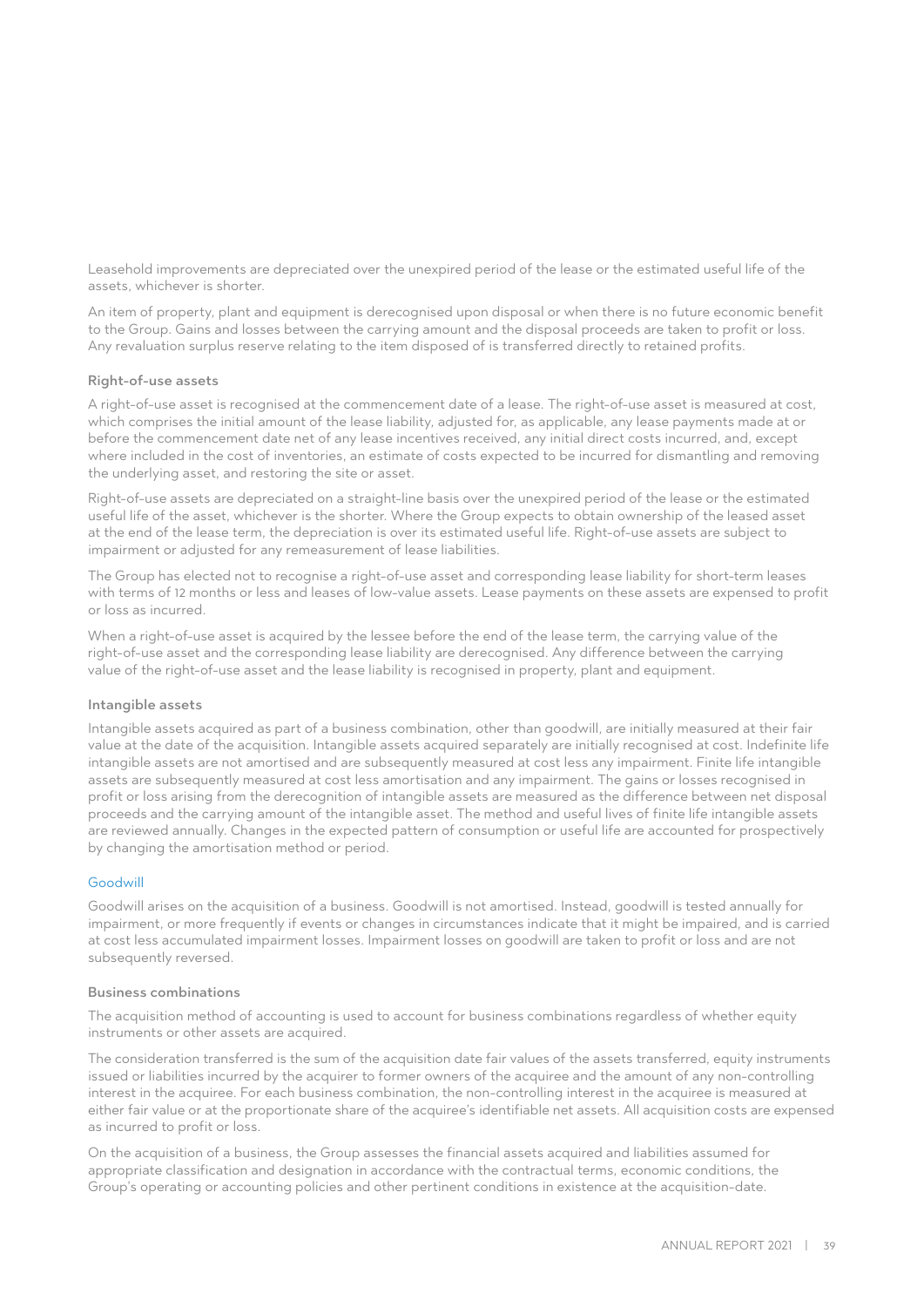#### Note 2. Significant accounting policies *continued*

#### Business combinations *continued*

Where the business combination is achieved in stages, the Group remeasures its previously held equity interest in the acquiree at the acquisition-date fair value and the difference between the fair value and the previous carrying amount is recognised in profit or loss.

Contingent consideration to be transferred by the acquirer is recognised at the acquisition date fair value. Subsequent changes in the fair value of the contingent consideration classified as an asset or liability is recognised in profit or loss. Contingent consideration classified as equity is not remeasured and its subsequent settlement is accounted for within equity.

The difference between the acquisition date fair value of assets acquired, liabilities assumed and any non-controlling interest in the acquiree and the fair value of the consideration transferred and the fair value of any pre-existing investment in the acquiree is recognised as goodwill. If the consideration transferred and the pre-existing fair value is less than the fair value of the identifiable net assets acquired, being a bargain purchase to the acquirer, the difference is recognised as a gain directly in profit or loss by the acquirer on the acquisition date, but only after a reassessment of the identification and measurement of the net assets acquired, the non-controlling interest in the acquiree, if any, the consideration transferred and the acquirer's previously held equity interest in the acquirer.

Business combinations are initially accounted for on a provisional basis. The acquirer retrospectively adjusts the provisional amounts recognised and also recognises additional assets or liabilities during the measurement period, based on new information obtained about the facts and circumstances that existed at the acquisition date. The measurement period ends on either the earlier of (i) 12 months from the date of the acquisition or (ii) when the acquirer receives all the information possible to determine fair value.

#### Impairment of non-financial assets

Goodwill and other intangible assets that have an indefinite useful life are not subject to amortisation and are tested annually for impairment, or more frequently if events or changes in circumstances indicate that they might be impaired. Other non-financial assets are reviewed for impairment whenever events or changes in circumstances indicate that the carrying amount may not be recoverable. An impairment loss is recognised for the amount by which the asset's carrying amount exceeds its recoverable amount.

Recoverable amount is the higher of an asset's fair value less costs of disposal and value-in-use. The value-in-use is the present value of the estimated future cash flows relating to the asset using a pre-tax discount rate specific to the asset or cash-generating unit to which the asset belongs. Assets that do not have independent cash flows are grouped together to form a cash-generating unit.

#### Trade and other payables

These amounts represent liabilities for goods and services provided to the Group prior to the end of the financial year and which are unpaid. Due to their short-term nature they are measured at amortised cost and are not discounted. The amounts are unsecured and are usually paid within 30 days of recognition.

#### Contract liabilities

Contract liabilities represent the Group's obligation to transfer goods or services to a customer and are recognised when a customer pays consideration, or when the Group recognises a receivable to reflect its unconditional right to consideration (whichever is earlier) before the Group has transferred the goods or services to the customer.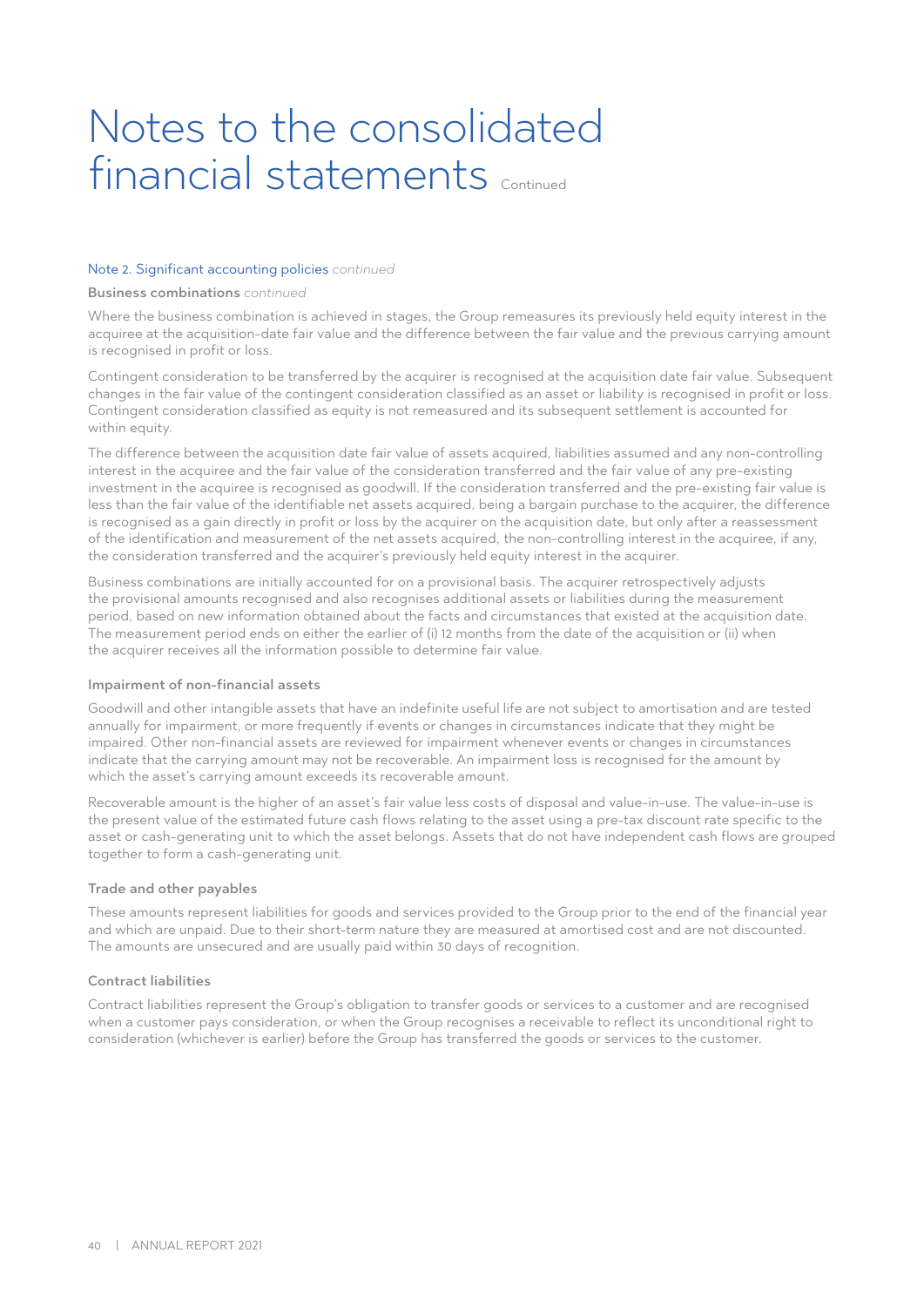#### Borrowings

Loans and borrowings are initially recognised at the fair value of the consideration received, net of transaction costs. They are subsequently measured at amortised cost using the effective interest method.

Loans and borrowings are removed from the statement of financial position when the obligation specified in the contract is discharged, cancelled or expired. The difference between the carrying amount and any consideration paid is recognised in profit or loss.

#### Floor plan finance

Dealerships utilise bailment or floor plan finance to fund floor plan inventory for both new and used vehicles. New vehicles are purchased from the original equipment manufacturer ('OEM') using financing provided by a floor plan finance provider, who retains title in the vehicle until it is subsequently sold by the dealership to the end customer. Vehicles financed under bailment plans are recognised as inventory with the corresponding floorplan liability owing to the finance providers. Floor plan finance allows dealers to hold a wide range of inventory while minimising the required capital investment.

The facilities are available for drawdown by specified dealerships on a vehicle-by-vehicle basis, with repayment as it relates to an individual vehicle required immediately after the vehicle is sold. The total financed amount, can sometimes be higher than the inventory levels due to a time lag in the delivery of a vehicle to the dealership or on settlement following a sale. The facilities are secured by general security agreements, which are granted over all of the assets of various entities within the Group. Interest is charged under the facilities at a margin above the base swap rate adopted by each floor plan finance provider.

The Group also utilises charge plan facilities in relation to financing used vehicle inventory. Unlike new vehicle floor plan facilities above, used facilities are not on a vehicle-by-vehicle basis, instead secured over the overarching used inventory on a rolling basis.

#### Lease liabilities

A lease liability is recognised at the commencement date of a lease. The lease liability is initially recognised at the present value of the lease payments to be made over the term of the lease, discounted using the interest rate implicit in the lease or, if that rate cannot be readily determined, the Group's incremental borrowing rate. Lease payments comprise of fixed payments less any lease incentives receivable, variable lease payments that depend on an index or a rate, amounts expected to be paid under residual value guarantees, exercise price of a purchase option when the exercise of the option is reasonably certain to occur, and any anticipated termination penalties. The variable lease payments that do not depend on an index or a rate are expensed in the period in which they are incurred.

Lease liabilities are measured at amortised cost using the effective interest method. The carrying amounts are remeasured if there is a change in the following: future lease payments arising from a change in an index or a rate used; residual guarantee; lease term; certainty of a purchase option and termination penalties. When a lease liability is remeasured, an adjustment is made to the corresponding right-of-use asset, or to profit or loss if the carrying amount of the right-of-use asset is fully written down.

#### Finance costs

Finance costs attributable to qualifying assets are capitalised as part of the asset. All other finance costs are expensed in the period in which they are incurred.

#### Provisions

Provisions are recognised when the Group has a present (legal or constructive) obligation as a result of a past event, it is probable the Group will be required to settle the obligation, and a reliable estimate can be made of the amount of the obligation. The amount recognised as a provision is the best estimate of the consideration required to settle the present obligation at the reporting date, taking into account the risks and uncertainties surrounding the obligation. If the time value of money is material, provisions are discounted using a current pre-tax rate specific to the liability. The increase in the provision resulting from the passage of time is recognised as a finance cost.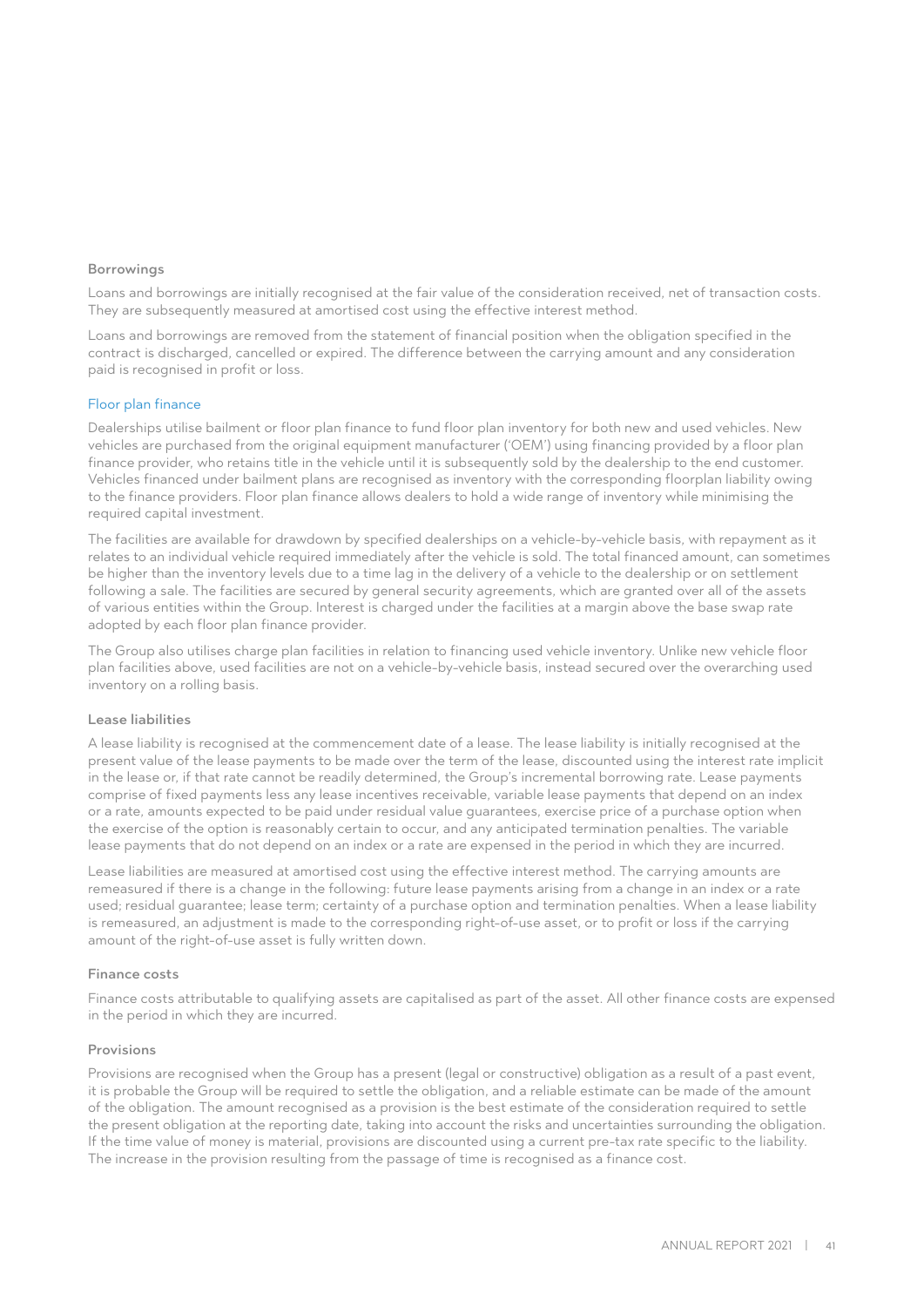#### Note 2. Significant accounting policies *continued*

Employee benefits

#### Short-term employee benefits

Liabilities for wages and salaries, including non-monetary benefits, annual leave and long service leave expected to be settled wholly within 12 months of the reporting date are measured at the amounts expected to be paid when the liabilities are settled.

#### Other long-term employee benefits

The liability for annual leave and long service leave not expected to be settled within 12 months of the reporting date are measured at the present value of expected future payments to be made in respect of services provided by employees up to the reporting date. Consideration is given to expected future wage and salary levels, experience of employee departures and periods of service. Expected future payments are discounted using market yields at the reporting date on high quality corporate bonds with terms to maturity and currency that match, as closely as possible, the estimated future cash outflows.

#### Defined contribution superannuation expense

Contributions to defined contribution superannuation plans are expensed in the period in which they are incurred.

#### Share-based payments

Equity-settled and cash-settled share-based compensation benefits are provided to employees.

Equity-settled transactions are awards of shares, or options over shares, that are provided to employees in exchange for the rendering of services. Cash-settled transactions are awards of cash for the exchange of services, where the amount of cash is determined by reference to the share price.

The cost of equity-settled transactions are measured at fair value on grant date. Fair value is independently determined using either the Binomial or Black-Scholes option pricing model that takes into account the exercise price, the term of the option, the impact of dilution, the share price at grant date and expected price volatility of the underlying share, the expected dividend yield and the risk free interest rate for the term of the option, together with non-vesting conditions that do not determine whether the Group receives the services that entitle the employees to receive payment. No account is taken of any other vesting conditions.

The cost of equity-settled transactions are recognised as an expense with a corresponding increase in equity over the vesting period. The cumulative charge to profit or loss is calculated based on the grant date fair value of the award, the best estimate of the number of awards that are likely to vest and the expired portion of the vesting period. The amount recognised in profit or loss for the period is the cumulative amount calculated at each reporting date less amounts already recognised in previous periods.

The cost of cash-settled transactions is initially, and at each reporting date until vested, determined by applying either the Binomial or Black-Scholes option pricing model, taking into consideration the terms and conditions on which the award was granted. The cumulative charge to profit or loss until settlement of the liability is calculated as follows:

- during the vesting period, the liability at each reporting date is the fair value of the award at that date multiplied by the expired portion of the vesting period; and
- from the end of the vesting period until settlement of the award, the liability is the full fair value of the liability at the reporting date.

All changes in the liability are recognised in profit or loss. The ultimate cost of cash-settled transactions is the cash paid to settle the liability.

Market conditions are taken into consideration in determining fair value. Therefore any awards subject to market conditions are considered to vest irrespective of whether or not that market condition has been met, provided all other conditions are satisfied.

If equity-settled awards are modified, as a minimum an expense is recognised as if the modification has not been made. An additional expense is recognised, over the remaining vesting period, for any modification that increases the total fair value of the share-based compensation benefit as at the date of modification.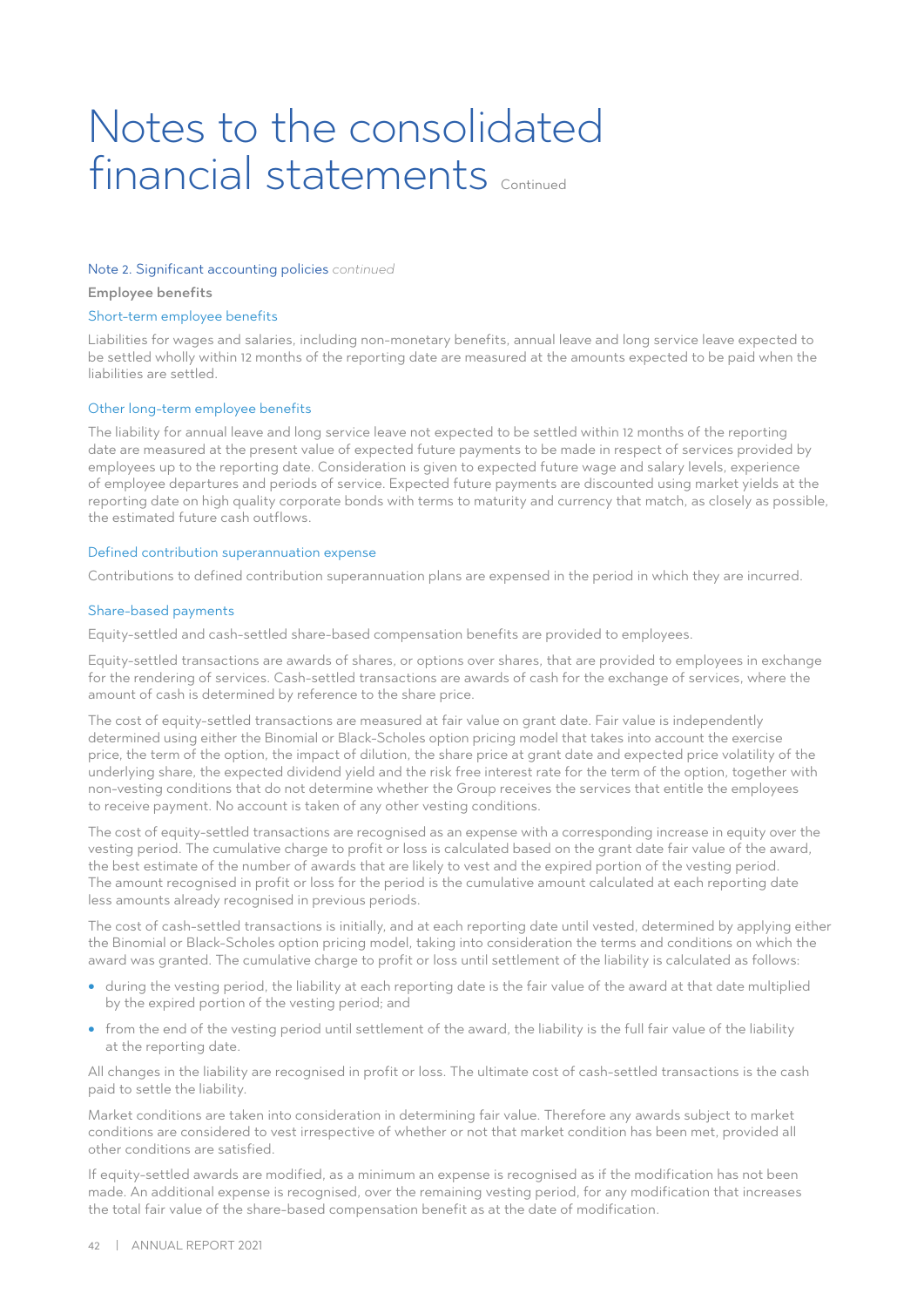If equity-settled awards are cancelled, it is treated as if it has vested on the date of cancellation, and any remaining expense is recognised immediately. If a new replacement award is substituted for the cancelled award, the cancelled and new award is treated as if they were a modification.

### Fair value measurement

When an asset or liability, financial or non-financial, is measured at fair value for recognition or disclosure purposes, the fair value is based on the price that would be received to sell an asset or paid to transfer a liability in an orderly transaction between market participants at the measurement date; and assumes that the transaction will take place either: in the principal market; or in the absence of a principal market, in the most advantageous market.

Fair value is measured using the assumptions that market participants would use when pricing the asset or liability, assuming they act in their economic best interests. For non-financial assets, the fair value measurement is based on its highest and best use. Valuation techniques that are appropriate in the circumstances and for which sufficient data are available to measure fair value, are used, maximising the use of relevant observable inputs and minimising the use of unobservable inputs.

Assets and liabilities measured at fair value are classified into three levels, using a fair value hierarchy that reflects the significance of the inputs used in making the measurements. Classifications are reviewed at each reporting date and transfers between levels are determined based on a reassessment of the lowest level of input that is significant to the fair value measurement.

For recurring and non-recurring fair value measurements, external valuers may be used when internal expertise is either not available or when the valuation is deemed to be significant. External valuers are selected based on market knowledge and reputation. Where there is a significant change in fair value of an asset or liability from one period to another, an analysis is undertaken, which includes a verification of the major inputs applied in the latest valuation and a comparison, where applicable, with external sources of data.

## Issued capital

Ordinary shares are classified as equity.

Incremental costs directly attributable to the issue of new shares or options are shown in equity as a deduction, net of tax, from the proceeds.

#### Treasury capital

Treasury capital represent the shares of the parent company Peter Warren Automotive Holdings Limited that are held in treasury. Own shares are recorded at cost and deducted from equity.

### Dividends

Dividends are recognised when declared during the financial year and no longer at the discretion of the Company.

#### Earnings per share

### Basic earnings per share

Basic earnings per share is calculated by dividing the profit attributable to the owners of Peter Warren Automotive Holdings Limited, excluding any costs of servicing equity other than ordinary shares, by the weighted average number of ordinary shares outstanding during the financial year, adjusted for bonus elements in ordinary shares issued during the financial year.

## Diluted earnings per share

Diluted earnings per share adjusts the figures used in the determination of basic earnings per share to take into account the after-income tax effect of interest and other financing costs associated with dilutive potential ordinary shares and the weighted average number of shares assumed to have been issued for no consideration in relation to dilutive potential ordinary shares.

The weighted average number of ordinary shares outstanding during the year and for the comparative period have been adjusted for the capital reorganisation that occurred during the financial year. The weighted average number of ordinary shares for the current and comparative period are calculated based on the number of shares that would have been in existence had the capital reorganisation occurred at the beginning of the comparative period. Annual Report 2021 | 43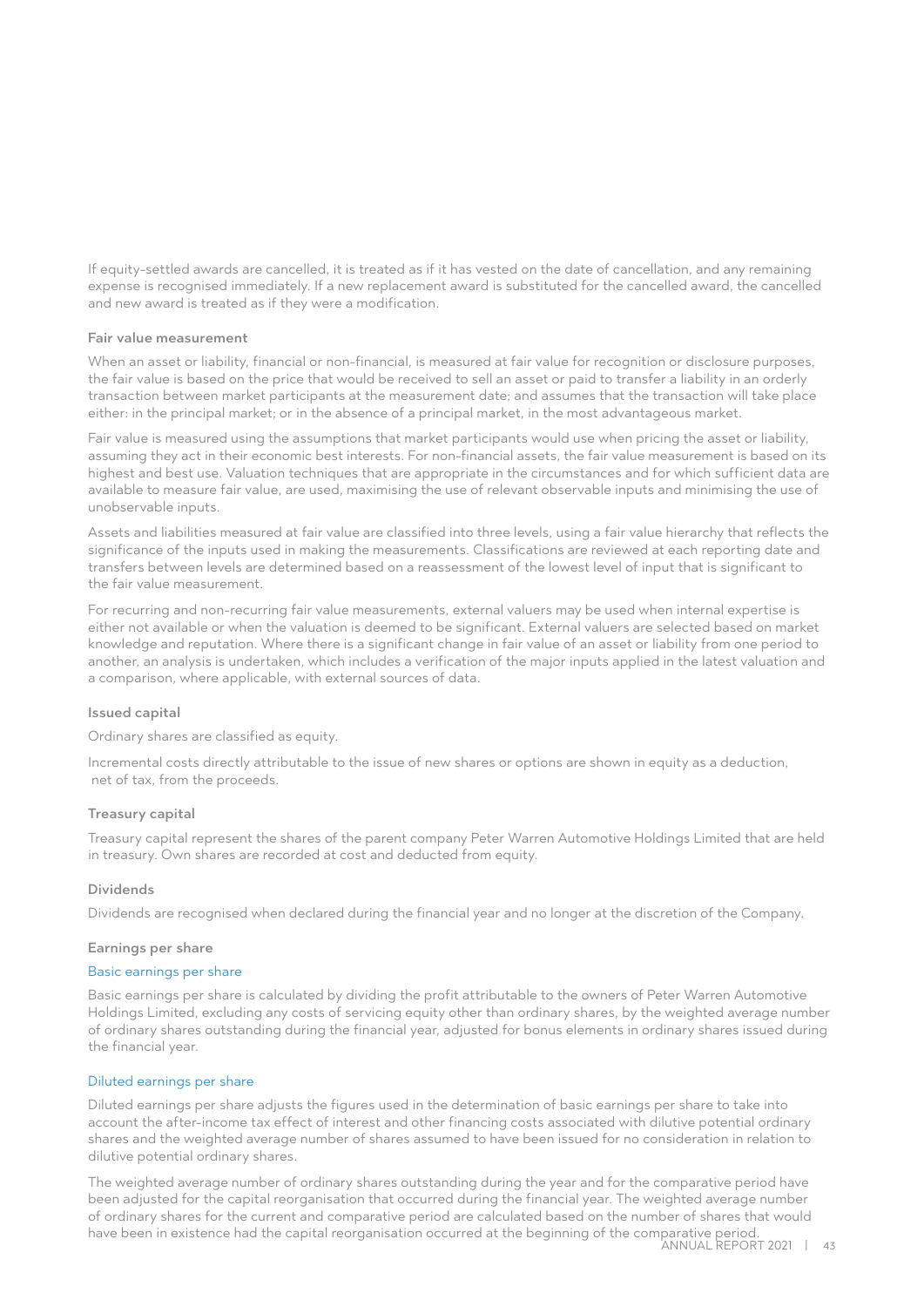#### Note 2. Significant accounting policies *continued*

#### Goods and Services Tax ('GST') and other similar taxes

Revenues, expenses and assets are recognised net of the amount of associated GST, unless the GST incurred is not recoverable from the tax authority. In this case it is recognised as part of the cost of the acquisition of the asset or as part of the expense.

Receivables and payables are stated inclusive of the amount of GST receivable or payable. The net amount of GST recoverable from, or payable to, the tax authority is included in other receivables or other payables in the statement of financial position.

Cash flows are presented on a gross basis. The GST components of cash flows arising from investing or financing activities which are recoverable from, or payable to the tax authority, are presented as operating cash flows.

Commitments and contingencies are disclosed net of the amount of GST recoverable from, or payable to, the tax authority.

#### Rounding of amounts

The Company is of a kind referred to in Corporations Instrument 2016/191, issued by the Australian Securities and Investments Commission, relating to 'rounding-off'. Amounts in this report have been rounded off in accordance with that Corporations Instrument to the nearest thousand dollars, or in certain cases, the nearest dollar.

#### Comparatives

Comparatives in profit or loss have been restated to align with the current year presentation. There has been no material effect on the net result for the year. A reconciliation of the restatement is disclosed in note 4.

Certain comparatives in the statement of financial position have been reclassified to align with the current year presentation. This includes the transfer of \$2,273,000 from 'other payables and accruals' to 'employee benefits' and the transfer of \$1,627,000 from 'cash and cash equivalents' and '\$7,625,000' from trade and other receivables to 'other assets'.

### New Accounting Standards and Interpretations not yet mandatory or early adopted

At the date of authorisation of these financial statements, the Group has not applied the following new and revised Australian Accounting Standards and Interpretations that have been issued but are not yet effective:

| AASB <sub>17</sub>                                       | Insurance Contracts                                                                                                                                                |
|----------------------------------------------------------|--------------------------------------------------------------------------------------------------------------------------------------------------------------------|
| AASB 10 and AASB 128<br>(amendments)                     | Sale or Contribution of Assets between an Investor and its Associate<br>or Joint Venture                                                                           |
| Amendments to AASB 101                                   | Classification of Liabilities as Current or Non-current                                                                                                            |
| Amendments to AASB 3                                     | Reference to the Conceptual Framework                                                                                                                              |
| Amendments to AASB 16                                    | Property, Plant and Equipment - Proceeds before Intended Use                                                                                                       |
| Amendments to AASB 137                                   | Onerous Contracts - Cost of Fulfilling a Contract                                                                                                                  |
| Annual Improvements to IFRS<br>Standards 2018-2020 Cycle | Amendments to AASB 1 First-time Adoption of International Financial Reporting<br>Standards, AASB 9 Financial Instruments, AASB 16 Leases, and AASB 141 Agriculture |

The directors do not expect that the adoption of the Standards listed above will have a material impact on the financial statements of the Group in future periods.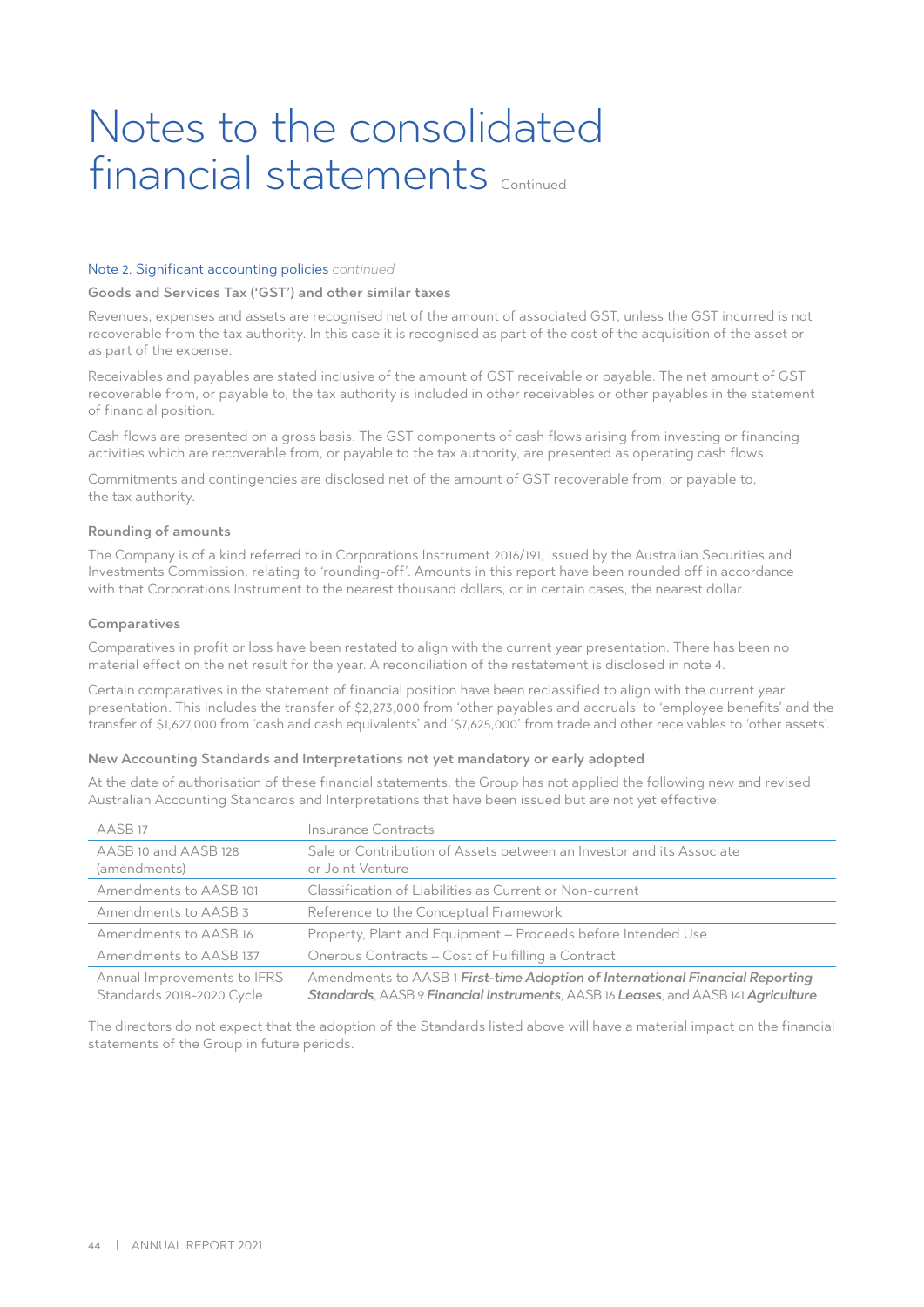### Note 3. Critical accounting judgements, estimates and assumptions

The preparation of the financial statements requires management to make judgements, estimates and assumptions that affect the reported amounts in the financial statements. Management continually evaluates its judgements and estimates in relation to assets, liabilities, contingent liabilities, revenue and expenses. Management bases its judgements, estimates and assumptions on historical experience and on other various factors, including expectations of future events, management believes to be reasonable under the circumstances. The resulting accounting judgements and estimates will seldom equal the related actual results. The judgements, estimates and assumptions that have a significant risk of causing a material adjustment to the carrying amounts of assets and liabilities (refer to the respective notes) within the next financial year are discussed below.

### Coronavirus (COVID-19) pandemic

Judgement has been exercised in considering the impacts that the Coronavirus (COVID-19) pandemic has had, or may have, on the Group based on known information. This consideration extends to the nature of the products and services offered, customers, supply chain, staffing and geographic regions in which the Group operates. Other than as addressed in specific notes, there does not currently appear to be either any significant impact upon the financial statements or any significant uncertainties with respect to events or conditions which may impact the Group unfavourably as at the reporting date or subsequently as a result of the Coronavirus (COVID-19) pandemic.

#### Revaluation of property, plant and equipment

The Group carries its land and buildings at fair value. Increases in the carrying amounts arising on revaluation of land and buildings are credited in other comprehensive income through to the revaluation surplus reserve in equity. Any revaluation decrements are initially taken in other comprehensive income through to the revaluation surplus reserve to the extent of any previous revaluation surplus of the same asset. Thereafter the decrements are taken to profit or loss. The Directors determine the fair value by reference to transactions involving properties of a similar nature, location and condition. The land and building were acquired on 30 April 2021 and an independent valuation was undertaken to support the purchase price paid for these properties. The key assumptions used to determine the fair value of the properties and sensitivity analyses are provided in note 26.

#### Provision for impairment of inventories

The provision for impairment of inventories assessment requires a degree of estimation and judgement. The level of the provision is assessed by taking into account the recent sales experience, the ageing of inventories and other factors that affect inventory obsolescence.

#### Goodwill and other indefinite life intangible assets

The Group tests annually, or more frequently if events or changes in circumstances indicate impairment, whether goodwill and other indefinite life intangible assets have suffered any impairment, in accordance with the accounting policy stated in note 2. The recoverable amounts of cash-generating units have been determined based on value-inuse calculations. These calculations require the use of assumptions, including estimated discount rates based on the current cost of capital and growth rates of the estimated future cash flows.

#### Lease term

The lease term is a significant component in the measurement of both the right-of-use asset and lease liability. Judgement is exercised in determining whether there is reasonable certainty that an option to extend the lease or purchase the underlying asset will be exercised, or an option to terminate the lease will not be exercised, when ascertaining the periods to be included in the lease term. In determining the lease term, all facts and circumstances that create an economical incentive to exercise an extension option, or not to exercise a termination option, are considered at the lease commencement date. Factors considered may include the importance of the asset to the Group's operations; comparison of terms and conditions to prevailing market rates; incurrence of significant penalties; existence of significant leasehold improvements; and the costs and disruption to replace the asset. The Group reassesses whether it is reasonably certain to exercise an extension option, or not exercise a termination option, if there is a significant event or significant change in circumstances.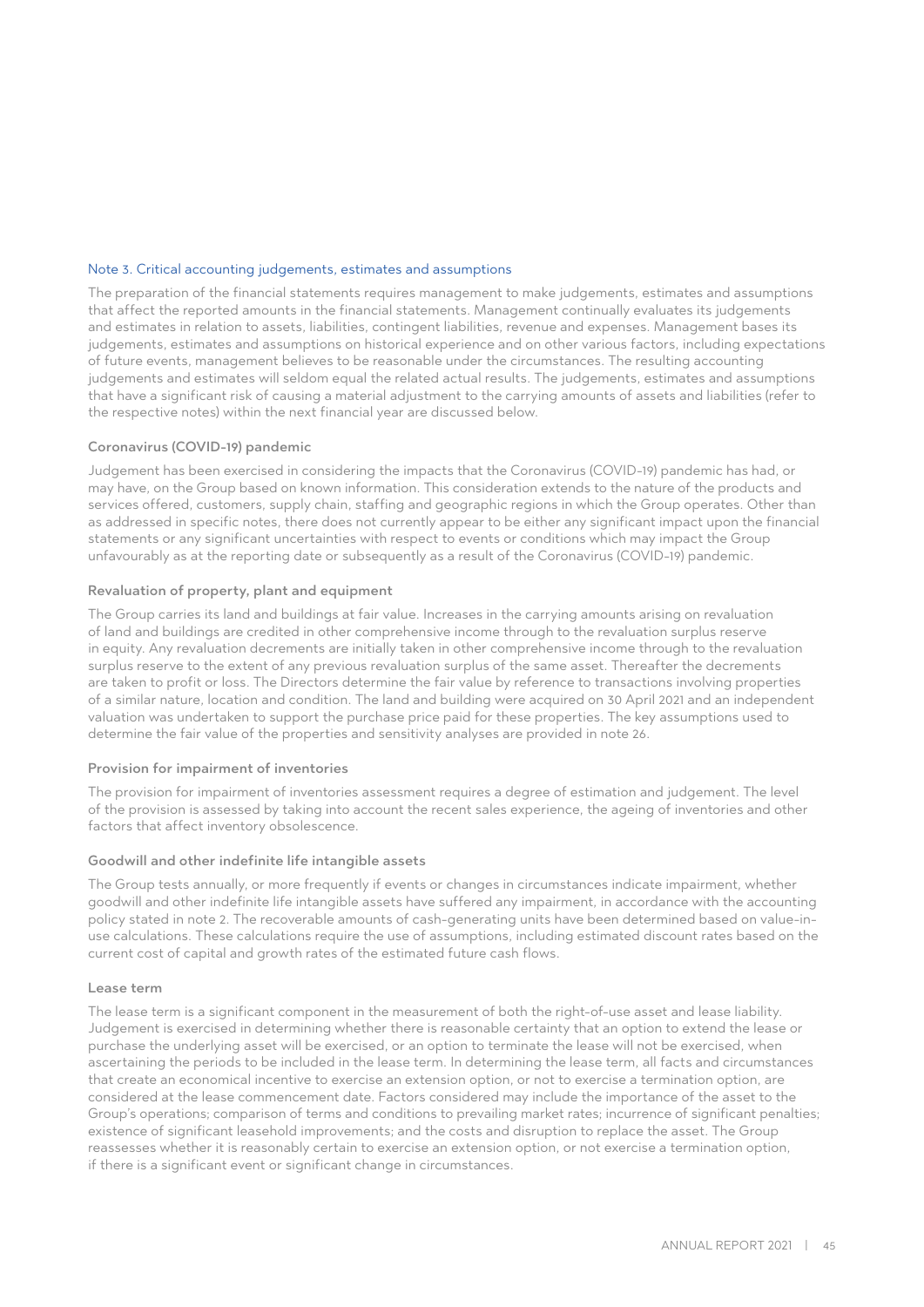### Note 4. Restatement of comparatives

#### Reclassifications

The following reclassifications to the statement of profit or loss and other comprehensive income (and related notes) have been made to provide more relevant information to the users of the financial statements.

The more significant changes relate to:

- Reclassification of warranty revenue which results in an increase in revenue and decrease in raw materials and consumables purchased.
- Shared services income and expense that were disclosed net in the prior year. The reclassification results in an increase in other income and increase in employee benefits expense.
- Elimination of inter-department charges that resulted in a decrease in revenue, increase in other income and decrease in employee benefits expense.

Additionally, revenue in the previous year has been separated into revenue from contracts with customers and other income (\$18,530,000); and raw material and consumables purchased has been separated into raw materials and consumables purchased and changes in inventory (\$72,709,000) to align with the current year presentation.

These reclassifications have no impact on retained earnings or net profit and are included below.

#### Statement of profit or loss and other comprehensive income

|                                                                                                                   | <b>CONSOLIDATED</b>        |                      |                            |
|-------------------------------------------------------------------------------------------------------------------|----------------------------|----------------------|----------------------------|
|                                                                                                                   | 2020<br>\$'000<br>Reported | \$'000<br>Adjustment | 2020<br>\$'000<br>Restated |
| Revenue                                                                                                           | 1,347,326                  | 19,052               | 1,366,378                  |
| Other income                                                                                                      |                            | 24,934               | 24,934                     |
| Interest revenue calculated using the effective interest method                                                   | 194                        | (160)                | 34                         |
| <b>Expenses</b>                                                                                                   |                            |                      |                            |
| Changes in inventories                                                                                            |                            | (72, 709)            | (72, 709)                  |
| Raw materials and consumables purchased                                                                           | (1, 104, 859)              | 21,812               | (1,083,047)                |
| Employee benefits expense                                                                                         | (125, 161)                 | 3,716                | (121, 445)                 |
| Depreciation and amortisation expense                                                                             | (25,073)                   | 92                   | (24,981)                   |
| Loss on disposal of assets                                                                                        | (149)                      | 149                  |                            |
| Advertising expense                                                                                               | (9,466)                    | (103)                | (9,569)                    |
| Insurance expense                                                                                                 | (3,893)                    | (234)                | (4, 127)                   |
| Motor vehicle expense                                                                                             | (9,389)                    | 3,271                | (6, 118)                   |
| Occupancy costs                                                                                                   |                            | (833)                | (833)                      |
| Other expenses                                                                                                    | (28, 967)                  | 1,009                | (27,958)                   |
| Finance costs                                                                                                     | (28, 586)                  | 4                    | (28, 582)                  |
| Profit before income tax expense                                                                                  | 11,977                     |                      | 11,977                     |
| Income tax expense                                                                                                | (3,069)                    |                      | (3,069)                    |
| Profit after income tax expense for the year attributable to the                                                  |                            |                      |                            |
| owners of Peter Warren Automotive Holdings Limited                                                                | 8,908                      |                      | 8,908                      |
| Other comprehensive income for the year, net of tax                                                               |                            |                      |                            |
| Total comprehensive income for the year attributable to the<br>owners of Peter Warren Automotive Holdings Limited | 8,908                      |                      | 8,908                      |
|                                                                                                                   | Cents<br>Reported          | Cents<br>Adjustment  | Cents<br>Restated          |
| Basic earnings per share                                                                                          | 16.19                      |                      | 16.19                      |
| Diluted earnings per share                                                                                        | 16.19                      |                      | 16.19                      |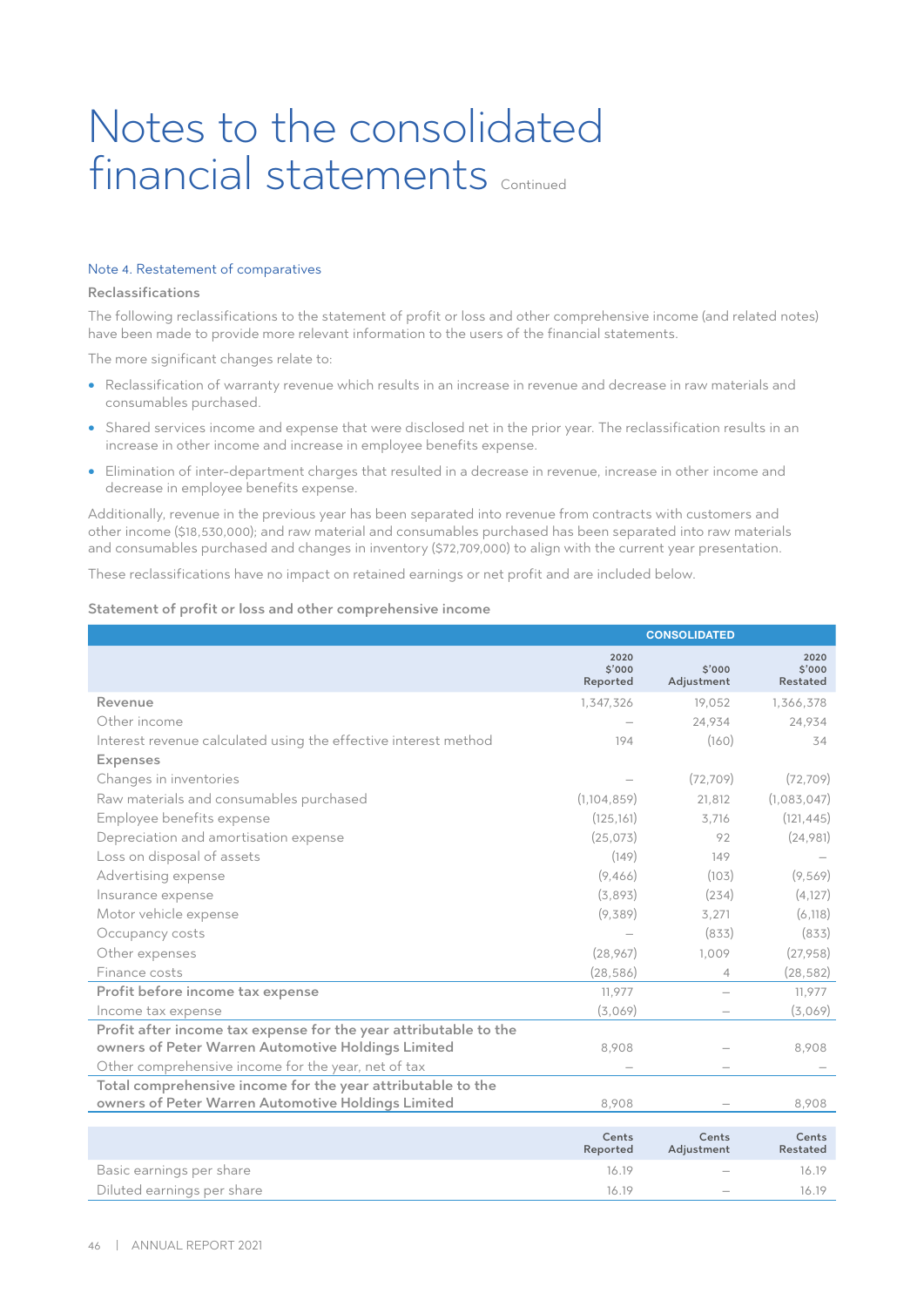### Note 5. Operating segments

#### Identification of reportable operating segments

The Group has two operating segments being Vehicle Retailing and Property. Operating segments are presented using the 'management approach', where the information presented is on the same basis as the internal reports provided to the Chief Operating Decision Makers ('CODM'). The CODM is responsible for the allocation of resources to operating segments and assessing their performance. There is no aggregation of operating segments.

The CODM reviews EBITDA (earnings before interest, tax, depreciation, amortisation and unallocated expenses comprising IPO expenses, public company expenses and key management personnel expenses as disclosed in note 27). The accounting policies adopted for internal reporting to the CODM are consistent with those adopted in the financial statements.

The information reported to the CODM is on a monthly basis.

#### Types of products and services

The principal products and services of each of these operating segments are as follows:

- Vehicle Retailing Within the Vehicle Retailing segment, the Group offers a diversified range of automotive products and services, including new vehicles, used vehicles, vehicle maintenance and repair services, vehicle parts, extended service contracts, vehicle protection products and other aftermarket products. They also facilitate financing for vehicle purchases through third-party sources. New vehicles, vehicle parts, and maintenance services are predominantly supplied in accordance with franchise agreements with manufacturers.
- Property Within the Property segment, the Group holds commercial properties principally for use as premises for its motor dealership operations. The Property segment charges the Vehicle Retailing segment commercial rentals for owned properties occupied by that segment. The Property segment reports property assets at fair value, based on an annual assessment by the Directors supported by periodic valuations by external independent valuers. Revaluation increments arising from fair value adjustments are credited in other comprehensive income through to the revaluation reserve in equity. The CODM excludes revaluation increments arising from fair value adjustments when assessing the overall returns generated by this segment to the Group.

#### Intersegment transactions

Intersegment transactions were made at market rates. The Vehicle Retailing operating segment leases premises from the Property operating segment. Intersegment transactions are eliminated on consolidation.

All leasing transactions with parties external to the Group are included in the Vehicle Retailing operating segment.

#### Intersegment receivables, payables and loans

Intersegment loans are initially recognised at the consideration received. Intersegment loans receivable and loans payable that earn or incur non-market interest are not adjusted to fair value based on market interest rates. Intersegment loans are eliminated on consolidation.

#### Major customers

There are no major customers for the Group representing more than 10% of the Group's revenue.

#### Geographic Information

The Group operates in one principal geographic location, being Australia.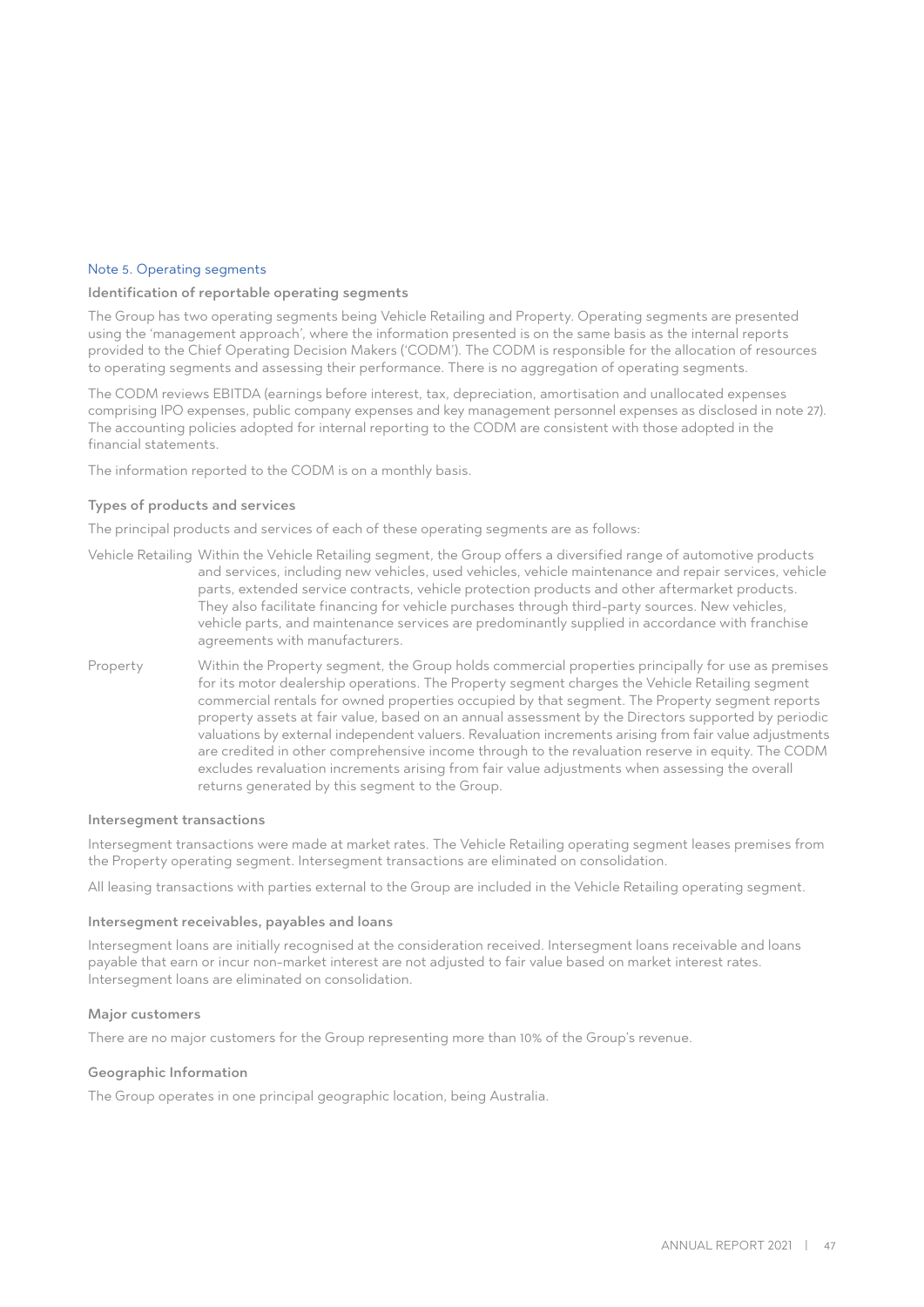# Note 5. Operating segments *continued*

| Consolidated - 2021                                   | Vehicle<br>Retailing<br>\$'000 | Property<br>\$'000 | Inter-segment<br>eliminations<br>5'000 | Total<br>\$'000 |
|-------------------------------------------------------|--------------------------------|--------------------|----------------------------------------|-----------------|
| Revenue                                               |                                |                    |                                        |                 |
| Sales to external customers                           | 1,612,186                      |                    |                                        | 1,612,186       |
| <b>Total Revenue</b>                                  | 1,612,186                      |                    |                                        | 1,612,186       |
| Other income                                          | 8,290                          | 2,693              | (1, 563)                               | 9,420           |
| Segment result                                        |                                |                    |                                        |                 |
| <b>EBITDA</b>                                         | 112,354                        | 2,478              | (1, 563)                               | 113,269         |
| Depreciation and amortisation                         | (23, 636)                      | (370)              |                                        | (24,006)        |
| Segment profit                                        | 88,718                         | 2,108              | (1, 563)                               | 89,263          |
| Interest revenue                                      | 62                             |                    |                                        | 62              |
| Finance costs                                         | (23, 288)                      |                    |                                        | (23, 288)       |
| Profit/(loss) before income tax expense               |                                |                    |                                        |                 |
| and unallocated expenses                              | 65,492                         | 2,108              | (1, 563)                               | 66,037          |
| Unallocated expenses                                  |                                |                    |                                        | (11, 240)       |
| Profit before tax                                     |                                |                    |                                        | 54,797          |
| Assets                                                |                                |                    |                                        |                 |
| Segment assets                                        | 644,662                        | 202,240            |                                        | 846,902         |
| Liabilities                                           |                                |                    |                                        |                 |
| Segment liabilities                                   | 427,296                        | 149                |                                        | 427,445         |
| Net assets                                            | 217,366                        | 202,091            |                                        | 419,457         |
|                                                       |                                |                    |                                        |                 |
|                                                       | Vehicle<br>Retailing           | Property           | Inter-segment<br>eliminations          | Total           |
| Consolidated - 2020                                   | \$'000                         | \$'000             | \$'000                                 | \$'000          |
| Revenue                                               |                                |                    |                                        |                 |
| Sales to external customers<br>$\sim$ $\cdot$ $\cdot$ | 1,366,378                      |                    |                                        | 1,366,378       |

| Sales to external customers             | 1,366,378 |  | 1,366,378 |
|-----------------------------------------|-----------|--|-----------|
| Other revenue                           |           |  |           |
| <b>Total Revenue</b>                    | 1,366,378 |  | 1,366,378 |
| Other income                            | 24,934    |  | 24,934    |
| Segment result                          |           |  |           |
| <b>EBITDA</b>                           | 67,414    |  | 67,414    |
| Depreciation and amortisation           | (24,981)  |  | (24,981)  |
| Segment profit                          | 42,433    |  | 42,433    |
| Interest revenue                        | 34        |  | 34        |
| Finance costs                           | (28, 582) |  | (28, 582) |
| Profit/(loss) before income tax expense |           |  |           |
| and unallocated expenses                | 13,885    |  | 13,885    |
| Unallocated expenses                    |           |  | (1,908)   |
| Profit before tax                       |           |  | 11,977    |
| Assets                                  |           |  |           |
| Segment assets                          | 744,045   |  | 744,045   |
| <b>Liabilities</b>                      |           |  |           |
| Segment liabilities                     | 614,069   |  | 614,069   |
| Net assets                              | 129,976   |  | 129,976   |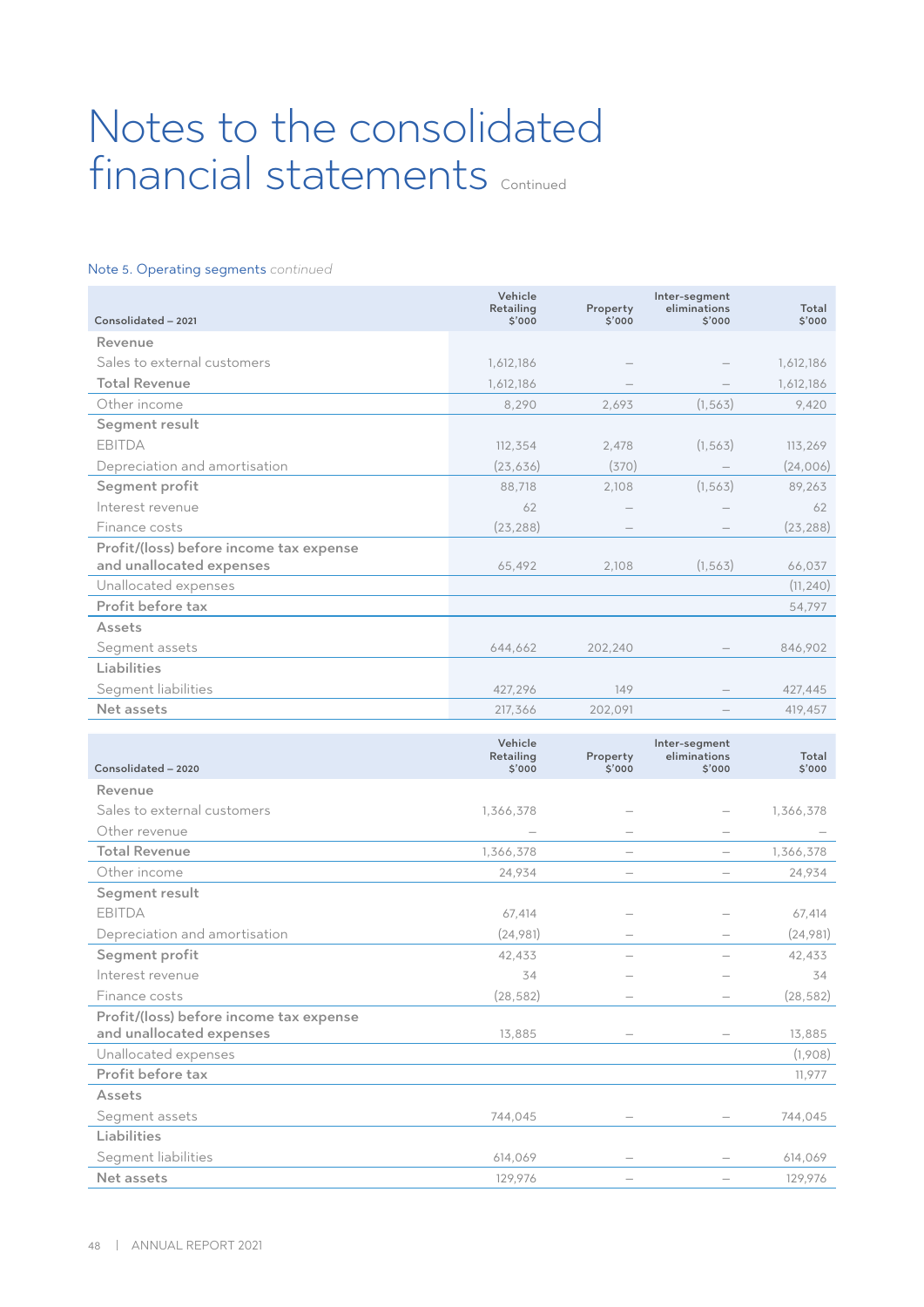#### Note 6. Revenue

|                               |                | <b>CONSOLIDATED</b> |
|-------------------------------|----------------|---------------------|
|                               | 2021<br>\$'000 | 2020<br>\$'000      |
| New and demonstrator vehicles | 1,095,273      | 887,443             |
| Used vehicles                 | 239,058        | 221,529             |
| Parts revenue                 | 153,638        | 145,402             |
| Service revenue               | 73,512         | 70,481              |
| Finance and insurance         | 27,821         | 22,709              |
| Aftermarket accessories       | 22,884         | 18,814              |
| Revenue                       | 1,612,186      | 1,366,378           |

## Disaggregation of revenue from contracts with customers

All revenue is generated in Australia and revenue is recognised at a point in time, except for service revenue which is recognised over time.

# Note 7. Other income

|                   | <b>CONSOLIDATED</b> |                |
|-------------------|---------------------|----------------|
|                   | 2021<br>\$'000      | 2020<br>\$'000 |
| Government grants | 15,060              | 14,151         |
| Rent revenue*     | 1,130               | 1,085          |
| Rent concessions  |                     | 1,775          |
| Other income*     | 6,545               | 7,923          |
| Other income      | 22,735              | 24,934         |

Includes amounts received from related parties. Refer to note 30.

#### Government grants

Government grants received during the financial year ended 30 June 2021 represent grants received from the Government comprising of JobKeeper support payments and the Boosting Apprenticeship Commencements wage subsidy. Government grants received during the year comprise the following:

|                                              | <b>CONSOLIDATED</b> |                                 |
|----------------------------------------------|---------------------|---------------------------------|
|                                              | 2021<br>\$'000      | 2020<br>\$'000                  |
| COVID-19 JobKeeper grant received (a)        | 13,850              | 14.151                          |
| Boosting Apprenticeship subsidy received (b) | 1.210               | $\hspace{0.1mm}-\hspace{0.1mm}$ |
| Government grants received                   | 15.060              | 14.151                          |

## (a) COVID-19 JobKeeper grant received

During the Coronavirus ('COVID-19') pandemic, the Group received JobKeeper funding from the Australian Government during the financial year ended 30 June 2021 totalling \$13,850,000 (2020: \$14,151,000). The Board of Directors agreed in February 2021 to repay to the Australian Government JobKeeper funds that the Group received during the financial year ended 30 June 2021, other than those passed through to employees as a top-up to earnings as prescribed by legislation which came to \$535,000. As the payment is voluntary, the repayment has been included as an expense in the profit or loss (refer to note 8).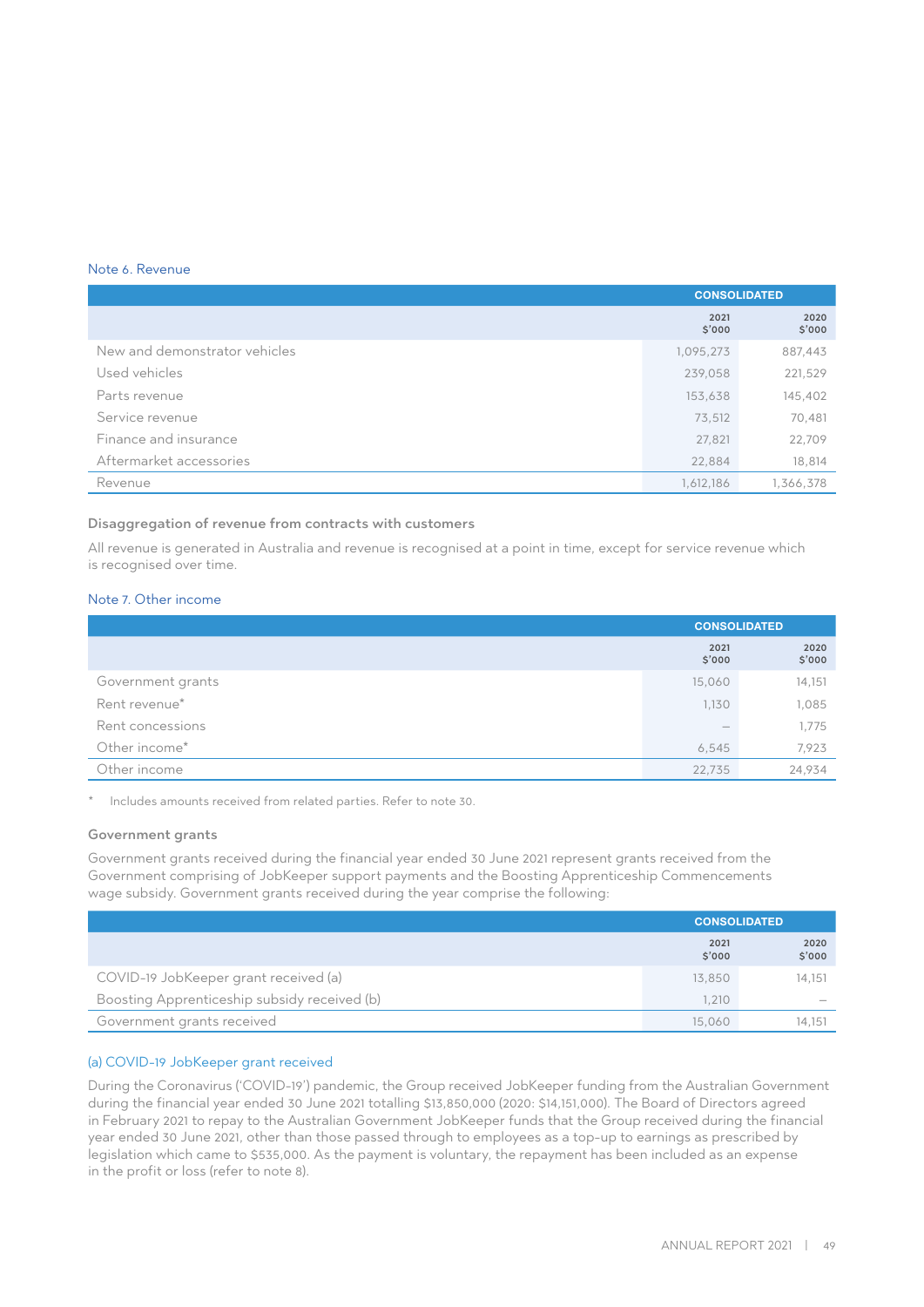## Note 7. Other income *continued*

Government grants *continued*

## (b) Boosting Apprenticeship subsidy received

The Australian Government has announced the Boosting Apprenticeship Commencements wage subsidy to support employers and Group Training Organisations to take on new apprentices and trainees. The Group received this wage subsidy during the financial year ended 30 June 2021 to the sum of \$1,210,000.

#### Note 8. Expenses

|                                                                                 | <b>CONSOLIDATED</b> |                |
|---------------------------------------------------------------------------------|---------------------|----------------|
|                                                                                 | 2021<br>\$'000      | 2020<br>\$'000 |
| Profit before income tax includes the following specific expenses:              |                     |                |
| <b>Finance costs</b>                                                            |                     |                |
| Interest and finance charges paid/payable on loans from related parties         | 7,263               | 8,238          |
| Interest and finance charges paid/payable on lease liabilities                  | 12,022              | 13,490         |
| Bailment interest                                                               | 4,003               | 6,854          |
| Finance costs                                                                   | 23,288              | 28,582         |
| Depreciation                                                                    |                     |                |
| <b>Buildings</b>                                                                | 281                 |                |
| Leasehold improvements                                                          | 130                 | 84             |
| Plant and equipment                                                             | 4,494               | 4,653          |
| Motor vehicles                                                                  | 259                 | 293            |
| Right-of-use assets                                                             | 18,842              | 19,951         |
| Total depreciation                                                              | 24,006              | 24,981         |
| Lease related expenses                                                          |                     |                |
| Interest expense on lease liabilities                                           | 12,022              | 13,490         |
| Expense relating to short-term leases                                           | 730                 | 987            |
|                                                                                 |                     |                |
|                                                                                 | 2021<br>\$'000      | 2020<br>\$'000 |
| Employee benefits expenses:                                                     |                     |                |
| Share-based payments                                                            | 962                 |                |
| Defined contribution superannuation expense                                     | 11,501              | 10,045         |
| Employee benefits expense excluding share-based payments and superannuation (a) | 124,515             | 111,400        |
|                                                                                 | 136,978             | 121,445        |
| Repayment of government grants                                                  |                     |                |
| Repayment of COVID-19 JobKeeper grant (b)                                       | 13,315              |                |

(a) Employee benefits expenses excludes service labour amounting to \$21,595,000 (2020: \$22,366,000) which is included in raw materials and consumables purchases.

(b) Repayment of JobKeeper represents voluntary repayment of government grants. Refer to note 7 for further details.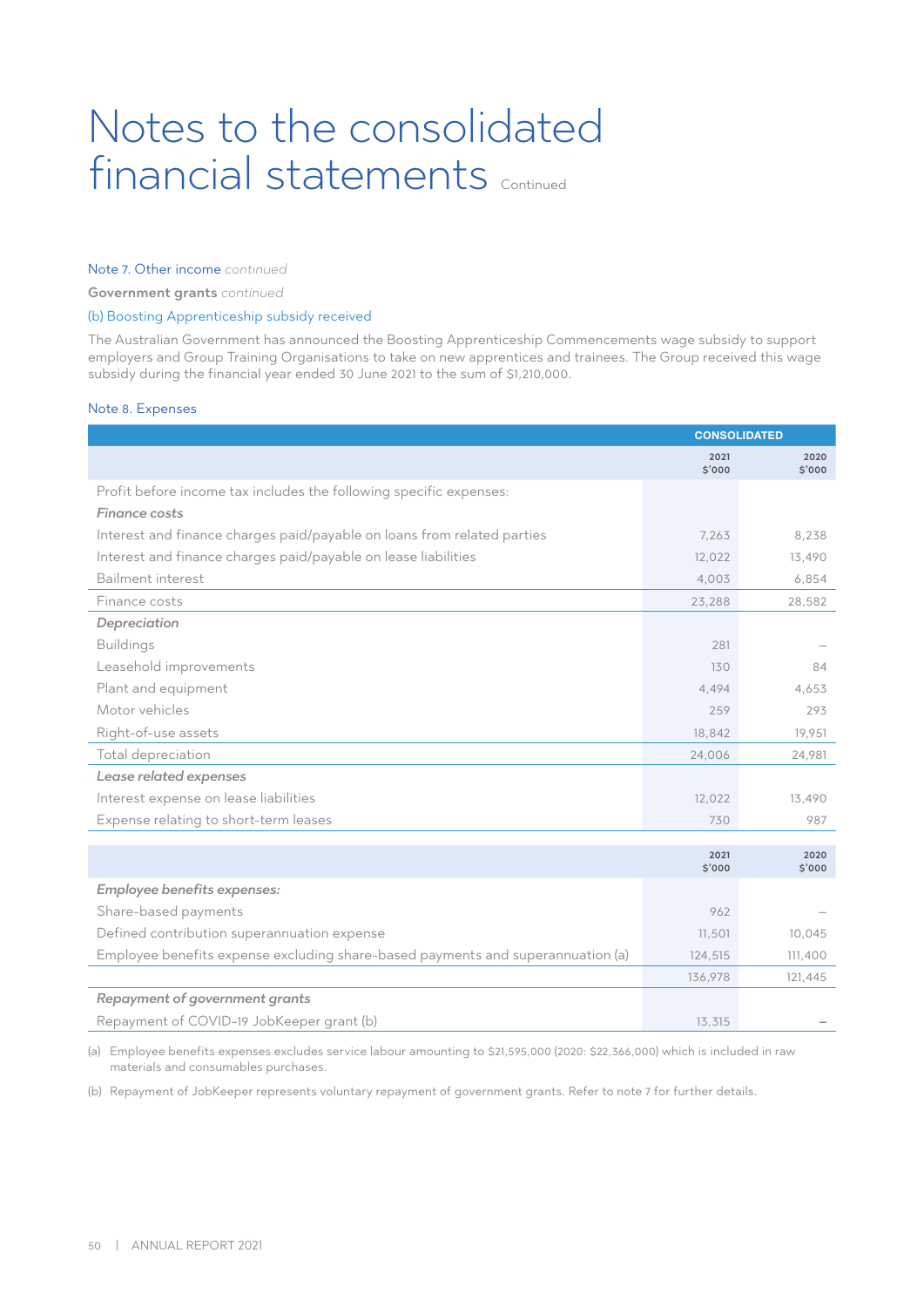## Note 9. Income tax

|                                                                                      | <b>CONSOLIDATED</b> |               |
|--------------------------------------------------------------------------------------|---------------------|---------------|
|                                                                                      | 2021<br>\$'000      | 2020<br>5'000 |
| Income tax expense                                                                   |                     |               |
| Current tax                                                                          | 18,976              | 6,329         |
| Deferred tax - origination and reversal of temporary differences                     | (2, 325)            | (2,712)       |
| Adjustment recognised for prior periods                                              | 600                 | (548)         |
| Aggregate income tax expense                                                         | 17,251              | 3,069         |
| Deferred tax included in income tax expense comprises:                               |                     |               |
| Increase in deferred tax assets                                                      | (2, 325)            | (2,712)       |
| Numerical reconciliation of income tax expense and tax at the statutory rate         |                     |               |
| Profit before income tax expense                                                     | 54,797              | 11,977        |
| Tax at the statutory tax rate of 30%                                                 | 16,439              | 3,593         |
| Tax effect amounts which are not deductible/(taxable) in calculating taxable income: |                     |               |
| Other non-assessable and non-deductible items                                        | 20                  | 24            |
| Share-based payments                                                                 | 229                 |               |
| Other items                                                                          | (37)                |               |
|                                                                                      | 16,651              | 3,617         |
| Adjustment recognised for prior periods                                              | 600                 | (548)         |
| Income tax expense                                                                   | 17,251              | 3,069         |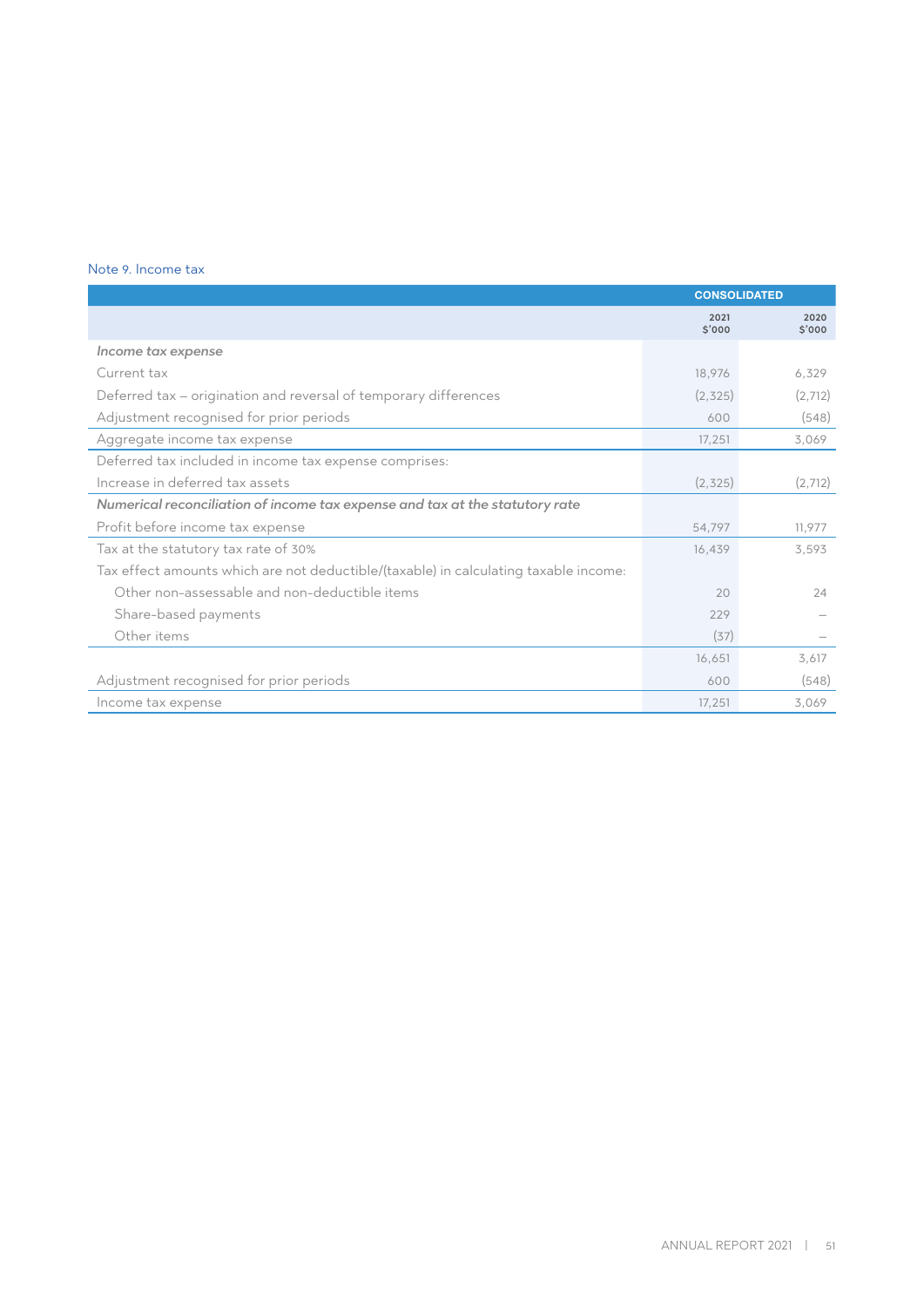## Note 9. Income tax *continued*

|                                                                     | <b>CONSOLIDATED</b> |                |
|---------------------------------------------------------------------|---------------------|----------------|
|                                                                     | 2021<br>S'000       | 2020<br>\$'000 |
| Deferred tax asset                                                  |                     |                |
| Deferred tax asset comprises temporary differences attributable to: |                     |                |
| Amounts recognised in profit or loss:                               |                     |                |
| Tax losses                                                          | 134                 | $\overline{4}$ |
| Allowance for expected credit losses                                | 128                 | 117            |
| Property, plant and equipment                                       | 3,600               | (51)           |
| Employee benefits                                                   | 5,720               | 3,235          |
| Contract liabilities                                                | 553                 | 544            |
| Trade and other receivables                                         | 220                 | 614            |
| Trade and other payables                                            | 139                 | 40             |
| Work in progress                                                    | (73)                | (42)           |
| Leases                                                              | 8,587               | 11,487         |
| Provision for inventories                                           | (4)                 | 352            |
| Other items                                                         | 1,044               | 1,281          |
|                                                                     | 20,048              | 17,581         |
| Amounts recognised in equity:                                       |                     |                |
| Transaction costs on share issue                                    | 2,437               |                |
| Revaluation of property, plant and equipment                        | (1,056)             |                |
|                                                                     | 1,381               |                |
| Deferred tax asset                                                  | 21,429              | 17,581         |
| Movements:                                                          |                     |                |
| Opening balance                                                     | 17,581              | 14,777         |
| Credited to profit or loss                                          | 2,325               | 2,712          |
| Credited to equity                                                  | 1,991               |                |
| Adjustments recognised for prior periods                            | (468)               | 92             |
| Closing balance                                                     | 21,429              | 17,581         |

# Note 10. Trade and other receivables

|                                            | <b>CONSOLIDATED</b> |                |
|--------------------------------------------|---------------------|----------------|
|                                            | 2021<br>\$'000      | 2020<br>\$'000 |
| <b>Current assets</b>                      |                     |                |
| Trade receivables                          | 57,232              | 56,178         |
| Less: Allowance for expected credit losses | (425)               | (412)          |
|                                            | 56,807              | 55,766         |
| Amount receivable from related parties     | 21                  | 27             |
|                                            | 56,828              | 55,793         |

Refer to note 30 for further details on amount receivable from related parties.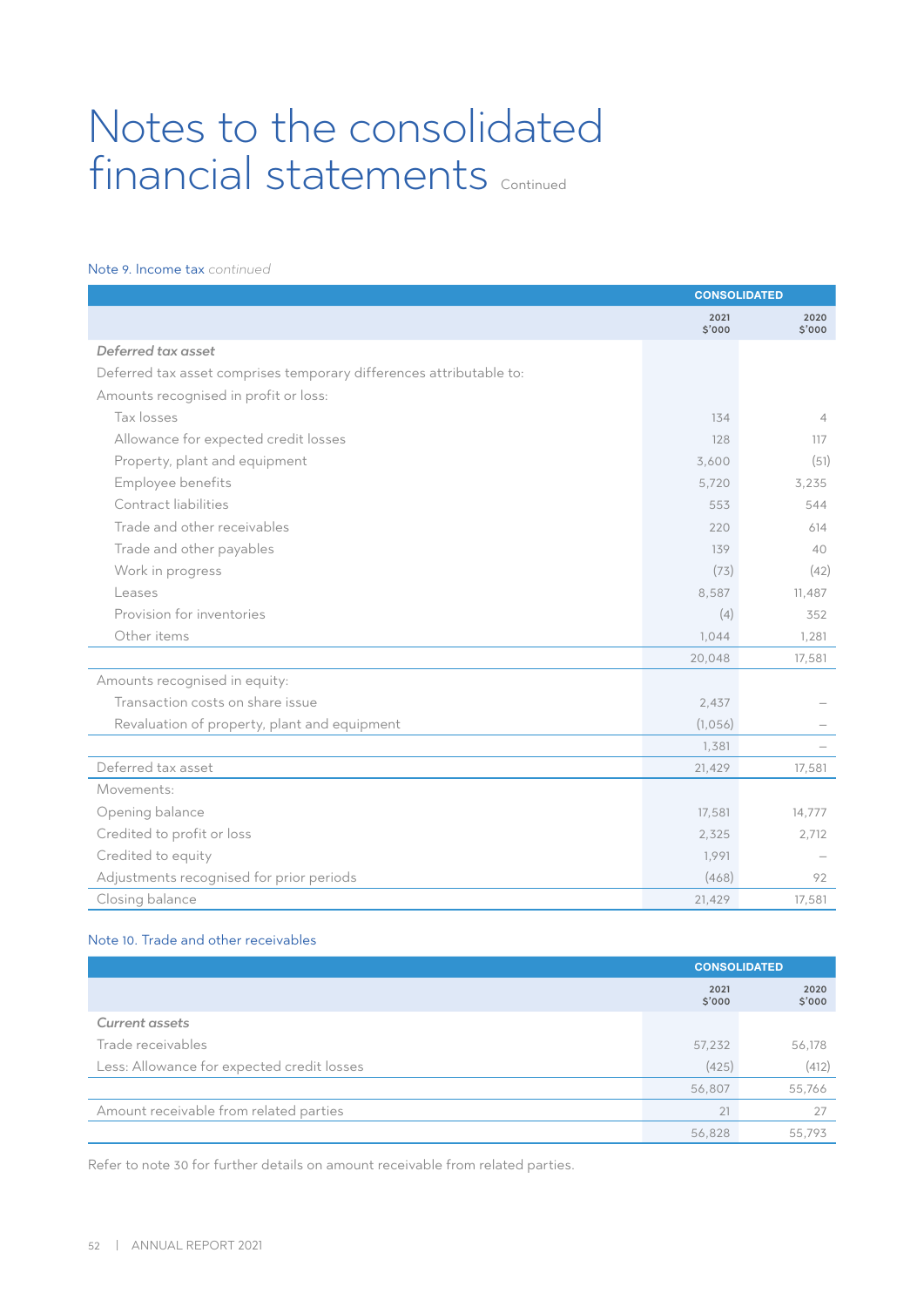## Allowance for expected credit losses

The Group has recognised a loss of \$149,000 (2020: \$286,000) in profit or loss in respect of the expected credit losses for the year ended 30 June 2021.

The ageing of the receivables and allowance for expected credit losses provided for above are as follows:

|                      |                          | <b>EXPECTED CREDIT LOSS RATE</b> |                | <b>CARRYING AMOUNT</b> |                          | <b>ALLOWANCE FOR EXPECTED</b><br><b>CREDIT LOSSES</b> |
|----------------------|--------------------------|----------------------------------|----------------|------------------------|--------------------------|-------------------------------------------------------|
| Consolidated         | 2021<br>%                | 2020<br>%                        | 2021<br>\$'000 | 2020<br>\$'000         | 2021<br>\$'000           | 2020<br>\$'000                                        |
| Not overdue          | $\overline{\phantom{a}}$ |                                  | 50,006         | 52,033                 | $\overline{\phantom{a}}$ |                                                       |
| 1-30 days overdue    | 5.8%                     | 10.1%                            | 5.950          | 3,045                  | 343                      | 306                                                   |
| 31-60 days overdue   | 6.8%                     | 8.8%                             | 793            | 461                    | 54                       | 40                                                    |
| 61 - 90 days overdue | 6.1%                     | 10.7%                            | 427            | 259                    | 26                       | 28                                                    |
| Over 90 days overdue | 3.2%                     | 9.9%                             | 56             | 380                    | $\overline{2}$           | 38                                                    |
|                      |                          |                                  | 57.232         | 56,178                 | 425                      | 412                                                   |

## Movements in the allowance for expected credit losses are as follows:

|                                                          | <b>CONSOLIDATED</b> |                |
|----------------------------------------------------------|---------------------|----------------|
|                                                          | 2021<br>\$'000      | 2020<br>\$'000 |
| Opening balance                                          | 412                 | 244            |
| Additional provisions recognised                         | 149                 | 286            |
| Receivables written off during the year as uncollectable | (136)               | (118)          |
| Closing balance                                          | 425                 | 412            |

# Note 11. Inventories

|                                | <b>CONSOLIDATED</b> |                |
|--------------------------------|---------------------|----------------|
|                                | 2021<br>\$'000      | 2020<br>\$'000 |
| <b>Current assets</b>          |                     |                |
| New and demonstrator vehicles  | 162,267             | 172,229        |
| Less: Provision for impairment | (5,206)             | (5,822)        |
|                                | 157,061             | 166,407        |
| Used vehicles                  | 47,410              | 30,930         |
| Less: Provision for impairment | (3,107)             | (2,466)        |
|                                | 44,303              | 28,464         |
| Spare parts and accessories    | 23,900              | 22,168         |
| Less: Provision for impairment | (910)               | (753)          |
|                                | 22,990              | 21,415         |
| Work in progress               | 229                 | 132            |
| Petrols, oils and grease       | 682                 | 644            |
|                                | 225,265             | 217,062        |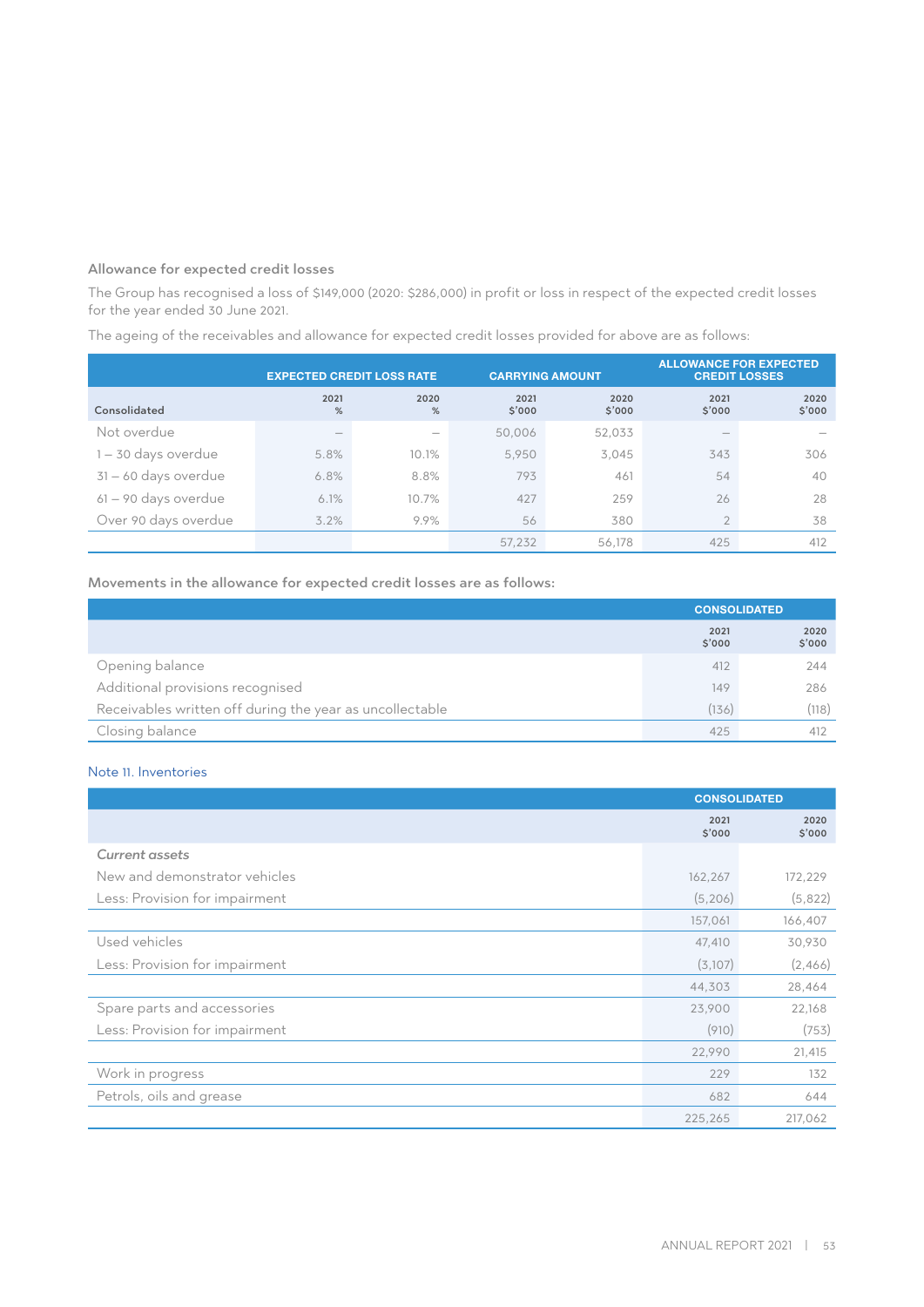# Note 12. Other assets

|                        | <b>CONSOLIDATED</b> |                |
|------------------------|---------------------|----------------|
|                        | 2021<br>\$'000      | 2020<br>\$'000 |
| <b>Current assets</b>  |                     |                |
| Prepayments            | 4,304               | 7,625          |
| Term deposits          | 2,422               | 1,627          |
|                        | 6,726               | 9,252          |
| Non-current assets     |                     |                |
| Other financial assets | 153                 | 354            |
|                        | 6,879               | 9,606          |

## Term deposits

Term deposits are maintained as security over the Group's bank guarantees (note 29).

## Note 13. Property, plant and equipment

|                                  | <b>CONSOLIDATED</b> |                |
|----------------------------------|---------------------|----------------|
|                                  | 2021<br>\$'000      | 2020<br>\$'000 |
| Non-current assets               |                     |                |
| Land – at fair value             | 144,989             |                |
| Buildings - at fair value        | 51,742              |                |
| Leasehold improvements - at cost | 4,050               | 485            |
| Less: Accumulated depreciation   | (705)               | (447)          |
|                                  | 3,345               | 38             |
| Plant and equipment - at cost    | 70,291              | 61,176         |
| Less: Accumulated depreciation   | (41, 818)           | (37, 485)      |
|                                  | 28,473              | 23,691         |
| Motor vehicles - at cost         | 2,125               | 1,946          |
| Less: Accumulated depreciation   | (837)               | (675)          |
|                                  | 1,288               | 1,271          |
|                                  | 229,837             | 25,000         |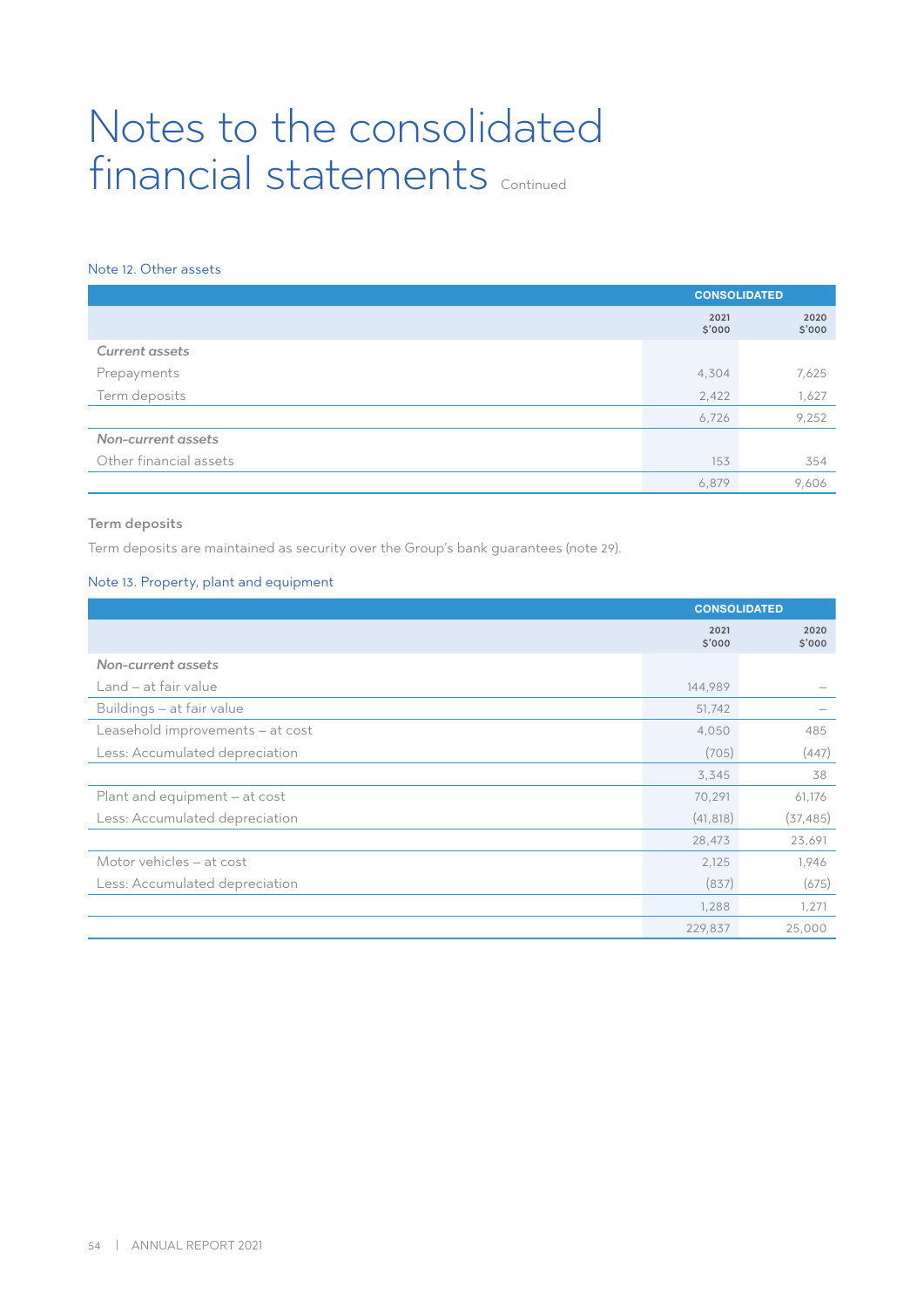## Reconciliations

Reconciliations of the written down values at the beginning and end of the current and previous financial year are set out below:

| Consolidated                                            | Land<br>\$'000 | <b>Buildings</b><br>\$'000 | Leasehold<br>improvements<br>\$'000 | Plant and<br>equipment<br>\$'000 | Motor vehicles<br>\$'000 | Total<br>\$'000 |
|---------------------------------------------------------|----------------|----------------------------|-------------------------------------|----------------------------------|--------------------------|-----------------|
| Balance at 1 July 2019                                  |                |                            | 51                                  | 24,767                           | 1,192                    | 26,010          |
| Additions                                               |                |                            | 1,063                               | 3,834                            | 597                      | 5,494           |
| Disposals                                               |                |                            | (992)                               | (257)                            | (225)                    | (1, 474)        |
| Depreciation expense                                    |                |                            | (84)                                | (4,653)                          | (293)                    | (5,030)         |
| Balance at 30 June 2020                                 |                |                            | 38                                  | 23,691                           | 1,271                    | 25,000          |
| Additions                                               | 156,223        | 52,023                     | 3,437                               | 9,082                            | 358                      | 221,123         |
| Additions through<br>business combinations<br>(note 32) |                |                            |                                     | 194                              | 22                       | 216             |
| Derecognition of prior<br>leases balances*              | (11, 237)      | (3, 516)                   |                                     |                                  |                          | (14, 753)       |
| Revaluation increments                                  | 3              | 3,516                      |                                     |                                  |                          | 3,519           |
| Disposals                                               |                |                            |                                     |                                  | (104)                    | (104)           |
| Depreciation expense                                    |                | (281)                      | (130)                               | (4, 494)                         | (259)                    | (5,164)         |
| Balance at 30 June 2021                                 | 144,989        | 51,742                     | 3,345                               | 28,473                           | 1,288                    | 229,837         |

Land and buildings acquired during the financial year were previously leased by the Group. \$14,753,000 represents the difference between the carrying value of the right-of-use asset and the lease liability immediately prior to the acquisition. When a right-of-use asset is acquired by the lessee before the end of the lease term, the carrying value of the right-of-use asset and the corresponding lease liability are derecognised. Any difference between the carrying value of the right-of-use asset and the lease liability is recognised in property, plant and equipment.

The carrying value of plant and equipment at 30 June 2021 includes capital works in progress of \$267,000.

Additions to property, plant and equipment of \$221,123,000 were settled with \$125,123,000 in cash and \$96,000,000 by way of ordinary shares issued.

If land and buildings were carried at cost, the carrying value of land and buildings at 30 June 2021 would be \$141,470,000 and \$51,742,000 respectively.

### Valuations of land and buildings

Land and buildings are shown at fair value, based on annual assessment by the Directors supported by periodic valuations by external independent valuers, less subsequent depreciation for buildings. The land and buildings include the Warwick Farm and Southport properties which were acquired on 30 April 2021. An independent valuation was undertaken to support the purchase price paid for these properties. The Directors do not believe that there has been a material movement in fair value since the acquisition date.

Refer to note 26 for further information on fair value measurement.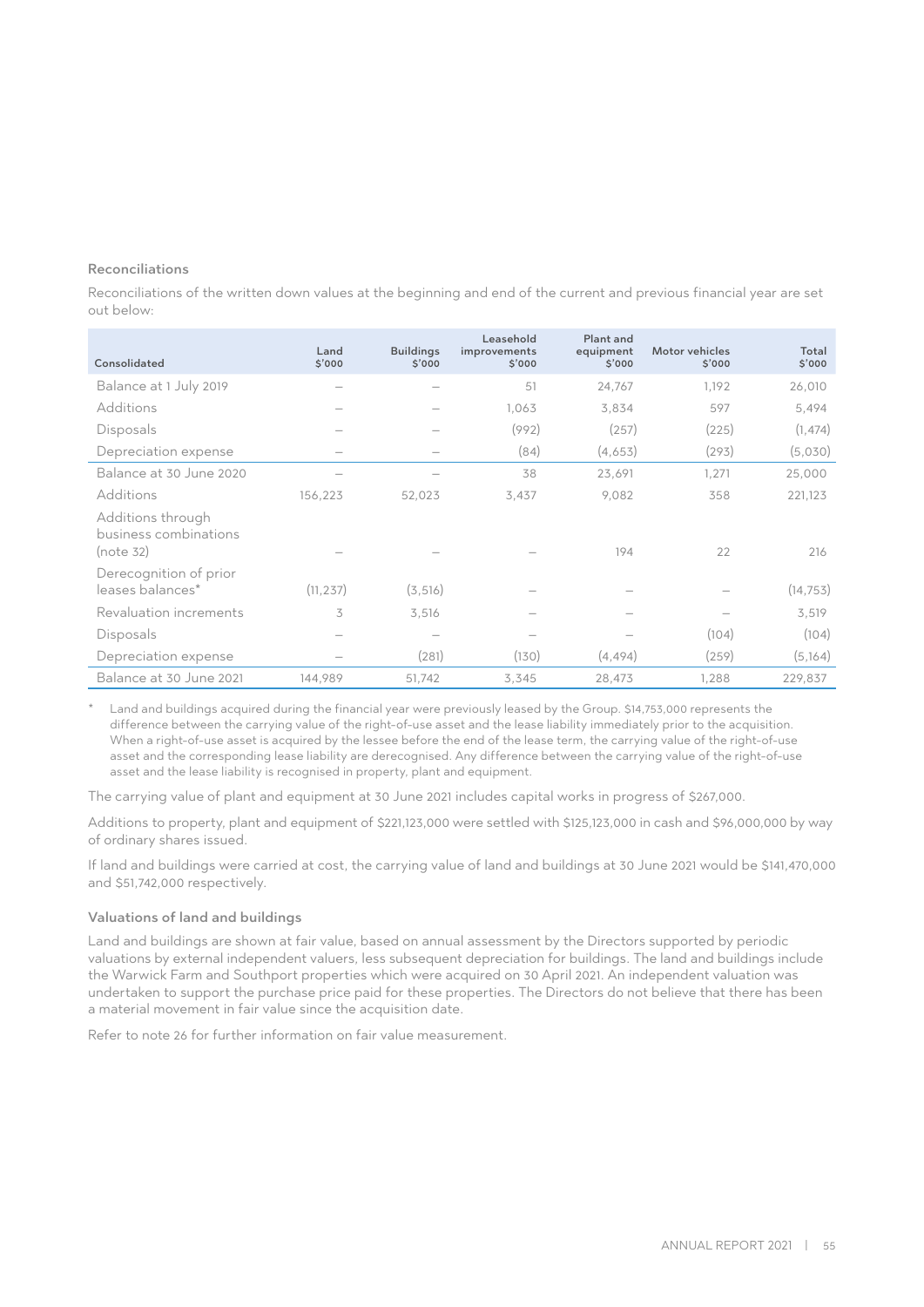#### Note 14. Right-of-use assets

|                                   | <b>CONSOLIDATED</b> |                |
|-----------------------------------|---------------------|----------------|
|                                   | 2021<br>\$'000      | 2020<br>\$'000 |
| Non-current assets                |                     |                |
| Land and buildings - right-of-use | 178,059             | 273,670        |
| Less: Accumulated depreciation    | (59,939)            | (69, 474)      |
|                                   | 118,120             | 204.196        |

The Group leases buildings for its dealerships under agreements of between 1 to 10 years plus in the majority of instances options to extend generally representing 2×5 year periods. The group have generally included at least 1×5 year option period in the initial lease term given the assessed reasonable certainty of renewal, as a result of significant capital expenditure incurred and general scarcity of appropriate alternative locations.

#### Reconciliations

Reconciliations of the written down values at the beginning and end of the current and previous financial year are set out below:

| Consolidated            | Land and<br>buildings-<br>right-of-use<br>\$'000 |
|-------------------------|--------------------------------------------------|
| Balance at 1 July 2019  | 224,147                                          |
| Depreciation expense    | (19, 951)                                        |
| Balance at 30 June 2020 | 204,196                                          |
| Additions               | 1,112                                            |
| Disposals*              | (68, 346)                                        |
| Depreciation expense    | (18, 842)                                        |
| Balance at 30 June 2021 | 118,120                                          |

Disposals represent the cessation of leases with respect to the Warwick Farm and Southport properties. These properties were previously leased from a related party. During the financial year ended 30 June 2021, these properties were purchased by PWA Properties Pty Ltd, a subsidiary within the Group, with funds raised from the IPO.

For other AASB 16 lease related disclosures refer to the following:

- Refer note 8 for details of interest on lease liabilities and other lease payments;
- Refer note 18 for lease liabilities at the end of the reporting period;
- Refer note 25 for undiscounted future lease commitments; and
- Refer consolidated statement of cash flows for repayment of lease liabilities.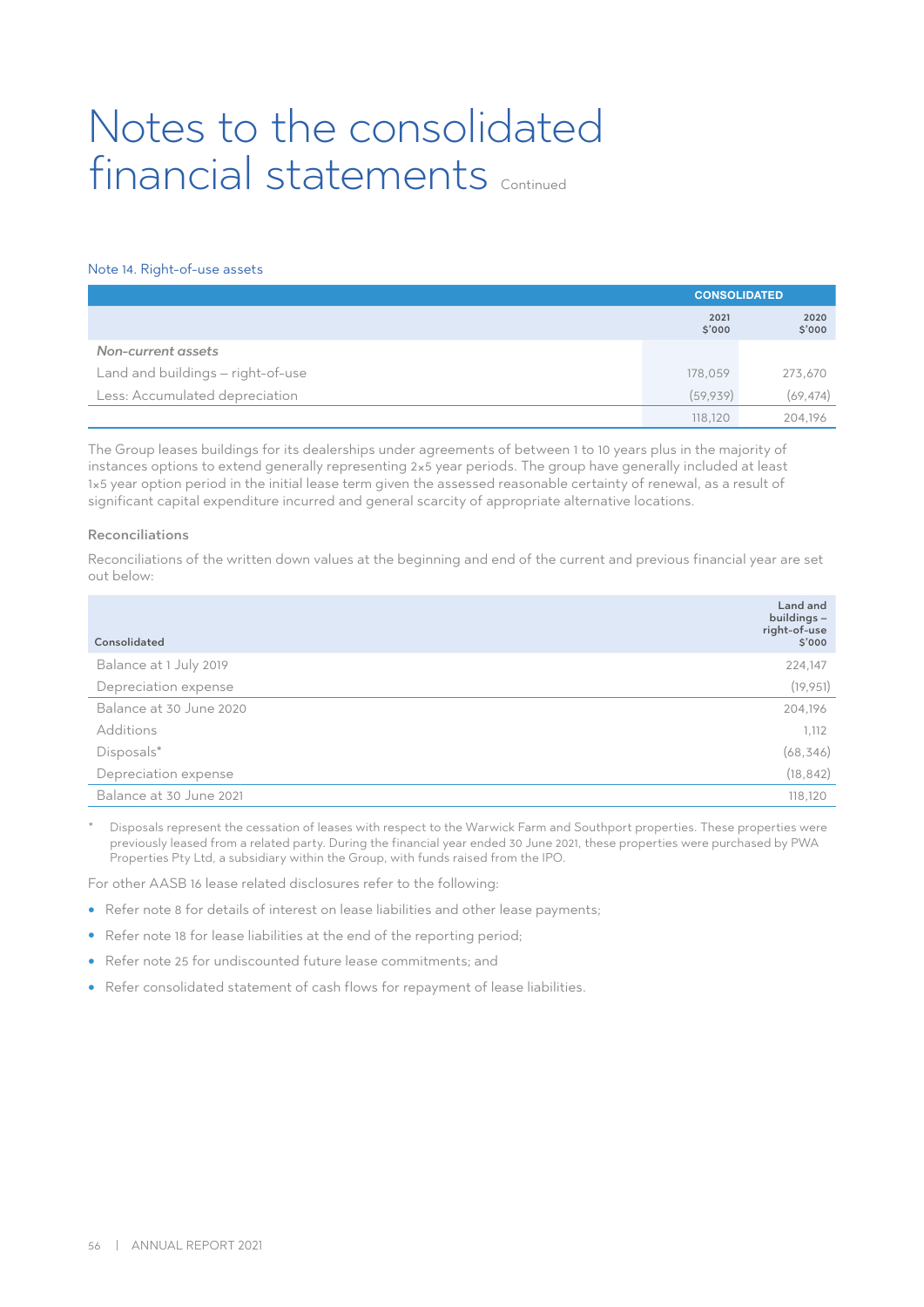#### Note 15. Intangibles

|                    | <b>CONSOLIDATED</b> |                |
|--------------------|---------------------|----------------|
|                    | 2021<br>\$'000      | 2020<br>\$'000 |
| Non-current assets |                     |                |
| Goodwill – at cost | 145.621             | 140,121        |

#### Reconciliations

Reconciliations of the carrying values at the beginning and end of the current and previous financial year are set out below:

| Consolidated                                      | Goodwill<br>\$'000 |
|---------------------------------------------------|--------------------|
| Balance at 1 July 2019                            | 140.121            |
| Balance at 30 June 2020                           | 140,121            |
| Additions through business combinations (note 32) | 5,500              |
| Balance at 30 June 2021                           | 145.621            |

For the purposes of impairment testing goodwill is allocated to each of the Groups cash-generating units (CGU), or groups of CGUs, that are expected to benefit from the synergies of the combinations. At 30 June 2021, all the goodwill relates to the vehicle retailing segment.

The recoverable amount of the Group's goodwill has been determined by value-in-use calculations ('VIU'). The VIU assessment is conducted using a discounted cash flow ('DCF') methodology requiring the Directors to estimate the future cash flows expected to arise from the CGU's and then applying a discount rate to calculate the present value.

#### Impairment testing

Impairment testing of the Group's goodwill was performed as at 30 June 2021. As part of this process, management reviewed the recoverability of the carrying value of intangible assets and concluded no impairment existed, nor any reasonable possible change in assumptions would lead to impairment.

#### Key assumptions

The discounted cash flow model adopted by the Directors utilises cashflow forecasts derived from the 30 June 2022 ('FY 22') financial budget approved by the Board. Management have then applied revenue growth rates across the five year period of between -1% and +2.8% (2020: Revenue growth between +2.4% and +6.9%) and applied thereafter a terminal growth of 2.0% (2020: 2.25%). The FY22 budget reflects the current market dynamics and the cost reduction initiatives undertaken in response to COVID-19. The FY22 budget did not include the possible financial impact of any possible COVID-19 related lockdowns in the projections. However, subsequent to 30 June 2021 lockdowns have occurred in New South Wales and Queensland. Whilst the duration and extent of the COVID-19 lockdowns are unknown, management have determined that any reasonably possible financial effect would not result in an impairment. Management will continue to monitor the impact of COVID-19 on the value-in-use model moving forward. The forecast growth rates and terminal growth rate are based on historical performance, current business strategies and future operating conditions. The terminal growth rate is not deemed to exceed the long-term average growth rate for the industry. A post tax discount rate of 8.5% (2020: 9.88%) was applied to the cashflows, incorporating the impact of the new lease standard (AASB 16) on the Group's cost of debt.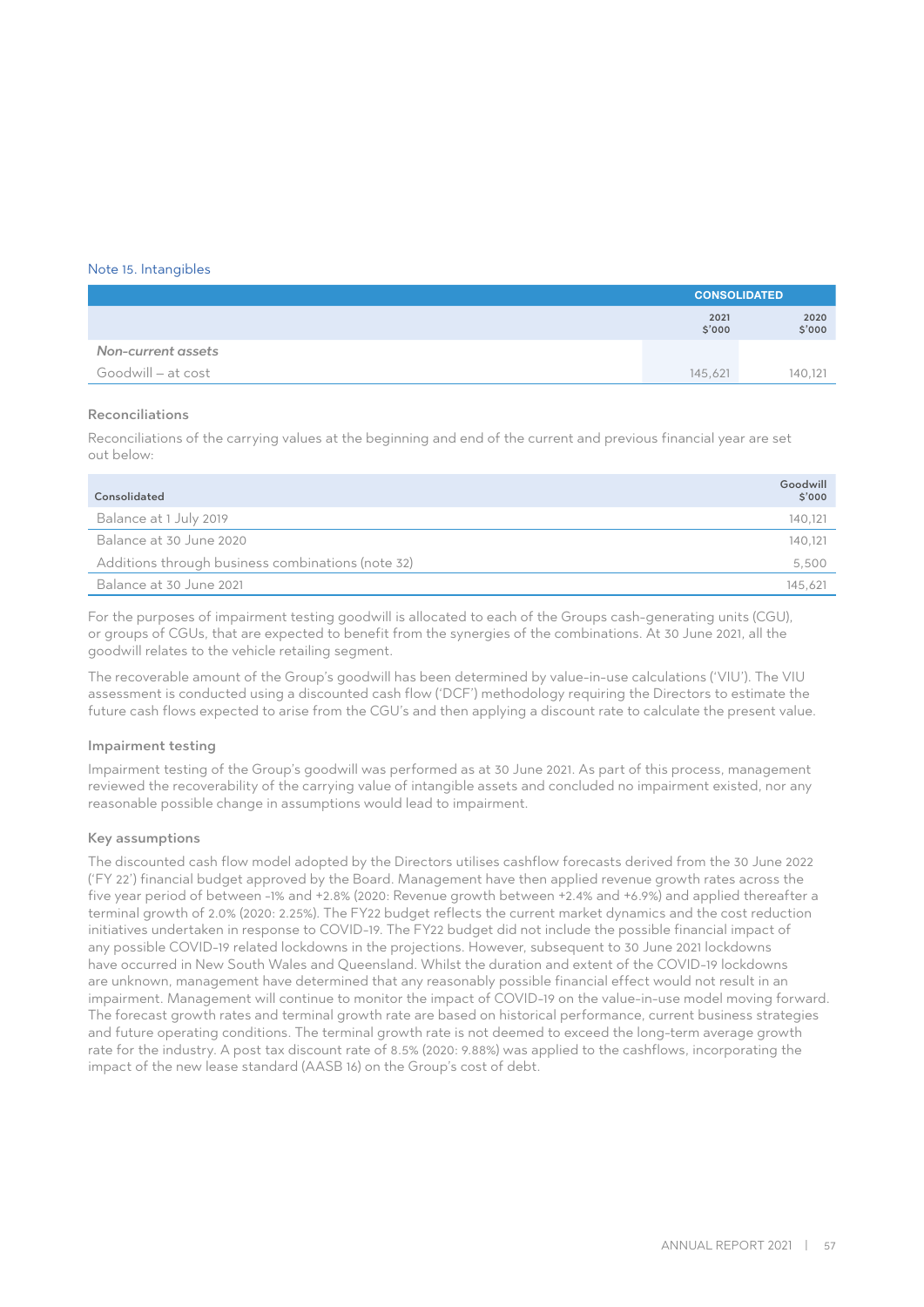### Note 15. Intangibles *continued*

#### Sensitivity

As disclosed in note 3, the directors have made judgements and estimates in respect of impairment testing of goodwill. Should these judgements and estimates not occur the resulting goodwill carrying amount may decrease. The Group has performed sensitivity analysis of the reasonably possible changes in the assumptions in the model and under each of the scenarios, no impairment was identified. The sensitivities are as follows:

| Assumption element   | Assumption used    | Sensitivity applied             | Decrease in<br>headroom |
|----------------------|--------------------|---------------------------------|-------------------------|
| Discount rate        | $8.5\%$ (post tax) | 9.0% (post tax) up from $8.5\%$ | $($ \$32,900,000)       |
| Terminal Growth rate | $2.0\%$            | $1.5\%$                         | (S26,500,000)           |

Under each of these independent scenarios, no impairment was identified. Management believes that other reasonable changes in the key assumptions on which the recoverable amount of motor vehicle retailing's goodwill is based would not cause the CGU's carrying amount to exceed its recoverable amount.

## Note 16. Trade and other payables

|                             | <b>CONSOLIDATED</b> |                |
|-----------------------------|---------------------|----------------|
|                             | 2021<br>\$'000      | 2020<br>\$'000 |
| <b>Current liabilities</b>  |                     |                |
| Trade payables              | 14,758              | 13,617         |
| Customer deposits           | 20,657              | 16,703         |
| GST payable                 | 3,125               | 5,151          |
| Other payables and accruals | 24,822              | 20,411         |
|                             | 63,362              | 55,882         |

Refer to note 25 for further information on financial instruments.

### Note 17. Contract liabilities

|                                                                                                                                     | <b>CONSOLIDATED</b> |                |
|-------------------------------------------------------------------------------------------------------------------------------------|---------------------|----------------|
|                                                                                                                                     | 2021<br>\$'000      | 2020<br>\$'000 |
| <b>Current liabilities</b>                                                                                                          |                     |                |
| Deferred service obligations                                                                                                        | 1,212               | 507            |
| Non-current liabilities                                                                                                             |                     |                |
| Deferred service obligations                                                                                                        | 1,201               | 2,054          |
|                                                                                                                                     | 2,413               | 2,561          |
| Reconciliation                                                                                                                      |                     |                |
| Reconciliation of the written down values at the beginning and end of the current<br>and previous financial year are set out below: |                     |                |
| Opening balance                                                                                                                     | 2,561               | 2,215          |
| Payments received in advance                                                                                                        | 474                 | 424            |
| Transfer to revenue - performance obligations satisfied in current periods                                                          | (622)               | (78)           |
| Closing balance                                                                                                                     | 2,413               | 2,561          |

Deferred service obligations represent the Group's obligation to transfer goods or services to a customer and are recognised when a customer pays consideration, or when the Group recognises a receivable to reflect its unconditional right to consideration (whichever is earlier) before the Group has transferred the goods or services to the customer.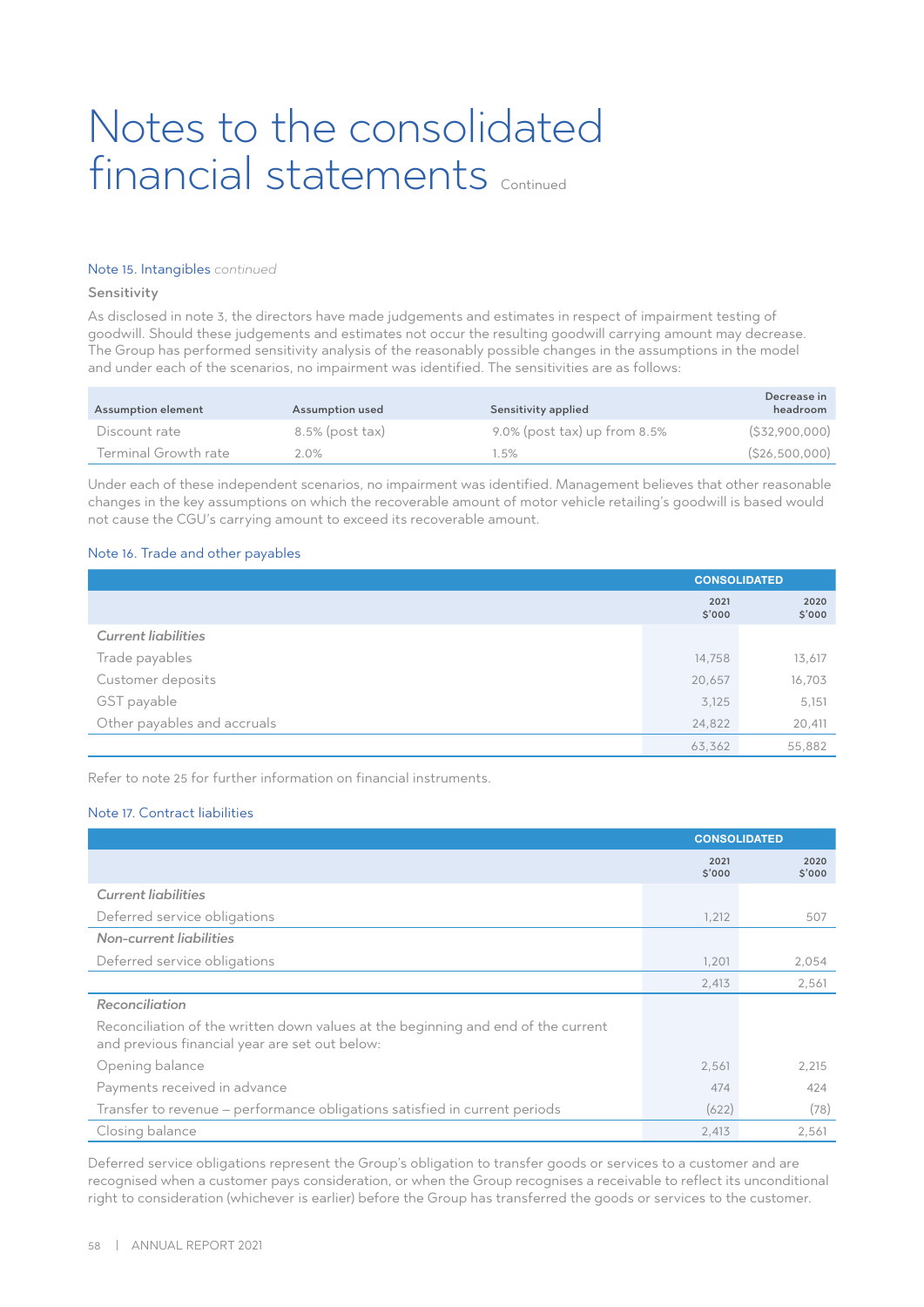## Unsatisfied performance obligations

The aggregate amount of the transaction price allocated to the performance obligations that are unsatisfied at the end of the reporting period was \$2,413,000 as at 30 June 2021 (\$2,561,000 as at 30 June 2020) and is expected to be recognised as revenue in future periods as follows:

|                        | <b>CONSOLIDATED</b> |                |
|------------------------|---------------------|----------------|
|                        | 2021<br>\$'000      | 2020<br>\$'000 |
| Within 12 months       | 1,212               | 503            |
| 12 to 24 months        | 338                 | 734            |
| 24 to 36 months        | 220                 | 349            |
| Greater than 36 months | 643                 | 975            |
|                        | 2,413               | 2,561          |

## Note 18. Lease liabilities

|                                       | <b>CONSOLIDATED</b> |                |
|---------------------------------------|---------------------|----------------|
|                                       | 2021<br>\$'000      | 2020<br>\$'000 |
| <b>Current liabilities</b>            |                     |                |
| Hire purchase                         |                     | 45             |
| Lease liabilities - building premises | 11,549              | 14,437         |
|                                       | 11,549              | 14,482         |
| Non-current liabilities               |                     |                |
| Lease liabilities - building premises | 135,145             | 228,048        |
|                                       | 146.694             | 242,530        |

The average incremental borrowing rate on building premises is 5.38% (30 June 2020: 5.41%).

The hire purchase liability is secured over the related hire purchase assets.

Refer to note 25 for further information on financial instruments.

## Note 19. Borrowings

|                                                                           |                | <b>CONSOLIDATED</b> |
|---------------------------------------------------------------------------|----------------|---------------------|
|                                                                           | 2021<br>\$'000 | 2020<br>\$'000      |
| <b>Current liabilities</b>                                                |                |                     |
| Bailment finance and equitable mortgage agreement ('EMA') vehicle funding |                | 204,770             |
| Non-current liabilities                                                   |                |                     |
| Loans from related parties                                                |                | 88,222              |
|                                                                           | 181,859        | 292.992             |

Refer to note 25 for further information on financial instruments.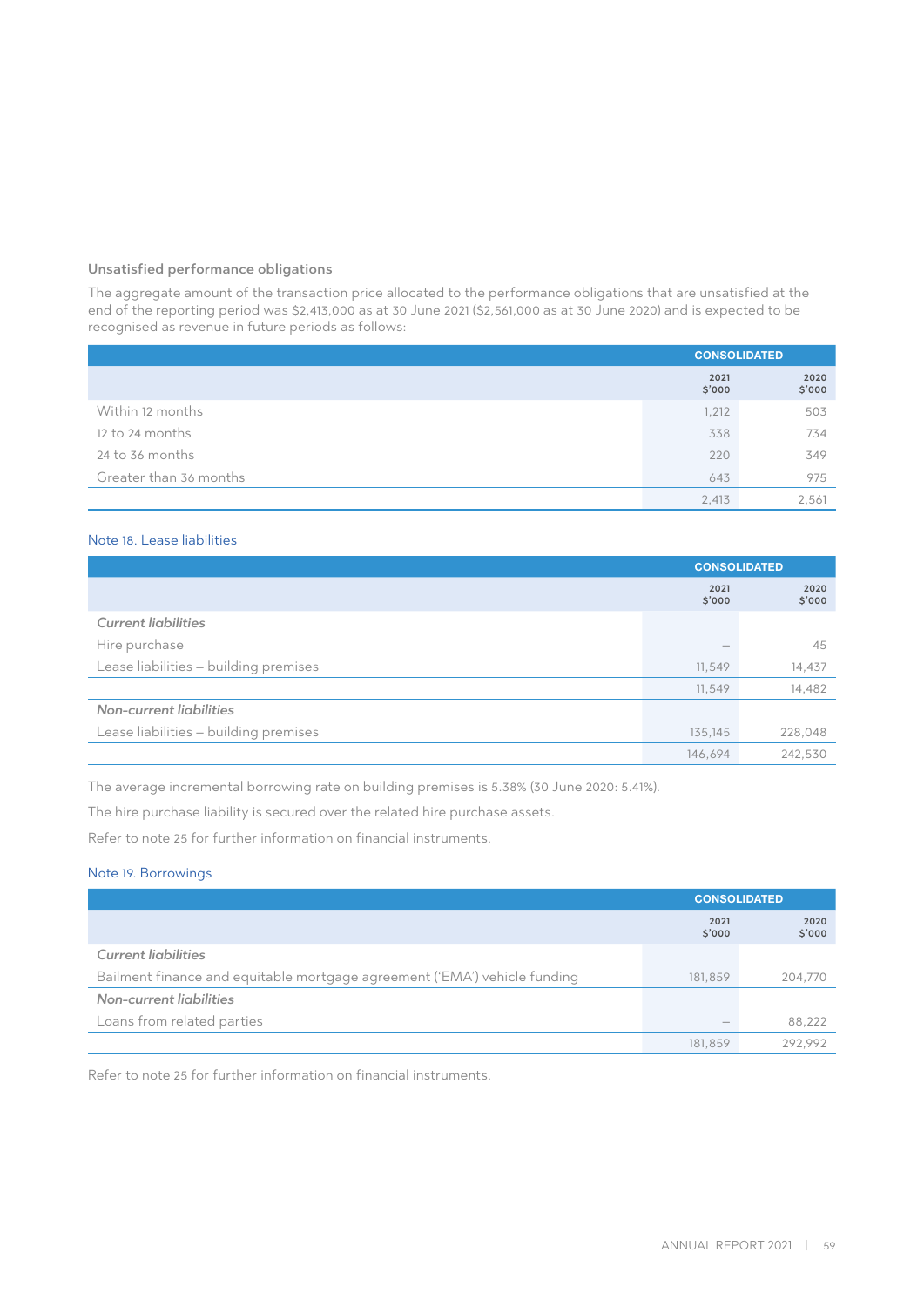#### Note 19. Borrowings *continued*

#### Loans from related parties

The loan notes payable to related parties were repaid during the financial year ended 30 June 2021 using funds raised from the IPO.

## Total secured liabilities

The total secured liabilities are as follows:

|                                          | <b>CONSOLIDATED</b> |                |  |
|------------------------------------------|---------------------|----------------|--|
|                                          | 2021<br>\$'000      | 2020<br>\$'000 |  |
| Bailment finance and EMA vehicle funding | 181.859             | 204.770        |  |

## Assets pledged as security

Bailment finance and EMA vehicle funding are secured over the related assets (predominantly vehicle inventory) held by the Group. Refer to the 'borrowings' accounting policy disclosed in note 2 for further details.

#### Financing arrangements

Unrestricted access was available at the reporting date to the following lines of credit:

|                                          | <b>CONSOLIDATED</b> |                |
|------------------------------------------|---------------------|----------------|
|                                          | 2021<br>\$'000      | 2020<br>\$'000 |
| Total facilities                         |                     |                |
| Bailment finance and EMA vehicle funding | 360,550             | 367,050        |
| Loans from related parties               |                     | 88,222         |
|                                          | 360,550             | 455,272        |
| Used at the reporting date               |                     |                |
| Bailment finance and EMA vehicle funding | 181,859             | 204,770        |
| Loans from related parties               |                     | 88,222         |
|                                          | 181,859             | 292,992        |
| Unused at the reporting date             |                     |                |
| Bailment finance and EMA vehicle funding | 178,691             | 162,280        |
| Loans from related parties               |                     |                |
|                                          | 178,691             | 162,280        |

#### Note 20. Employee benefits

|                            | <b>CONSOLIDATED</b> |                |  |
|----------------------------|---------------------|----------------|--|
|                            | 2021<br>\$'000      | 2020<br>\$'000 |  |
| <b>Current liabilities</b> |                     |                |  |
| Employee benefits          | 16,981              | 14,020         |  |
| Non-current liabilities    |                     |                |  |
| Employee benefits          | 1,462               | 1,278          |  |
|                            | 18,443              | 15,298         |  |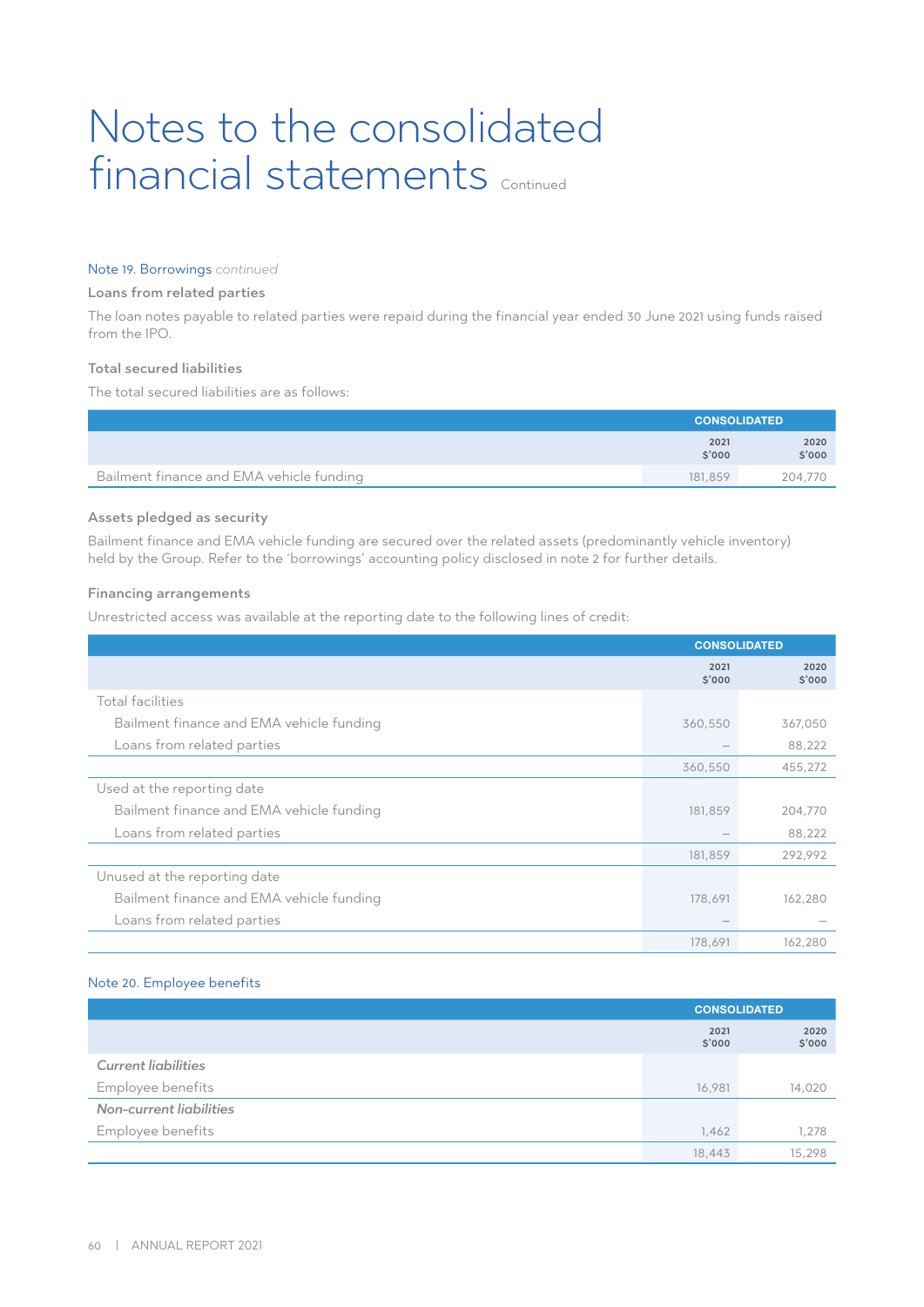## Note 21. Provisions

|                         | <b>CONSOLIDATED</b> |                |
|-------------------------|---------------------|----------------|
|                         | 2021<br>\$'000      | 2020<br>\$'000 |
| Non-current liabilities |                     |                |
| Lease make good         | 250                 | 330            |

#### Lease make-good

The provision represents the present value of the estimated costs to make good the premises leased by the Group at the end of the respective lease terms.

# Movements in provisions

Movements in each class of provision during the current financial year, other than employee benefits, are set out below:

| Consolidated - 2021                      | Lease-make<br>good<br>\$'000 |
|------------------------------------------|------------------------------|
| Carrying amount at the start of the year | 330                          |
| Additional provisions recognised         | 10                           |
| Unused amounts reversed                  | (90)                         |
| Carrying amount at the end of the year   | 250                          |

## Note 22. Issued capital

|                                   | <b>CONSOLIDATED</b>             |                                 |                          |                |
|-----------------------------------|---------------------------------|---------------------------------|--------------------------|----------------|
|                                   | 2021<br><b>Shares</b>           | 2020<br><b>Shares</b>           | 2021<br>\$'000           | 2020<br>\$'000 |
| Ordinary shares - fully paid (a)  | 166,555,203                     | 115, 181, 818                   | 479,698                  | 34,550         |
| Treasury share capital (b)        | (250,000)                       | $\hspace{0.1mm}-\hspace{0.1mm}$ | (1, 250)                 |                |
| Class B shares $-$ fully paid (c) | $\hspace{0.1mm}-\hspace{0.1mm}$ | 113, 191, 336                   |                          | 86,109         |
| Class C shares $-$ fully paid (d) | $\qquad \qquad$                 | 46,747,944                      |                          | 42,811         |
| Class D share $-$ fully paid (e)  | $\hspace{0.1mm}-\hspace{0.1mm}$ |                                 | $\overline{\phantom{a}}$ |                |
|                                   | 166,305,203                     | 275,121,099                     | 478.448                  | 163,471        |

# (a) Movements in ordinary share capital

| <b>Details</b>                                  | Date          | <b>Shares</b>  | Issue price | 5'000    |
|-------------------------------------------------|---------------|----------------|-------------|----------|
| Balance                                         | 1 July 2019   | 115,181,818    |             | 34,550   |
| Balance                                         | 30 June 2020  | 115,181,818    |             | 34,550   |
| Share consolidation (5:1)                       | 28 March 2021 | (92, 145, 454) |             |          |
| Conversion of Class B Shares to Ordinary Shares | 27 April 2021 | 22,638,267     |             | 86,109   |
| Conversion of Class C Shares to Ordinary Shares | 27 April 2021 | 9.349.589      |             | 42,812   |
| Shares issued at IPO                            | 27 April 2021 | 78.427.535     | \$2.90      | 227.440  |
| Shares issued as part consideration for         | 30 April 2021 |                |             |          |
| property acquisition                            |               | 33,103,448     | \$2.90      | 96,000   |
| Share issue costs (net of taxation)             |               |                |             | (7, 213) |
| Balance                                         | 30 June 2021  | 166,555,203    |             | 479.698  |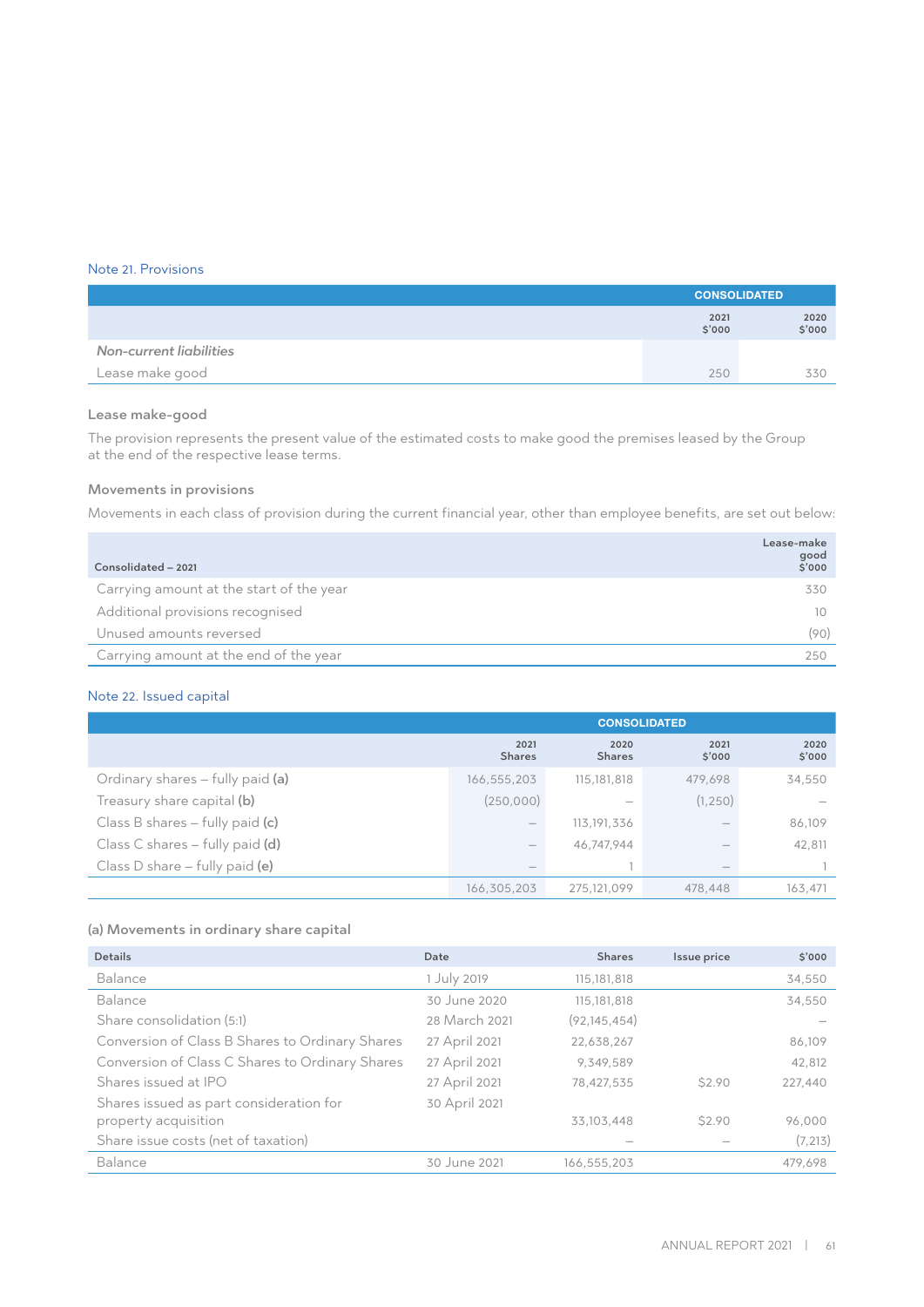#### Note 22. Issued capital *continued*

(a) Movements in ordinary share capital *continued*

#### Ordinary shares

Ordinary shares entitle the holder to participate in any dividends declared and any proceeds attributable to shareholders should the Company be wound up, in proportions that consider both the number of shares held and the extent to which those shares are paid up. The fully paid ordinary shares have no par value and the Company does not have a limited amount of authorised capital.

On a show of hands every member present at a meeting in person or by proxy shall have one vote and upon a poll each share shall have one vote.

On 27 April 2021, all Class B and Class C shares were converted to ordinary shares on a 1:1 basis.

#### (b) Movements in Treasury shares

| <b>Details</b>            | Date            | <b>Shares</b> | Issue price | \$'000 |
|---------------------------|-----------------|---------------|-------------|--------|
| Balance                   | 1 July 2019     | -             |             |        |
| Balance                   | 30 June 2020    |               |             |        |
| Treasury capital          | 5 November 2020 | 1,250,000     |             | 1.250  |
| Share consolidation (5:1) | 28 March 2021   | (1,000,000)   |             |        |
| Treasury capital          | 27 April 2021   | 68,966        | \$2.90      | 200    |
| Issue of planned shares   | 27 April 2021   | (68,966)      | \$2.90      | (200)  |
| Balance                   | 30 June 2021    | 250,000       |             | 1,250  |

#### Treasury shares

Treasury capital includes secured share capital associated with a limited recourse loan made during the period to a key management personnel (refer to note 30 for further details of this transaction) and shares issued through the employee share trust.

## (c) Movements in Class B shares

| <b>Details</b>                      | Date          | <b>Shares</b>  | \$'000                   |
|-------------------------------------|---------------|----------------|--------------------------|
| Balance                             | 1 July 2019   | 113, 191, 336  | 86,109                   |
| Balance                             | 30 June 2020  | 113, 191, 336  | 86,109                   |
| Share consolidation (5:1)           | 28 March 2021 | (90, 553, 069) | $\overline{\phantom{a}}$ |
| Converted to ordinary shares on IPO | 27 April 2021 | (22,638,267)   | (86, 109)                |
| Balance                             | 30 June 2021  |                | $\overline{\phantom{a}}$ |

#### Class B shares

Class B shares entitle the holder to participate in dividends and the proceeds on the winding up of the Company in proportion to the number of and amounts paid on the shares held.

Class B shares do not have any voting rights.

On 27 April 2021, all Class B shares were converted to ordinary shares on a 1:1 basis.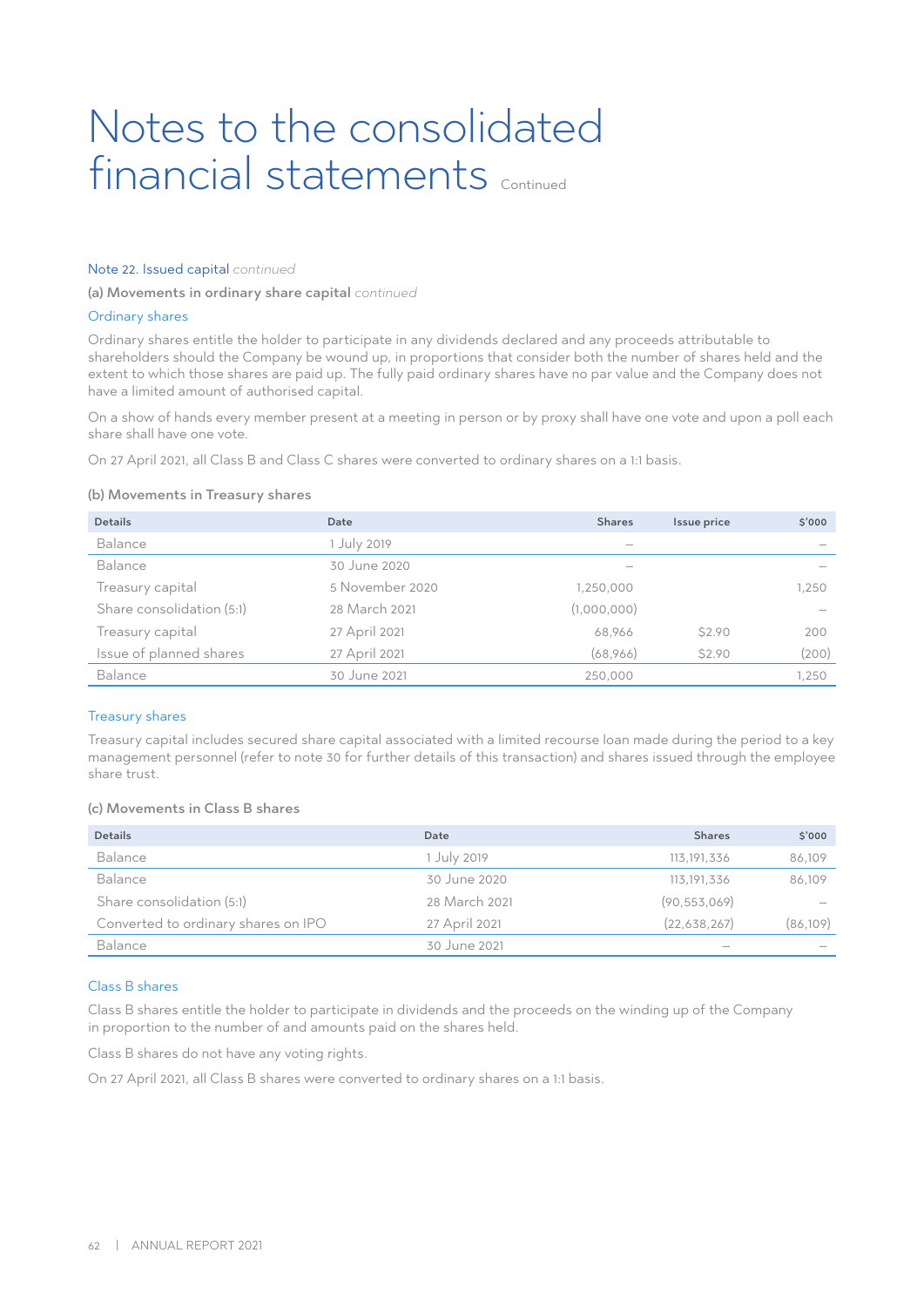### (d) Movements in Class C shares

| <b>Details</b>                                 | Date          | <b>Shares</b>  | \$'000    |
|------------------------------------------------|---------------|----------------|-----------|
| Balance                                        | 1 July 2019   | 46.747.944     | 42,811    |
| Balance                                        | 30 June 2020  | 46.747.944     | 42,811    |
| Conversion Of Class D Shares to C class Shares | 23 March 2021 |                |           |
| Share consolidation (5:1)                      | 28 March 2021 | (37, 398, 356) |           |
| Converted to ordinary shares on IPO            | 27 April 2021 | (9,349,589)    | (42, 812) |
| Balance                                        | 30 June 2021  |                |           |

## Class C shares

Class C shares entitle the holder to participate in dividends and the proceeds on the winding up of the Company in proportion to the number of and amounts paid on the shares held.

Class C shares do not have any voting rights.

On 27 April 2021, all Class C shares were converted to ordinary shares on a 1:1 basis.

## (e) Movements in Class D shares

| <b>Details</b>              | Date          | <b>Shares</b>                   | 5'000                           |
|-----------------------------|---------------|---------------------------------|---------------------------------|
| Balance                     | 1 July 2019   |                                 |                                 |
| Balance                     | 30 June 2020  |                                 |                                 |
| Converted to C class shares | 23 March 2021 |                                 | (1)                             |
| Balance                     | 30 June 2021  | $\hspace{0.1mm}-\hspace{0.1mm}$ | $\hspace{0.1mm}-\hspace{0.1mm}$ |

## Class D share

Class D share neither entitles the holder to participate in dividends (other than special dividends) nor the proceeds on the winding up of the Company in proportion to the number of and amounts paid on the shares held.

Class D share does not have any voting rights.

On 23 March 2021, all Class D shares were converted to Class C shares on a 1:1 basis.

#### Share buy-back

There is no current on-market share buy-back.

#### Capital risk management

The Group's objectives when managing capital is to safeguard its ability to continue as a going concern, so that it can provide returns for shareholders and benefits for other stakeholders and to maintain an optimum capital structure to reduce the cost of capital.

Capital is regarded as total equity, as recognised in the statement of financial position, plus net debt. Net debt is calculated as total borrowings less cash and cash equivalents.

In order to maintain or adjust the capital structure, the Group may adjust the amount of dividends paid to shareholders, return capital to shareholders, issue new shares or sell assets to reduce debt.

The Group would look to raise capital when an opportunity to invest in a business or company was seen as value adding relative to the current Company's share price at the time of the investment. The Group is not actively pursuing additional investments in the short term as it continues to integrate and grow its existing businesses in order to maximise synergies.

The Group is subject to certain financing arrangements covenants and meeting these is given priority in all capital risk management decisions. There have been no events of default on the financing arrangements during the financial year.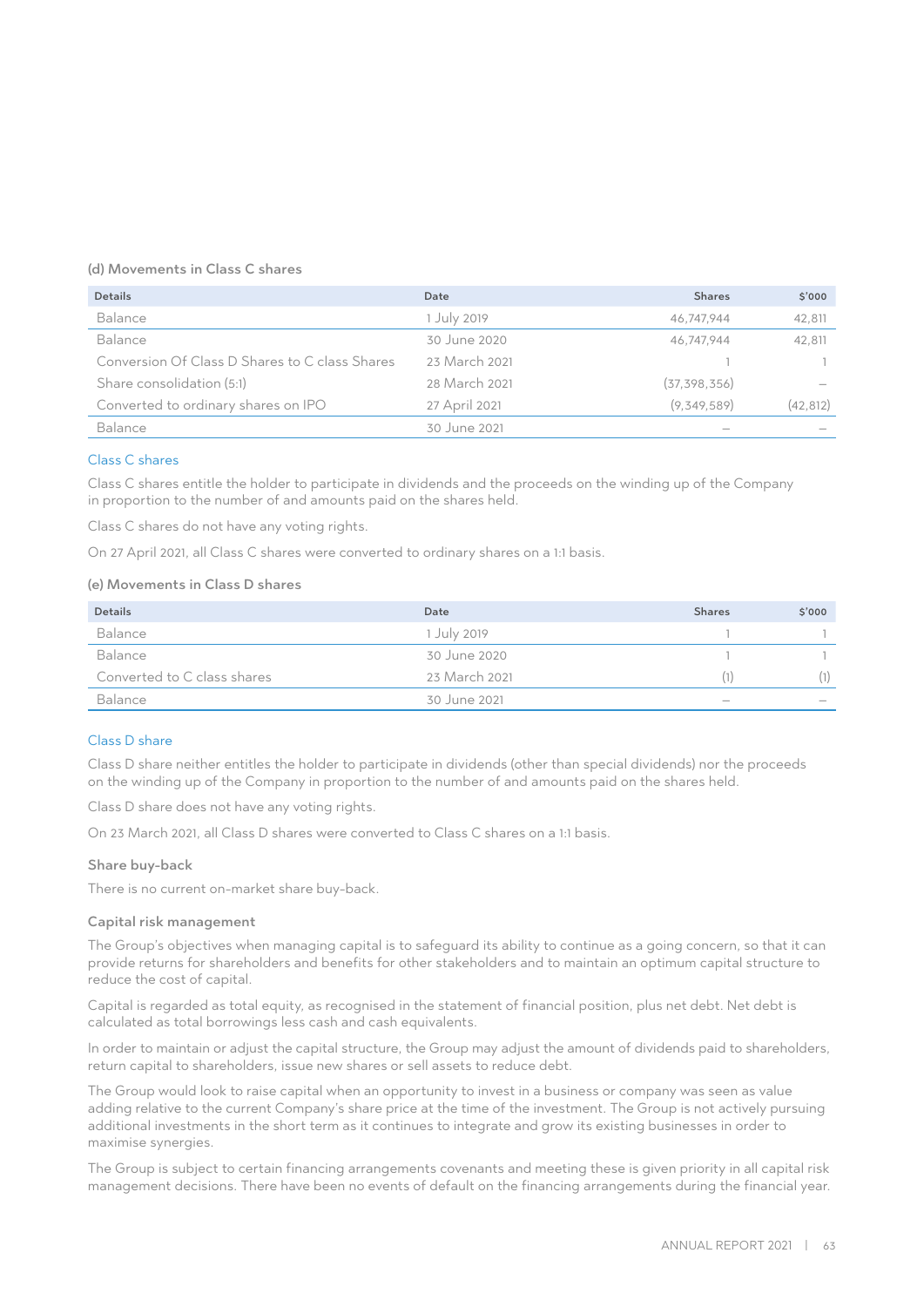# Note 23. Reserves

|                                                        | <b>CONSOLIDATED</b> |                |
|--------------------------------------------------------|---------------------|----------------|
|                                                        | 2021<br>\$'000      | 2020<br>\$'000 |
| Asset revaluation reserve (a)                          | 2,463               |                |
| Share-based payments reserve (b)                       | 762                 |                |
| Business reorganisation reserve (c)                    | (34, 277)           | (34, 277)      |
| Transactions with exited non-controlling interests (d) | (17, 030)           | (17, 030)      |
|                                                        | (48.082)            | (51, 307)      |

#### (a) Asset revaluation reserve

The reserve is used to recognise increments and decrements in the fair value of land and buildings.

#### (b) Share-based payments reserve

The reserve is used to recognise the value of equity benefits provided to employees and Directors as part of their remuneration, and other parties as part of their compensation for services.

#### (c) Business reorganisation reserve

The business reorganisation reserve arises from a past corporate reorganisation when Peter Warren Automotive Holdings Limited, formerly known as PWA Holdings One Pty Limited became the parent entity on 18 November 2016.

#### (d) Transactions with exited non-controlling interests

The transactions with non-controlling interests reserve relates to the past acquisition of remaining minority interests in WP Automotive Pty Limited on 31 March 2017 (49% interest acquired) and Sydney North Shore Automotive Pty Ltd on the 1 July 2017 (49% interest acquired).

## Movements in reserves

Movements in each class of reserve during the current and previous financial year are set out below:

| Consolidated            | Asset<br>revaluation<br>reserve<br>\$'000 | Share-based<br>payments<br>reserve<br>\$'000 | <b>Business</b><br>reorganisation<br>reserve<br>\$'000 | <b>Transactions</b><br>with exited<br>non-controlling<br>interests<br>\$'000 | Total<br>\$'000 |
|-------------------------|-------------------------------------------|----------------------------------------------|--------------------------------------------------------|------------------------------------------------------------------------------|-----------------|
| Balance at 1 July 2019  |                                           |                                              | (34, 277)                                              | (17,030)                                                                     | (51, 307)       |
| Balance at 30 June 2020 |                                           |                                              | (34, 277)                                              | (17,030)                                                                     | (51, 307)       |
| Revaluation – gross     | 3,519                                     |                                              |                                                        |                                                                              | 3,519           |
| Deferred tax            | (1,056)                                   | $\overline{\phantom{a}}$                     | $\overline{\phantom{a}}$                               |                                                                              | (1,056)         |
| Share-based payments    |                                           | 962                                          |                                                        |                                                                              | 962             |
| Issue planned shares    |                                           | (200)                                        |                                                        |                                                                              | (200)           |
| Balance at 30 June 2021 | 2,463                                     | 762                                          | (34.277)                                               | (17.030)                                                                     | (48,082)        |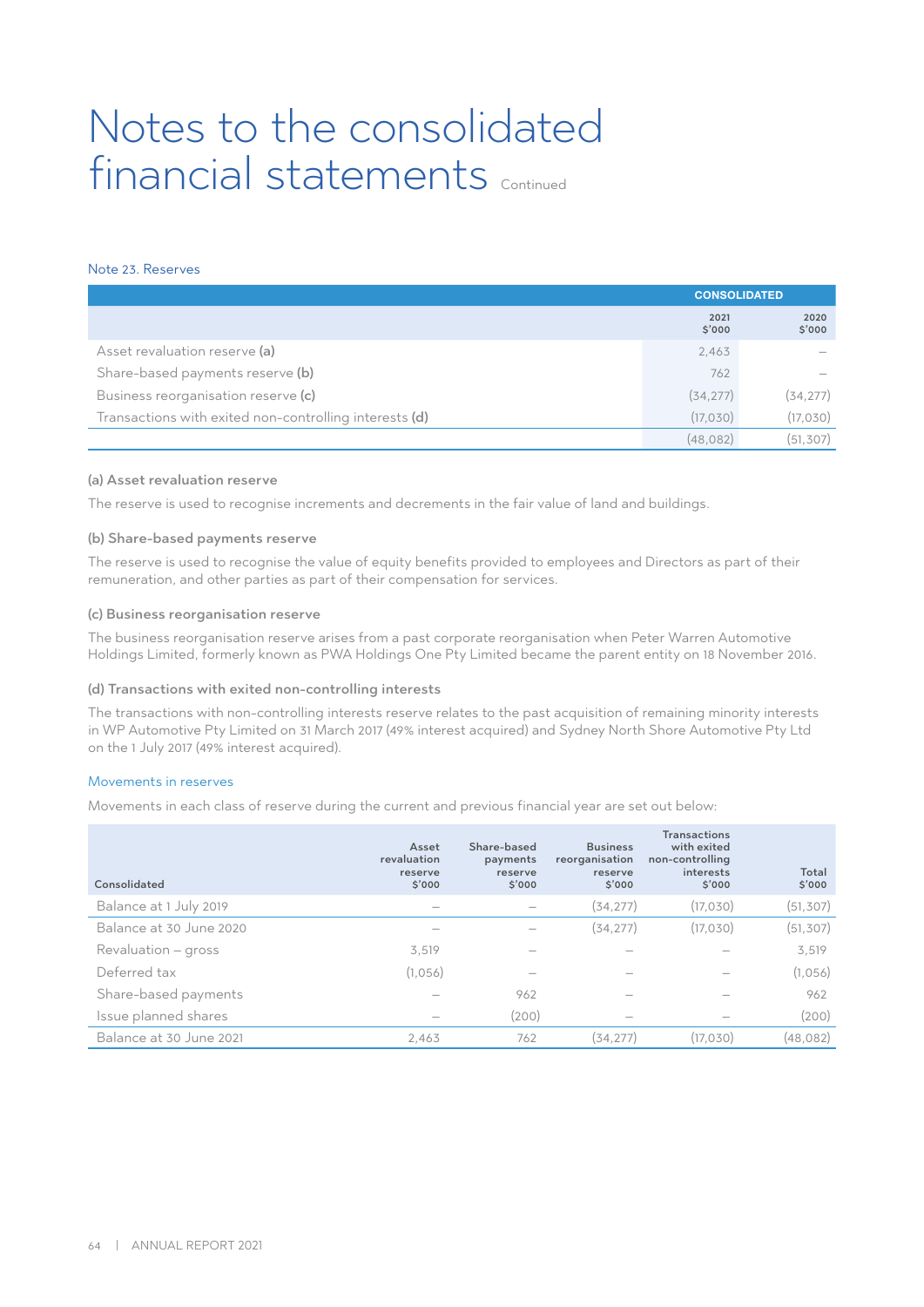# Note 24. Dividends

#### Dividends

Dividends paid during the financial year were as follows:

|                                                                     | <b>CONSOLIDATED</b> |                |
|---------------------------------------------------------------------|---------------------|----------------|
|                                                                     | 2021<br>\$'000      | 2020<br>\$'000 |
| Dividend paid on ordinary shares during the year ended 30 June 2021 | 27,213              |                |
| Dividend paid on B class shares during the year ended 30 June 2021  | 26,742              |                |
| Dividend paid on C class shares during the year ended 30 June 2021  | 11,045              |                |
| Dividend paid on D class shares during the year ended 30 June 2021  | 1.267               |                |
|                                                                     | 66.267              |                |

As outlined in the prospectus, the Directors have determined that the Company will not pay a further dividend in respect of the financial year ended 30 June 2021.

## Franking credits

|                                                                                      | <b>CONSOLIDATED</b> |                |
|--------------------------------------------------------------------------------------|---------------------|----------------|
|                                                                                      | 2021<br>\$'000      | 2020<br>\$'000 |
| Franking credits available for subsequent financial years based on a tax rate of 30% | 31.339              | 40.648         |

The above amounts represent the balance of the franking account as at the end of the financial year, adjusted for:

- franking credits that will arise from the payment of the amount of the provision for income tax at the reporting date;
- franking debits that will arise from the payment of dividends recognised as a liability at the reporting date; and
- franking credits that will arise from the receipt of dividends recognised as receivables at the reporting date.

#### Note 25. Financial instruments

### Financial risk management

The Group's activities expose it to a variety of financial risks: market risk (which included foreign currency risk, price risk and interest rate risk), credit risk and liquidity risk. The Group's overall risk management program focuses on the unpredictability of financial markets and seeks to minimise potential adverse effects on the financial performance of the Group. The Group uses difference methods to measure different types of risk to which it is exposed. These methods include sensitivity analysis in the case of interest rate risk and ageing for credit risk.

Risk management is carried out by senior finance executives ('finance') under policies approved by the Board of Directors ('the Board'). These policies include identification and analysis of the risk exposure of the Group and appropriate procedures, controls and risk limits. Finance identifies, evaluates and hedges financial risks within the Group's operating units.

#### Market risk

#### Foreign currency risk

The Group does not ordinarily undertake any transactions denominated foreign currency and is not exposed to any significant foreign currency risk.

### Price risk

The Group is not exposed to any significant price risk.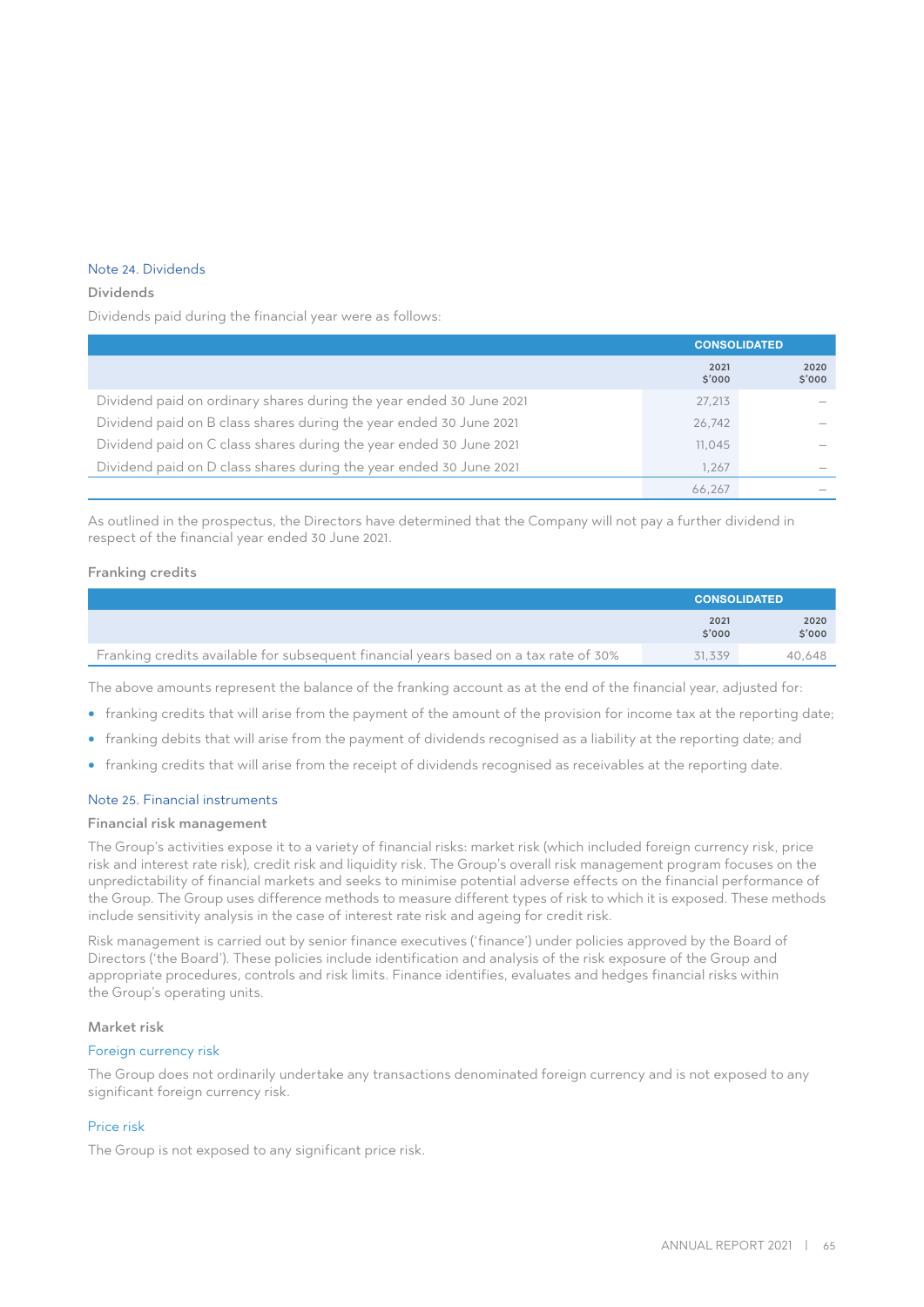## Note 25. Financial instruments *continued*

Market risk *continued*

## Interest rate risk

The Group's main interest rate risk arises from Bailment finance and EMA vehicle funding which is maintained a variable rates. Borrowings obtained at variable rates expose the Group to interest rate risk.

As at the reporting date, the Group had the following variable rate borrowings outstanding:

|                                              | 2021                                      |                         | 2020                                      |                          |
|----------------------------------------------|-------------------------------------------|-------------------------|-------------------------------------------|--------------------------|
| Consolidated                                 | Weighted<br>average<br>interest rate<br>% | <b>Balance</b><br>5'000 | Weighted<br>average<br>interest rate<br>% | <b>Balance</b><br>\$'000 |
| Bailment finance and EMA vehicle funding     | 2.50%                                     | 181.859                 | 3.08%                                     | 204.770                  |
| Net exposure to cash flow interest rate risk |                                           | 181.859                 |                                           | 204.770                  |

An analysis by remaining contractual maturities in shown in 'liquidity and interest rate risk management' below.

For the Group the borrowings outstanding, totalling \$181,859,000 (2020: \$204,770,000), are principal and interest payment loans. An official increase/decrease in interest rates of 1 basis point (2020: 1 basis point) would have an adverse/favourable effect on profit before tax of \$18,186 (2020: \$20,477) per annum.

### Credit risk

Credit risk refers to the risk that a counterparty will default on its contractual obligations resulting in financial loss to the Group. The Group has a strict code of credit, including obtaining agency credit information, confirming references and setting appropriate credit limits. The Group obtains guarantees where appropriate to mitigate credit risk. The maximum exposure to credit risk at the reporting date to recognised financial assets is the carrying amount, net of any provisions for impairment of those assets, as disclosed in the statement of financial position and notes to the financial statements. The Group does not hold any collateral.

The Group has adopted a lifetime expected credit loss allowance in estimating expected credit losses to trade receivables through the use of a provisions matrix using fixed rates of credit loss provisioning. These provisions are considered representative across all customers of the Group based on recent sales experience, historical collection rates and forward-looking information that is available.

Generally, trade receivables are written off when there is no reasonable expectation of recovery. Indicators of this include the failure of a debtor to engage in a repayment plan, no active enforcement activity and a failure to make contractual payments for a period greater than 1 year.

#### Liquidity risk

Vigilant liquidity risk management requires the Group to maintain sufficient liquid assets (mainly cash and cash equivalents) and available borrowing facilities to be able to pay debts as and when they become due and payable.

The Group manages liquidity risk by maintaining adequate cash reserves and available borrowing facilities by continuously monitoring actual and forecast cash flows and matching the maturity profiles of financial assets and liabilities. The Group utilises bailment finance facilities to fund floor plan inventory for both new and used vehicle. Information on available facilities can be found in note 19 and a description of the bailment finance facilities can be found in note 2.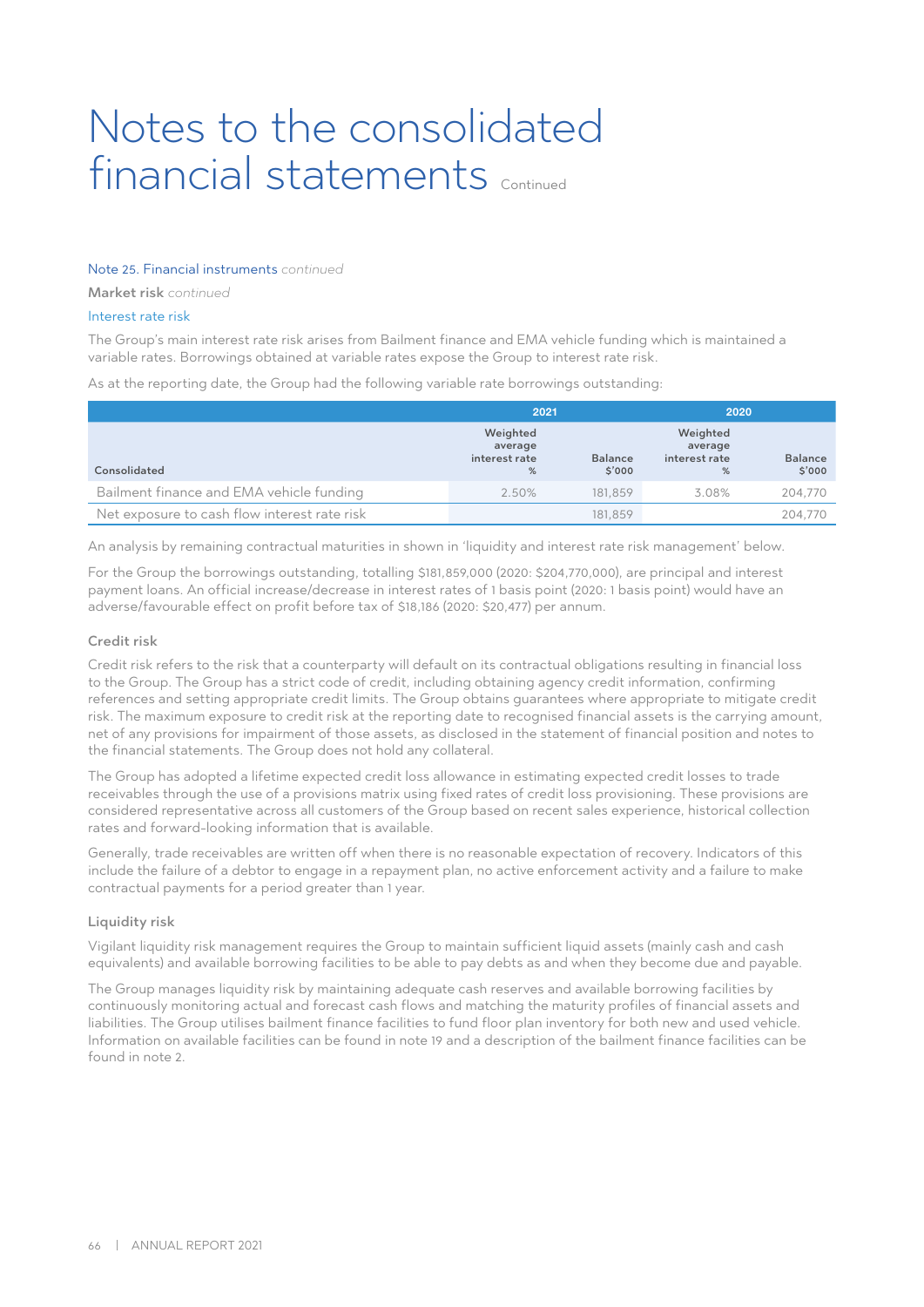#### Remaining contractual maturities

The following tables detail the Group's remaining contractual maturity for its financial instrument liabilities. The tables have been drawn up based on the undiscounted cash flows of financial liabilities based on the earliest date on which the financial liabilities are required to be paid. The tables include both interest and principal cash flows disclosed as remaining contractual maturities and therefore these totals may differ from their carrying amount in the statement of financial position.

| Consolidated - 2021                         | Weighted<br>average<br>interest rate<br>% | 1 year or less<br>\$'000 | Between 1<br>and 2 years<br>\$'000 | Between 2<br>and 5 years<br>\$'000 | Over 5 years<br>\$'000 | Remaining<br>contractual<br>maturities<br>\$'000 |
|---------------------------------------------|-------------------------------------------|--------------------------|------------------------------------|------------------------------------|------------------------|--------------------------------------------------|
| Non-derivatives                             |                                           |                          |                                    |                                    |                        |                                                  |
| <b>Non-interest bearing</b>                 |                                           |                          |                                    |                                    |                        |                                                  |
| Trade payables                              |                                           | 14,758                   |                                    |                                    |                        | 758                                              |
| GST payable                                 |                                           | 3,125                    |                                    |                                    |                        | 3,125                                            |
| Other payables and<br>accruals              |                                           | 24,822                   |                                    |                                    |                        | 24,822                                           |
| Interest-bearing -<br>variable              |                                           |                          |                                    |                                    |                        |                                                  |
| Bailment finance and<br>EMA vehicle funding | 2.50%                                     | 181,859                  |                                    |                                    |                        | 181,859                                          |
| Interest-bearing –<br>fixed rate            |                                           |                          |                                    |                                    |                        |                                                  |
| Lease liability                             | 5.38%                                     | 19,228                   | 39,055                             | 53,241                             | 81,892                 | 193,416                                          |
| Total non-derivatives                       |                                           | 243,792                  | 39,055                             | 53,241                             | 81,892                 | 417,980                                          |

| Consolidated - 2020                         | Weighted<br>average<br>interest rate<br>% | 1 year or less<br>\$'000 | Between 1<br>and 2 years<br>\$'000 | Between 2<br>and 5 years<br>\$'000 | Over 5 years<br>\$'000 | Remaining<br>contractual<br>maturities<br>\$'000 |
|---------------------------------------------|-------------------------------------------|--------------------------|------------------------------------|------------------------------------|------------------------|--------------------------------------------------|
| Non-derivatives                             |                                           |                          |                                    |                                    |                        |                                                  |
| <b>Non-interest bearing</b>                 |                                           |                          |                                    |                                    |                        |                                                  |
| Trade payables                              |                                           | 13,617                   |                                    |                                    |                        | 13,617                                           |
| GST payable                                 |                                           | 5,151                    |                                    |                                    |                        | 5,151                                            |
| Other payables and<br>accruals              |                                           | 20,411                   |                                    |                                    |                        | 20,411                                           |
| Interest-bearing –<br>variable              |                                           |                          |                                    |                                    |                        |                                                  |
| Bailment finance and<br>EMA vehicle funding | 3.08%                                     | 204,770                  |                                    |                                    |                        | 204,770                                          |
| Interest-bearing -<br>fixed rate            |                                           |                          |                                    |                                    |                        |                                                  |
| Lease liability                             | 5.41%                                     | 27,250                   | 56,919                             | 84,871                             | 159,409                | 328,449                                          |
| Loans from related<br>parties               | 10.00%                                    |                          | 88,222                             |                                    |                        | 88,222                                           |
| Total non-derivatives                       |                                           | 271,199                  | 145,141                            | 84,871                             | 159,409                | 660,620                                          |

The cash flows in the maturity analysis above are not expected to occur significantly earlier than contractually disclosed above.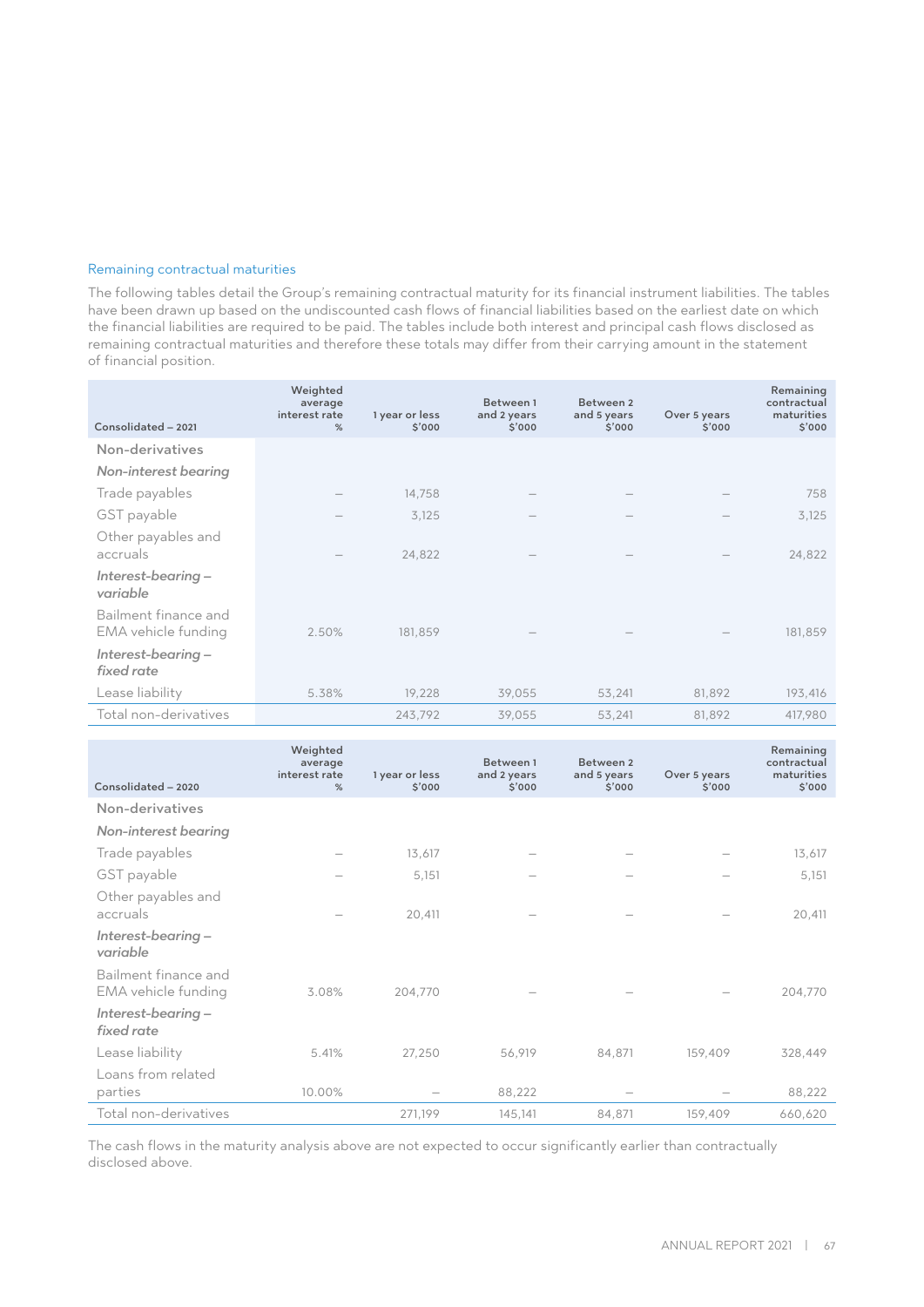#### Note 26. Fair value measurement

#### Fair value hierarchy

The following tables detail the Group's assets and liabilities, measured or disclosed at fair value, using a three level hierarchy, based on the lowest level of input that is significant to the entire fair value measurement, being:

Level 1: Quoted prices (unadjusted) in active markets for identical assets or liabilities that the entity can access at the measurement date.

Level 2: Inputs other than quoted prices included within Level 1 that are observable for the asset or liability, either directly or indirectly.

Level 3: Unobservable inputs for the asset or liability.

| Consolidated - 2021 | Level 1<br>\$'000               | Level 2<br>\$'000 | Level 3<br>\$'000 | Total<br>\$'000 |
|---------------------|---------------------------------|-------------------|-------------------|-----------------|
| Assets              |                                 |                   |                   |                 |
| Land and buildings  | $\hspace{0.1mm}-\hspace{0.1mm}$ | $\hspace{0.05cm}$ | 196.731           | 196.731         |
| Total assets        | $\hspace{0.1mm}-\hspace{0.1mm}$ |                   | 196.731           | 196.731         |

There were no assets and liabilities carried at fair value during the financial year ended 30 June 2020.

There were no transfers between levels during the financial year.

Unless otherwise stated, the carrying amounts of financial instruments reflect their fair value. The carrying amounts of trade receivables and trade payables are assumed to approximate their fair values due to their short-term nature. The fair value of financial liabilities is estimated by discounting the remaining contractual maturities at the current market interest rate that is available for similar financial instruments.

#### Valuation techniques for fair value measurements categorised within level 3

The basis of the Directors' valuation of land and buildings is the assessed fair value, being the amounts for which the assets could be exchanged between willing parties in an arm's length transaction at balance date, based on current prices in an active market for similar properties in the same location and condition. The Land and buildings include the Warwick Farm and Southport properties which were acquired on 30 April 2021. An independent valuation was undertaken to support the purchase price paid for these properties. The Directors do not believe that there has been a material movement in fair value since the acquisition date.

#### Level 3 assets and liabilities

Movements in level 3 assets and liabilities during the current and previous financial year are set out below:

|                                                                                                       | Land and<br>buildings |
|-------------------------------------------------------------------------------------------------------|-----------------------|
| Consolidated                                                                                          | \$'000                |
| Balance at 1 July 2019                                                                                |                       |
| Balance at 30 June 2020                                                                               |                       |
| Additions                                                                                             | 208,246               |
| AASB 16 write-down adjustment (note 13)                                                               | (14, 753)             |
| Gains recognised in other comprehensive income                                                        | 3,519                 |
| Depreciation                                                                                          | (281)                 |
| Balance at 30 June 2021                                                                               | 196,731               |
| Total gains for the current year included in other comprehensive income that relate to level 3 assets |                       |
| held at the end of the current year                                                                   | 3,519                 |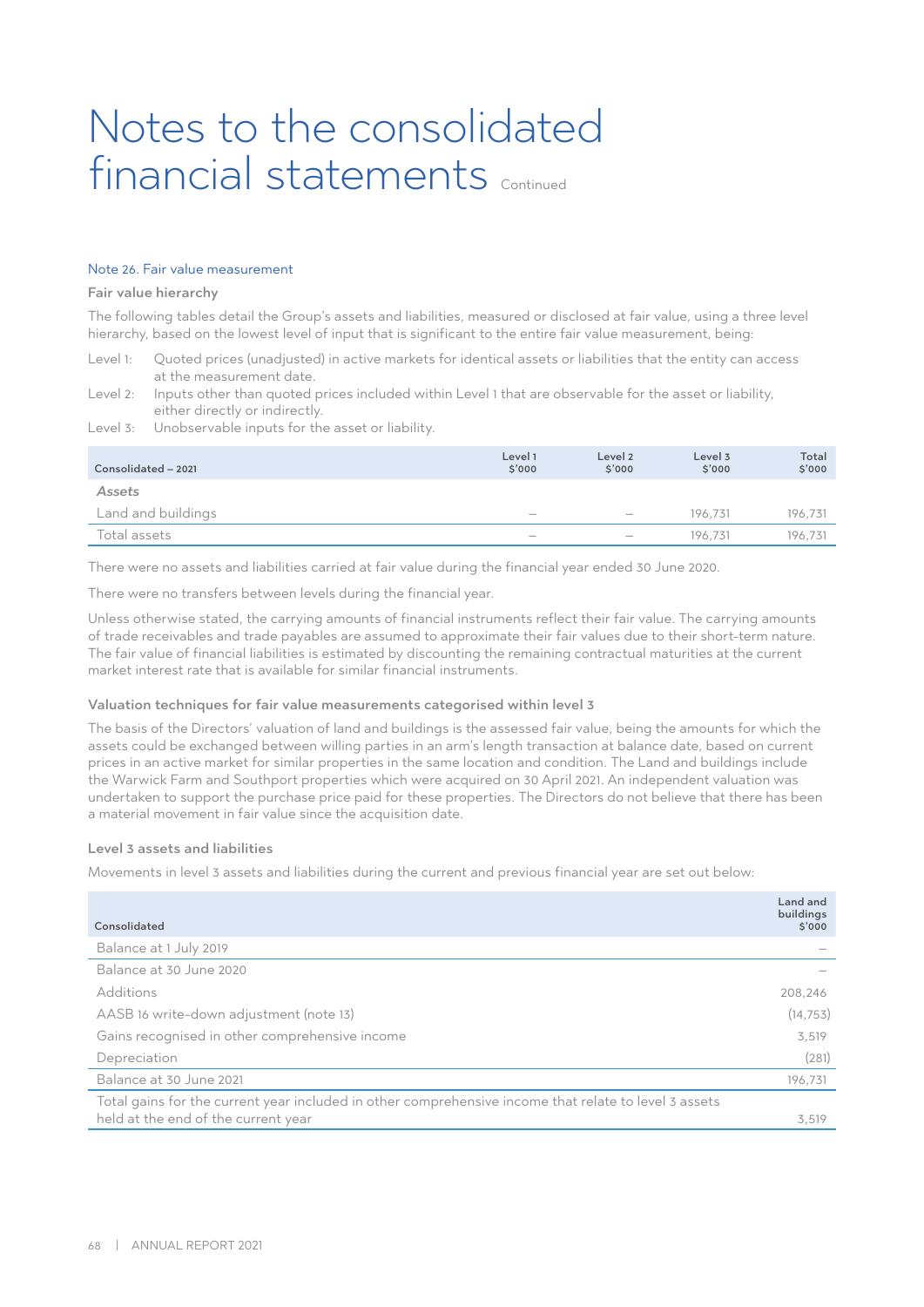The level 3 assets unobservable inputs and sensitivities used in the fair value calculation are as follows:

| <b>UNOBSERVABLE INPUTS AND SENSITIVITIES</b> |                                                                                                                          |  |
|----------------------------------------------|--------------------------------------------------------------------------------------------------------------------------|--|
| Valuation technique                          | Summation, income capitalisation and direct comparison                                                                   |  |
| Key input                                    | External valuations industry benchmarks                                                                                  |  |
| Input                                        | Capitalisation rate                                                                                                      |  |
| Capitalisation rate:                         |                                                                                                                          |  |
| - range                                      | $4.3\% - 6.7\%$                                                                                                          |  |
| - weighted average                           | 6.3%                                                                                                                     |  |
| Sensitivity                                  | A slight increase in the capitalisation rate used would result in a significant<br>decrease in fair value and vice versa |  |
| Other key information                        | Rate/m <sup>2</sup> of net lettable area                                                                                 |  |
| Rate/m <sup>2</sup> of net lettable area:    |                                                                                                                          |  |
| – range                                      | $$98/m^2 - $329/m^2$                                                                                                     |  |
| - weighted average                           | \$288/m <sup>2</sup>                                                                                                     |  |
| Sensitivity                                  | A significant increase in the market rent used would result in a significant<br>increase in fair value, and vice versa   |  |

## Note 27. Key management personnel disclosures

## Compensation

The aggregate compensation made to Directors and other members of key management personnel of the Group is set out below:

|                              |            | <b>CONSOLIDATED</b> |
|------------------------------|------------|---------------------|
|                              | 2021<br>\$ | 2020                |
| Short-term employee benefits | 5,083,154  | 1,811,979           |
| Post-employment benefits     | 78,470     | 75,000              |
| Long-term benefits           | 42,920     | 21,246              |
| Share-based payments         | 997.098    |                     |
|                              | 6,201,642  | 1,908,225           |

## Note 28. Remuneration of auditors

During the financial year the following fees were paid or payable for services provided by Deloitte Touche Tohmatsu, the auditor of the Company:

|                                             |            | <b>CONSOLIDATED</b> |
|---------------------------------------------|------------|---------------------|
|                                             | 2021<br>\$ | 2020<br>\$          |
| Audit services - Deloitte Touche Tohmatsu   |            |                     |
| Audit or review of the financial statements | 530,750    | 243,500             |
| Other services - Deloitte Touche Tohmatsu   |            |                     |
| Tax compliance and advisory services        | 307,250    | 192,350             |
| Tax due diligence relating to IPO           | 220,000    |                     |
| Investigating accountants report            | 840,000    |                     |
| Other services                              | 7,500      | 24,021              |
|                                             | 1,374,750  | 216,371             |
|                                             | 1,905,500  | 459.871             |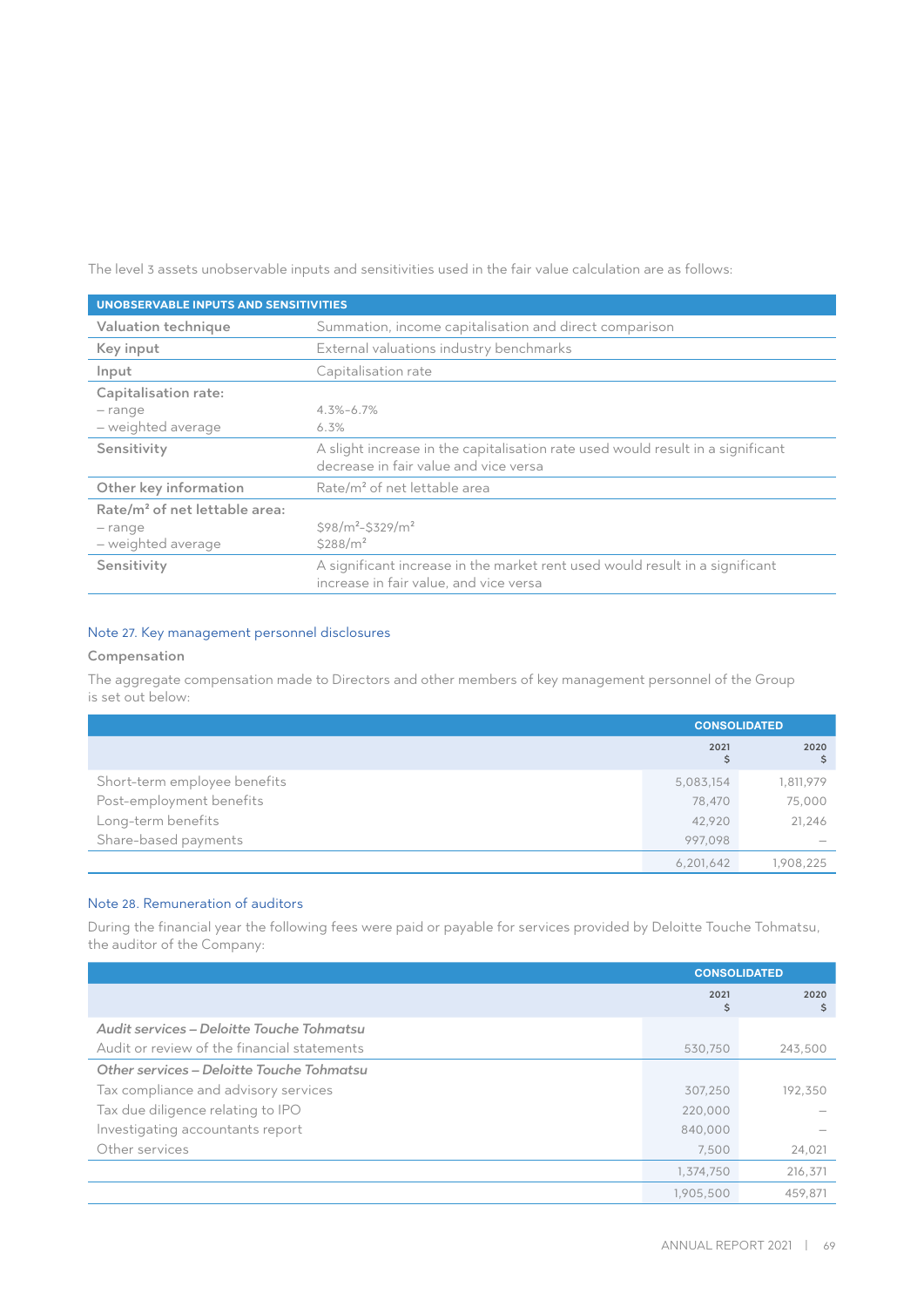#### Note 29. Contingent liabilities

|                 | <b>CONSOLIDATED</b> |                |
|-----------------|---------------------|----------------|
|                 | 2021<br>\$'000      | 2020<br>\$'000 |
| Bank guarantees | 2.422               | .627           |

All bank guarantees are to cover landlord deposits on leased property.

### Note 30. Related party transactions

#### Parent entity

Peter Warren Automotive Holdings Limited is the parent entity.

### Subsidiaries

Interests in subsidiaries are set out in note 33.

#### Key management personnel

Disclosures relating to key management personnel are set out in note 27 and the remuneration report included in the Directors' report.

#### Transactions with related parties

During the financial year the Group entered into the following transactions with related entities:

|                                                        | 2021<br>\$ | 2020<br>\$ |
|--------------------------------------------------------|------------|------------|
| Revenue received from Director related entities*:      |            |            |
| Sale of goods                                          | 1,988,397  | 3,581,409  |
| Rental payments                                        | 1,067,654  | 1,085,135  |
| Shared service charges                                 | 6,675,598  | 6,554,993  |
| Expenses paid/(payable) to Director related entities*: |            |            |
| Lease payments                                         | 8,948,356  | 8,898,857  |
| Purchase of goods                                      | 2,783,128  | 2,718,972  |
| Interest payments                                      | 5,428,568  | 5,384,853  |

## Receivables/(payables) with related parties

The following balances were outstanding at the end of the year:

|                                                              | 2021                            | 2020       |
|--------------------------------------------------------------|---------------------------------|------------|
| Amounts receivable from Director related entities*           | 1,277,124                       | 538.938    |
| Amounts payable to Director related entities*                | (63, 316)                       | (510,000)  |
| Loans payable to related parties                             |                                 |            |
| The following loans were outstanding at the end of the year: |                                 |            |
| Loan notes payable to Director related entities*             | $\hspace{0.1mm}-\hspace{0.1mm}$ | 65,829,478 |

\* Director related entities are entities owned by Paul Warren.

The loan notes payable to related parties were repaid during the financial year ended 30 June 2021 using funds raised from the IPO.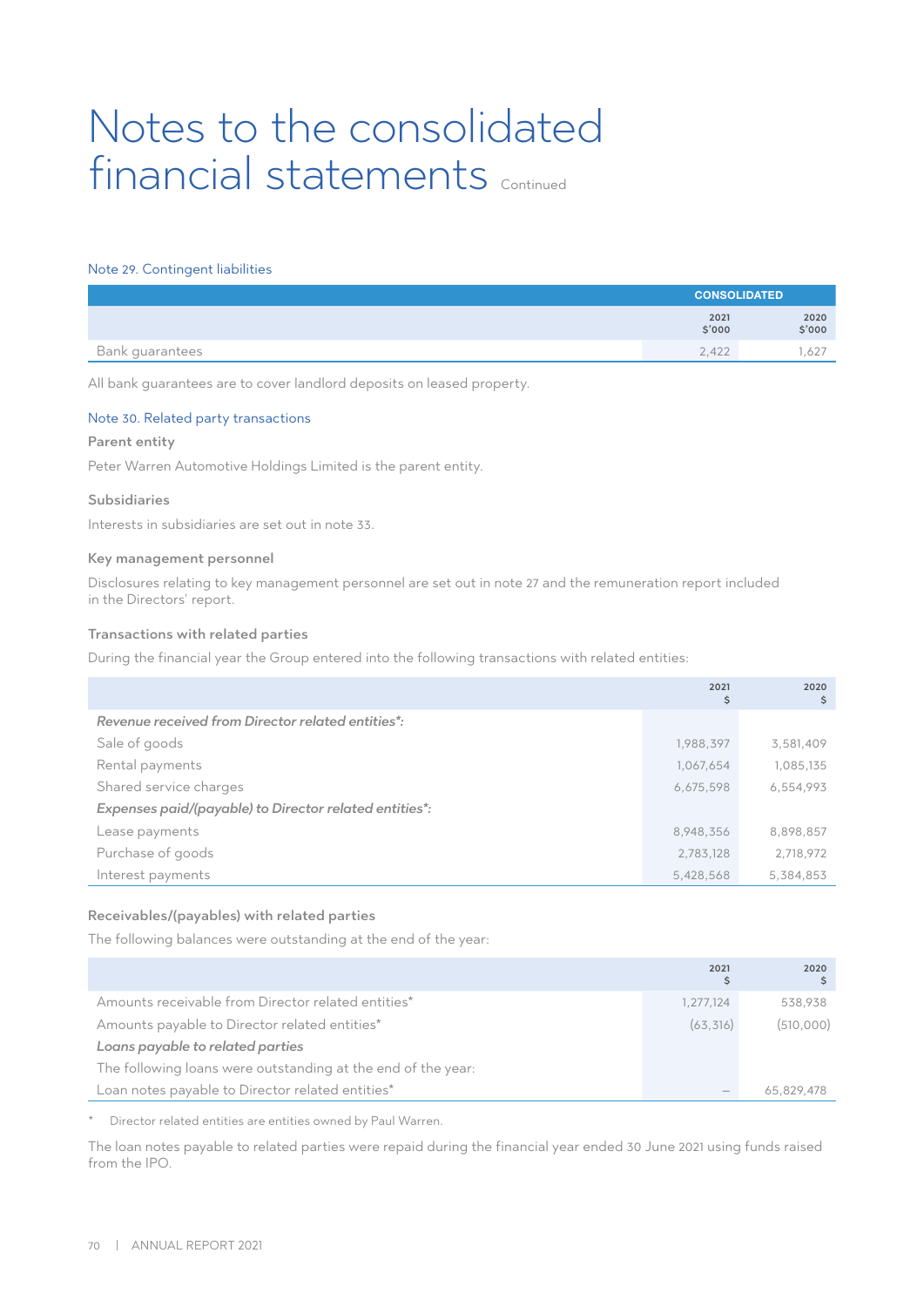### Other transactions with related parties

During the year a loan in the amount of \$1,250,000 was made to a KMP of the Group (Mr. Mark Weaver). The loan is a limited recourse loan and must be repaid out of any proceeds from the sale of loan shares or distributions received in respect of the loan shares. The loan is interest free and was secured over an equivalent number C class shares acquired by the KMP, which were converted in ordinary shares in the Company on 28 March 2021, at which point the loan became secured over an equivalent number of ordinary shares. The loan has been treated as 'treasury capital' and is offset against the associated secured shares (refer to note 22). Refer to note 37 for further information on the measurement of this share-based payment.

### Terms and conditions

All transactions were made on normal commercial terms and conditions and at market rates.

### Note 31. Parent entity information

Set out below is the supplementary information about the parent entity.

### Statement of profit or loss and other comprehensive income

|                            | <b>PARENT</b>  |                                 |
|----------------------------|----------------|---------------------------------|
|                            | 2021<br>\$'000 | 2020<br>\$'000                  |
| Loss after income tax      | (3.494)        | $\hspace{0.1mm}-\hspace{0.1mm}$ |
| Total comprehensive income | (3.494)        | $\overline{\phantom{a}}$        |

## Statement of financial position

|                           | <b>PARENT</b>  |                |
|---------------------------|----------------|----------------|
|                           | 2021<br>\$'000 | 2020<br>\$'000 |
| Total current assets      | 438,784        | 126,154        |
| Total assets              | 490,887        | 173,154        |
| Total current liabilities | 14,423         | 11,435         |
| Total liabilities         | 14,423         | 11,435         |
| Equity                    |                |                |
| Issued capital            | 478,448        | 163,472        |
| Reserves                  | 119            | (643)          |
| Accumulated losses        | (2,103)        | (1, 110)       |
| Total equity              | 476,464        | 161,719        |

## Guarantees entered into by the parent entity in relation to the debts of its subsidiaries

The parent entity had no guarantees in relation to the debts of its subsidiaries as at 30 June 2021 and 30 June 2020.

#### Contingent liabilities

The parent entity had no contingent liabilities as at 30 June 2021 and 30 June 2020.

#### Capital commitments – Property, plant and equipment

The parent entity had no capital commitments for property, plant and equipment as at 30 June 2021 and 30 June 2020.

## Significant accounting policies

The accounting policies of the parent entity are consistent with those of the Group, as disclosed in note 2, except for the following:

- Investments in subsidiaries are accounted for at cost, less any impairment, in the parent entity.
- Dividends received from subsidiaries are recognised as other income by the parent entity and its receipt may be an indicator of an impairment of the investment.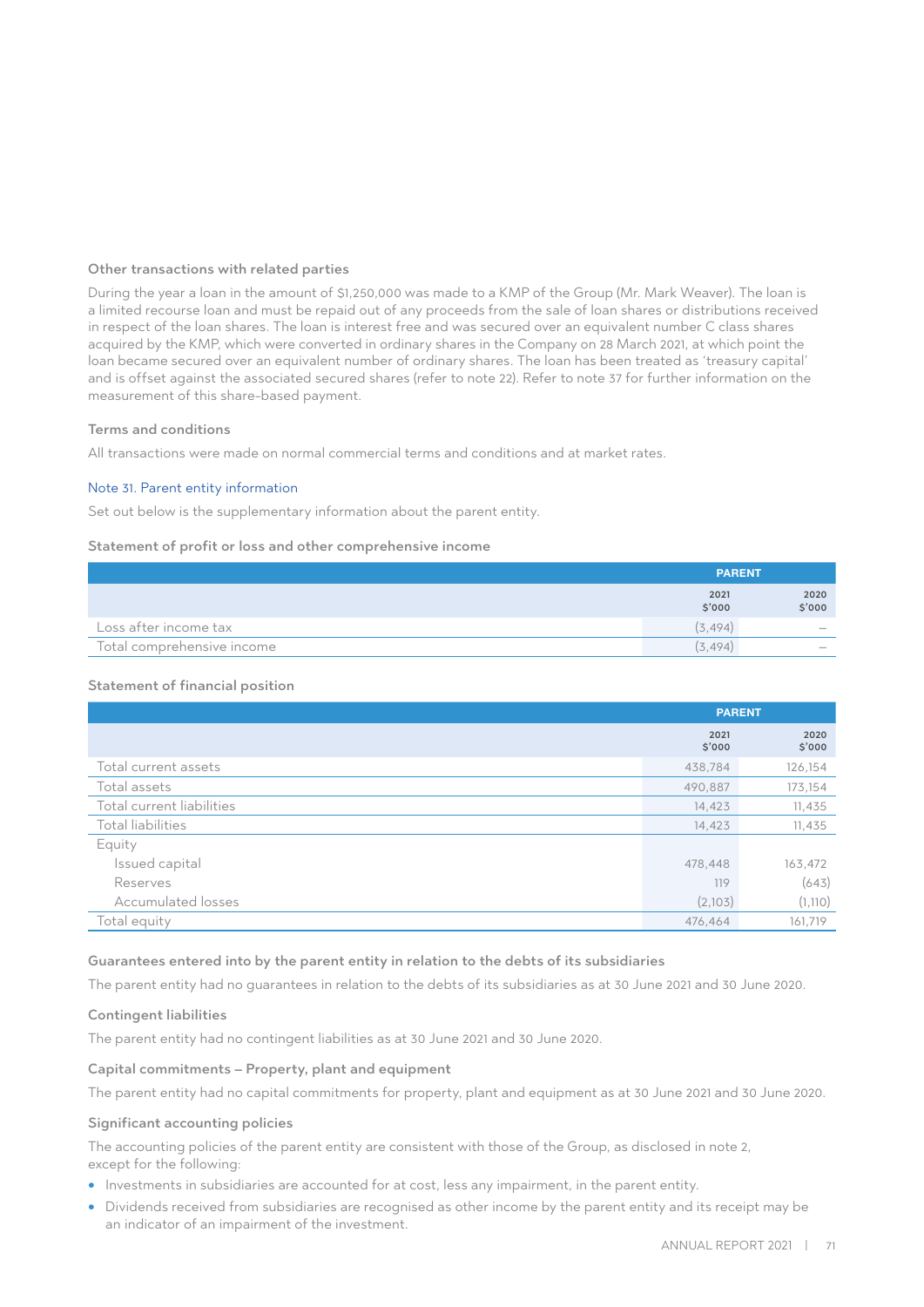## Note 32. Business combinations

#### 2021 Acquisitions

The Group acquired the Tweed Coast Mazda (1 June 2021) and Collins Honda (16 June 2021) businesses for a total consideration of \$5,541,000.

These businesses will create opportunities for increased economies of scale when integrated into our other businesses which is representative of goodwill of \$5,500,000 recognised on acquisition.

The values identified in relation to the acquisitions are provisional as at 30 June 2021.

Details of the acquisitions are as follows:

|                                                                    | <b>Fair value</b><br>\$'000 |
|--------------------------------------------------------------------|-----------------------------|
| Inventories                                                        | 1,116                       |
| Other current assets                                               | $\overline{4}$              |
| Plant and equipment                                                | 216                         |
| Other payables                                                     | (74)                        |
| Employee benefits                                                  | (272)                       |
| <b>Borrowings</b>                                                  | (949)                       |
| Net assets acquired                                                | 41                          |
| Goodwill                                                           | 5,500                       |
| Acquisition-date fair value of the total consideration transferred | 5,541                       |
| Cash used to acquire business, net of cash acquired:               |                             |
| Acquisition-date fair value of the total consideration transferred | 5,541                       |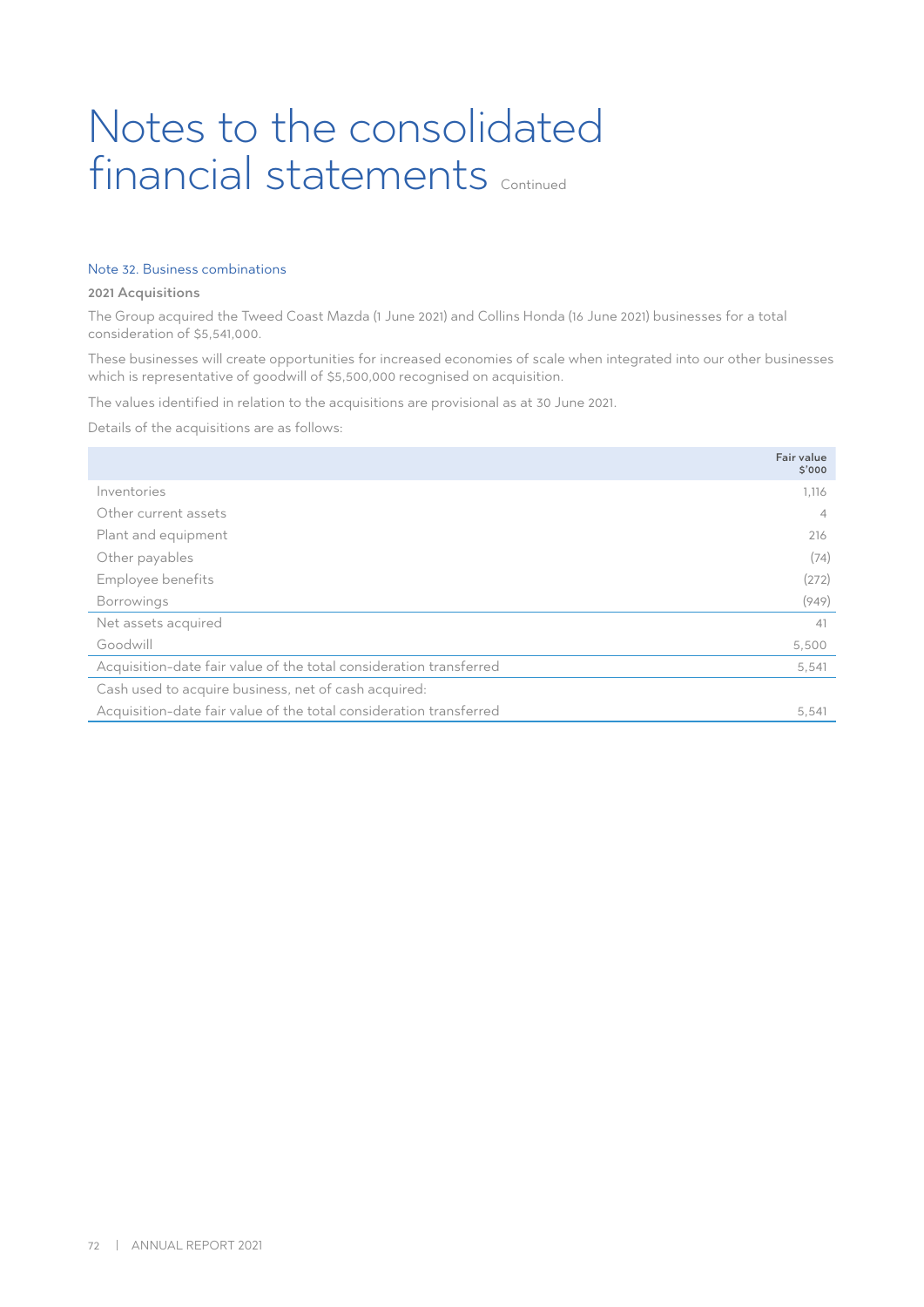# Note 33. Interests in subsidiaries

The consolidated financial statements incorporate the assets, liabilities and results of the following subsidiaries in accordance with the accounting policy described in note 2:

# Ownership interest

| Name                                                               | Principal place of business/<br>Country of incorporation | 2021<br>% | 2020<br>% |
|--------------------------------------------------------------------|----------------------------------------------------------|-----------|-----------|
| PWA Holdings Two Pty Limited                                       | Australia                                                | 100%      | 100%      |
| PWA Holdings Three Pty Limited                                     | Australia                                                | 100%      | 100%      |
| Peter Warren Automotive Pty Limited                                | Australia                                                | 100%      | 100%      |
| WP Automotive Pty Limited                                          | Australia                                                | 100%      | 100%      |
| North Shore Automotive Pty Limited                                 | Australia                                                | 100%      | 100%      |
| Sydney North Shore Automotive Pty Limited                          | Australia                                                | 100%      | 100%      |
| Frizelle Investments Pty Limited                                   | Australia                                                | 100%      | 100%      |
| James Frizelle's Automotive Group Pty Limited                      | Australia                                                | 100%      | 100%      |
| Southport Mazda Pty Limited*                                       | Australia                                                | 80%       | 80%       |
| Robina Mazda Pty Limited*                                          | Australia                                                | 80%       | 80%       |
| Lismore Mazda Pty Limited*                                         | Australia                                                | 80%       | 80%       |
| Sunshine Group Pty Limited                                         | Australia                                                | 100%      | 100%      |
| PWA Properties Pty Ltd                                             | Australia                                                | 100%      |           |
| PlatesQ Pty Ltd                                                    | Australia                                                | 100%      |           |
| Peter Warren Automotive Investments Pty Ltd                        | Australia                                                | 100%      |           |
| Peter Warren Automotive Holdings Limited<br>Employee Share Trust** | Australia                                                | 100%      |           |

Summarised financial information of the subsidiaries with non-controlling interests has not been included as it is not material to the Group.

\*\* On 26 April 2021, the company established an employee share trust, Peter Warren Automotive Holdings Employee Share Trust for the sole purpose of subscribing for, acquiring and holdings shares for the benefit of participants under equity remuneration schemes.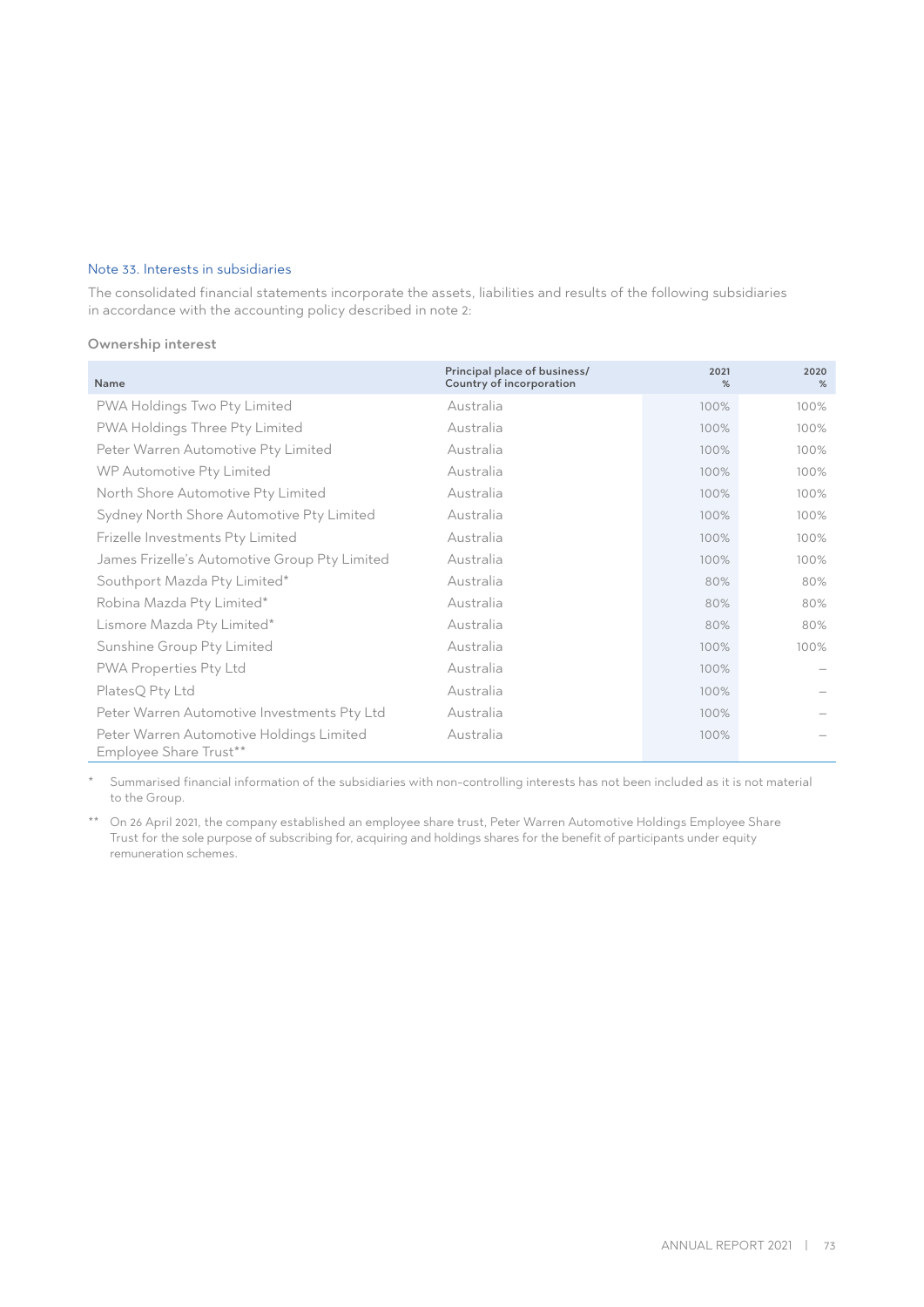# Notes to the consolidated financial statements Continued

# Note 34. Deed of cross guarantee

The following entities are party to a deed of cross guarantee under which each company guarantees the debts of the others:

Peter Warren Automotive Holdings Limited PWA Holdings Two Pty Limited PWA Holdings Three Pty Limited Peter Warren Automotive Pty Limited WP Automotive Pty Limited North Shore Automotive Pty Limited Sydney North Shore Automotive Pty Ltd Frizelle's Investments Pty Ltd James Frizelle's Automotive Group Ltd PWA Properties Pty Ltd Peter Warren Automotive Investments Pty Ltd

By entering into the deed, the wholly-owned entities have been relieved from the requirement to prepare financial statements and Directors' report under Corporations Instrument 2016/785 issued by the Australian Securities and Investments Commission.

The above companies represent a 'Closed Group' for the purposes of the Corporations Instrument, and as there are no other parties to the deed of cross guarantee that are controlled by Peter Warren Automotive Holdings Limited, they also represent the 'Extended Closed Group'.

Set out below is a consolidated statement of profit or loss and other comprehensive income and statement of financial position of the 'Closed Group'.

| Statement of profit or loss and other comprehensive income      | 2021<br>\$'000 | 2020<br>\$'000 |
|-----------------------------------------------------------------|----------------|----------------|
| Revenue                                                         | 1,500,499      | 1,288,412      |
| Other income                                                    | 22,735         | 24,934         |
| Interest revenue calculated using the effective interest method | 62             | 34             |
| Raw materials and consumables purchased                         | (1, 232, 594)  | (1,088,192)    |
| Employee benefits expense                                       | (124, 829)     | (117, 025)     |
| Depreciation and amortisation expense                           | (22, 155)      | (23, 103)      |
| Other expenses                                                  | (67,930)       | (45, 526)      |
| Finance costs                                                   | (21, 472)      | (26, 588)      |
| Profit before income tax expense                                | 54,316         | 12,946         |
| Income tax expense                                              | (17, 017)      | (3,360)        |
| Profit after income tax expense                                 | 37,299         | 9,586          |
| Other comprehensive income                                      |                |                |
| Gain on the revaluation of land and buildings, net of tax       | 2,463          |                |
| Other comprehensive income for the year, net of tax             | 2,463          |                |
| Total comprehensive income for the year                         | 39,762         | 9,586          |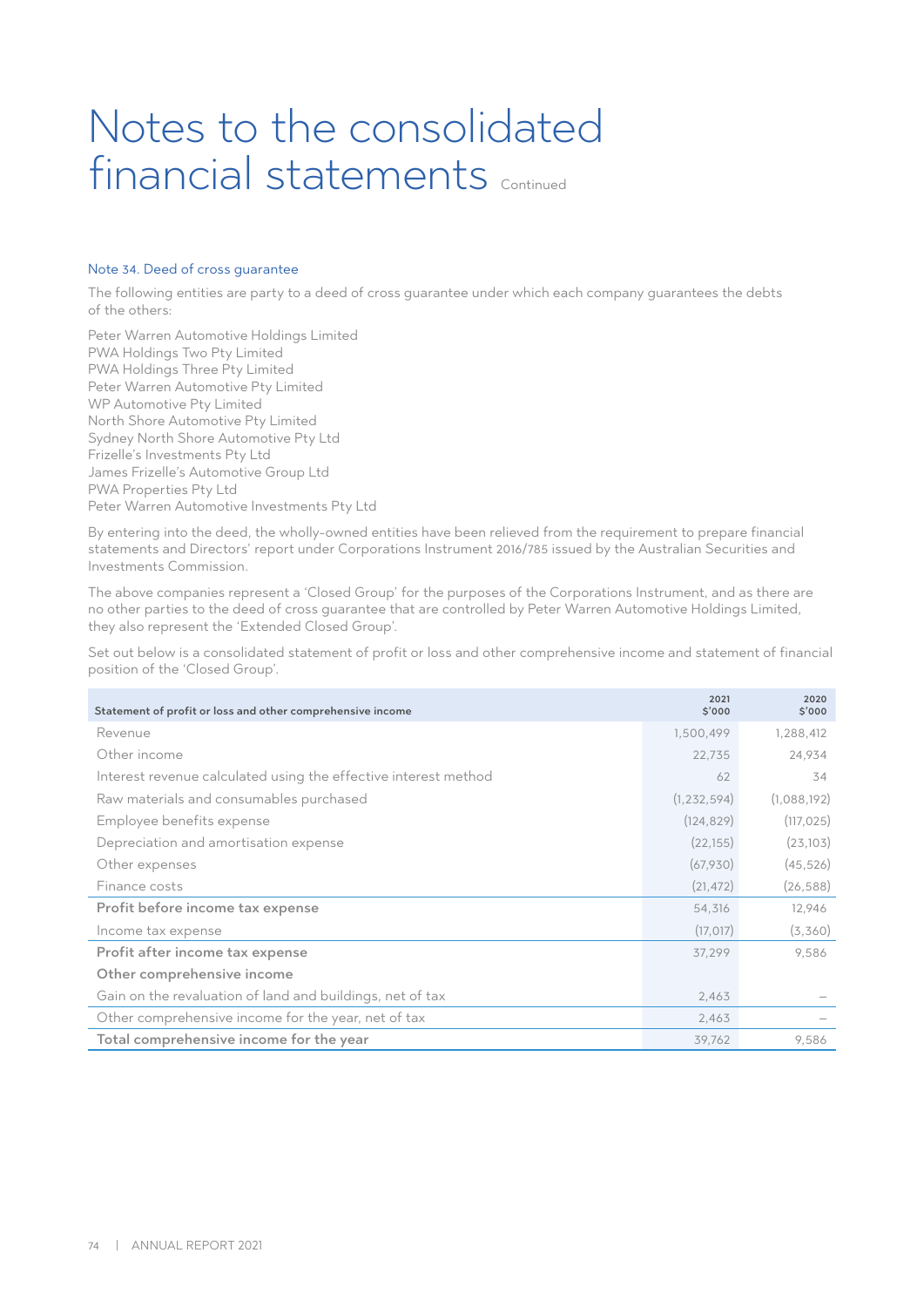| Statement of financial position       | 2021<br>\$'000 | 2020<br>\$'000 |
|---------------------------------------|----------------|----------------|
| <b>Current assets</b>                 |                |                |
| Cash and cash equivalents             | 39,292         | 68,337         |
| Trade and other receivables           | 57,167         | 54,630         |
| Inventories                           | 213,555        | 207,867        |
| Other assets                          | 6,726          | 9,252          |
|                                       | 316,740        | 340,086        |
| Non-current assets                    |                |                |
| Other assets                          | 153            | 354            |
| Property, plant and equipment         | 229,837        | 25,000         |
| Right-of-use assets                   | 100,782        | 181,653        |
| Intangibles                           | 145,622        | 140,121        |
| Deferred tax                          | 20,447         | 16,366         |
|                                       | 496,841        | 363,494        |
| <b>Total assets</b>                   | 813,581        | 703,580        |
| <b>Current liabilities</b>            |                |                |
| Trade and other payables              | 60,615         | 52,066         |
| Contract liabilities                  | 1,212          | 390            |
| Borrowings                            | 169,694        | 194,483        |
| Lease liabilities                     | 10,405         | 13,292         |
| Income tax                            | 14,424         | 4,525          |
| Employee benefits                     | 16,981         | 11,747         |
|                                       | 273,331        | 276,503        |
| Non-current liabilities               |                |                |
| <b>Contract liabilities</b>           | 632            | 1,788          |
| Borrowings                            |                | 88,222         |
| Lease liabilities                     | 115,600        | 202,574        |
| Employee benefits                     | 1,462          | 1,280          |
| Provisions                            | 230            | 300            |
|                                       | 117,924        | 294,164        |
| <b>Total liabilities</b>              | 391,255        | 570,667        |
| Net assets                            | 422,326        | 132,913        |
| Equity                                |                |                |
| Issued capital                        | 478,448        | 163,471        |
| Reserves                              | (48, 082)      | (51, 307)      |
| Retained profits/(accumulated losses) | (8,040)        | 20,749         |
| <b>Total equity</b>                   | 422,326        | 132,913        |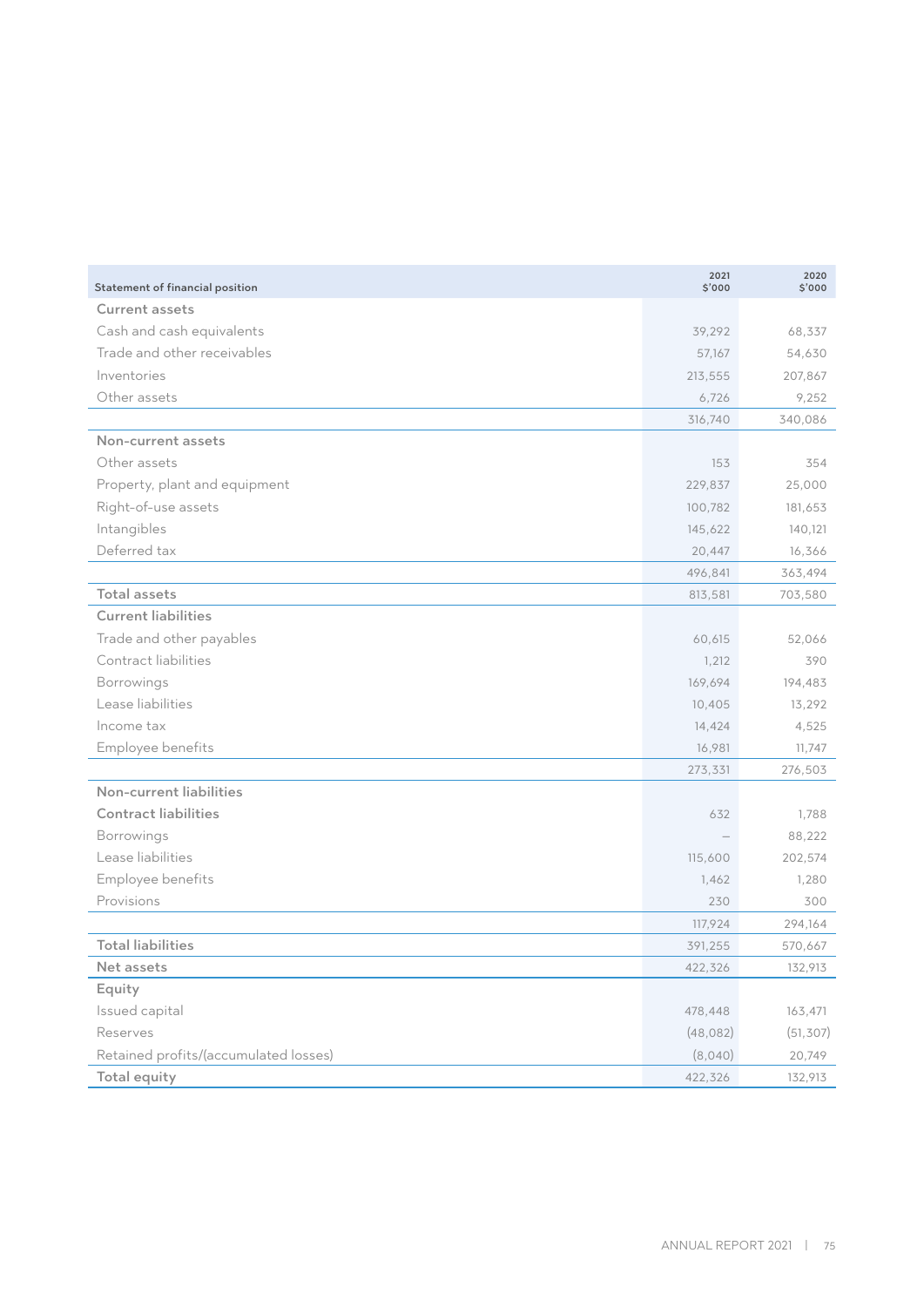# Notes to the consolidated financial statements Continued

# Note 35. Cash flow information

Reconciliation of profit after income tax to net cash from operating activities

|                                                          | <b>CONSOLIDATED</b> |                |
|----------------------------------------------------------|---------------------|----------------|
|                                                          | 2021<br>\$'000      | 2020<br>\$'000 |
| Profit after income tax expense for the year             | 37,546              | 8,908          |
| Adjustments for:                                         |                     |                |
| Depreciation and amortisation                            | 24,006              | 24,981         |
| Net loss on disposal of property, plant and equipment    | 10                  | 149            |
| Share-based payments                                     | 762                 |                |
| IPO expenses                                             | 4,740               |                |
| Non-cash interest                                        |                     | 8,238          |
| Change in operating assets and liabilities:              |                     |                |
| Decrease in trade and other receivables and other assets | 2,290               | 10,215         |
| Decrease/(increase) in inventories                       | (30, 947)           | 4,497          |
| Increase in deferred tax assets                          | (1, 858)            | (2,803)        |
| Increase in trade and other payables                     | 7,406               | 17,624         |
| Increase/(decrease) in contract liabilities              | (148)               | 43             |
| Increase in provision for income tax                     | 9,948               | 3,339          |
| Increase/(decrease) in other provisions                  | 2,793               | (419)          |
| Net cash from operating activities                       | 56,548              | 74,772         |

# Non-cash investing and financing activities

|                                                      |                | <b>CONSOLIDATED</b>      |  |
|------------------------------------------------------|----------------|--------------------------|--|
|                                                      | 2021<br>\$'000 | 2020<br>\$'000           |  |
| Additions to the right-of-use assets                 | 1,260          |                          |  |
| Share issued as consideration for land and buildings | 96,000         |                          |  |
| Extinguishment of lease liabilities                  | 83,247         | $\overline{\phantom{a}}$ |  |
|                                                      | 180.507        |                          |  |

# Changes in liabilities arising from financing activities

| Consolidated                          | Loans from<br>related parties<br>\$'000 | Lease<br><b>liabilities</b><br>\$'000 | Total<br>\$'000 |
|---------------------------------------|-----------------------------------------|---------------------------------------|-----------------|
| Balance at 1 July 2019                | 88,438                                  | 255.705                               | 344,143         |
| Net cash used in financing activities | (8, 454)                                | (13.180)                              | (21, 634)       |
| Interest accrued                      | 8,238                                   |                                       | 8,238           |
| Other changes                         |                                         | 5                                     | 5               |
| Balance at 30 June 2020               | 88,222                                  | 242,530                               | 330,752         |
| Net cash used in financing activities | (88, 222)                               | (13, 849)                             | (102, 071)      |
| Acquisition of leases                 |                                         | 1,260                                 | 1,260           |
| Termination of leases                 |                                         | (83, 247)                             | (83, 247)       |
| Balance at 30 June 2021               |                                         | 146.694                               | 146.694         |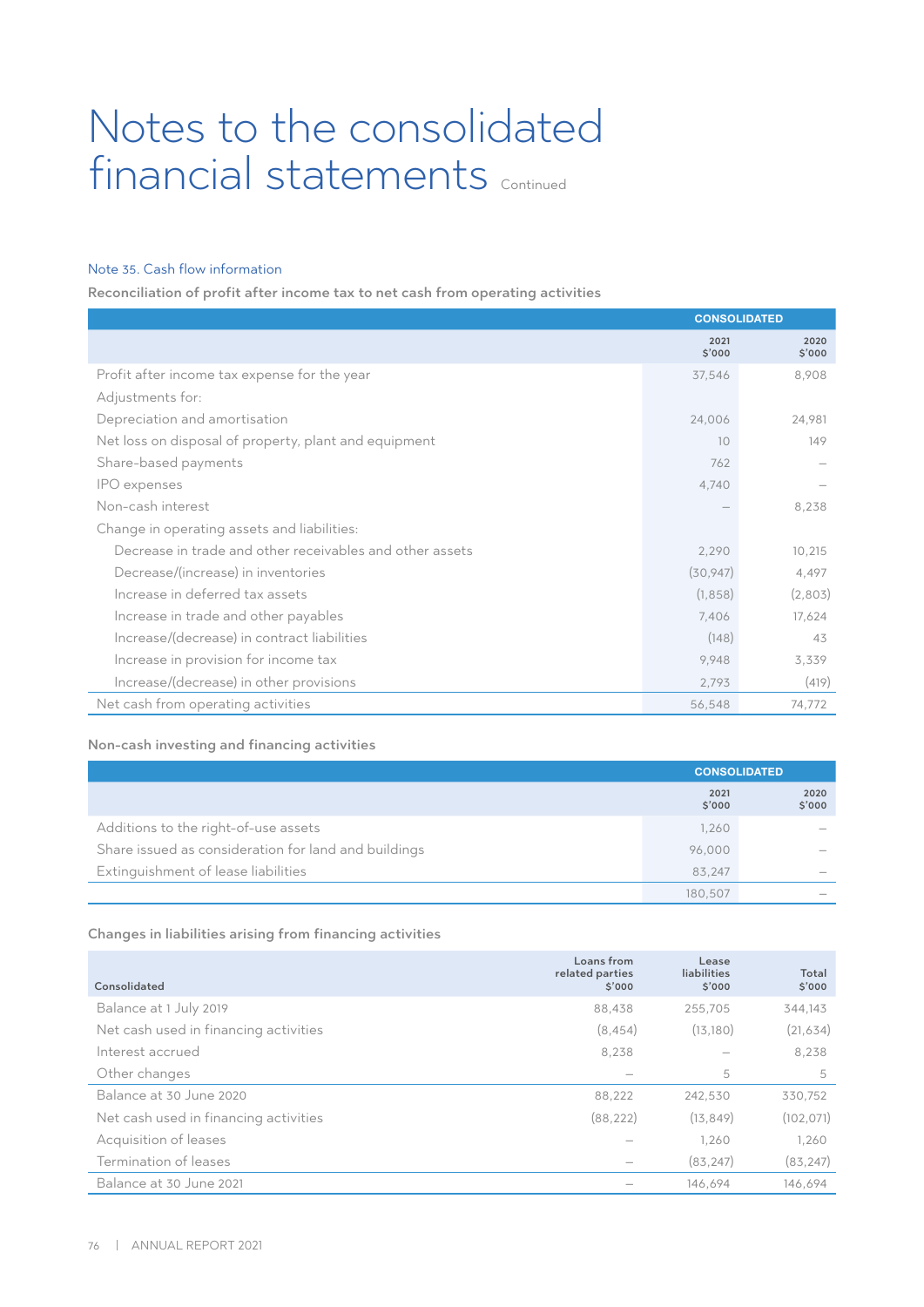## Note 36. Earnings per share

|                                                                                                          | <b>CONSOLIDATED</b> |                |
|----------------------------------------------------------------------------------------------------------|---------------------|----------------|
|                                                                                                          | 2021<br>\$'000      | 2020<br>\$'000 |
| Profit after income tax attributable to the owners of Peter Warren Automotive<br><b>Holdings Limited</b> | 37,546              | 8,908          |
|                                                                                                          |                     |                |
|                                                                                                          | Number              | Number         |
| Weighted average number of ordinary shares used in calculating basic earnings<br>per share               | 74,869,114          | 55,024,220     |
| Adjustments for calculation of diluted earnings per share:                                               |                     |                |
| Performance rights over ordinary shares                                                                  | 44,166              |                |
| Weighted average number of ordinary shares used in calculating diluted earnings                          |                     |                |
| per share                                                                                                | 74,913,280          | 55,024,220     |
|                                                                                                          |                     |                |
|                                                                                                          | Cents               | Cents          |
| Basic earnings per share                                                                                 | 50.15               | 16.19          |
| Diluted earnings per share                                                                               | 50.12               | 16.19          |

The weighted average number of ordinary shares for the year ended 30 June 2020 has been restated for the effect of the capital reorganisation that took place on 28 March 2021. During the capital reorganisation all class B and class C shares were converted into ordinary shares in the Company after which all ordinary shares were consolidated on a ratio of 5 to 1. In accordance with AASB 133 *'Earnings per share'*, the weighted average number of ordinary shares for the comparative period are calculated based on the number of shares that would have been in existence had the capital reorganisation occurred on 1 July 2019.

## Before restatement

|                                                                                                                 | Number        |
|-----------------------------------------------------------------------------------------------------------------|---------------|
| Weighted average number of ordinary shares used in calculating basic earnings per share<br>(before restatement) | 115, 181, 818 |
| Weighted average number of B class shares used in calculating basic earnings per share                          | 113, 191, 336 |
| Weighted average number of C class shares used in calculating basic earnings per share                          | 6,747,944     |
| Weighted average number of D class shares used in calculating basic earnings per share                          |               |
| Adjustment required by AASB 133 'Earnings per share'                                                            | (220,096,879) |
| After restatement                                                                                               |               |
| Weighted average number of ordinary shares used in calculating basic earnings per share                         | 55,024,220    |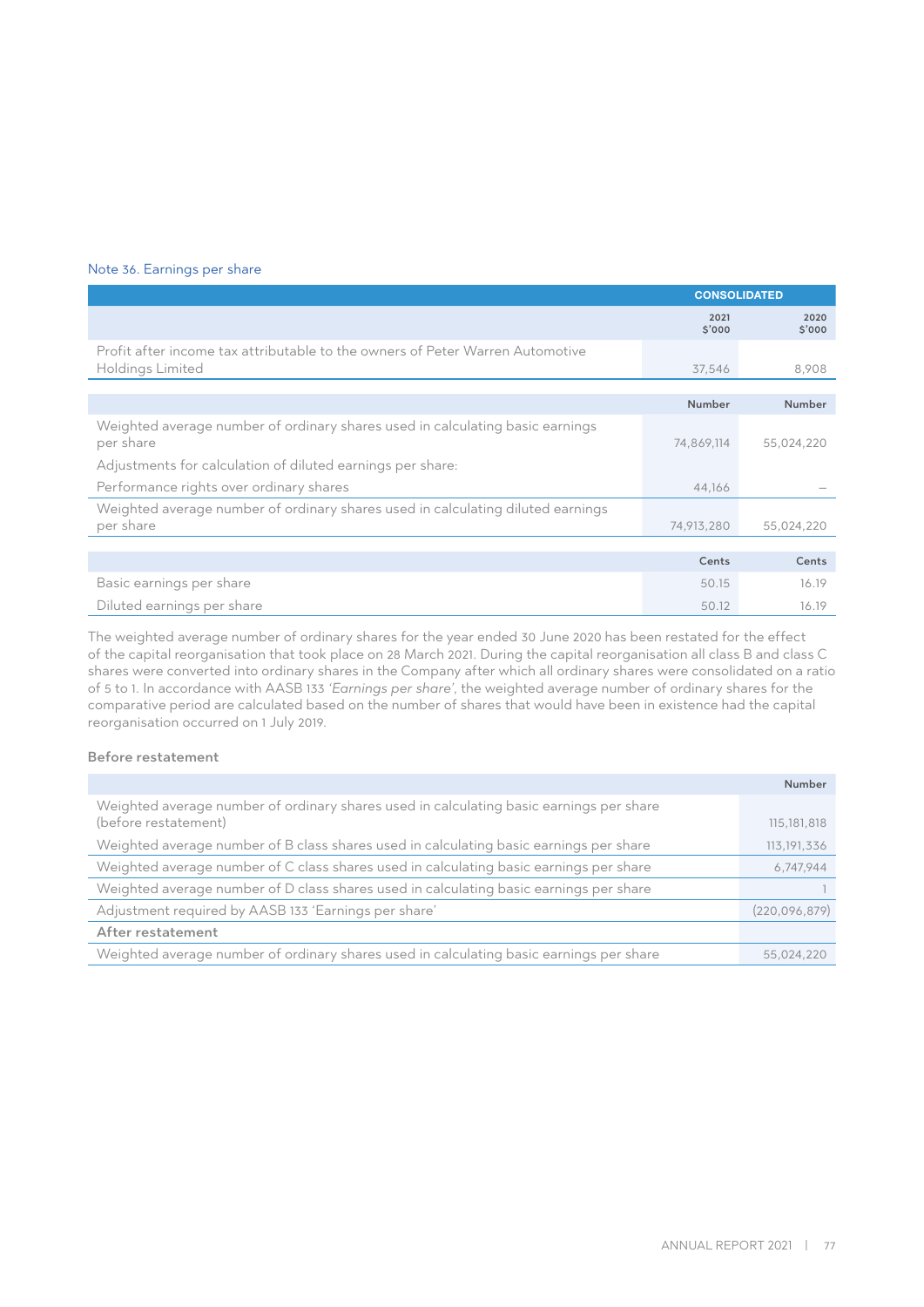# Notes to the consolidated financial statements continued

## Note 37. Share-based payments

## IPO Grant

On 17 May 2021, Mark Weaver, the Chief Executive Officer ('CEO') and Bernard Friend, the Chief Financial Officer ('CFO') were granted 99,137 and 90,517 performance rights respectively following the Company's successful completion of the IPO ('IPO Grant'). The vesting conditions of the performance rights will be that the CEO and CFO remain employed by a Group Company until 31 December 2021 and the Board's subjective assessment of the delivery of financial forecasts set out in the Prospectus, dated 6 April 2021. If either vesting condition is not satisfied, then the participants will forfeit their performance rights in full. The performance rights will issue for nil acquisition price and also have a nil exercise price. The accounting fair value of the IPO Grant is \$2.90.

| 2021<br>Grant date | Exercise price | <b>Balance at</b><br>the start of<br>the year | Granted | Exercised         | Expired/<br>forfeited/<br>other | <b>Balance</b> at<br>the end of<br>the year |
|--------------------|----------------|-----------------------------------------------|---------|-------------------|---------------------------------|---------------------------------------------|
| 06/04/2021         | \$0.00         | $\hspace{0.1mm}-\hspace{0.1mm}$               | 189.654 | $\hspace{0.05cm}$ | $\hspace{0.1mm}-\hspace{0.1mm}$ | 189.654                                     |
|                    |                | $\hspace{0.1mm}-\hspace{0.1mm}$               | 189.654 | $\hspace{0.05cm}$ | $\hspace{0.1mm}-\hspace{0.1mm}$ | 189.654                                     |

No performance rights are exercisable at 30 June 2021.

#### Loan shares

Mark Weaver holds shares that were issued pursuant to a limited recourse loan (Loan Shares). The Loan attaching to the Loan Shares is limited recourse and must be repaid out of any proceeds from the sale of the Loan Shares or distributions received in respect of the Loan Shares. Any dealings by Mark Weaver in shares will be deemed Loan Shares and any proceeds from such sale will be applied to repay the loan. The Loan Shares will be subject to Peter Warren's Securities Trading Policy and the escrow arrangements.

These Loan Shares are treated in substance and accounted for as options. Mark Weaver was granted a loan of \$1,250,000. The exercise price of \$5 per share is equal to the non-recourse loan value of \$1,250,000. 100% of the grant vested in FY21. The accounting fair value of the loan funded shares is \$1.95. The loan funded shares were valued with an expected life between 5-7 years.

## Note 38. Events after the reporting period

## Impact of COVID-19

The consequences of the Coronavirus (COVID-19) pandemic continue to be felt around the world and subsequent to 30 June 2021, trading has been impacted by lockdowns in New South Wales and, to a lesser extent, Queensland.

However, the impact has been mitigated somewhat by a strong new vehicle order bank at 30 June 2021 which has supported the delivery of new vehicles in Q1FY22.

The extent and duration of these lockdowns is unknown however, it would appear that control measures and related government policies, including the roll out of the vaccine, will begin to mitigate the risks caused by COVID-19.

We have taken proactive steps to adapt to these challenges, including adapting the sales model to click and collect, further enhancing our digital capabilities and managing our variable costs in line with trading conditions. Management continues to monitor the situation.

No other matter or circumstance has arisen since 30 June 2021 that has significantly affected, or may significantly affect the Group's operations, the results of those operations, or the Group's state of affairs in future financial years.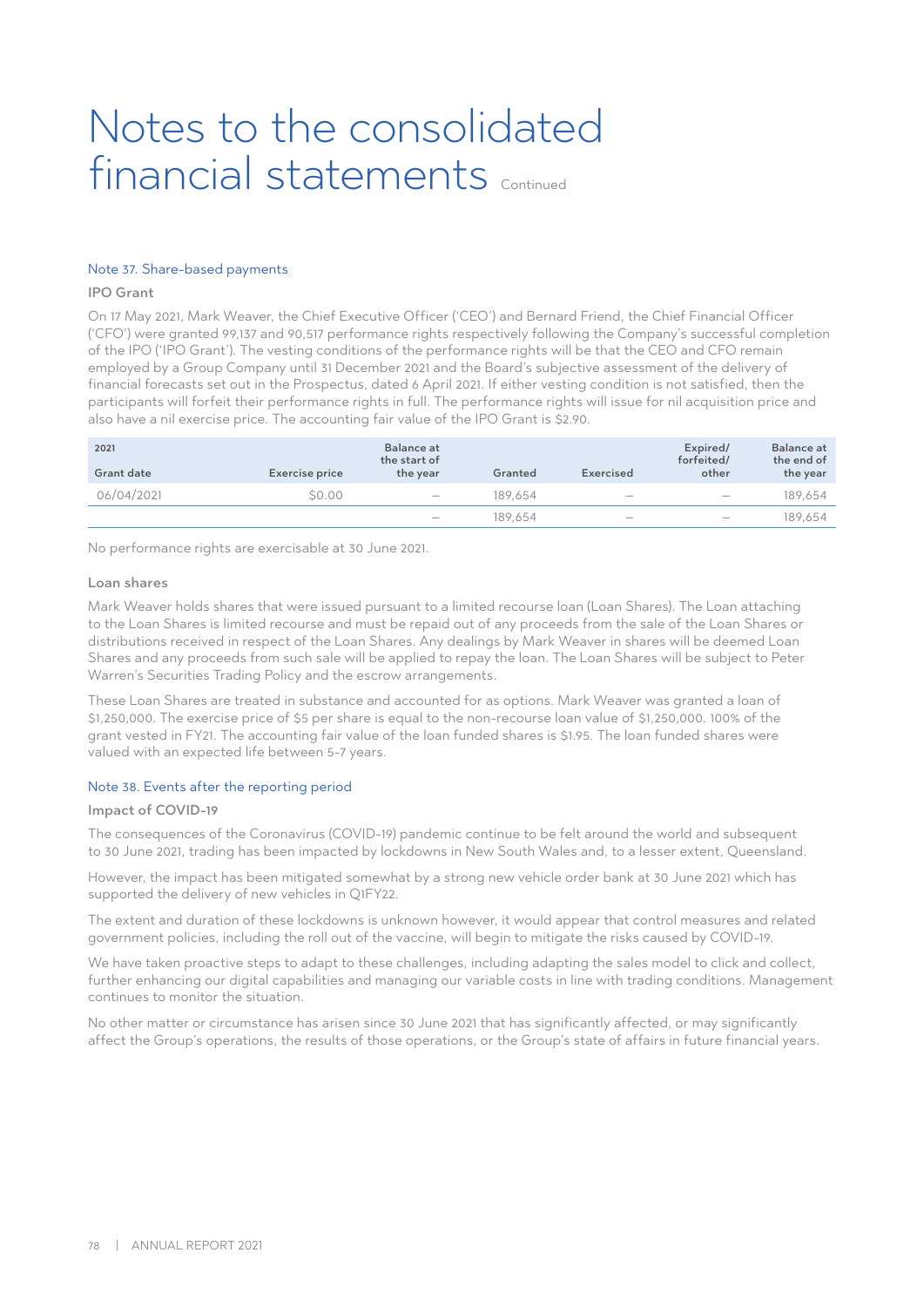# Directors' declaration

30 June 2021

In the Directors' opinion:

- the attached financial statements and notes comply with the *Corporations Act 2001*, the Accounting Standards, the *Corporations Regulations 2001* and other mandatory professional reporting requirements;
- the attached financial statements and notes comply with International Financial Reporting Standards as issued by the International Accounting Standards Board as described in note 2 to the financial statements;
- the attached financial statements and notes give a true and fair view of the Group's financial position as at 30 June 2021 and of its performance for the financial year ended on that date;
- there are reasonable grounds to believe that the Company will be able to pay its debts as and when they become due and payable; and
- at the date of this declaration, there are reasonable grounds to believe that the members of the Extended Closed Group will be able to meet any obligations or liabilities to which they are, or may become, subject by virtue of the deed of cross guarantee described in note 34 to the financial statements.

The Directors have been given the declarations required by section 295A of the *Corporations Act 2001*.

Signed in accordance with a resolution of Directors made pursuant to section 295(5)(a) of the *Corporations Act 2001*.

On behalf of the Directors

OffBorn

John Ingram Chair 27 August 2021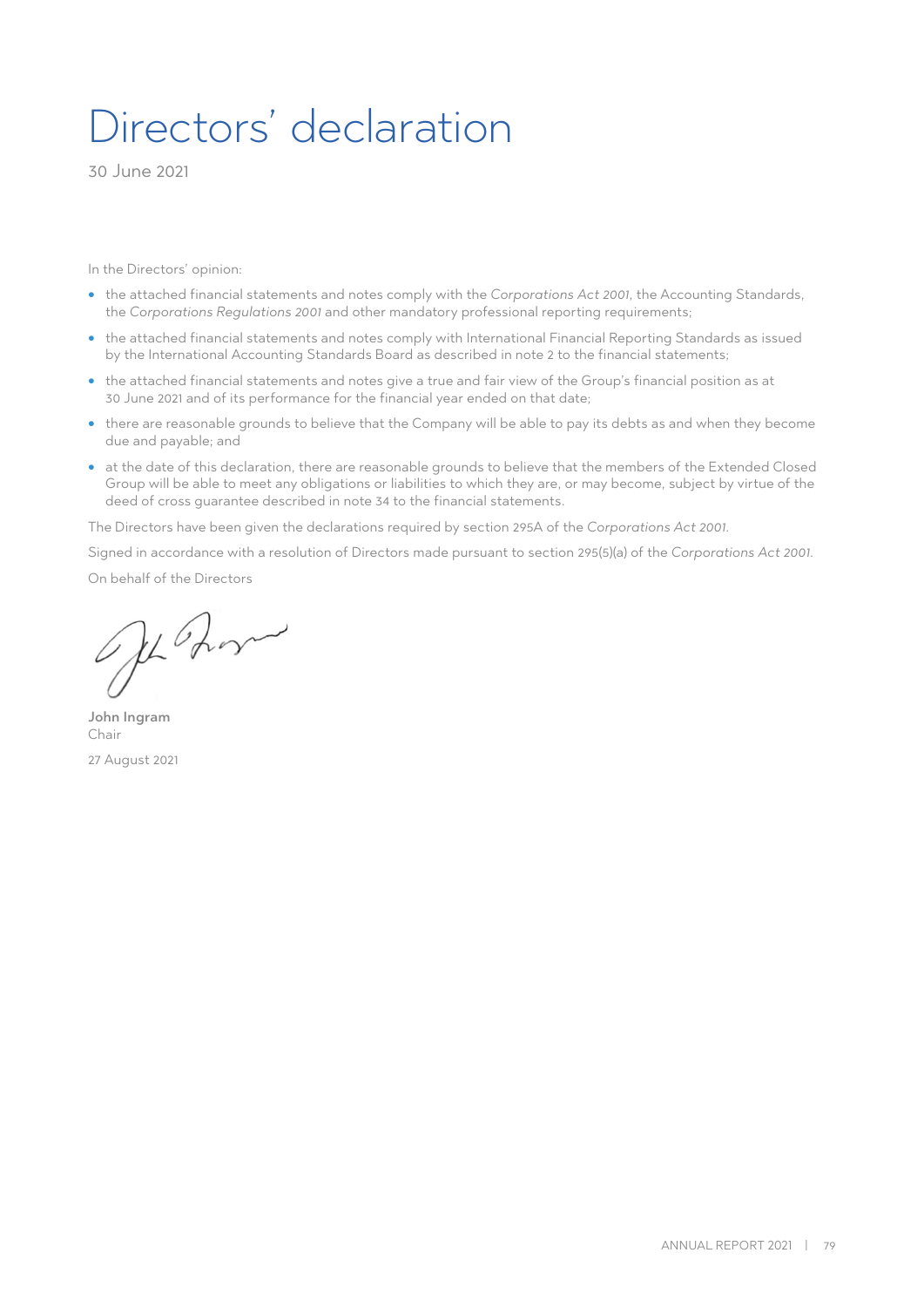# Independent auditor's report

To the members of Peter Warren Automotive Holdings Limited

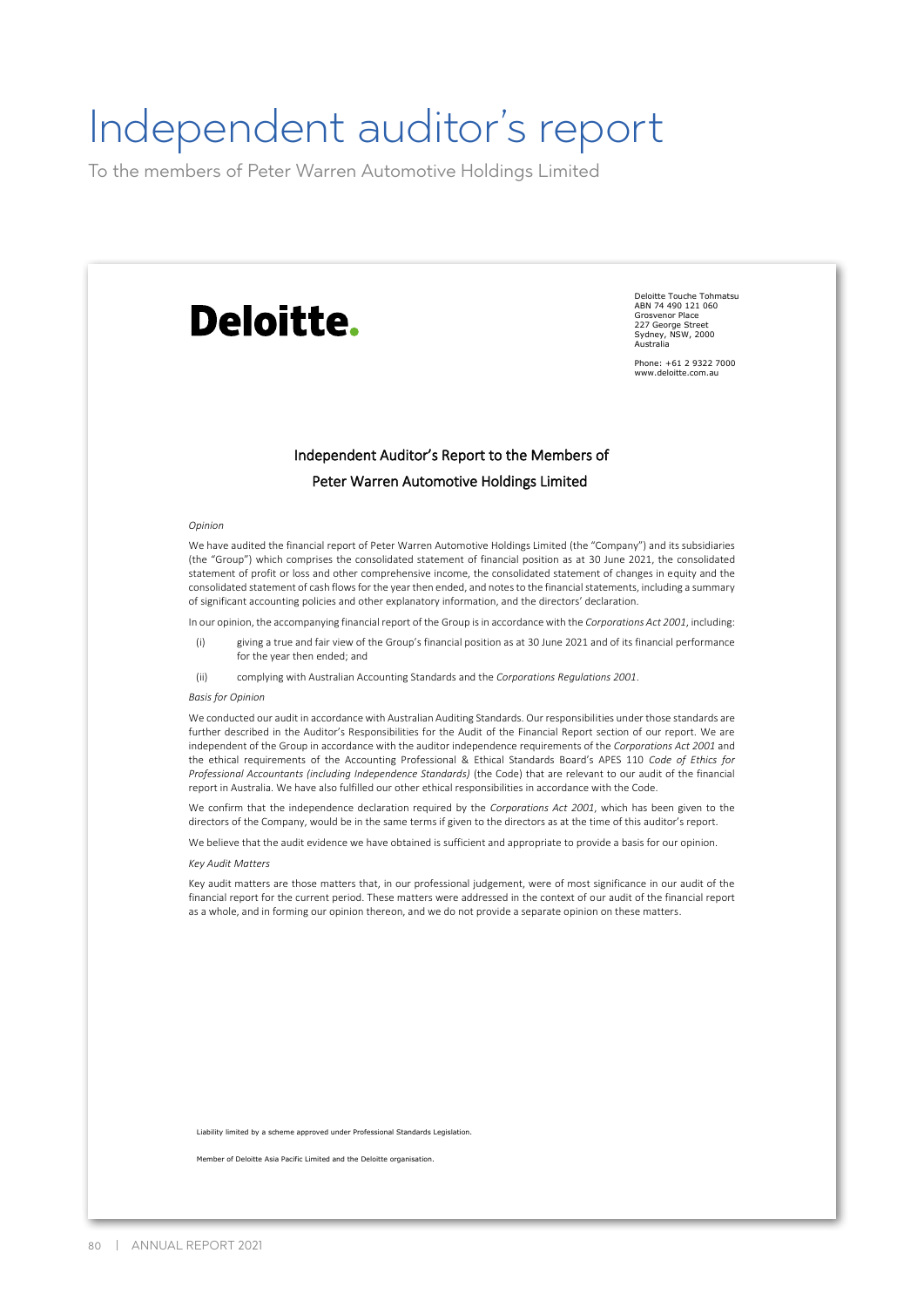# Deloitte.

| <b>Key Audit Matter</b>                                                                                                                                                                                                                                                                                                                                                                                                                                                                 | How the scope of our audit responded to the Key Audit<br><b>Matter</b>                                                                                                                                                                                                                                                                                                                                                                                                                                                                                                                                                                                                                                                                                                                                                                                                                                                                                                                                                                                                                                                                                                                                                                                                                                                                                                                                                                |
|-----------------------------------------------------------------------------------------------------------------------------------------------------------------------------------------------------------------------------------------------------------------------------------------------------------------------------------------------------------------------------------------------------------------------------------------------------------------------------------------|---------------------------------------------------------------------------------------------------------------------------------------------------------------------------------------------------------------------------------------------------------------------------------------------------------------------------------------------------------------------------------------------------------------------------------------------------------------------------------------------------------------------------------------------------------------------------------------------------------------------------------------------------------------------------------------------------------------------------------------------------------------------------------------------------------------------------------------------------------------------------------------------------------------------------------------------------------------------------------------------------------------------------------------------------------------------------------------------------------------------------------------------------------------------------------------------------------------------------------------------------------------------------------------------------------------------------------------------------------------------------------------------------------------------------------------|
| Recoverability of inventory measured at net<br>realisable value                                                                                                                                                                                                                                                                                                                                                                                                                         | Our procedures included, but were not limited to the<br>following:                                                                                                                                                                                                                                                                                                                                                                                                                                                                                                                                                                                                                                                                                                                                                                                                                                                                                                                                                                                                                                                                                                                                                                                                                                                                                                                                                                    |
| As disclosed in Notes 2 and 11, management<br>have recognised write-downs on the Group's<br>demonstrator and used vehicle inventory to<br>determine the net realisable value ("NRV") at 30<br>June 2021.<br>The assessment of the write down and required<br>provision required to estimate the NRV of<br>demonstrator and used vehicle inventory<br>requires management to exercise judgement<br>based on the age, condition, and brand of the<br>vehicle and historic sales outcomes. | Understanding management's processes and<br>judgements applied in estimating the NRV of<br>demonstrator and used vehicles;<br>Evaluating the design and implementation of<br>٠<br>identified relevant manual controls over the<br>demonstrator and used vehicle NRV assessment:<br>Obtaining management's assessment of used and<br>$\bullet$<br>demonstrator vehicle inventory valuation including<br>reports prepared by management's expert and<br>evaluating the appropriateness of methodology and<br>assumptions;<br>Evaluating the competency, objectivity and<br>٠<br>independence of management's expert;<br>Validating the ageing and cost, on a sample basis, of<br>٠<br>demonstrator and used vehicles at the year-end as<br>key inputs used into management's calculation of<br>the write down to NRV;<br>Evaluating management's judgements in estimating<br>٠<br>used and demonstrator vehicle NRV on a sample<br>basis by:<br>comparing the assessed NRV of vehicles to<br>$\circ$<br>their respective post year-end sales;<br>evaluating the carrying value of vehicle<br>$\circ$<br>inventory to external third-party valuation<br>data;<br>a comparison to historical sales data; and<br>$\circ$<br>assessing historical accuracy of inventory<br>$\circ$<br>NRV adjustments to subsequent sales.<br>Assessing the appropriateness of the Group's<br>disclosures in Notes 2 and 11 to the financial<br>statements. |

#### *Other Information*

The directors are responsible for the other information. The other information comprises the information included in the Group's annual report for the year ended 30 June 2021, but does not include the financial report and our auditor's report thereon.

Our opinion on the financial report does not cover the other information and we will not express any form of assurance conclusion thereon.

In connection with our audit of the financial report, our responsibility is to read the other information identified above when it becomes available and, in doing so, consider whether the

other information is materially inconsistent with the financial report or our knowledge obtained in the audit, or otherwise appears to be materially misstated.

If, based on the work we have performed, we conclude that there is a material misstatement of this other information, we are required to report that fact. We have nothing to report in this regard.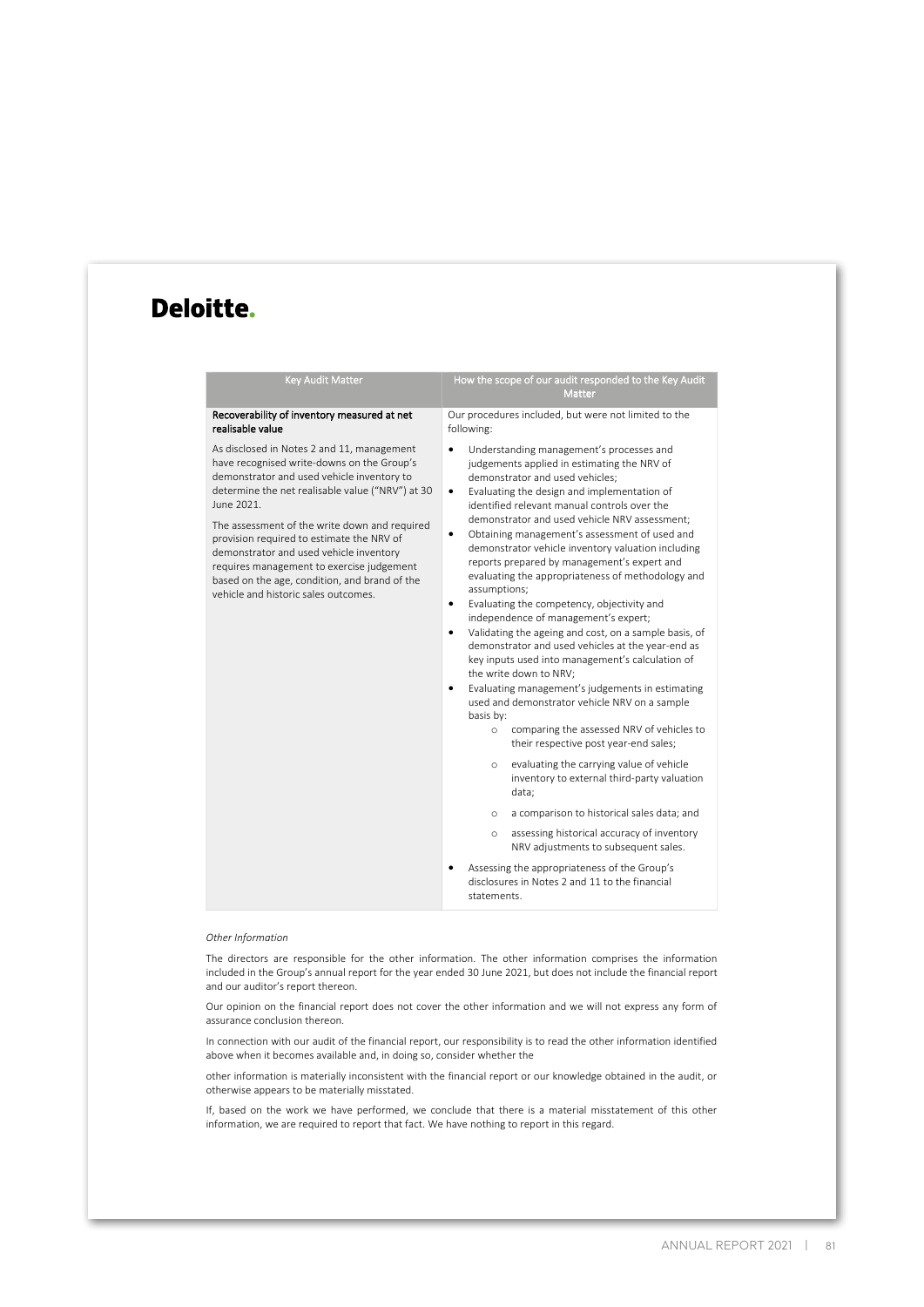# Independent auditor's report continued

# Deloitte.

*Responsibilities of the Directors for the Financial Report* 

The directors of the Company are responsible for the preparation of the financial report that gives a true and fair view in accordance with Australian Accounting Standards and the *Corporations Act 2001* and for such internal control as the directors determine is necessary to enable the preparation of the financial report that gives a true and fair view and is free from material misstatement, whether due to fraud or error.

In preparing the financial report, the directors are responsible for assessing the ability of the Group to continue as a going concern, disclosing, as applicable, matters related to going concern and using the going concern basis of accounting unless the directors either intend to liquidate the Group or to cease operations, or has no realistic alternative but to do so.

*Auditor's Responsibilities for the Audit of the Financial Report* 

Our objectives are to obtain reasonable assurance about whether the financial report as a whole is free from material misstatement, whether due to fraud or error, and to issue an auditor's report that includes our opinion. Reasonable assurance is a high level of assurance, but is not a guarantee that an audit conducted in accordance with the Australian Auditing Standards will always detect a material misstatement when it exists. Misstatements can arise from fraud or error and are considered material if, individually or in the aggregate, they could reasonably be expected to influence the economic decisions of users taken on the basis of this financial report.

As part of an audit in accordance with the Australian Auditing Standards, we exercise professional judgement and maintain professional scepticism throughout the audit. We also:

- Identify and assess the risks of material misstatement of the financial report, whether due to fraud or error, design and perform audit procedures responsive to those risks, and obtain audit evidence that is sufficient and appropriate to provide a basis for our opinion. The risk of not detecting a material misstatement resulting from fraud is higher than for one resulting from error, as fraud may involve collusion, forgery, intentional omissions, misrepresentations, or the override of internal control.
- Obtain an understanding of internal control relevant to the audit in order to design audit procedures that are appropriate in the circumstances, but not for the purpose of expressing an opinion on the effectiveness of the Group's internal control.
- Evaluate the appropriateness of accounting policies used and the reasonableness of accounting estimates and related disclosures made by the directors.
- Conclude on the appropriateness of the directors' use of the going concern basis of accounting and, based on the audit evidence obtained, whether a material uncertainty exists related to events or conditions that may cast significant doubt on the Group's ability to continue as a going concern. If we conclude that a material uncertainty exists, we are required to draw attention in our auditor's report to the related disclosures in the financial report or, if such disclosures are inadequate, to modify our opinion. Our conclusions are based on the audit evidence obtained up to the date of our auditor's report. However, future events or conditions may cause the Group to cease to continue as a going concern.
- Evaluate the overall presentation, structure and content of the financial report, including the disclosures, and whether the financial report represents the underlying transactions and events in a manner that achieves fair presentation.
- Obtain sufficient appropriate audit evidence regarding the financial information of the entities or business activities within the Group to express an opinion on the financial report. We are responsible for the direction, supervision and performance of the Group's audit. We remain solely responsible for our audit opinion.

We communicate with the directors regarding, among other matters, the planned scope and timing of the audit and significant audit findings, including any significant deficiencies in internal control that we identify during our audit.

We also provide the directors with a statement that we have complied with relevant ethical requirements regarding independence, and to communicate with them all relationships and other matters that may reasonably be thought to bear on our independence, and where applicable, actions taken to eliminate threats or safeguards applied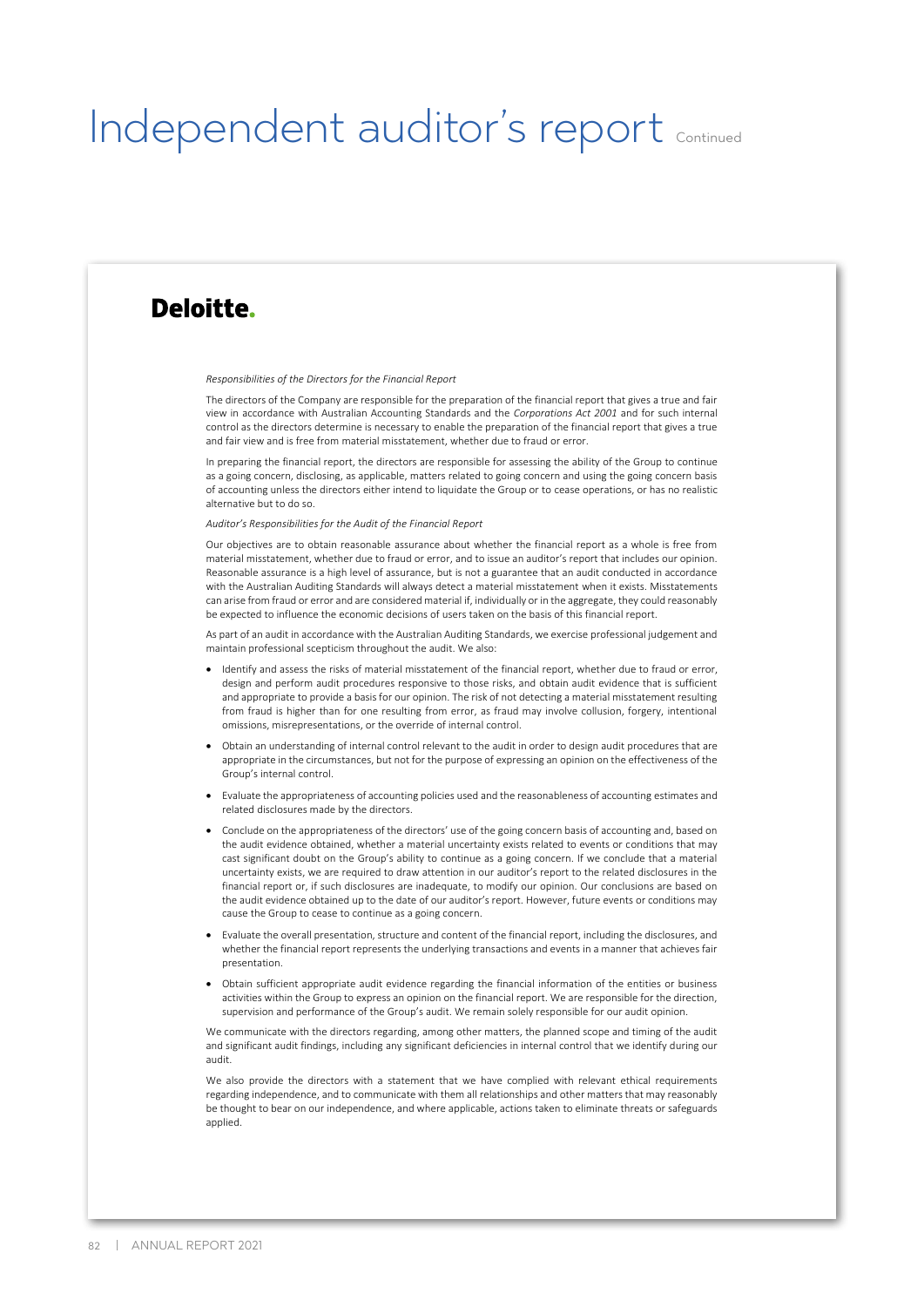# Deloitte.

From the matters communicated with the directors, we determine those matters that were of most significance in the audit of the financial report of the current period and are therefore the key audit matters. We describe these matters in our auditor's report unless law or regulation precludes public disclosure about the matter or when, in extremely rare circumstances, we determine that a matter should not be communicated in our report because the adverse consequences of doing so would reasonably be expected to outweigh the public interest benefits of such communication.

#### Report on the Remuneration Report

*Opinion on the Remuneration Report*

We have audited the Remuneration Report included in the Directors' Report for the year ended 30 June 2021.

In our opinion, the Remuneration Report of the Group, for the year ended 30 June 2021, complies with section 300A of the *Corporations Act 2001*.

*Responsibilities* 

The directors of the Company are responsible for the preparation and presentation of the Remuneration Report in accordance with section 300A of the *Corporations Act 2001*. Our responsibility is to express an opinion on the Remuneration Report, based on our audit conducted in accordance with Australian Auditing Standards.

Detocitte Touche Tohnstou DELOITTE TOUCHE TOHMATSU

Tara Hill Partner Chartered Accountants

Sydney, 27 August 2021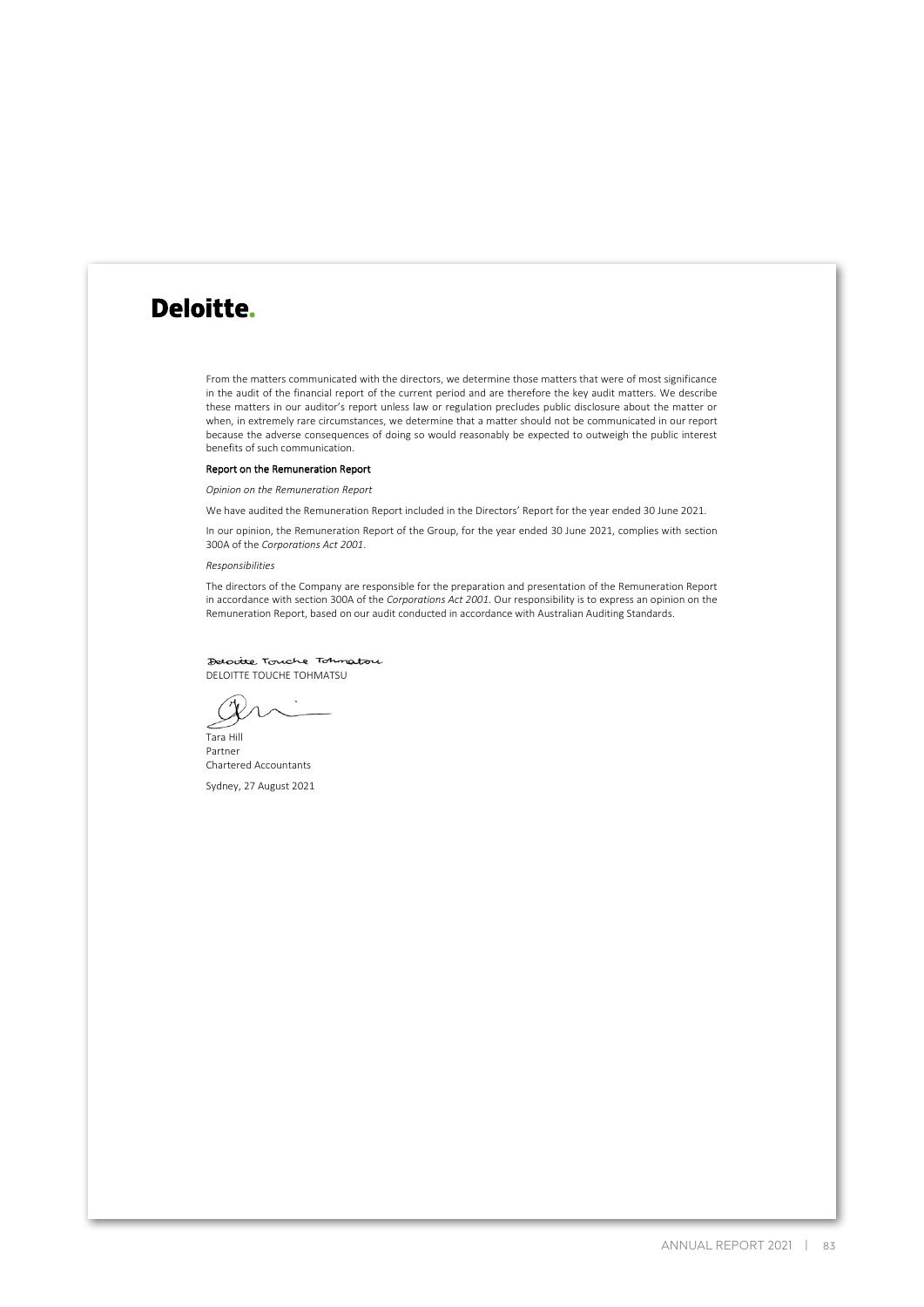# Shareholder information

30 June 2021

The shareholder information set out below was applicable as at 20 August 2021.

## Distribution of equitable securities

Analysis of number of equitable security holders by size of holding:

|                                       | <b>ORDINARY SHARES</b>          |                             |                                 | <b>PERFORMANCE RIGHTS OVER</b><br><b>ORDINARY SHARES</b> |
|---------------------------------------|---------------------------------|-----------------------------|---------------------------------|----------------------------------------------------------|
|                                       | Number<br>of holders            | % of total<br>shares issued | Number<br>of holders            | % of total<br>shares issued                              |
| 1 to 1,000                            | 344                             | 0.11                        |                                 |                                                          |
| 1,001 to 5,000                        | 853                             | 1.50                        |                                 |                                                          |
| 5,001 to 10,000                       | 299                             | 1.33                        | $\overline{\phantom{a}}$        |                                                          |
| 10,001 to 100,000                     | 162                             | 2.19                        | $\overline{2}$                  | 100.00                                                   |
| 100,001 and over                      | 30                              | 94.87                       | $\hspace{0.1mm}-\hspace{0.1mm}$ |                                                          |
|                                       | 1,688                           | 100.00                      | $\overline{2}$                  | 100.00                                                   |
| Holding less than a marketable parcel | $\hspace{0.1mm}-\hspace{0.1mm}$ | $\hspace{0.05cm}$           |                                 |                                                          |

# Equity security holders

# Twenty largest quoted equity security holders

The names of the twenty largest security holders of quoted equity securities are listed below:

|                                                           | <b>ORDINARY SHARES</b> |                             |
|-----------------------------------------------------------|------------------------|-----------------------------|
|                                                           | Number held            | % of total<br>shares issued |
| WF Property Holdings Pty Ltd                              | 33,103,448             | 19.88                       |
| The Warren Family Pty Ltd                                 | 25,323,308             | 15.20                       |
| JP Morgan Nominees Australia Pty Limited                  | 19,482,970             | 11.70                       |
| <b>Citicorp Nominees Pty Limited</b>                      | 10,391,814             | 6.24                        |
| <b>UBS Nominees Pty Ltd</b>                               | 10,355,821             | 6.22                        |
| National Nominees Limited                                 | 10,297,744             | 6.18                        |
| <b>BNP Paribas Nominees Pty Ltd</b>                       | 9,260,176              | 5.56                        |
| Quadrant Private Equity No. 5A Pty Limited                | 7,826,593              | 4.70                        |
| Wildash (Qld) Pty Ltd                                     | 7,620,221              | 4.58                        |
| Quadrant Private Equity No. 5B Pty Limited                | 4,817,596              | 2.89                        |
| HSBC Custody Nominees (Australia) Limited                 | 4,457,385              | 2.68                        |
| Quadrant Private Equity No. 5C Pty Limited                | 3,041,008              | 1.83                        |
| HSBC Custody Nominees (Australia) Limited - A/C 2         | 2,995,676              | 1.80                        |
| <b>Brispot Nominees Pty Ltd</b>                           | 1,894,233              | 1.14                        |
| CS Fourth Nominees Pty Limited                            | 1,465,768              | 0.88                        |
| Morgan Stanley Australia Securities (Nominee) Pty Limited | 884,924                | 0.53                        |
| SGPPtyLtd                                                 | 712,972                | 0.43                        |
| DMP & Associates Pty Limited                              | 712,972                | 0.43                        |
| <b>BNP Paribas Noms Pty Ltd</b>                           | 658,330                | 0.40                        |
| CS Third Nominees Pty Limited                             | 649,193                | 0.39                        |
|                                                           | 155,952,152            | 93.66                       |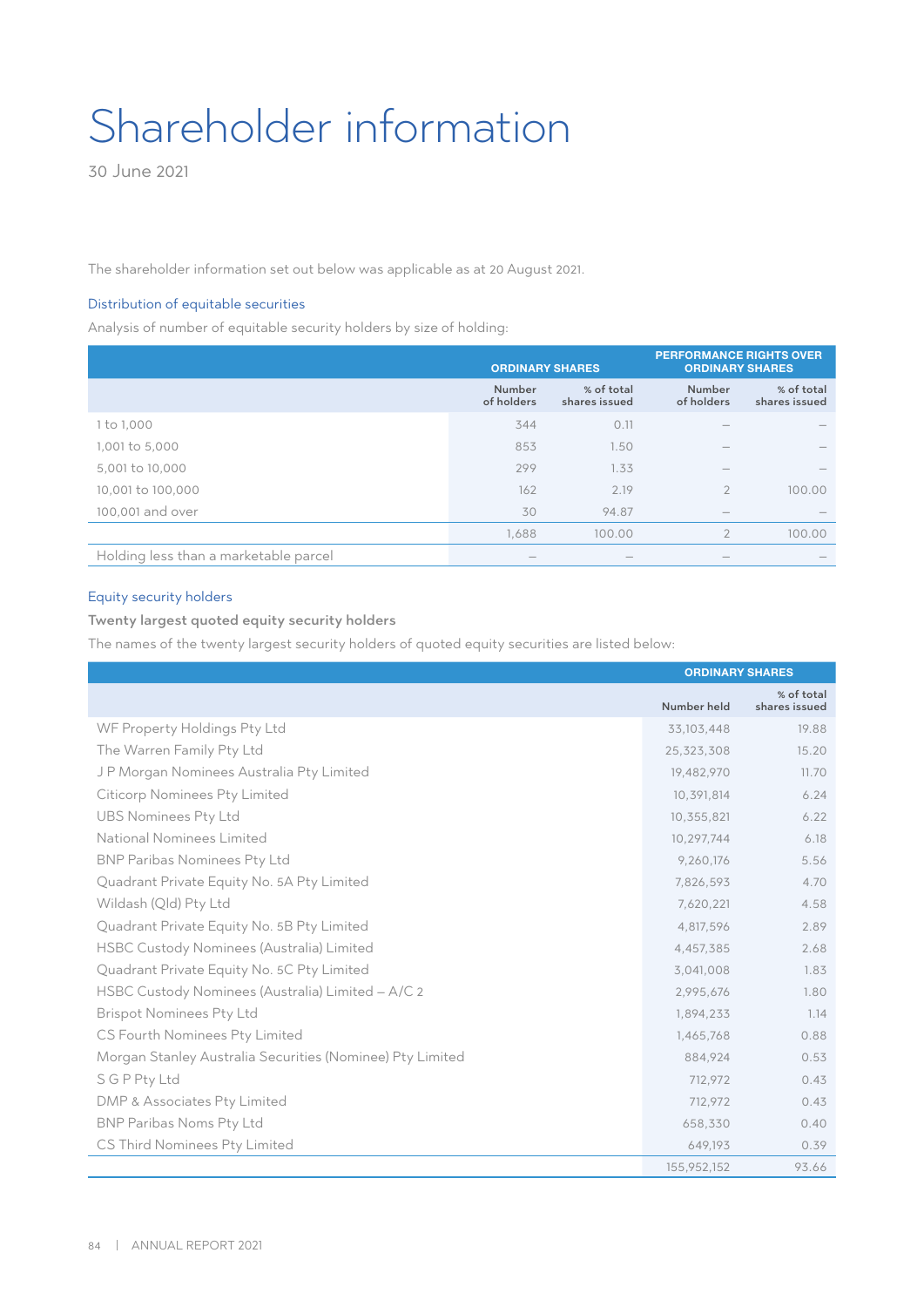# Unquoted equity securities

|                                                | Number<br>on issue | Number<br>of holders |
|------------------------------------------------|--------------------|----------------------|
| Performance rights over ordinary shares issued | 189.654            |                      |

The following persons hold 20% or more of unquoted equity securities:

| Name           | Class                                          | Number held |
|----------------|------------------------------------------------|-------------|
| Mark Weaver    | Performance rights over ordinary shares issued | 99.137      |
| Bernard Friend | Performance rights over ordinary shares issued | 90.517      |

# Substantial holders

Substantial holders in the Company are set out below:

|                           | <b>ORDINARY SHARES</b> |                             |
|---------------------------|------------------------|-----------------------------|
|                           | Number held            | % of total<br>shares issued |
| Warren Family             | 58,426,756             | 35.08                       |
| <b>BlackRock Group</b>    | 17,241,379             | 10.35                       |
| Quadrant Private Equity   | 15,685,197             | 9.42                        |
| Perpetual Limited         | 9,533,621              | 5.72                        |
| Ellerston Capital Limited | 8,466,651              | 5.08                        |

# Voting rights

The voting rights attached to ordinary shares are set out below:

## Ordinary shares

On a show of hands every member present at a meeting in person or by proxy shall have one vote and upon a poll each share shall have one vote.

There are no other classes of equity securities.

# Securities subject to voluntary escrow

| Class           | Expiry date                                                                          | Number<br>of shares |
|-----------------|--------------------------------------------------------------------------------------|---------------------|
| Ordinary shares | The date of the announcement of the Group's half-year results<br>to 31 December 2021 | 82.072.445          |